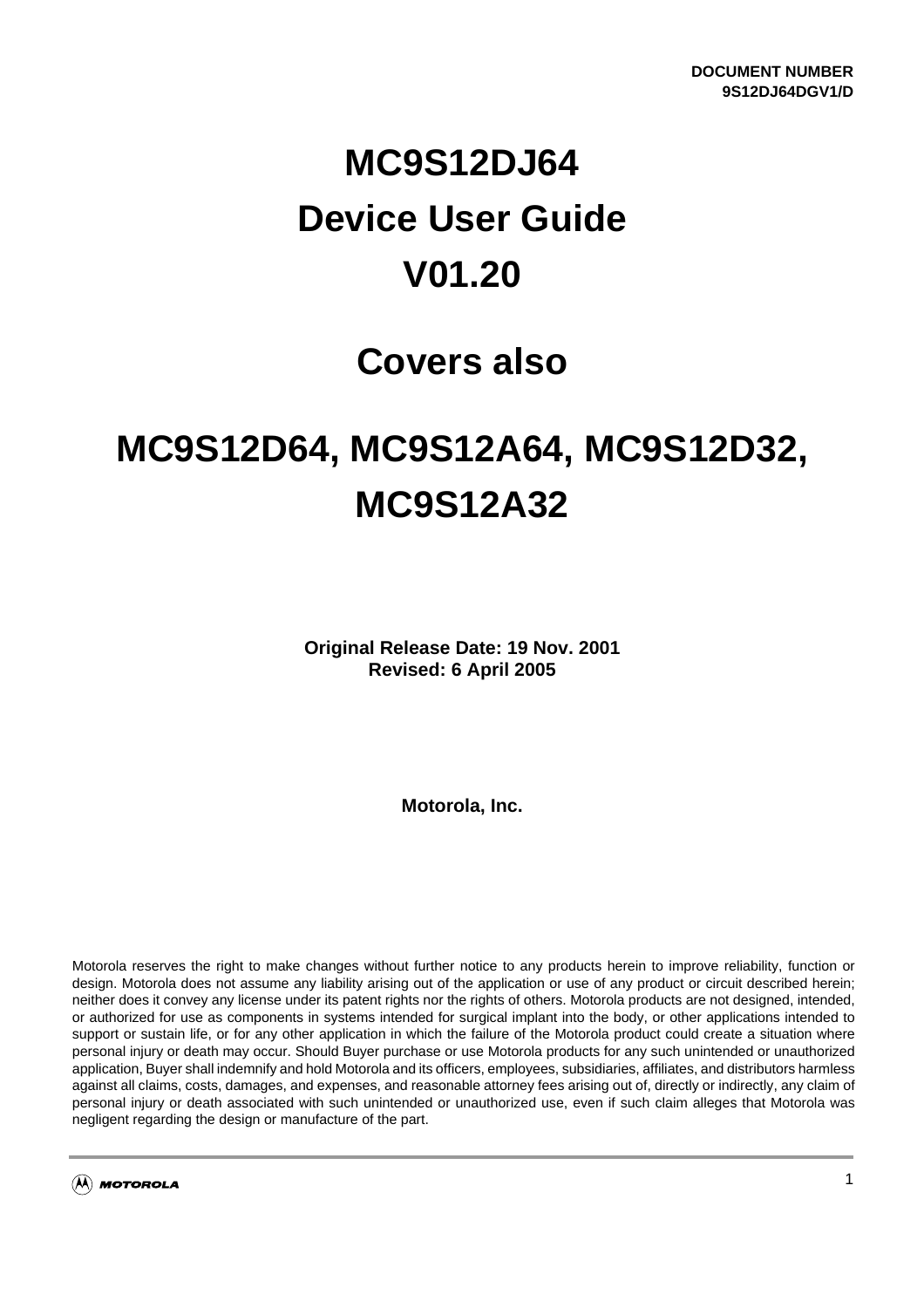# **Revision History**

| Version<br><b>Number</b> | <b>Revision</b><br><b>Date</b> | <b>Effective</b><br><b>Date</b> | <b>Author</b> | <b>Description of Changes</b>                                                                                                                                                                                                                                                                                                                                                                                                                                                                                                                                         |
|--------------------------|--------------------------------|---------------------------------|---------------|-----------------------------------------------------------------------------------------------------------------------------------------------------------------------------------------------------------------------------------------------------------------------------------------------------------------------------------------------------------------------------------------------------------------------------------------------------------------------------------------------------------------------------------------------------------------------|
| V01.00                   | <b>16 NOV</b><br>2001          | <b>19 NOV</b><br>2001           |               | Initial version based on MC9SDP256-2.09 Version.                                                                                                                                                                                                                                                                                                                                                                                                                                                                                                                      |
| V01.01                   | 18 FEB<br>2002                 | <b>18 FEB</b><br>2002           |               | In table 7 I/O Characteristics" of the electrical characteristics<br>replaced tPULSE with tpign and tpval in lines "Port  Interrupt Input<br>Pulse filtered" and "Port  Interrupt Input Pulse passed"<br>respectively.                                                                                                                                                                                                                                                                                                                                                |
| V01.02                   | 6 MAR<br>2002                  | 6 MAR<br>2002                   |               | Table "Oscillator Characteristics": removed "Oscillator start-up time<br>from POR or STOP" row<br>Table "5V I/O Characteristics": Updated<br>Partial Drive IOH = $+-2mA$ and Full Drive IOH = $-10mA$<br>Table "ATD Operating Characteristics": Distinguish IREFfor 1 and 2<br>ATD blocks on<br>Table "ATD Electrical Characteristics": Update C <sub>INS</sub> to 22 pF<br>Table "Operating Conditions": Changed V <sub>DD</sub> and V <sub>DDPLL</sub> to 2.35 V<br>(min)<br>Removed Document number except from Cover Sheet<br>Updated Table "Document References" |
| V01.03                   | 4 June<br>2002                 | 4 June<br>2002                  |               | Table "5V I/O Characteristics" : Corrected Input Capacitance to 6pF<br>Section: "Device Pinout" (112-pin and 80-pin): added in diagrams<br>RXCAN0 to PJ6 and TXCAN0 to PJ7<br>Table "PLL Characteristics": Updated parameters $K_1$ and $f_1$<br>Figure "Basic PLL functional diagram": Inserted XFC pin in diagram<br>Enhanced section "XFC Component Selection"<br>Added to Sections ATD, ECT and PWM: freeze mode = active BDM<br>mode                                                                                                                             |
| V01.04                   | 4 July<br>2002                 | 4 July<br>2002                  |               | Added 1L86D to Table "Assigned Part ID numbers"<br>Corrected MEMSIZ1 value in Table "Memory size registers"<br>Subsection "Device Memory Map: Removed Flash mapping from<br>\$0000 to \$3FFF.<br>Table "Signal Properties": Added column "Internal Pull Resistor".<br>Preface Table "Document References": Changed to full naming for<br>each block.<br>Table "Interrupt Vector Locations", Column "Local Enable":<br>Corrected several register and bit names.                                                                                                       |
| V01.05                   | 30 July<br>2002                | 30 July<br>2002                 |               | Figure "Recommended PCB Layout for 80QFP: Corrected<br><b>VREGEN</b> pin position<br>Thermal values for junction to board and package<br>BGND pin pull-up<br>Part Order Information<br><b>Global Register Table</b><br><b>Chip Configuration Summary</b><br>Modified mode of Operations chapter<br>Section "Printed Circuit Board Layout Proposals": added Pierce<br>Oscillator examples for 112LQFP and 80QFP                                                                                                                                                        |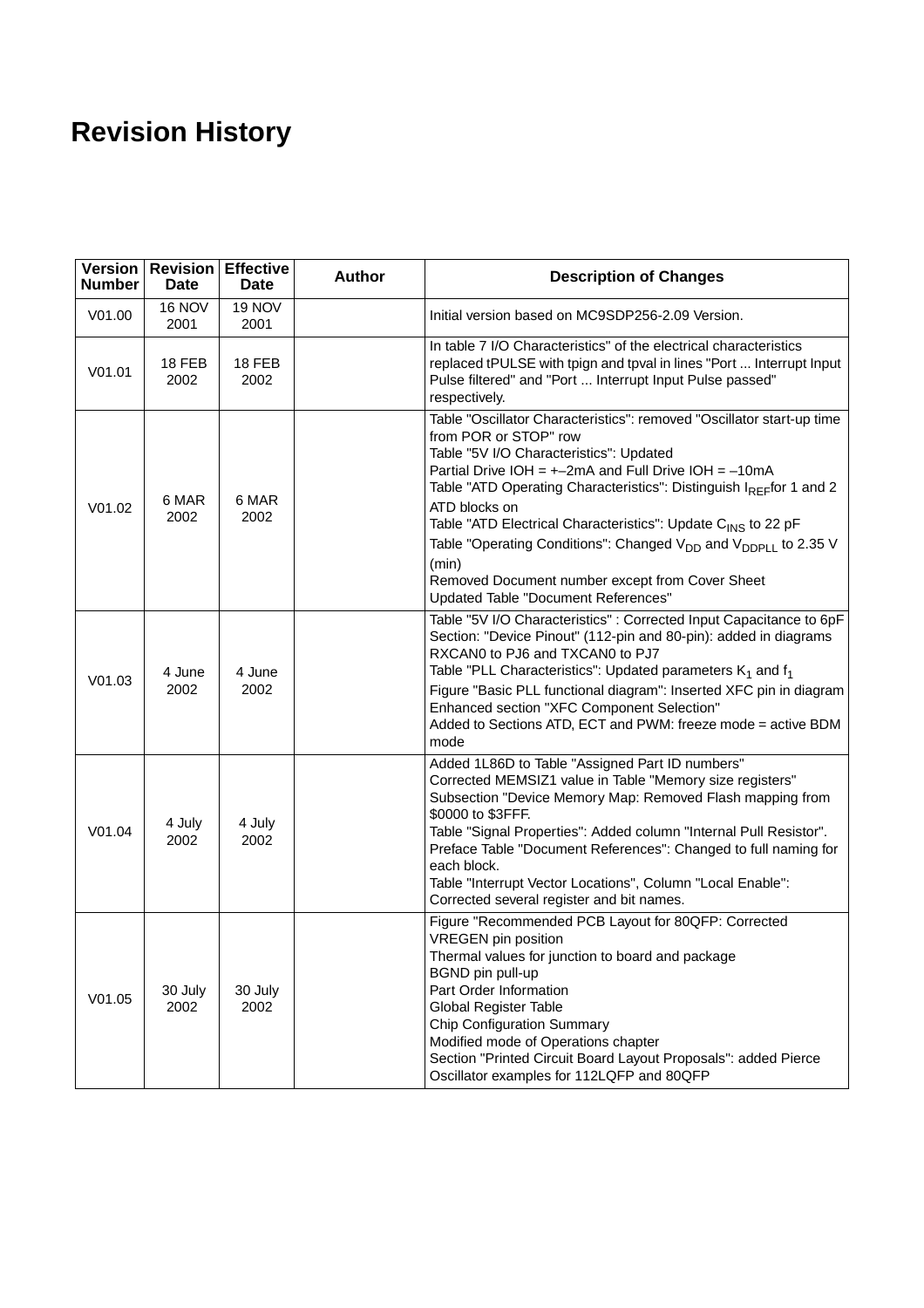| <b>Number</b> | Version   Revision  <br><b>Date</b> | <b>Effective</b><br><b>Date</b> | <b>Author</b> | <b>Description of Changes</b>                                                                                                                                                                                                                                                                                                                                                                                                                                                                                   |
|---------------|-------------------------------------|---------------------------------|---------------|-----------------------------------------------------------------------------------------------------------------------------------------------------------------------------------------------------------------------------------------------------------------------------------------------------------------------------------------------------------------------------------------------------------------------------------------------------------------------------------------------------------------|
| V01.06        | 20 Aug.<br>2002                     | 20 Aug.<br>2002                 |               | NVM electricals updated<br>Subsection "Detailed Register Map: Address corrections<br>Preface, Table "Document references": added OSC User Guide<br>New section "Oscillator (OSC) Block Description"                                                                                                                                                                                                                                                                                                             |
| V01.07        | 20 Sept.<br>2002                    | 20 Sept.<br>2002                |               | <b>Electrical Characteristics:</b><br>-> Section "General": removed preliminary disclaimer<br>->Table "Supply Current Characteristics":<br>changed max Run IDD from 65mA to 50mA<br>changes max Wait IDD from 40mA to 30mA<br>changed max Stop IDD from 50uA to 100uA<br>Section HCS12 Core Block Description: mentioned alternate clock<br>of BDM to be equivalent to oscillator clock                                                                                                                         |
| V01.08        | 25 Sept.<br>2002                    | 25 Sept.<br>2002                |               | Table "5V I/O Characteristics": Corrected Input Leakage Current to<br>$+/- 1 uA$<br>Section "Part ID assignment": Located on start of next page for<br>better readability                                                                                                                                                                                                                                                                                                                                       |
| V01.09        | 10 Oct.<br>2002                     | 10 Oct.<br>2002                 |               | Added MC9S12A64 derivative to cover sheet and "Derivative<br>Differences" Table<br>Corrected in footnote of Table "PLL Characteristics": $f_{\rm OSC}$ = 4MHz                                                                                                                                                                                                                                                                                                                                                   |
| V01.10        | 8 Nov.<br>2002                      | 8 Nov.<br>2002                  |               | Renamed "Preface" section to "Derivative Differences and<br>Document references". Added details for derivatives missing CAN0<br>and/or BDLC<br>Table "ESD and Latch-up Test Conditions": changed pulse numbers<br>from 3 to 1<br>Table "ESD and Latch-Up Protection Characteristics": changed<br>parameter classification from C to T<br>Table "5V I/O Characteristics": removed foot note from "Input<br>Leakage Current"<br>Table " Supply Current Characteristics": updated Stop and Pseudo<br>Stop currents |
| V01.11        | 24 Jan.<br>2003                     | 24 Jan.<br>2003                 |               | Subsection "Detailed Register Map": Corrected several entries<br>Subsection "Unsecuring the Microcontroller": Added more details<br>Table "Operating Conditions": improved footnote 1 wording, applied<br>footnote 1 to PLL Supply Voltage.                                                                                                                                                                                                                                                                     |
| V01.12        | 31 Mar.<br>2003                     | 31 Mar.<br>2003                 |               | Tables "SPI Master/Slave Mode Timing Characteristics: Corrected<br><b>Operating Frequency</b><br>Appendix 'NVM, Flash and EEPROM': Replaced 'burst<br>programming' by 'row programming<br>Table "Operating Conditions": corrected minimum bus frequency to<br>$0.25$ MHz<br>Section "Feature List": ECT features changed to "Four pulse<br>accumulators "                                                                                                                                                       |
| V01.13        | 20 May<br>2003                      | 20 May<br>2003                  |               | Replaced references to HCS12 Core Guide by the individual<br><b>HCS12 Block guides</b><br>Table "Signal Properties" corrected pull resistor reset state for PE7<br>and PE4-PE2.<br>Table "Absolute Maximum Ratings" corrected footnote on clamp of<br>TEST pin.                                                                                                                                                                                                                                                 |
| V01.14        | 10 June<br>2003                     | 10 June<br>2003                 |               | Added cycle definition to "CPU 12 Block Description".<br>Added register reset values to MMC and MEBI block descriptions.<br>Diagram "Clock Connections": Connect Bus Clock to HCS12 Core                                                                                                                                                                                                                                                                                                                        |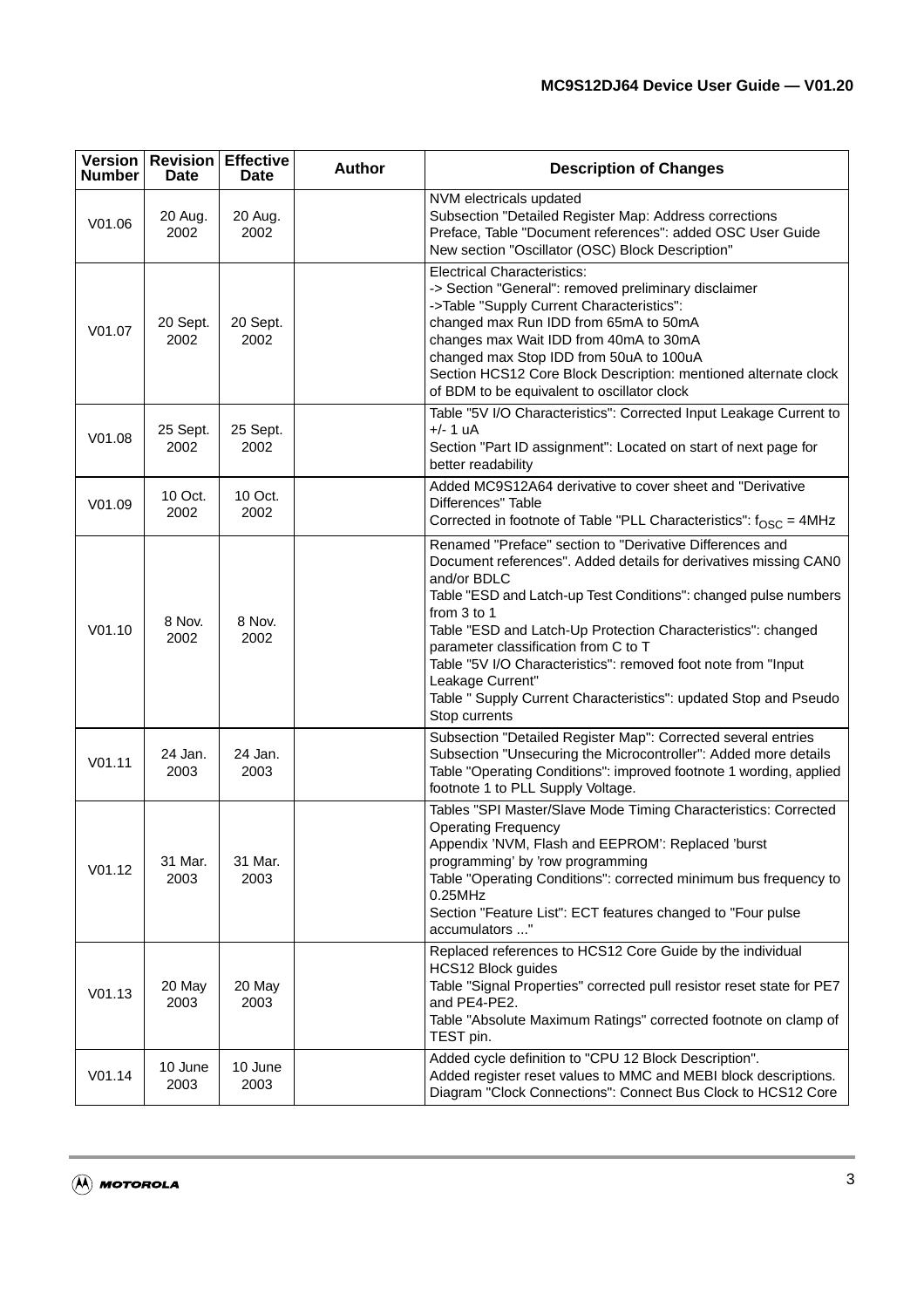| <b>Version</b> l<br><b>Number</b> | <b>Revision</b><br><b>Date</b> | <b>Effective</b><br>Date | <b>Author</b> | <b>Description of Changes</b>                                                                                                                                                       |
|-----------------------------------|--------------------------------|--------------------------|---------------|-------------------------------------------------------------------------------------------------------------------------------------------------------------------------------------|
| V01.15                            | 22 July<br>2003                | 22 July<br>2003          |               | Mentioned "S12 LRAE" bootloader in Flash section<br>Section Document References: corrected S12 CPU document<br>reference                                                            |
| V01.16                            | 24 Feb.<br>2004                | 24 Feb.<br>2004          |               | Added 3L86D maskset with corresponding Part ID<br>Table Oscillator Characteristics: Added more details for EXTAL pin                                                                |
| V <sub>01.17</sub>                | 21 May<br>2004                 | 21 May<br>2004           |               | Added 4L86D maskset with corresponding Part ID<br>Table "MC9S12DJ64 Memory Map out of Reset": corrected \$1000 -<br>\$3fff memory in single chip modes to "unimplemented".          |
| V01.18                            | 13 July<br>2004                | 13 July<br>2004          |               | Added MC9S12D32 and MC9S12A32                                                                                                                                                       |
| V01.19                            | 2 Sept.<br>2004                | 2 Sept.<br>2004          |               | Appendix, Table "Oscillator Characteristics": changed<br>item 13 VIH, EXTAL min value from 0.7*VDDPLL to 0.75*VDDPLL<br>item 14 VIL, EXTAL max value from 0.3*VDDPLL to 0.25*VDDPLL |
| V01.20                            | 6 April<br>2005                | 6 April<br>2005          |               | Table "Assigned Part ID Numbers": added mask set number<br>0M89C<br>Table "NVM Reliability Characteristics": added footnote concerning<br>data retention                            |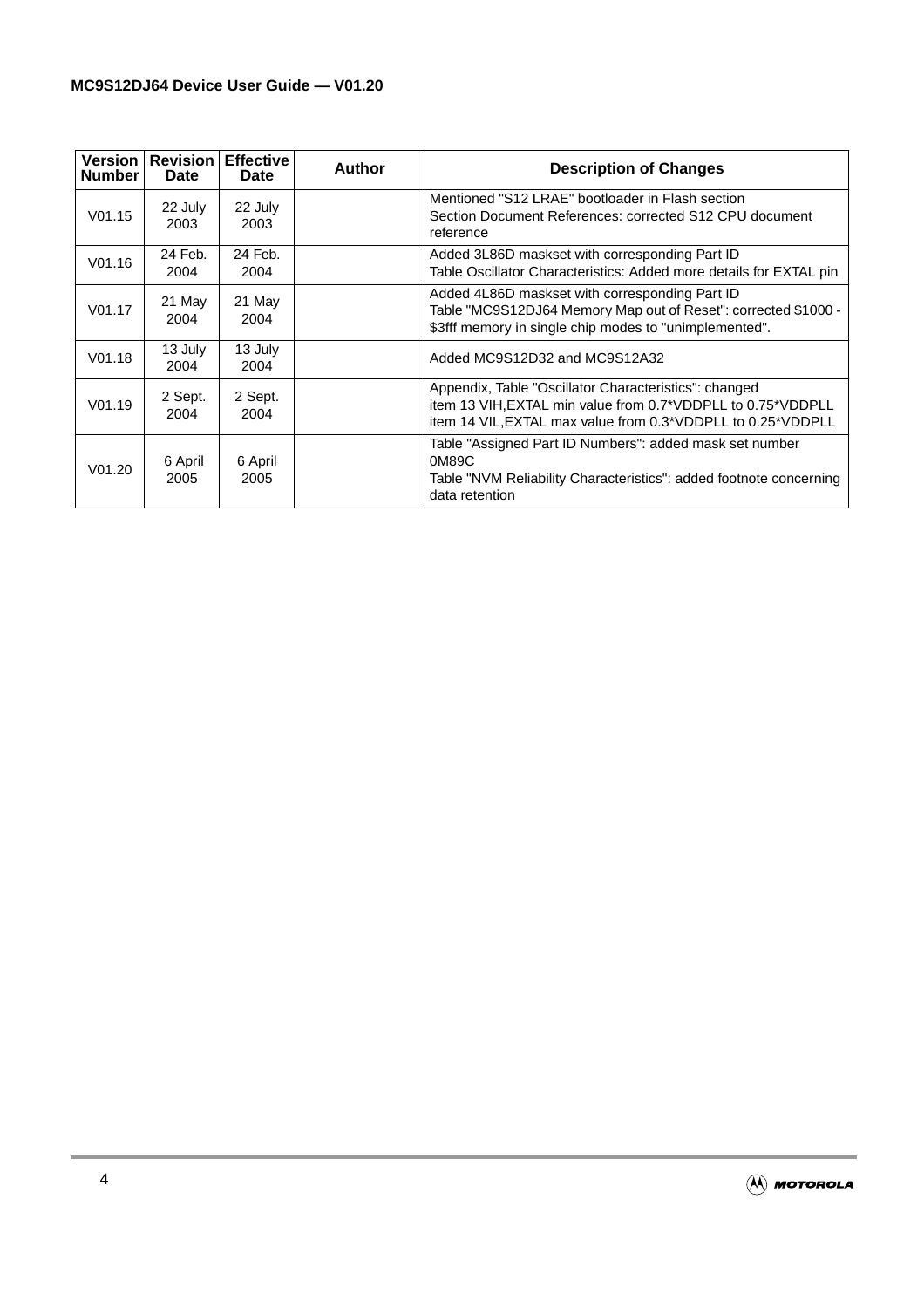## **Table of Contents**

## **[Section 1 Introduction](#page-18-0)**

## **[Section 2 Signal Description](#page-50-0)**

| 2.1    |                                                                   |
|--------|-------------------------------------------------------------------|
| 2.2    |                                                                   |
| 2.3    |                                                                   |
| 2.3.1  |                                                                   |
| 2.3.2  |                                                                   |
| 2.3.3  |                                                                   |
| 2.3.4  |                                                                   |
| 2.3.5  |                                                                   |
| 2.3.6  | BKGD / TAGHI / MODC — Background Debug, Tag High, and Mode Pin 56 |
| 2.3.7  | PAD15 / AN15 / ETRIG1 - Port AD Input Pin of ATD1 57              |
| 2.3.8  |                                                                   |
| 2.3.9  | PAD07 / AN07 / ETRIG0 - Port AD Input Pin of ATD0 57              |
| 2.3.10 | PAD[06:00] / AN[06:00] — Port AD Input Pins of ATD0 57            |
| 2.3.11 |                                                                   |
| 2.3.12 | PB[7:0] / ADDR[7:0] / DATA[7:0] — Port B I/O Pins 57              |
| 2.3.13 |                                                                   |
| 2.3.14 |                                                                   |
| 2.3.15 |                                                                   |
| 2.3.16 |                                                                   |
| 2.3.17 |                                                                   |
| 2.3.18 |                                                                   |
| 2.3.19 |                                                                   |
| 2.3.20 |                                                                   |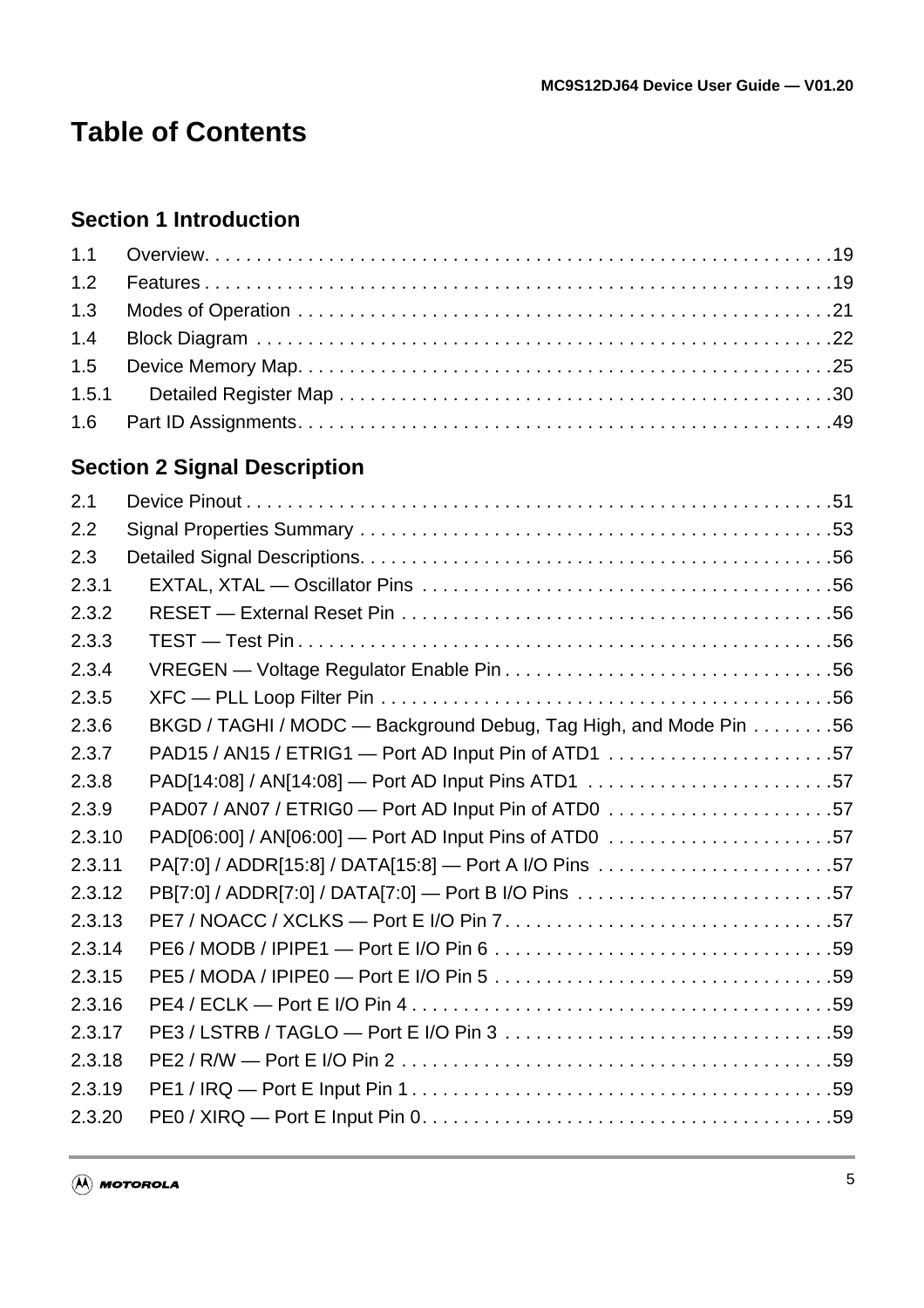| 2.3.21 |                                                          |
|--------|----------------------------------------------------------|
| 2.3.22 |                                                          |
| 2.3.23 |                                                          |
| 2.3.24 |                                                          |
| 2.3.25 |                                                          |
| 2.3.26 |                                                          |
| 2.3.27 |                                                          |
| 2.3.28 |                                                          |
| 2.3.29 |                                                          |
| 2.3.30 |                                                          |
| 2.3.31 |                                                          |
| 2.3.32 |                                                          |
| 2.3.33 |                                                          |
| 2.3.34 |                                                          |
| 2.3.35 |                                                          |
| 2.3.36 |                                                          |
| 2.3.37 |                                                          |
| 2.3.38 |                                                          |
| 2.3.39 |                                                          |
| 2.3.40 |                                                          |
| 2.3.41 |                                                          |
| 2.3.42 |                                                          |
| 2.3.43 |                                                          |
| 2.3.44 |                                                          |
| 2.3.45 |                                                          |
| 2.3.46 | $PP3 / KWP3 / PWM3 - Port P I/O Pin 3, , , , , , , ,$ 63 |
| 2.3.47 |                                                          |
| 2.3.48 |                                                          |
| 2.3.49 |                                                          |
| 2.3.50 |                                                          |
| 2.3.51 |                                                          |
| 2.3.52 |                                                          |
| 2.3.53 |                                                          |
| 2.3.54 |                                                          |
| 2.3.55 |                                                          |
| 2.3.56 |                                                          |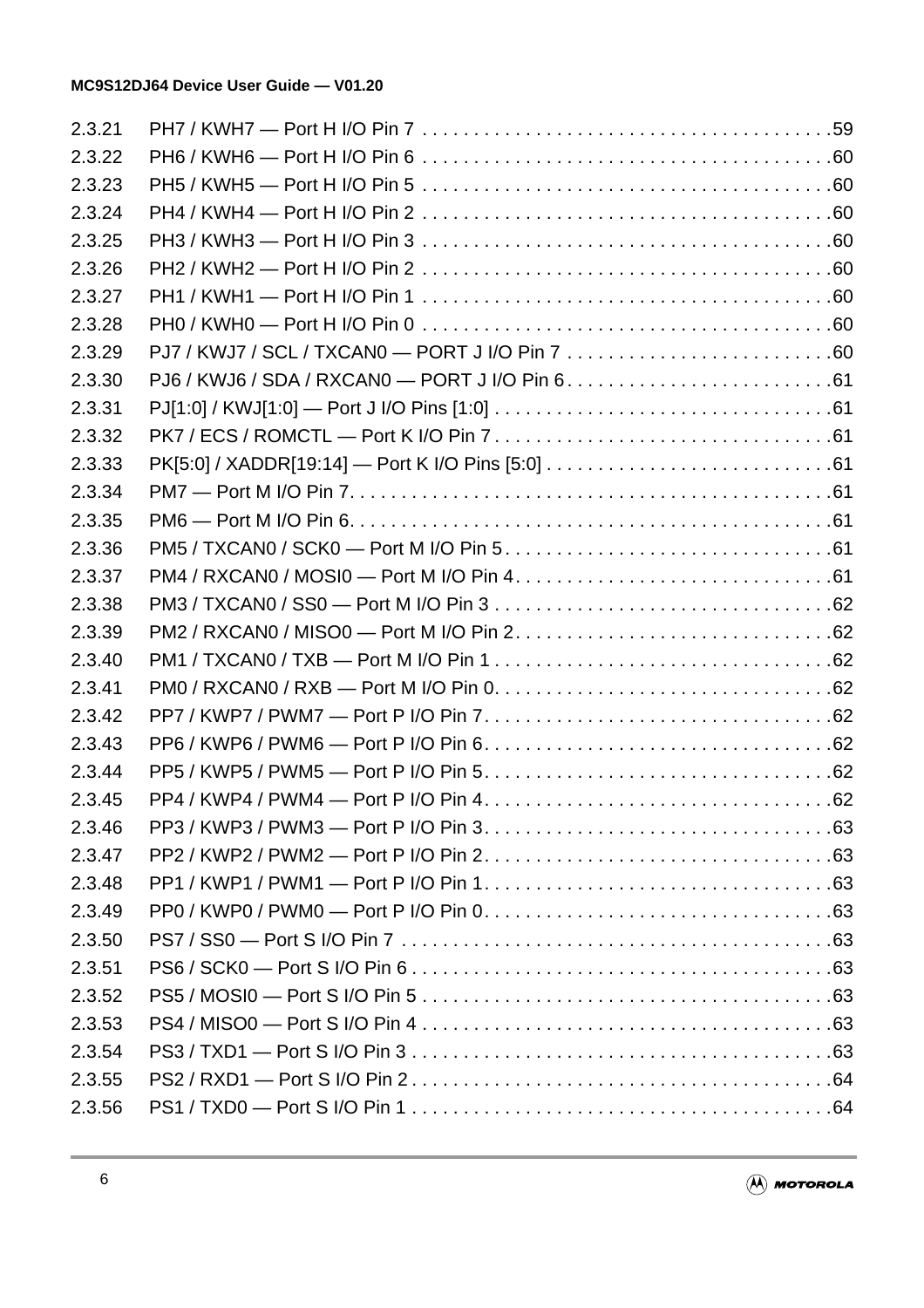| 2.3.57 |                                                                                                                                                                                                              |
|--------|--------------------------------------------------------------------------------------------------------------------------------------------------------------------------------------------------------------|
| 2.3.58 |                                                                                                                                                                                                              |
|        |                                                                                                                                                                                                              |
|        |                                                                                                                                                                                                              |
| 2.4.2  |                                                                                                                                                                                                              |
| 2.4.3  |                                                                                                                                                                                                              |
| 2.4.4  |                                                                                                                                                                                                              |
| 2.4.5  |                                                                                                                                                                                                              |
| 2.4.6  |                                                                                                                                                                                                              |
| 2.4.7  |                                                                                                                                                                                                              |
|        | VDDR, VSSR — Power & Ground Pins for I/O Drivers & for Internal Voltage Regulator<br>VDD1, VDD2, VSS1, VSS2 — Internal Logic Power Supply Pins65<br>VDDA, VSSA — Power Supply Pins for ATD0/ATD1 and VREG 65 |

## **[Section 3 System Clock Description](#page-66-0)**

| 3.1 |  |  |
|-----|--|--|
|-----|--|--|

## **[Section 4 Modes of Operation](#page-68-0)**

| 4.1   |  |
|-------|--|
| 4.2   |  |
| 4.3   |  |
| 4.3.1 |  |
| 4.3.2 |  |
| 4.3.3 |  |
| 4.4   |  |
| 4.4.1 |  |
| 4.4.2 |  |
| 4.4.3 |  |
| 4.4.4 |  |

## **[Section 5 Resets and Interrupts](#page-72-0)**

## **[Section 6 HCS12 Core Block Description](#page-76-0)**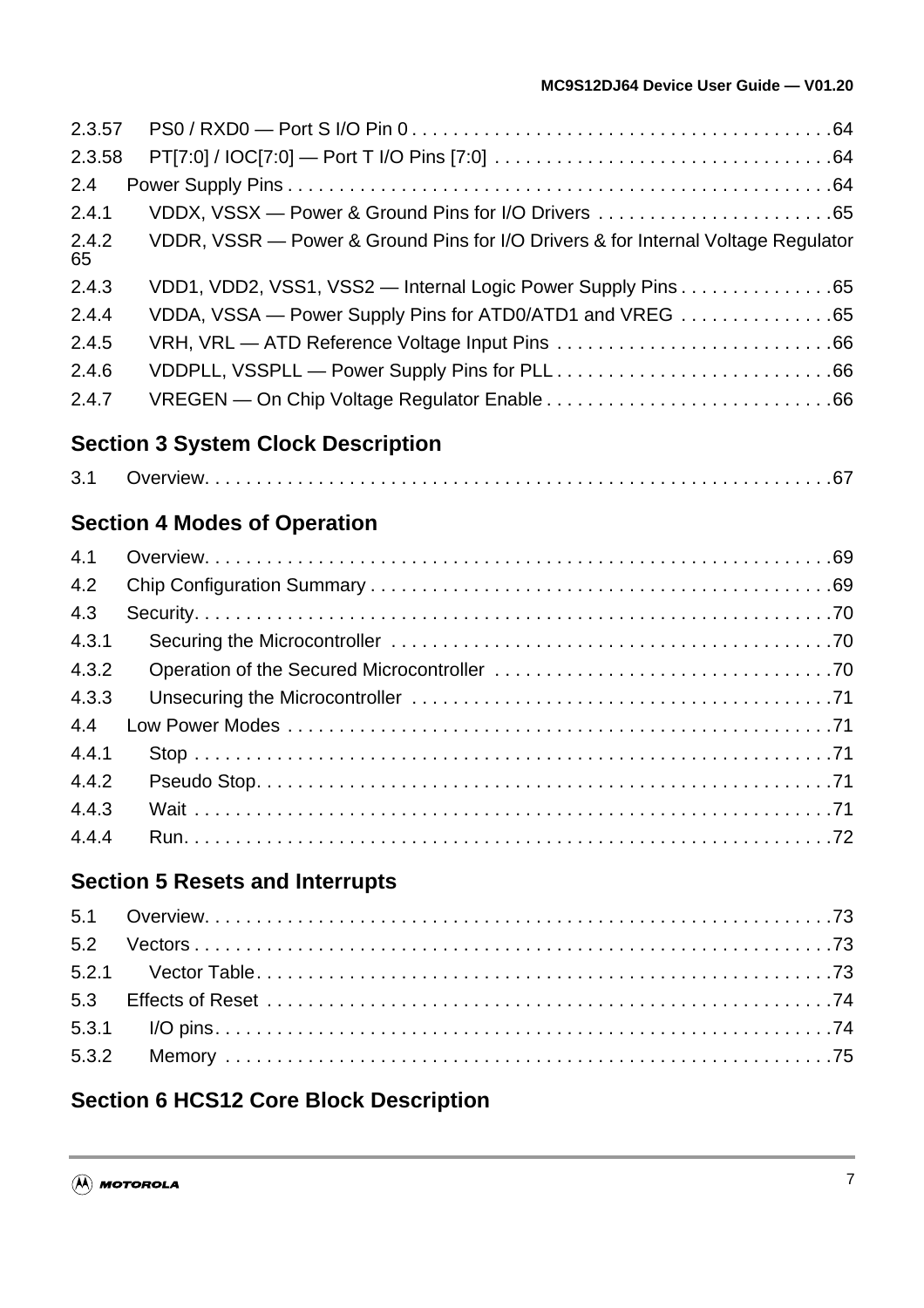| 6.1   |                                                                           |
|-------|---------------------------------------------------------------------------|
| 6.1.1 |                                                                           |
| 6.2   | HCS12 Module Mapping Control (MMC) Block Description77                    |
| 6.2.1 |                                                                           |
| 6.3   | HCS12 Multiplexed External Bus Interface (MEBI) Block Description 77      |
| 6.3.1 |                                                                           |
| 6.4   |                                                                           |
| 6.5   | HCS12 Background Debug (BDM) Block Description 78                         |
| 6.5.1 |                                                                           |
| 6.6   |                                                                           |
|       | <b>Section 7 Clock and Reset Generator (CRG) Block Description</b>        |
| 7.1   |                                                                           |
|       | <b>Section 8 Oscillator (OSC) Block Description</b>                       |
| 8.1   |                                                                           |
|       | <b>Section 9 Enhanced Capture Timer (ECT) Block Description</b>           |
|       |                                                                           |
|       |                                                                           |
|       | Section 10 Analog to Digital Converter (ATD) Block Description            |
|       | Section 11 Inter-IC Bus (IIC) Block Description                           |
|       | <b>Section 12 Serial Communications Interface (SCI) Block Description</b> |
|       | Section 13 Serial Peripheral Interface (SPI) Block Description            |
|       | Section 14 J1850 (BDLC) Block Description                                 |
|       | Section 15 Pulse Width Modulator (PWM) Block Description                  |
|       | <b>Section 16 Flash EEPROM 64K Block Description</b>                      |
|       | <b>Section 17 EEPROM 1K Block Description</b>                             |
|       | <b>Section 18 RAM Block Description</b>                                   |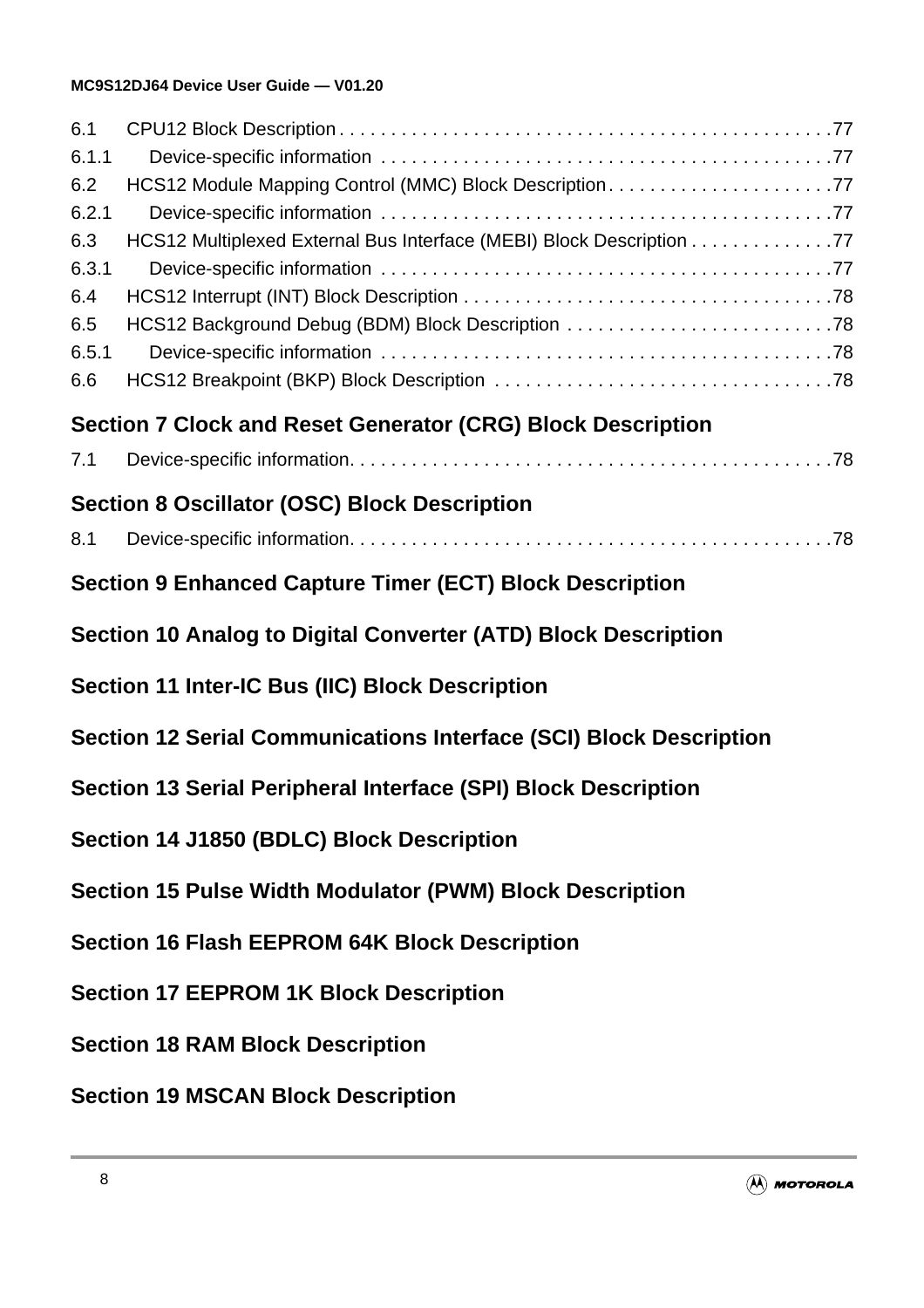## **[Section 20 Port Integration Module \(PIM\) Block Description](#page-79-3)**

## **[Section 21 Voltage Regulator \(VREG\) Block Description](#page-79-4)**

## **[Section 22 Printed Circuit Board Layout Proposals](#page-79-5)**

## **[Appendix A Electrical Characteristics](#page-86-0)**

| A.1    |                                                  |
|--------|--------------------------------------------------|
| A.1.1  |                                                  |
| A.1.2  |                                                  |
| A.1.3  |                                                  |
| A.1.4  |                                                  |
| A.1.5  |                                                  |
| A.1.6  |                                                  |
| A.1.7  |                                                  |
| A.1.8  | Power Dissipation and Thermal Characteristics 91 |
| A.1.9  |                                                  |
| A.1.10 |                                                  |
| A.2    |                                                  |
| A.2.1  |                                                  |
| A.2.2  |                                                  |
| A.2.3  |                                                  |
| A.3    |                                                  |
| A.3.1  |                                                  |
| A.3.2  |                                                  |
| A.4    |                                                  |
| A.5    |                                                  |
| A.5.1  |                                                  |
| A.5.2  |                                                  |
| A.5.3  |                                                  |
| A.6    |                                                  |
| A.7    |                                                  |
| A.7.1  |                                                  |
| A.7.2  |                                                  |
| A.8    |                                                  |
| A.8.1  |                                                  |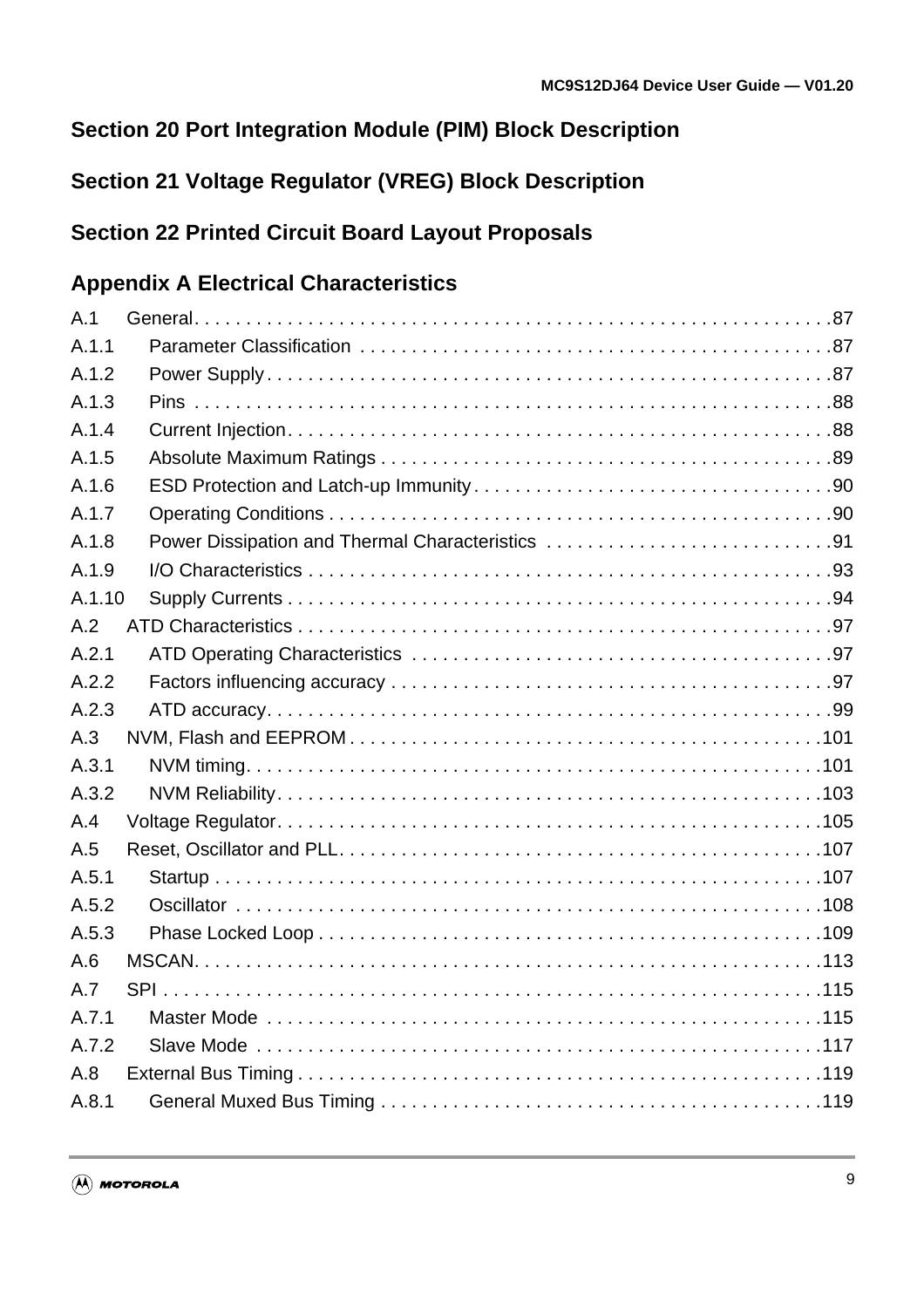## **[Appendix B Package Information](#page-122-0)**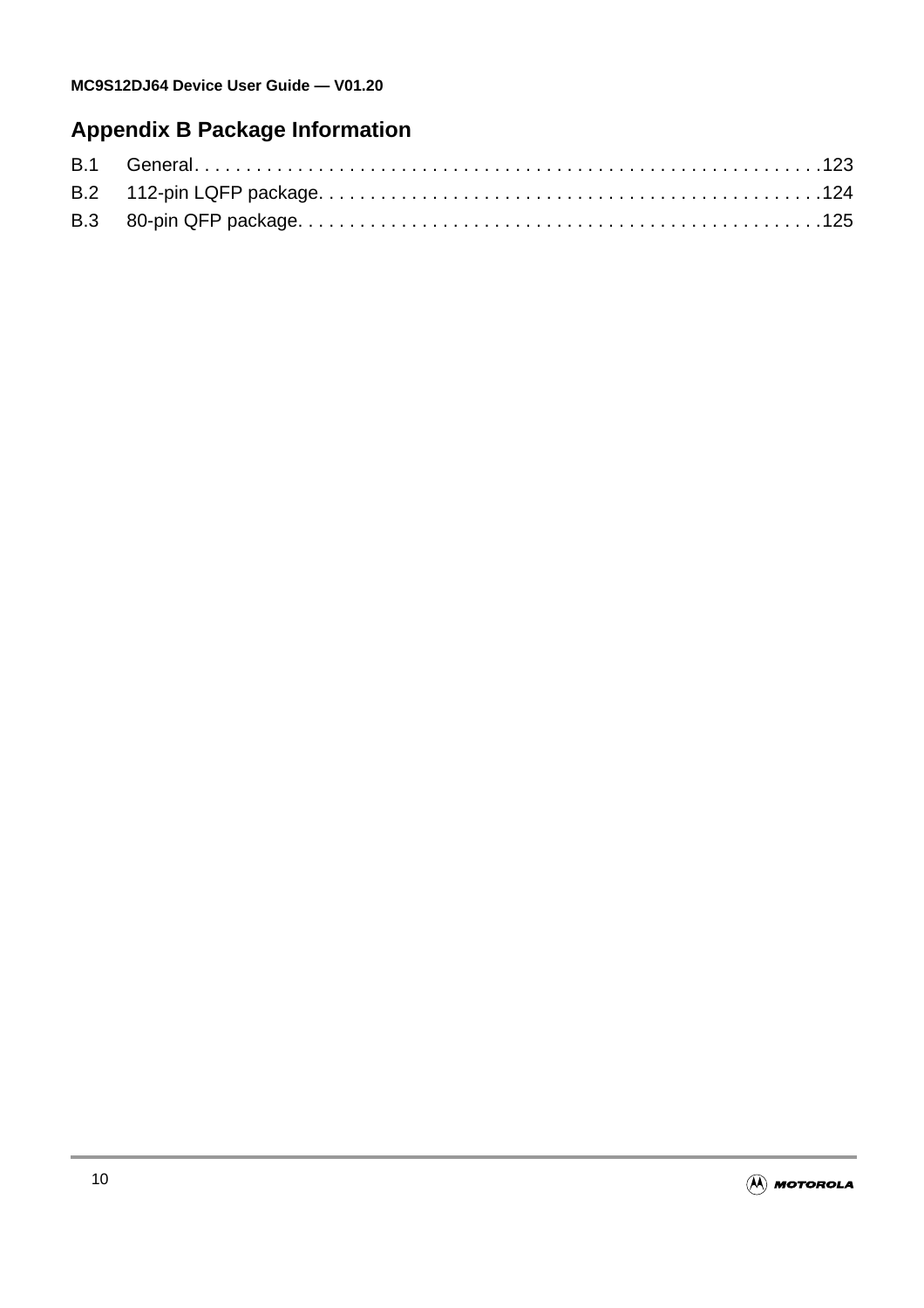# **List of Figures**

| Figure 0-1  |                                                               |
|-------------|---------------------------------------------------------------|
| Figure 1-1  |                                                               |
| Figure 1-2  |                                                               |
| Figure 1-3  |                                                               |
| Figure 2-1  | Pin Assignments in 112-pin LQFP for MC9S12DJ64 52             |
| Figure 2-2  | Pin Assignments in 80-pin QFP for MC9S12DJ64 and MC9S12D32 53 |
| Figure 2-3  |                                                               |
| Figure 2-4  |                                                               |
| Figure 2-5  |                                                               |
| Figure 2-6  |                                                               |
| Figure 3-1  |                                                               |
| Figure 22-1 | Recommended PCB Layout 112LQFP Colpitts Oscillator82          |
| Figure 22-2 | Recommended PCB Layout for 80QFP Colpitts Oscillator 83       |
| Figure 22-3 | Recommended PCB Layout for 112LQFP Pierce Oscillator 84       |
| Figure 22-4 | Recommended PCB Layout for 80QFP Pierce Oscillator 85         |
| Figure A-1  |                                                               |
| Figure A-2  |                                                               |
| Figure A-3  |                                                               |
| Figure A-4  |                                                               |
| Figure A-5  |                                                               |
| Figure A-6  |                                                               |
| Figure A-7  |                                                               |
| Figure A-8  |                                                               |
| Figure A-9  |                                                               |
| Figure B-1  | 112-pin LQFP mechanical dimensions (case no. 987) 124         |
| Figure B-2  | 80-pin QFP Mechanical Dimensions (case no. 841B) 125          |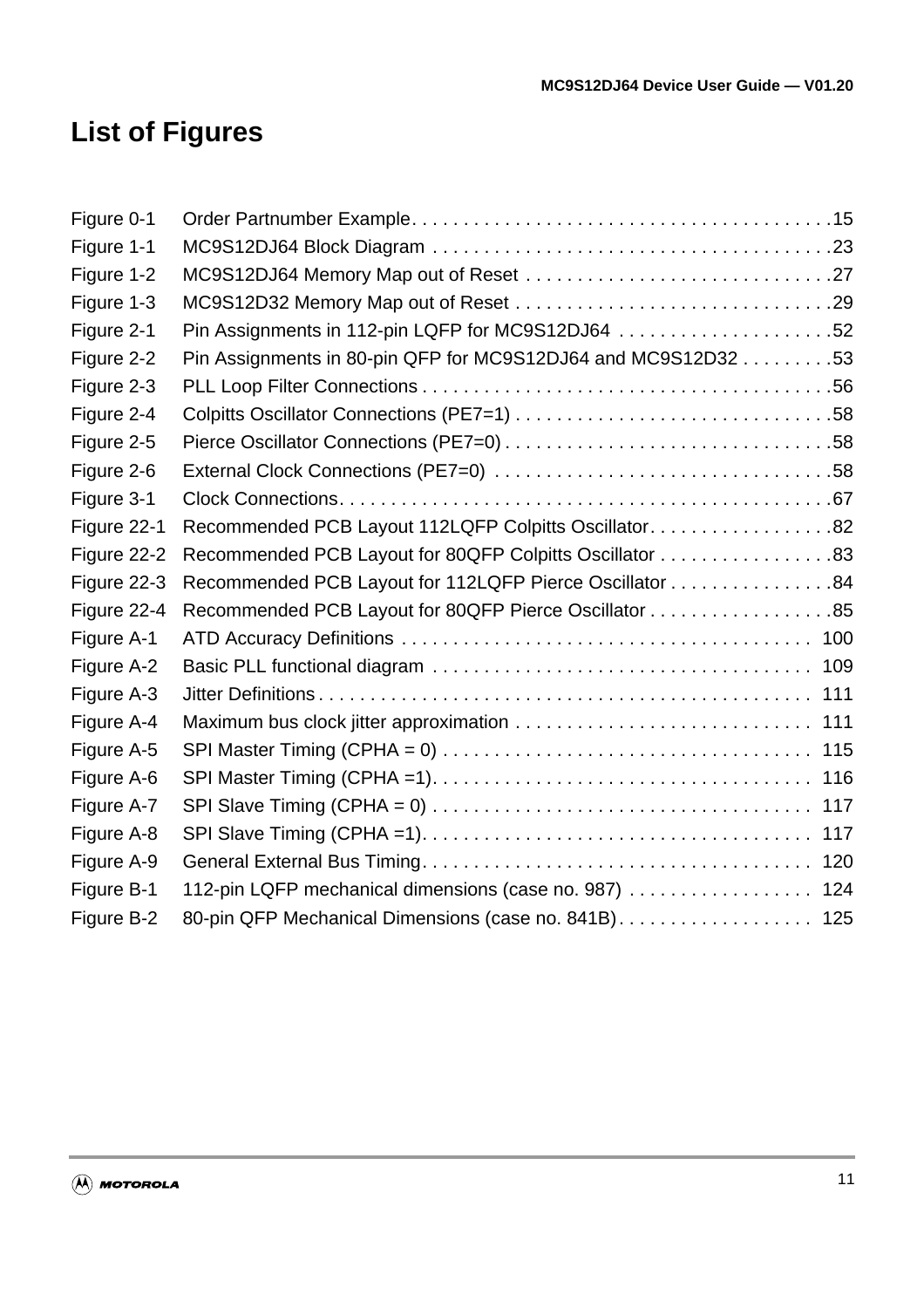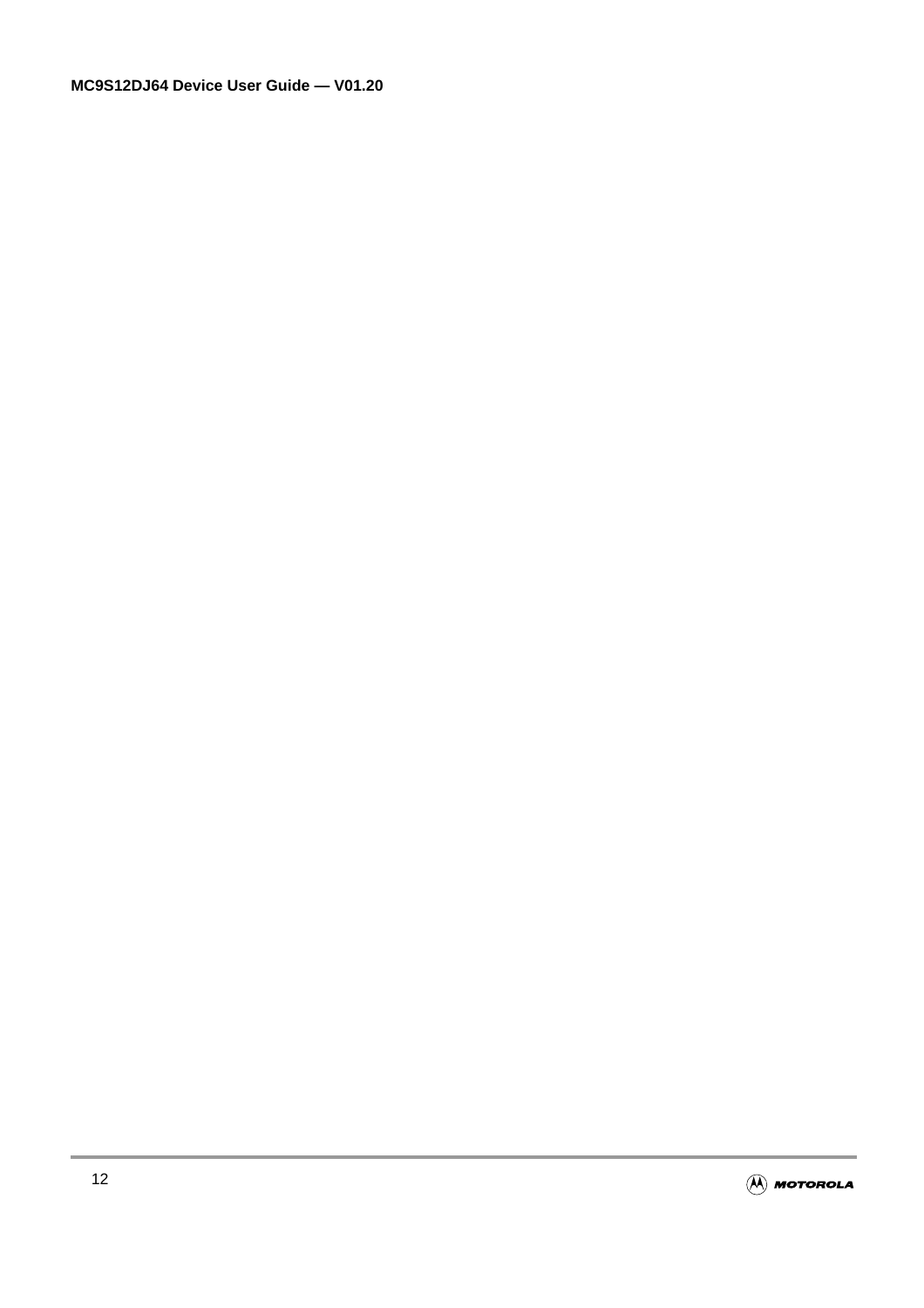## **List of Tables**

| Table 0-1       |                                                                           |  |
|-----------------|---------------------------------------------------------------------------|--|
| Table 0-2       |                                                                           |  |
| Table 1-1       |                                                                           |  |
| Table 1-2       |                                                                           |  |
| \$0000 - \$000F | MEBI map 1 of 3 (HCS12 Multiplexed External Bus Interface) 30             |  |
| $$0010 - $0014$ | MMC map 1 of 4 (HCS12 Module Mapping Control) 30                          |  |
| $$0015 - $0016$ |                                                                           |  |
| $$0017 - $0019$ |                                                                           |  |
| $$001A - $001B$ |                                                                           |  |
| $$001C - $001D$ | MMC map 3 of 4 (HCS12 Module Mapping Control, Table 1-5) 31               |  |
| \$001E - \$001E | MEBI map 2 of 3 (HCS12 Multiplexed External Bus Interface) 31             |  |
| \$001F - \$001F |                                                                           |  |
| $$0020 - $0027$ |                                                                           |  |
| \$0028 - \$002F |                                                                           |  |
| $$0030 - $0031$ | MMC map 4 of 4 (HCS12 Module Mapping Control) 32                          |  |
| $$0032 - $0033$ | MEBI map 3 of 3 (HCS12 Multiplexed External Bus Interface) 32             |  |
| \$0034 - \$003F |                                                                           |  |
| \$0040 - \$007F | ECT (Enhanced Capture Timer 16 Bit 8 Channels) 33                         |  |
| \$0080 - \$009F | ATD0 (Analog to Digital Converter 10 Bit 8 Channel) 36                    |  |
| \$00A0 - \$00C7 |                                                                           |  |
|                 |                                                                           |  |
|                 |                                                                           |  |
|                 |                                                                           |  |
|                 |                                                                           |  |
|                 |                                                                           |  |
| \$00F0 - \$00FF |                                                                           |  |
| \$0100 - \$010F |                                                                           |  |
| $$0110 - $011B$ |                                                                           |  |
| \$011C - \$011F |                                                                           |  |
| $$0120 - $013F$ | ATD1 (Analog to Digital Converter 10 Bit 8 Channel)  43                   |  |
| \$0140 - \$017F |                                                                           |  |
|                 | Table 1-3 Detailed MSCAN Foreground Receive and Transmit Buffer Layout 45 |  |
| \$0180 - \$023F |                                                                           |  |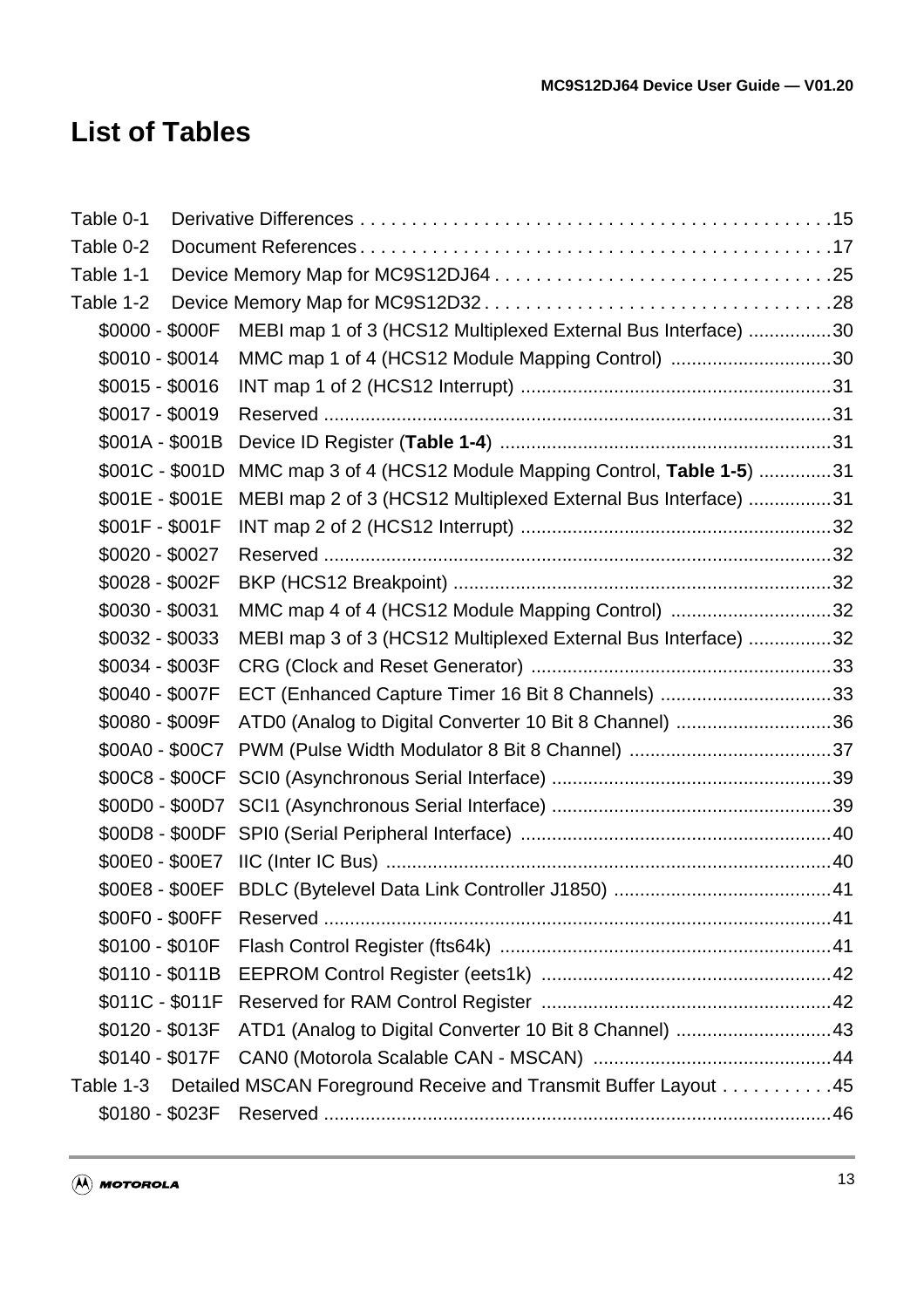| \$0240 - \$027F |                                                                |  |
|-----------------|----------------------------------------------------------------|--|
| \$0280 - \$03FF |                                                                |  |
| Table 1-4       |                                                                |  |
| Table 1-5       |                                                                |  |
| Table 2-1       |                                                                |  |
| Table 2-2       | MC9S12DJ64 Power and Ground Connection Summary 64              |  |
| Table 4-1       |                                                                |  |
| Table 4-2       |                                                                |  |
| Table 4-3       |                                                                |  |
| Table 5-1       |                                                                |  |
| Table 22-1      |                                                                |  |
| Table A-1       |                                                                |  |
| Table A-2       |                                                                |  |
| Table A-3       |                                                                |  |
| Table A-4       |                                                                |  |
| Table A-5       |                                                                |  |
| Table A-6       |                                                                |  |
| Table A-7       |                                                                |  |
| Table A-8       |                                                                |  |
| Table A-9       |                                                                |  |
| Table A-10      |                                                                |  |
| Table A-11      |                                                                |  |
| Table A-12      |                                                                |  |
|                 | Table A-13 Voltage Regulator Recommended Load Capacitances 105 |  |
|                 |                                                                |  |
|                 |                                                                |  |
|                 |                                                                |  |
|                 | Table A-17 MSCAN Wake-up Pulse Characteristics113              |  |
|                 |                                                                |  |
|                 |                                                                |  |
|                 |                                                                |  |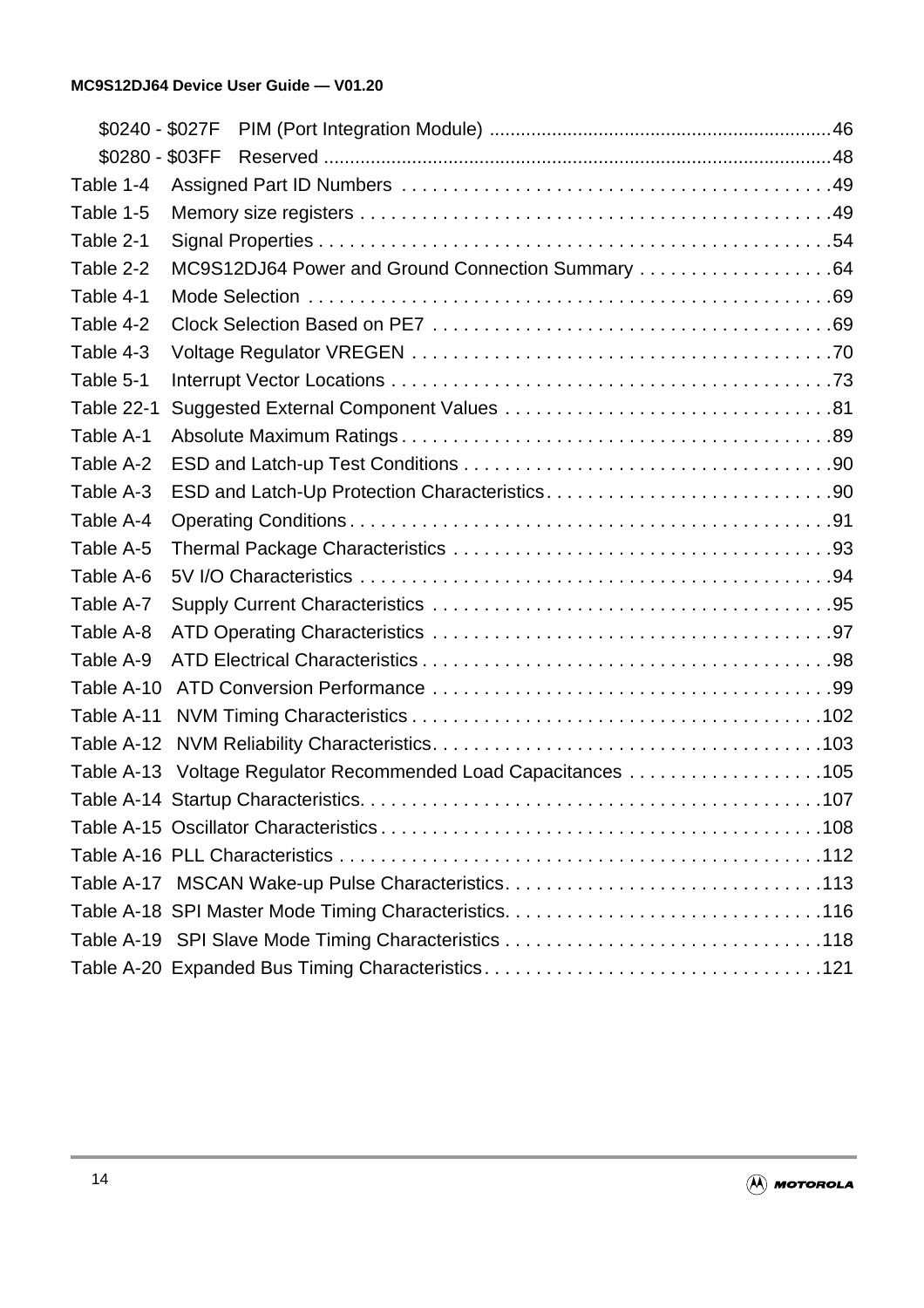## **Derivative Differences and Document References**

## **Derivative Differences**

**[Table 0-1](#page-14-1)** shows the availability of peripheral modules on the various derivatives. For details about the compatibility within the MC9S12D-Family refer also to engineering bulletin EB386.

<span id="page-14-1"></span>

| <b>Generic device</b> | <b>MC9S12DJ64</b>                           | <b>MC9S12D64</b>                            | <b>MC9S12A64</b>                            | <b>MC9S12D32</b>                            | <b>MC9S12A32</b>                            |
|-----------------------|---------------------------------------------|---------------------------------------------|---------------------------------------------|---------------------------------------------|---------------------------------------------|
| CAN <sub>0</sub>      |                                             |                                             | 0                                           |                                             |                                             |
| J1850/BDLC            |                                             |                                             | 0                                           | 0                                           |                                             |
| Packages              | 112LQFP, 80QFP                              | 112LQFP, 80QFP                              | 112LQFP, 80QFP                              | 80QFP                                       | 80QFP                                       |
| Mask Set              | L86D                                        | L86D                                        | L86D                                        | L86D                                        | L86D                                        |
| <b>Temp Options</b>   | M, V, C                                     | M, V, C                                     | C                                           | M, V, C                                     | C                                           |
| Package Codes         | PV. FU                                      | PV. FU                                      | PV. FU                                      | FU.                                         | FU                                          |
| <b>Note</b>           | An errata exists<br>contact Sales<br>office | An errata exists<br>contact Sales<br>office | An errata exists<br>contact Sales<br>office | An errata exists<br>contact Sales<br>office | An errata exists<br>contact Sales<br>office |

### **Table 0-1 Derivative Differences**



### **Figure 0-1 Order Partnumber Example**

<span id="page-14-0"></span>The following items should be considered when using a derivative.

- **Registers**
	- Do not write or read CAN0 registers (after reset: address range \$0140 \$017F), if using a derivative without CAN0 (see **[Table 0-1](#page-14-1)**).
	- Do not write or read BDLC registers (after reset: address range \$00E8 \$00EF), if using a derivative without BDLC (see **[Table 0-1](#page-14-1)**).
- **Interrupts**
	- Fill the four CAN0 interrupt vectors (\$FFB0 \$FFB7) according to your coding policies for unused interrupts, if using a derivative without CAN0 (see **[Table 0-1](#page-14-1)**).
	- Fill the BDLC interrupt vector (\$FFC2, \$FFC3) according to your coding policies for unused interrupts, if using a derivative without BDLC (see **[Table 0-1](#page-14-1)**).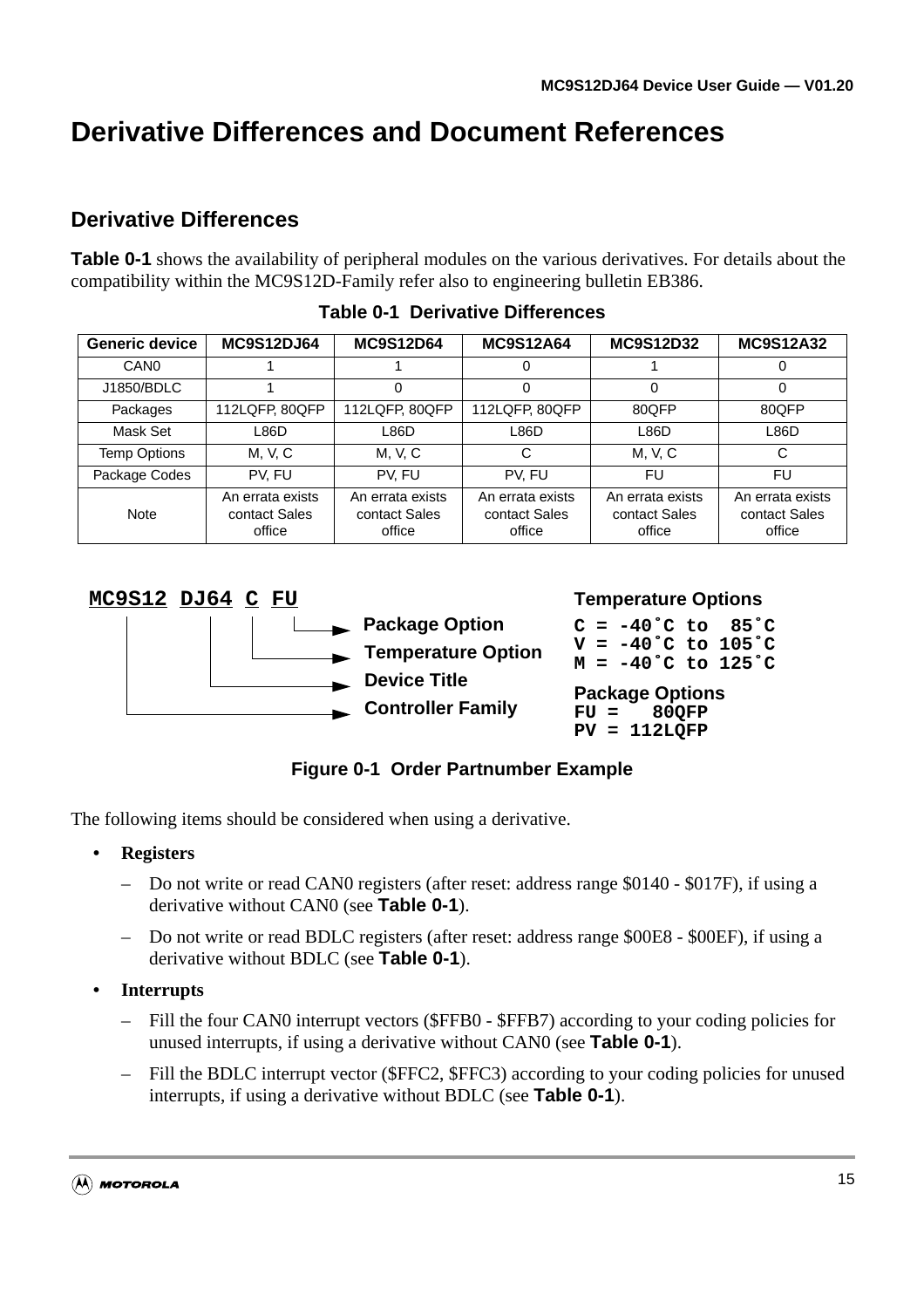### **• Ports**

- The CAN0 pin functionality (TXCAN0, RXCAN0) is not available on port PJ7, PJ6, PM5, PM4, PM3, PM2, PM1 and PM0, if using a derivative without CAN0 (see **[Table 0-1](#page-14-1)**).
- The BDLC pin functionality (TXB, RXB) is not available on port PM1 and PM0, if using a derivative without BDLC (see **[Table 0-1](#page-14-1)**).
- Do not write MODRR1 and MODRR0 Bit of Module Routing Register (PIM\_9DJ64 Block User Guide), if using a derivative without CAN0 (see **[Table 0-1](#page-14-1)**).

### **• Pins not available in 80 pin QFP package**

### – **Port H**

In order to avoid floating nodes the ports should be either configured as outputs by setting the data direction register (DDRH at Base+\$0262) to \$FF, or enabling the pull resistors by writing a \$FF to the pull enable register (PERH at Base+\$0264).

### – **Port J[1:0]**

Port J pull-up resistors are enabled out of reset on all four pins (7:6 and 1:0). Therefore care must be taken not to disable the pull enables on PJ[1:0] by clearing the bits PERJ1 and PERJ0 at Base+\$026C.

### – **Port K**

Port K pull-up resistors are enabled out of reset, i.e. Bit  $7 = PUKE = 1$  in the register PUCR at Base+\$000C. Therefor care must be taken not to clear this bit.

– **Port M[7:6]**

PM7:6 must be configured as outputs or their pull resistors must be enabled to avoid floating inputs.

### – **Port P6**

PP6 must be configured as output or its pull resistor must be enabled to avoid a floating input.

– **Port S[7:4]**

PS7:4 must be configured as outputs or their pull resistors must be enabled to avoid floating inputs.

### – **PAD[15:8] (ATD1 channels)**

Out of reset the ATD1 is disabled preventing current flows in the pins. Do not modify the ATD1 registers!

## **Document References**

The Device User Guide provides information about the MC9S12DJ64 device made up of standard HCS12 blocks and the HCS12 processor core.

This document is part of the customer documentation. A complete set of device manuals also includes all the individual Block Guides of the implemented modules. In a effort to reduce redundancy all module specific information is located only in the respective Block Guide. If applicable, special implementation details of the module are given in the block description sections of this document.

See **[Table 0-2](#page-16-0)** for names and versions of the referenced documents throughout the Device User Guide.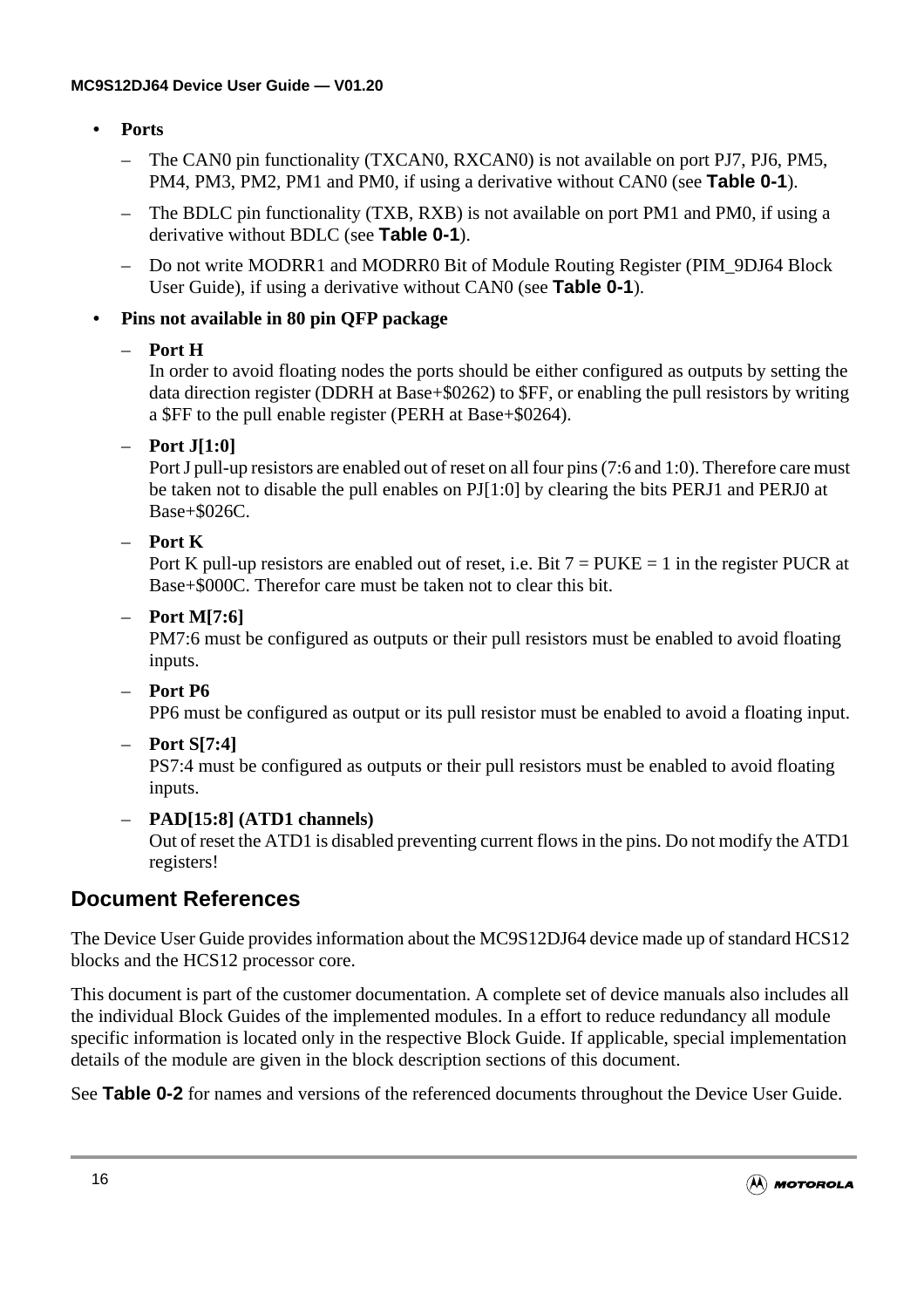<span id="page-16-0"></span>

| <b>User Guide</b>                                                         | <b>Versi</b><br><b>on</b> | <b>Document Order Number</b> |
|---------------------------------------------------------------------------|---------------------------|------------------------------|
| <b>HCS12 CPU Reference Manual</b>                                         | V <sub>02</sub>           | S12CPUV2/D                   |
| HCS12 Module Mapping Control (MMC) Block Guide                            | V <sub>04</sub>           | S12MMCV4/D                   |
| HCS12 Multiplexed External Bus Interface (MEBI) Block Guide               | V <sub>03</sub>           | S12MEBIV3/D                  |
| HCS12 Interrupt (INT) Block Guide                                         | V <sub>01</sub>           | S12INTV1/D                   |
| HCS12 Background Debug (BDM) Block Guide                                  | V <sub>04</sub>           | S12BDMV4/D                   |
| HCS12 Breakpoint (BKP) Block Guide                                        | V <sub>0</sub> 1          | S12BKPV1/D                   |
| Clock and Reset Generator (CRG) Block User Guide                          | V <sub>04</sub>           | S12CRGV4/D                   |
| Oscillator (OSC) Block User Guide                                         | V <sub>02</sub>           | S12OSCV2/D                   |
| Enhanced Capture Timer 16 Bit 8 Channel (ECT_16B8C) Block User Guide      | V <sub>0</sub> 1          | S12ECT16B8CV1/D              |
| Analog to Digital Converter 10 Bit 8 Channel (ATD_10B8C) Block User Guide | V <sub>02</sub>           | S12ATD10B8CV2/D              |
| Inter IC Bus (IIC) Block User Guide                                       | V <sub>02</sub>           | S12IICV2/D                   |
| Asynchronous Serial Interface (SCI) Block User Guide                      | V <sub>02</sub>           | S12SCIV2/D                   |
| Serial Peripheral Interface (SPI) Block User Guide                        | V <sub>02</sub>           | S12SPIV2/D                   |
| Pulse Width Modulator 8 Bit 8 Channel (PWM_8B8C) Block User Guide         | V <sub>01</sub>           | S12PWM8B8CV1/D               |
| 64K Byte Flash (FTS64K) Block User Guide                                  | V <sub>01</sub>           | S12FTS64KV1/D                |
| 1K Byte EEPROM (EETS1K) Block User Guide                                  | V <sub>01</sub>           | S12EETS1KV1/D                |
| Byte Level Data Link Controller -J1850 (BDLC) Block User Guide            | V <sub>01</sub>           | S12BDLCV1/D                  |
| Motorola Scalable CAN (MSCAN) Block User Guide                            | V <sub>02</sub>           | S12MSCANV2/D                 |
| Voltage Regulator (VREG) Block User Guide                                 | V <sub>01</sub>           | S12VREGV1/D                  |
| Port Integration Module (PIM_9DJ64) Block User Guide                      | V <sub>01</sub>           | S12PIM9DJ64V1/D              |

## **Table 0-2 Document References**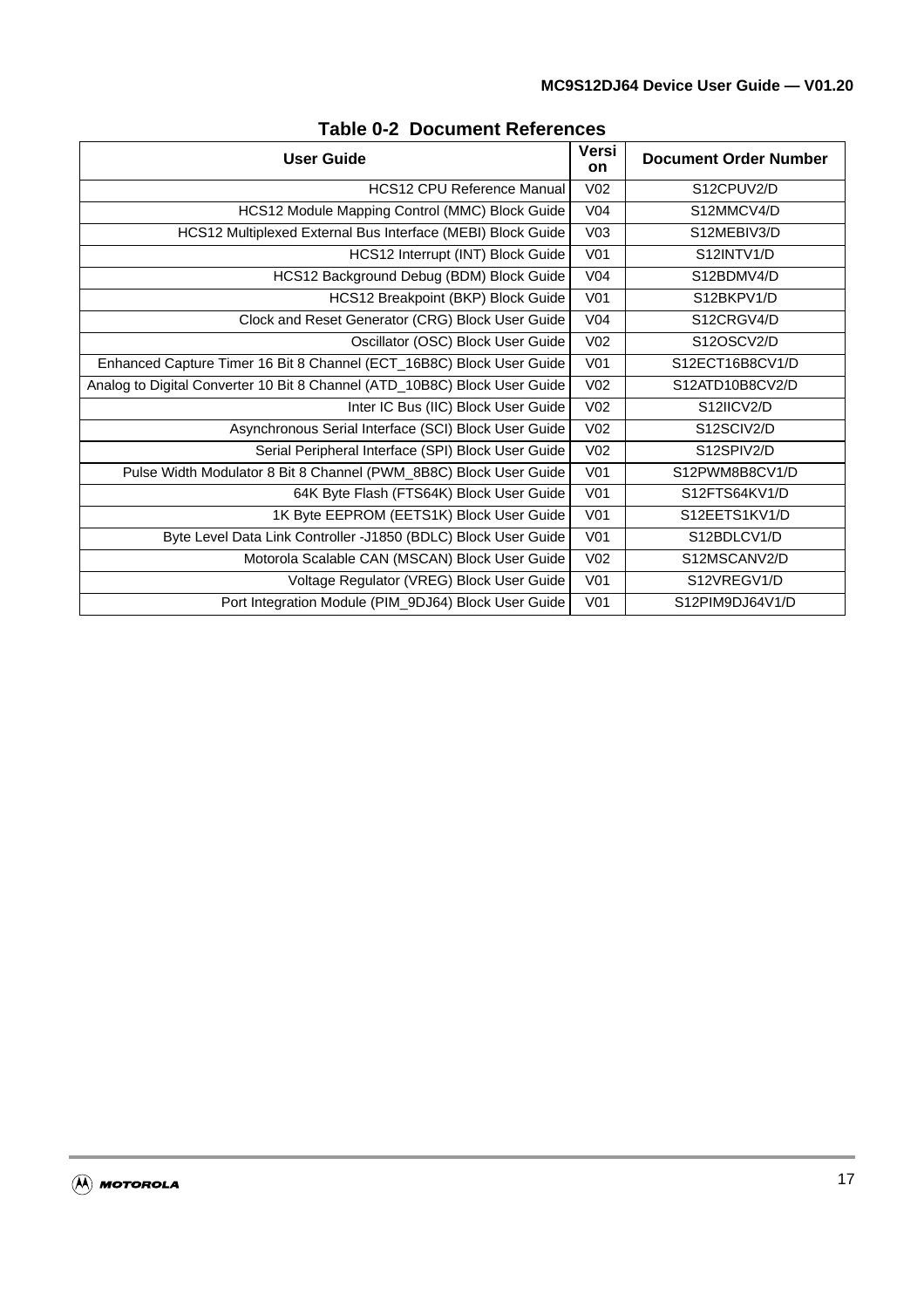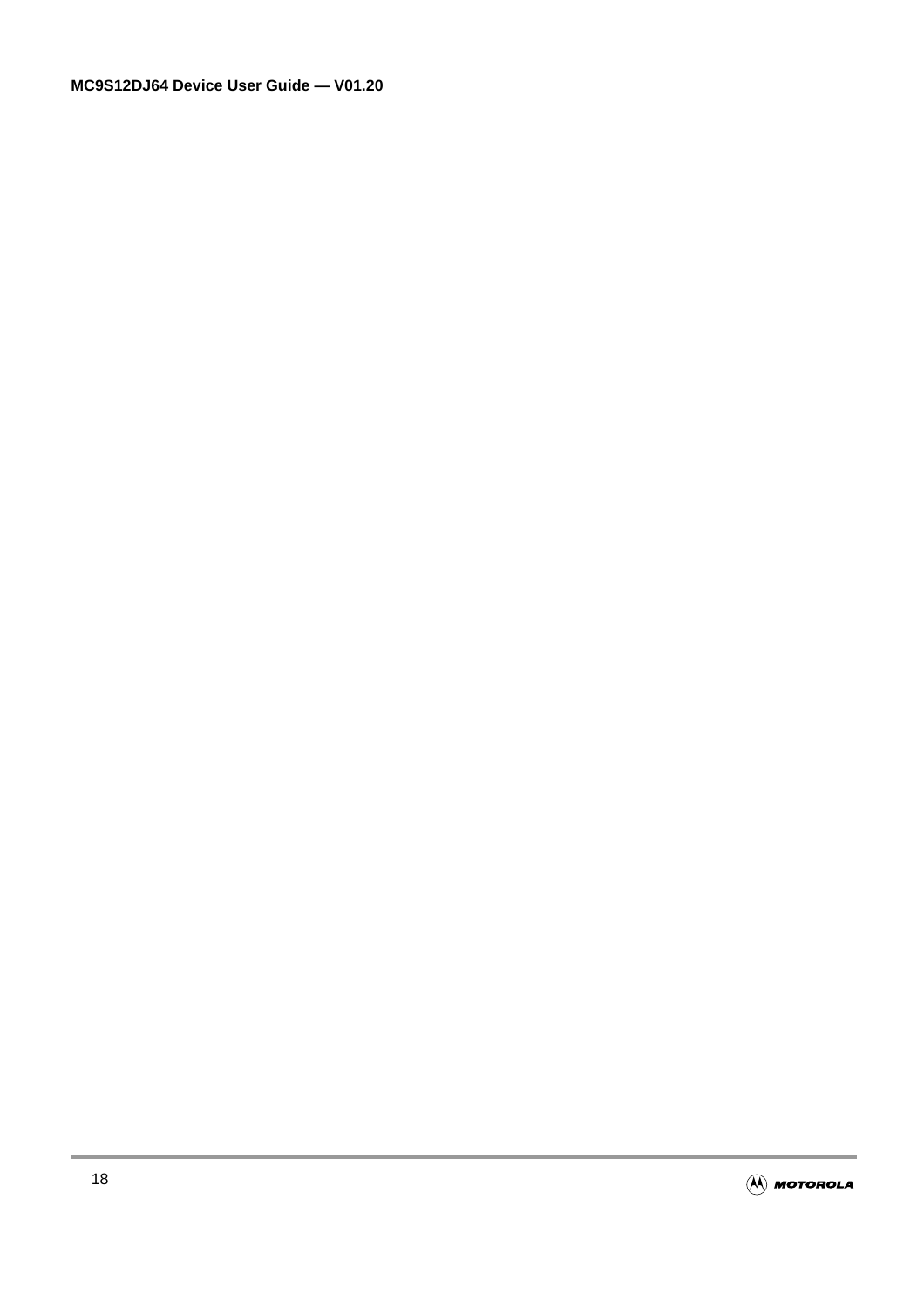# <span id="page-18-0"></span>**Section 1 Introduction**

## <span id="page-18-1"></span>**1.1 Overview**

The MC9S12DJ64 microcontroller unit (MCU) is a 16-bit device composed of standard on-chip peripherals including a 16-bit central processing unit (HCS12 CPU), 64K bytes of Flash EEPROM, 4K bytes of RAM, 1K bytes of EEPROM, two asynchronous serial communications interfaces (SCI), one serial peripheral interfaces (SPI), an 8-channel IC/OC enhanced capture timer, two 8-channel, 10-bit analog-to-digital converters (ADC), an 8-channel pulse-width modulator (PWM), a digital Byte Data Link Controller (BDLC), 29 discrete digital I/O channels (Port A, Port B, Port K and Port E), 20 discrete digital I/O lines with interrupt and wakeup capability, a CAN 2.0 A, B software compatible modules (MSCAN12), and an Inter-IC Bus. The MC9S12DJ64 has full 16-bit data paths throughout. However, the external bus can operate in an 8-bit narrow mode so single 8-bit wide memory can be interfaced for lower cost systems. The inclusion of a PLL circuit allows power consumption and performance to be adjusted to suit operational requirements.

## <span id="page-18-2"></span>**1.2 Features**

- HCS12 Core
	- 16-bit HCS12 CPU
		- i. Upward compatible with M68HC11 instruction set
		- ii. Interrupt stacking and programmer's model identical to M68HC11
		- iii.Instruction queue
		- iv. Enhanced indexed addressing
	- MEBI (Multiplexed External Bus Interface)
	- MMC (Module Mapping Control)
	- INT (Interrupt control)
	- BKP (Breakpoints)
	- BDM (Background Debug Mode)
- CRG (low current Colpitts or Pierce oscillator, PLL, reset, clocks, COP watchdog, real time interrupt, clock monitor)
- 8-bit and 4-bit ports with interrupt functionality
	- Digital filtering
	- Programmable rising or falling edge trigger
- **Memory** 
	- 64K Flash EEPROM
	- 1K byte EEPROM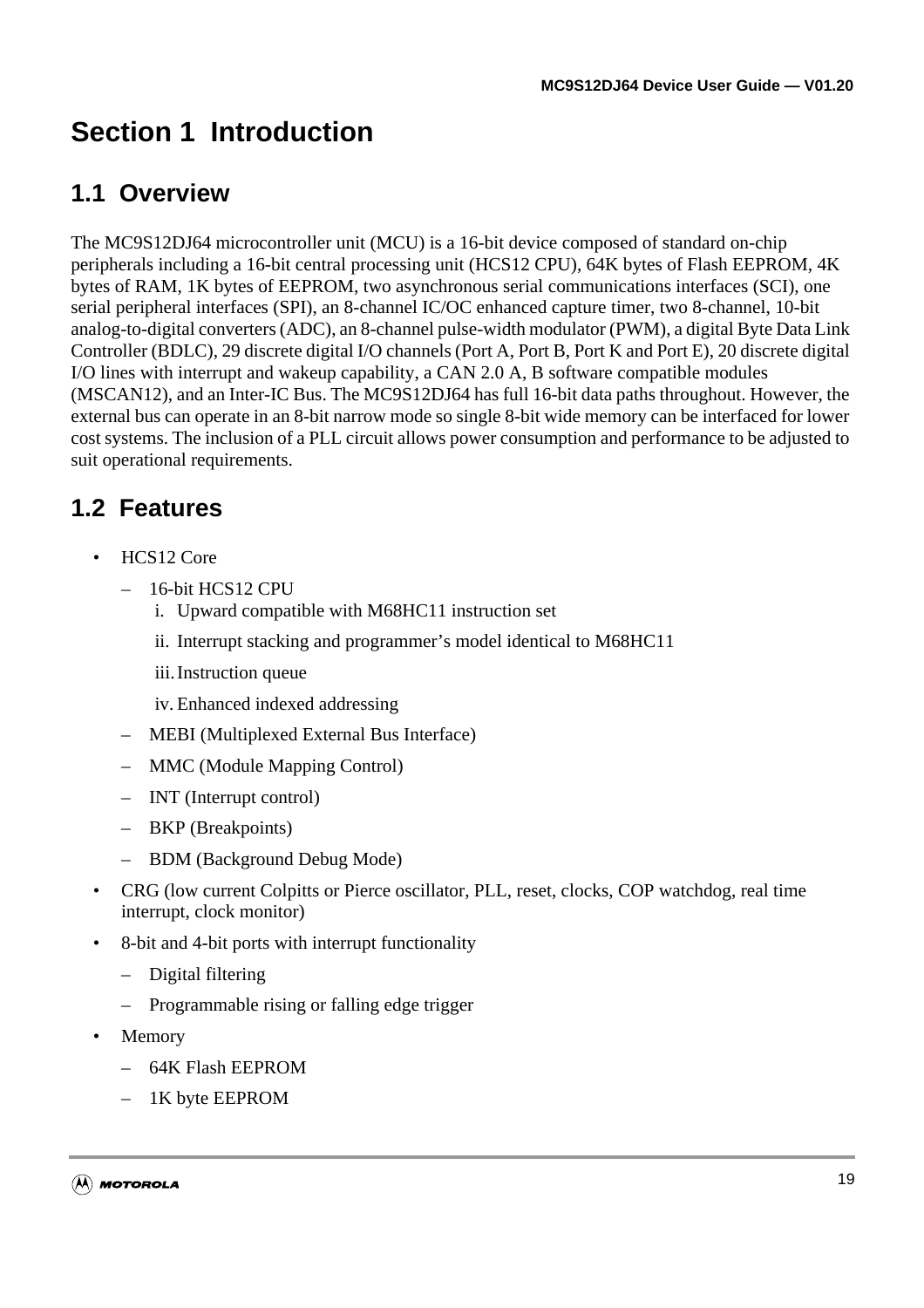### **MC9S12DJ64 Device User Guide — V01.20**

- 4K byte RAM
- Two 8-channel Analog-to-Digital Converters
	- 10-bit resolution
	- External conversion trigger capability
- 1M bit per second, CAN 2.0 A, B software compatible module
	- Five receive and three transmit buffers
	- Flexible identifier filter programmable as 2 x 32 bit, 4 x 16 bit or 8 x 8 bit
	- Four separate interrupt channels for Rx, Tx, error and wake-up
	- Low-pass filter wake-up function
	- Loop-back for self test operation
- Enhanced Capture Timer
	- 16-bit main counter with 7-bit prescaler
	- 8 programmable input capture or output compare channels
	- Four 8-bit or two 16-bit pulse accumulators
- 8 PWM channels
	- Programmable period and duty cycle
	- 8-bit 8-channel or 16-bit 4-channel
	- Separate control for each pulse width and duty cycle
	- Center-aligned or left-aligned outputs
	- Programmable clock select logic with a wide range of frequencies
	- Fast emergency shutdown input
	- Usable as interrupt inputs
- Serial interfaces
	- Two asynchronous Serial Communications Interfaces (SCI)
	- Synchronous Serial Peripheral Interface (SPI)
- Byte Data Link Controller (BDLC)
	- SAE J1850 Class B Data Communications Network Interface Compatible and ISO Compatible for Low-Speed (<125 Kbps) Serial Data Communications in Automotive Applications
- Inter-IC Bus (IIC)
	- Compatible with I2C Bus standard
	- Multi-master operation
	- Software programmable for one of 256 different serial clock frequencies
- 112-Pin LQFP or 80 QFP package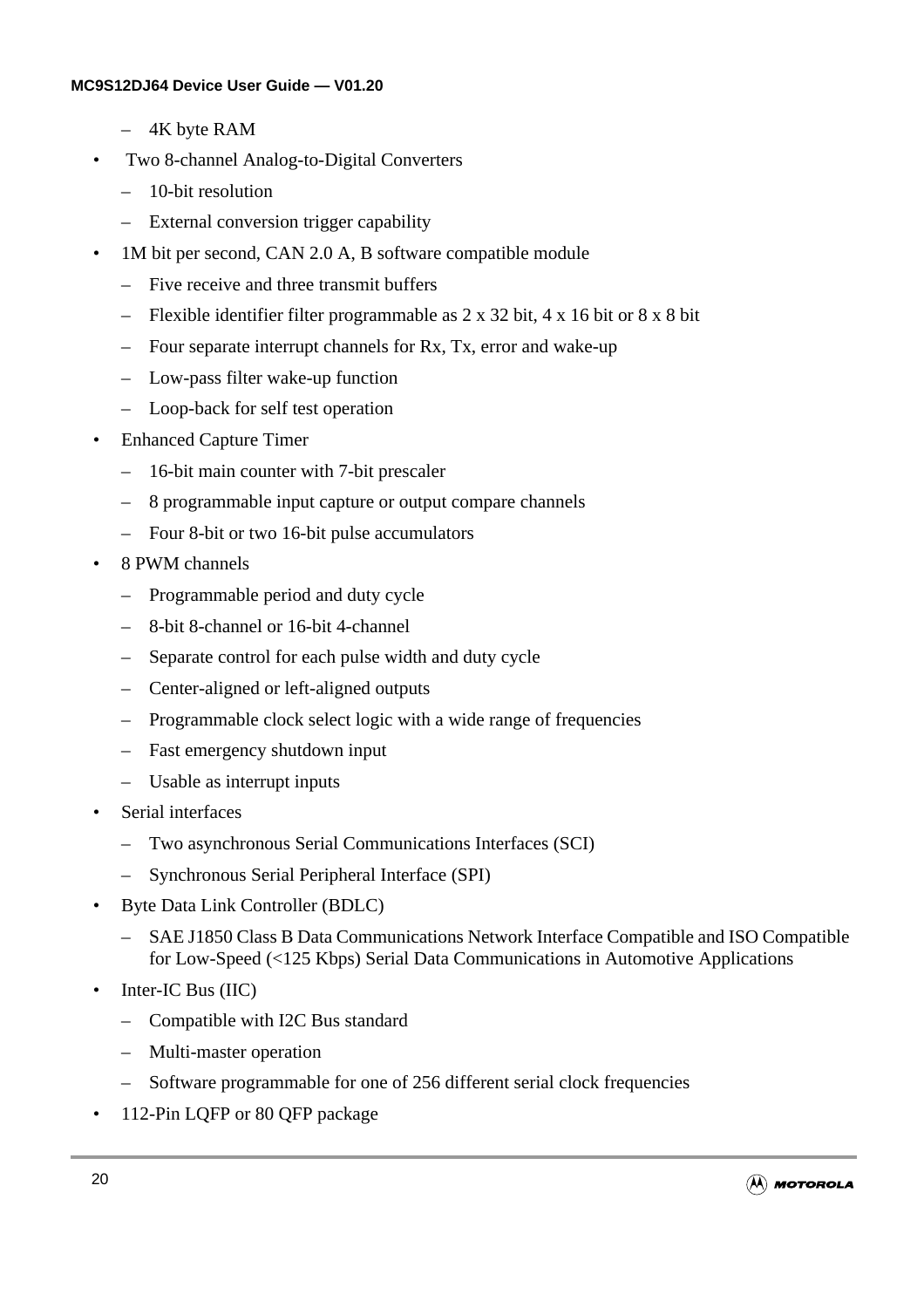- I/O lines with 5V input and drive capability
- 5V A/D converter inputs
- Operation at 50MHz equivalent to 25MHz Bus Speed
- Development support
- Single-wire background debug™ mode (BDM)
- On-chip hardware breakpoints

## <span id="page-20-0"></span>**1.3 Modes of Operation**

User modes

- Normal and Emulation Operating Modes
	- Normal Single-Chip Mode
	- Normal Expanded Wide Mode
	- Normal Expanded Narrow Mode
	- Emulation Expanded Wide Mode
	- Emulation Expanded Narrow Mode
- Special Operating Modes
	- Special Single-Chip Mode with active Background Debug Mode
	- Special Test Mode (**Motorola use only**)
	- Special Peripheral Mode (**Motorola use only**)

Low power modes

- Stop Mode
- Pseudo Stop Mode
- Wait Mode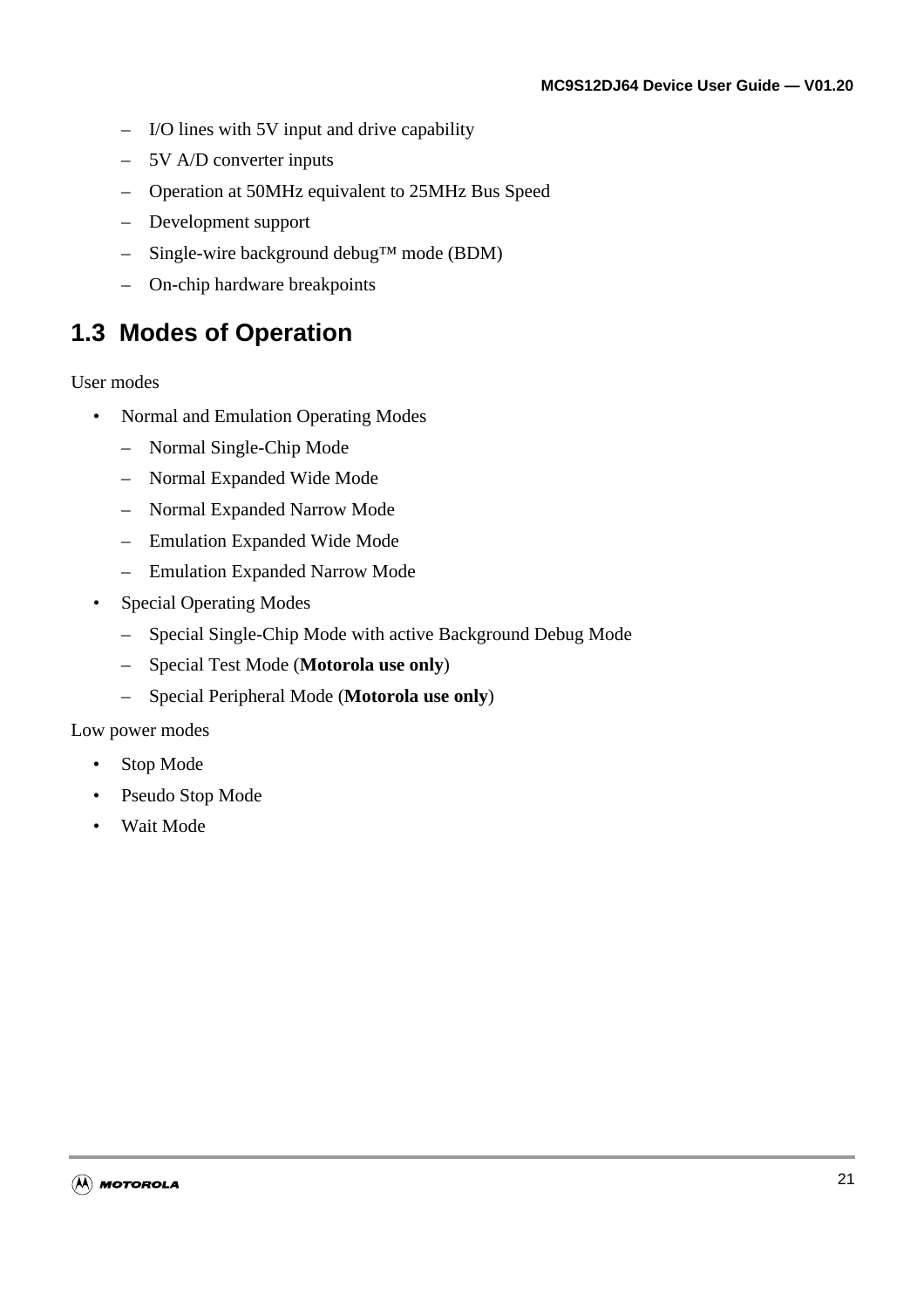**MC9S12DJ64 Device User Guide — V01.20**

## <span id="page-21-0"></span>**1.4 Block Diagram**

**[Figure 1-1](#page-22-0)** shows a block diagram of the MC9S12DJ64 device.

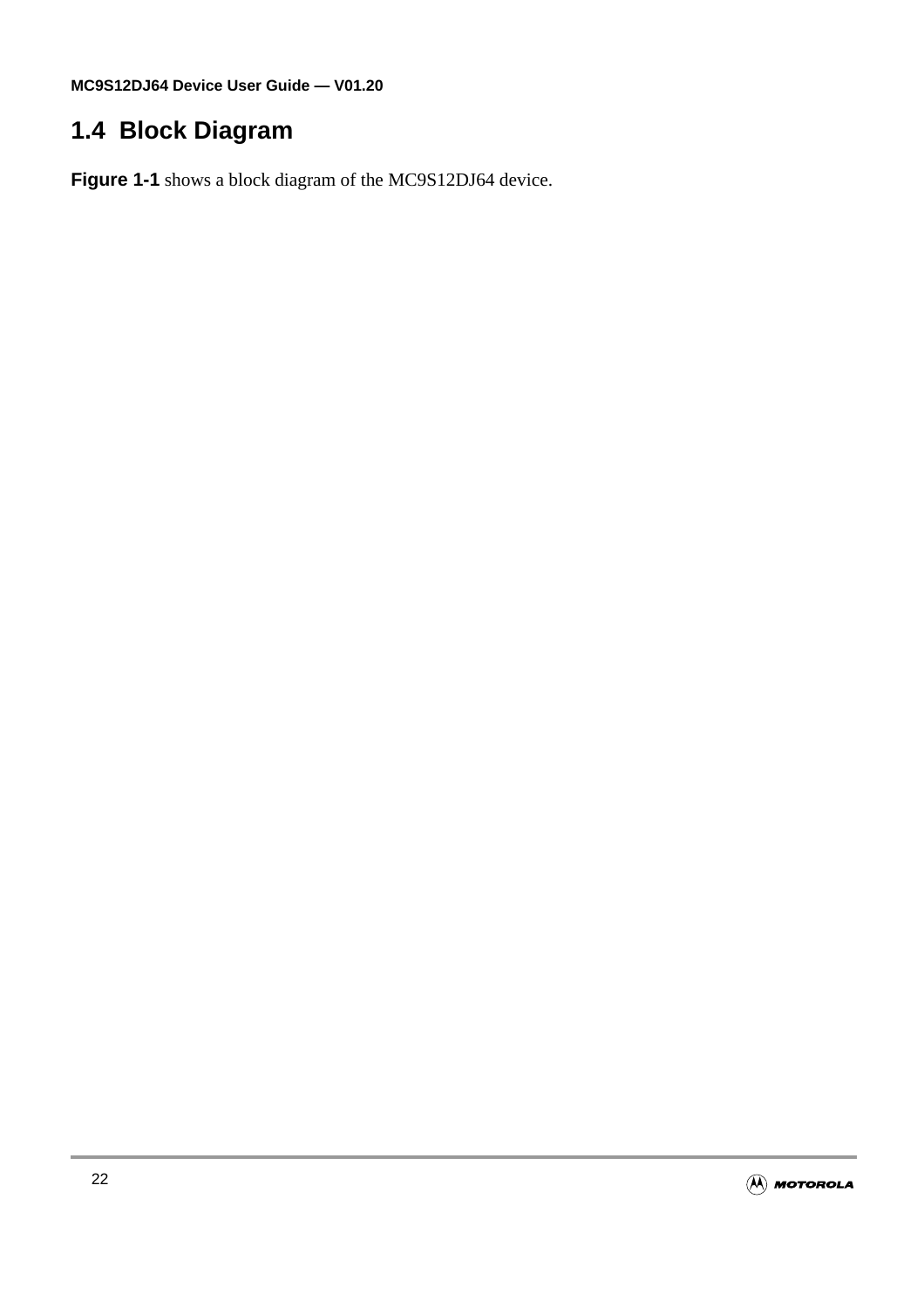<span id="page-22-0"></span>

**Figure 1-1 MC9S12DJ64 Block Diagram**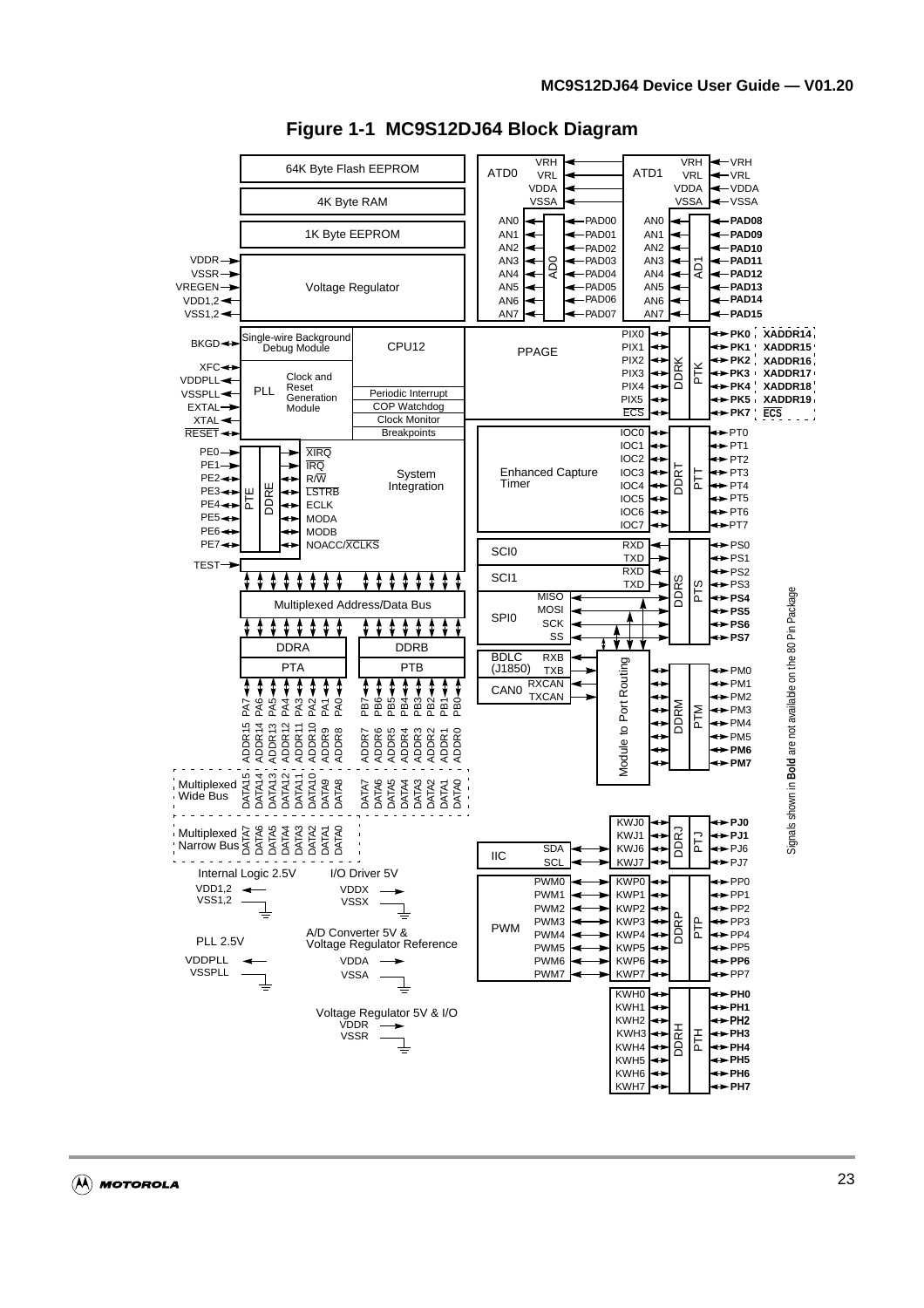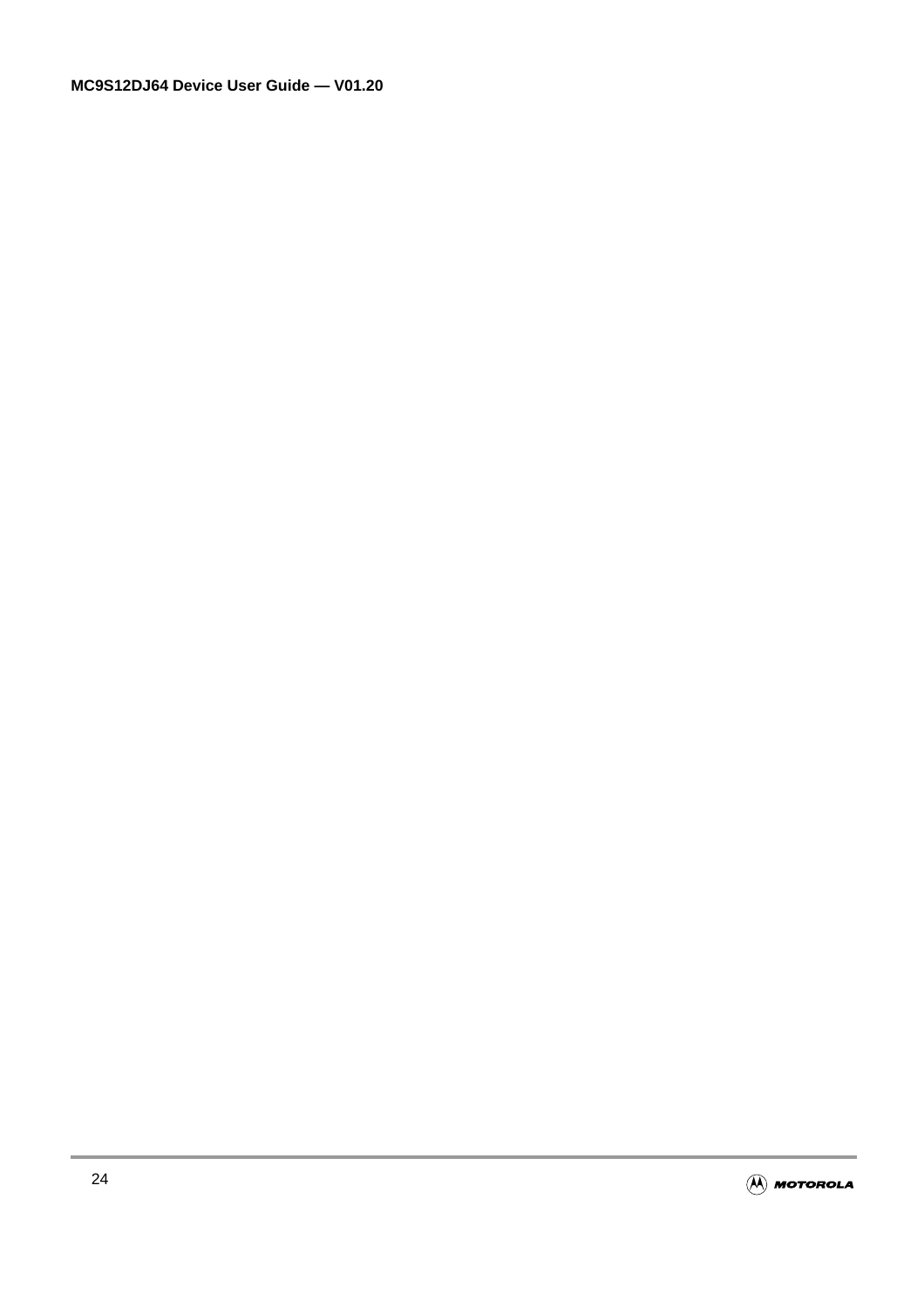## <span id="page-24-0"></span>**1.5 Device Memory Map**

<span id="page-24-1"></span>**[Table 1-1](#page-24-1)** and **[Figure 1-2](#page-26-0)** show the device memory map of the MC9S12DJ64 after reset. The 1K EEPROM is mapped twice in a 2K address space. Note that after reset the bottom 1k of the EEPROM (\$0000 - \$03FF) are hidden by the register space, and the 1K \$0400 - \$07FF is hidden by the RAM.

| Address         | Module                                                                         | Size<br>(Bytes)    |
|-----------------|--------------------------------------------------------------------------------|--------------------|
| \$0000 - \$000F | HCS12 Multiplexed External Bus Interface                                       | 16                 |
| $$0010 - $0014$ | <b>HCS12 Module Mapping Control</b>                                            | 5                  |
| $$0015 - $0016$ | HCS12 Interrupt                                                                | 2                  |
| $$0017 - $0019$ | Reserved                                                                       | 3                  |
| \$001A - \$001B | Device ID register (PARTID)                                                    | 2                  |
| \$001C - \$001D | <b>HCS12 Module Mapping Control</b>                                            | $\overline{2}$     |
| \$001E          | HCS12 Multiplexed External Bus Interface                                       | 1                  |
| \$001F          | HCS12 Interrupt                                                                | 1                  |
| \$0020 - \$0027 | Reserved                                                                       | $\overline{\bf 8}$ |
| \$0028 - \$002F | <b>HCS12 Breakpoint Module</b>                                                 | 8                  |
| \$0030 - \$0031 | <b>HCS12 Module Mapping Control</b>                                            | 2                  |
| \$0032 - \$0033 | HCS12 Multiplexed External Bus Interface                                       | $\overline{2}$     |
| \$0034 - \$003F | Clock and Reset Generator (PLL, RTI, COP)                                      | 12                 |
| \$0040 - \$007F | Enhanced Capture Timer 16-bit 8 channels                                       | 64                 |
| \$0080 - \$009F | Analog to Digital Converter 10-bit 8 channels (ATD0)                           | 32                 |
| \$00A0 - \$00C7 | Pulse Width Modulator 8-bit 8 channels (PWM)                                   | 40                 |
| \$00C8 - \$00CF | Serial Communications Interface 0 (SCI0)                                       | 8                  |
| \$00D0 - \$00D7 | Serial Communications Interface 0 (SCI1)                                       | 8                  |
| \$00D8 - \$00DF | Serial Peripheral Interface (SPI0)                                             | 8                  |
| \$00E0 - \$00E7 | Inter IC Bus                                                                   | 8                  |
| \$00E8 - \$00EF | Byte Data Link Controller (BDLC)                                               | 8                  |
| \$00F0 - \$00FF | Reserved                                                                       | 16                 |
| \$0100-\$010F   | <b>Flash Control Register</b>                                                  | 16                 |
| \$0110 - \$011B | <b>EEPROM Control Register</b>                                                 | 12                 |
| \$011C - \$011F | Reserved                                                                       | $\overline{4}$     |
| \$0120 - \$013F | Analog to Digital Converter 10-bit 8 channels (ATD1)                           | 32                 |
| \$0140 - \$017F | Motorola Scalable Can (CAN0)                                                   | 64                 |
| \$0180 - \$023F | Reserved                                                                       | 192                |
| \$0240 - \$027F | Port Integration Module (PIM)                                                  | 64                 |
| \$0280 - \$03FF | Reserved                                                                       | 384                |
| \$0000 - \$07FF | EEPROM array 1k Array mapped twice in the<br>address space                     | 2048               |
| \$0000 - \$0FFF | RAM array                                                                      | 4096               |
| \$4000 - \$7FFF | Fixed Flash EEPROM array<br>incl. 0.5K, 1K, 2K or 4K Protected Sector at start | 16384              |
| \$8000 - \$BFFF | Flash EEPROM Page Window                                                       | 16384              |

**Table 1-1 Device Memory Map for MC9S12DJ64**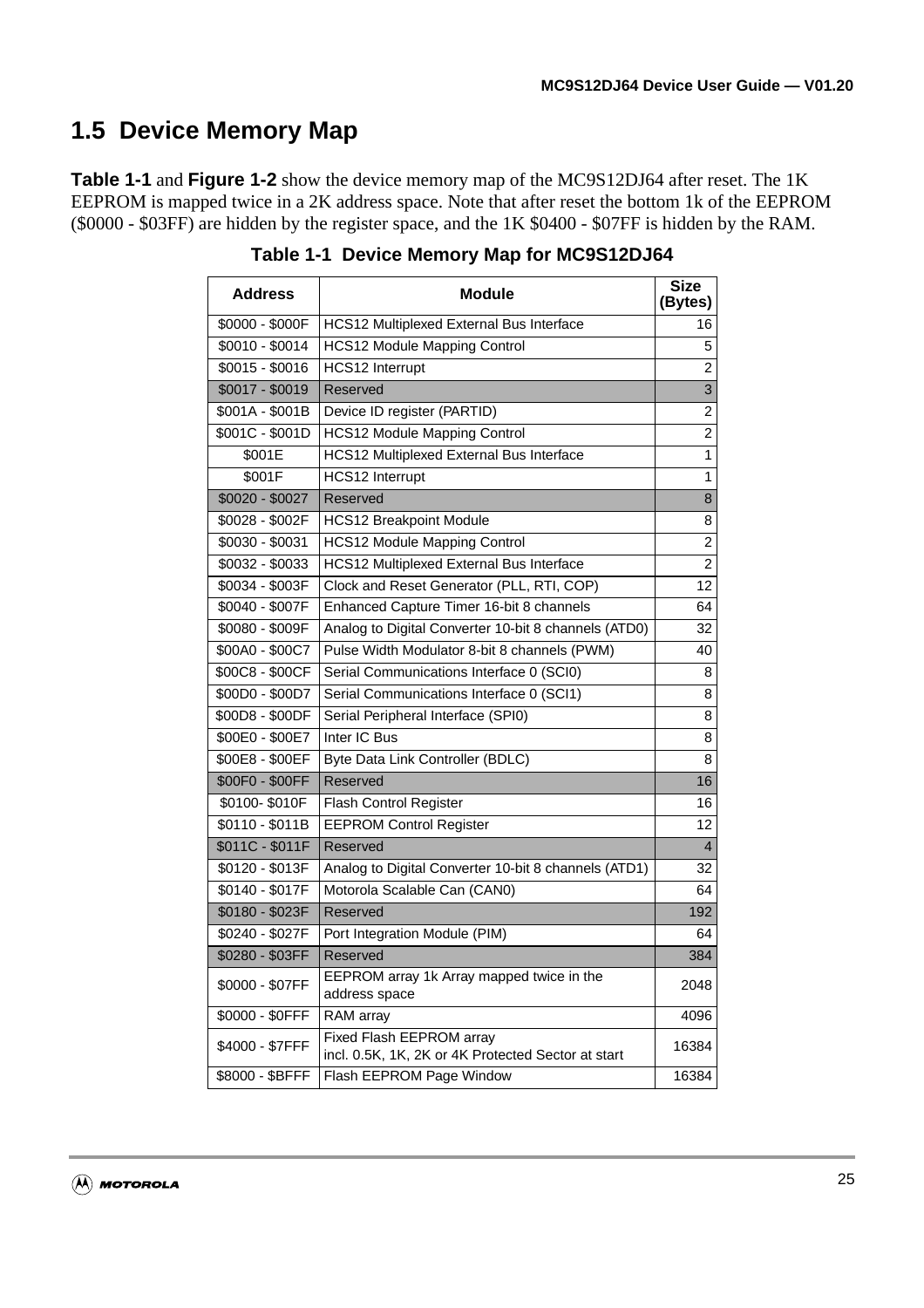| <b>Address</b> | Module                                                                                                                                             | <b>Size</b><br>(Bytes) |
|----------------|----------------------------------------------------------------------------------------------------------------------------------------------------|------------------------|
|                | Fixed Flash EEPROM array<br>\$C000 - \$FFFF   incl. 0.5K, 1K, 2K or 4K Protected Sector at end<br>and 256 bytes of Vector Space at \$FF80 - \$FFFF | 16384                  |

| Table 1-1 Device Memory Map for MC9S12DJ64 |  |  |  |  |  |  |
|--------------------------------------------|--|--|--|--|--|--|
|--------------------------------------------|--|--|--|--|--|--|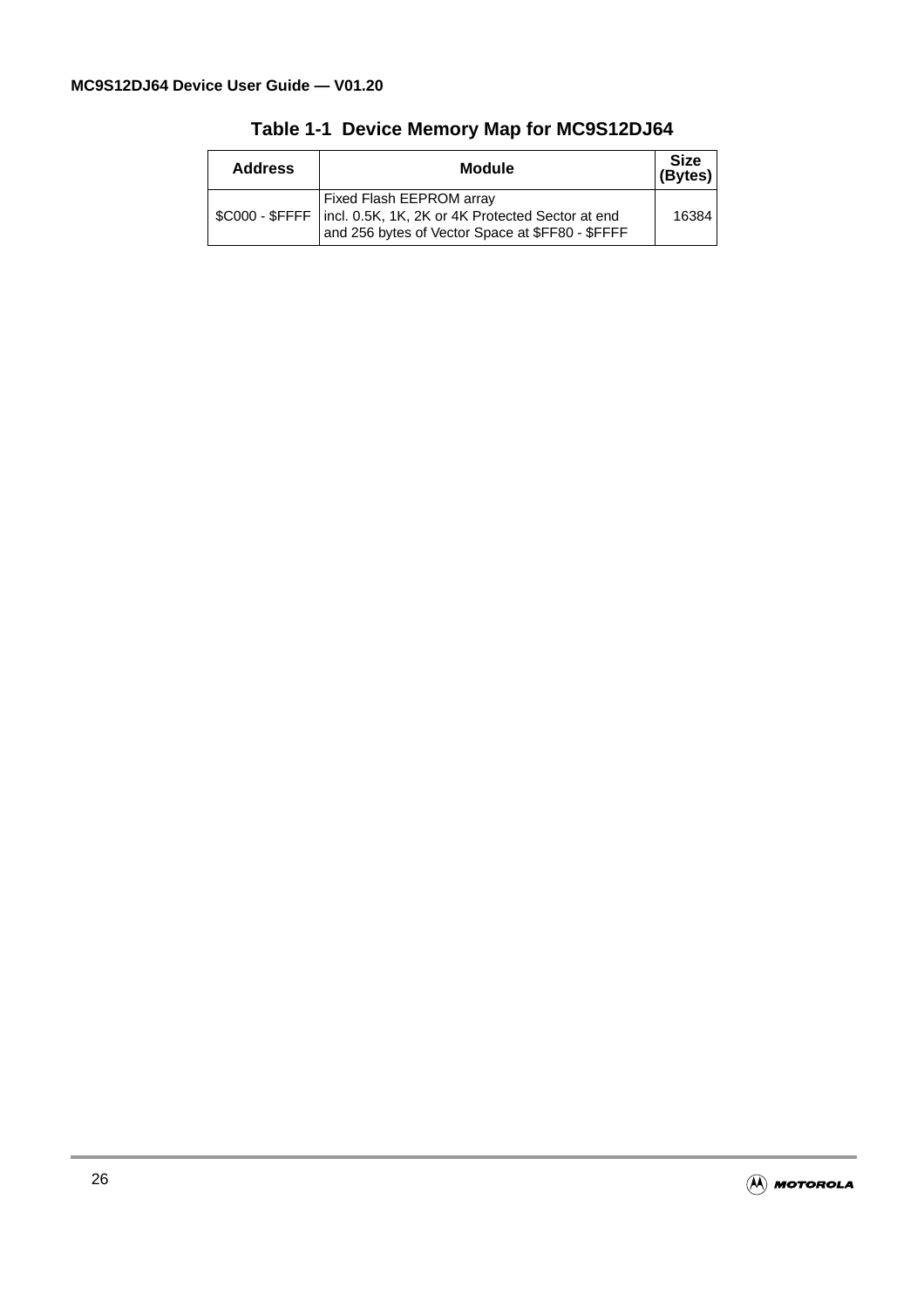<span id="page-26-0"></span>

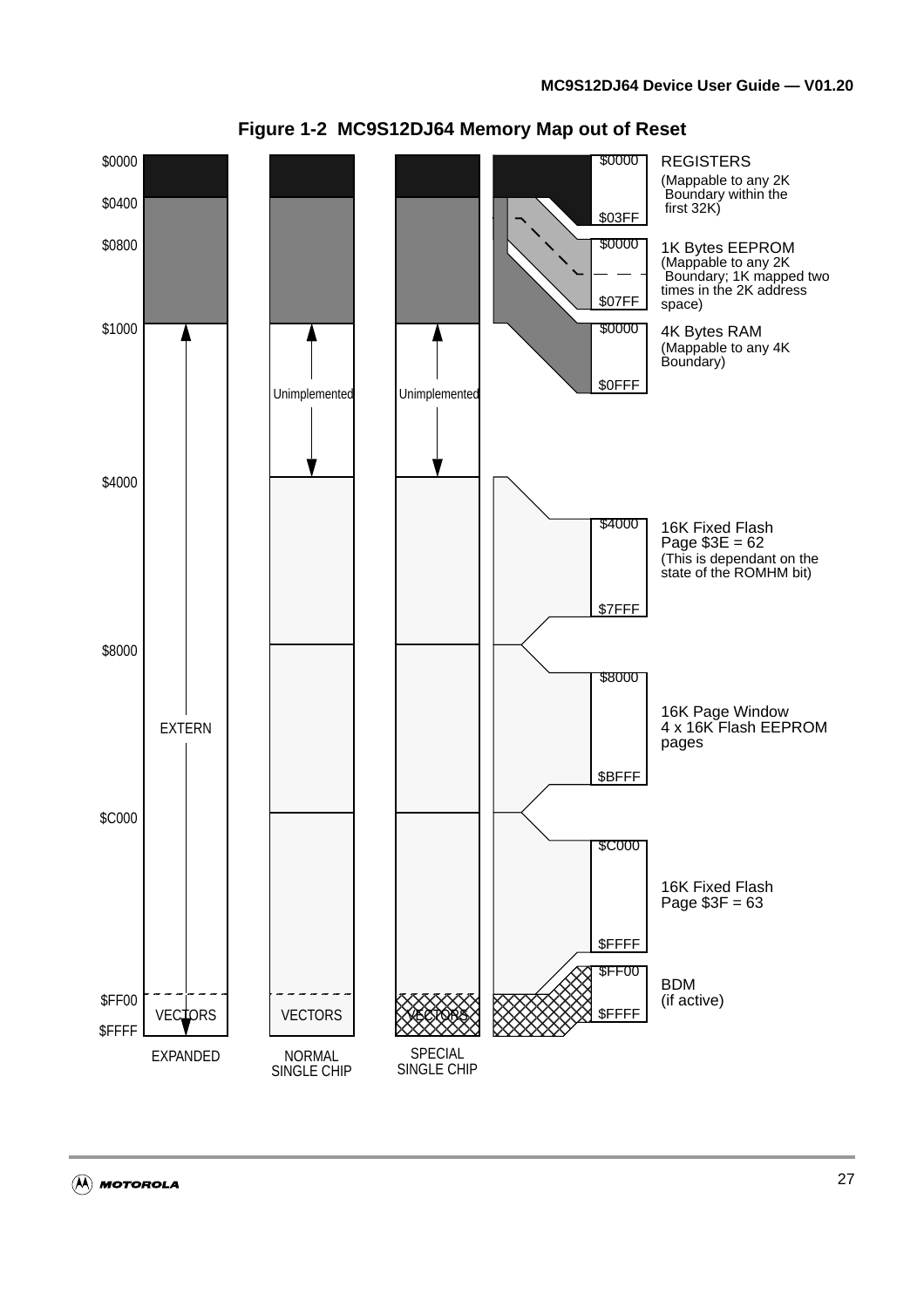<span id="page-27-0"></span>

| <b>Address</b>  | <b>Module</b>                                                                     | <b>Size</b><br>(Bytes) |
|-----------------|-----------------------------------------------------------------------------------|------------------------|
| \$0000 - \$000F | <b>HCS12 Multiplexed External Bus Interface</b>                                   | 16                     |
| \$0010 - \$0014 | <b>HCS12 Module Mapping Control</b>                                               | 5                      |
| \$0015 - \$0016 | <b>HCS12 Interrupt</b>                                                            | 2                      |
| $$0017 - $0019$ | Reserved                                                                          | $\overline{3}$         |
| \$001A - \$001B | Device ID register (PARTID)                                                       | 2                      |
| \$001C - \$001D | <b>HCS12 Module Mapping Control</b>                                               | $\overline{2}$         |
| \$001E          | <b>HCS12 Multiplexed External Bus Interface</b>                                   | 1                      |
| \$001F          | <b>HCS12 Interrupt</b>                                                            | 1                      |
| \$0020 - \$0027 | Reserved                                                                          | 8                      |
| \$0028 - \$002F | <b>HCS12 Breakpoint Module</b>                                                    | 8                      |
| \$0030 - \$0031 | <b>HCS12 Module Mapping Control</b>                                               | $\overline{2}$         |
| \$0032 - \$0033 | HCS12 Multiplexed External Bus Interface                                          | $\overline{c}$         |
| \$0034 - \$003F | Clock and Reset Generator (PLL, RTI, COP)                                         | 12                     |
| \$0040 - \$007F | Enhanced Capture Timer 16-bit 8 channels                                          | 64                     |
| \$0080 - \$009F | Analog to Digital Converter 10-bit 8 channels (ATD0)                              | 32                     |
| \$00A0 - \$00C7 | Pulse Width Modulator 8-bit 8 channels (PWM)                                      | 40                     |
| \$00C8 - \$00CF | Serial Communications Interface 0 (SCI0)                                          | 8                      |
| \$00D0 - \$00D7 | Serial Communications Interface 0 (SCI1)                                          | 8                      |
| \$00D8 - \$00DF | Serial Peripheral Interface (SPI0)                                                | 8                      |
| \$00E0 - \$00E7 | Inter IC Bus                                                                      | $\overline{8}$         |
| \$00E8 - \$00EF | Byte Data Link Controller (BDLC)                                                  | 8                      |
| \$00F0 - \$00FF | <b>Reserved</b>                                                                   | 16                     |
| \$0100-\$010F   | <b>Flash Control Register</b>                                                     | 16                     |
| $$0110 - $011B$ | <b>EEPROM Control Register</b>                                                    | 12                     |
| \$011C - \$011F | Reserved                                                                          | $\overline{4}$         |
| \$0120 - \$013F | Analog to Digital Converter 10-bit 8 channels (ATD1)                              | 32                     |
| \$0140 - \$017F | Motorola Scalable Can (CAN0)                                                      | 64                     |
| \$0180 - \$023F | Reserved                                                                          | 192                    |
| \$0240 - \$027F | Port Integration Module (PIM)                                                     | 64                     |
| \$0280 - \$03FF | <b>Reserved</b>                                                                   | 384                    |
| \$0000 - \$07FF | EEPROM array 1k Array mapped twice in the<br>address space                        | 2048                   |
| \$0000 - \$0FFF | RAM array, lower half (\$0000-\$07FF not usable)                                  | 4096                   |
| \$4000 - \$7FFF | 16k Fixed Flash EEPROM array (same as array from<br>\$8000 - \$BFFF when ROMHM=0) | 16384                  |
| \$8000 - \$FFFF | 32K Fixed Flash EEPROM array                                                      | 32768                  |

**Table 1-2 Device Memory Map for MC9S12D32**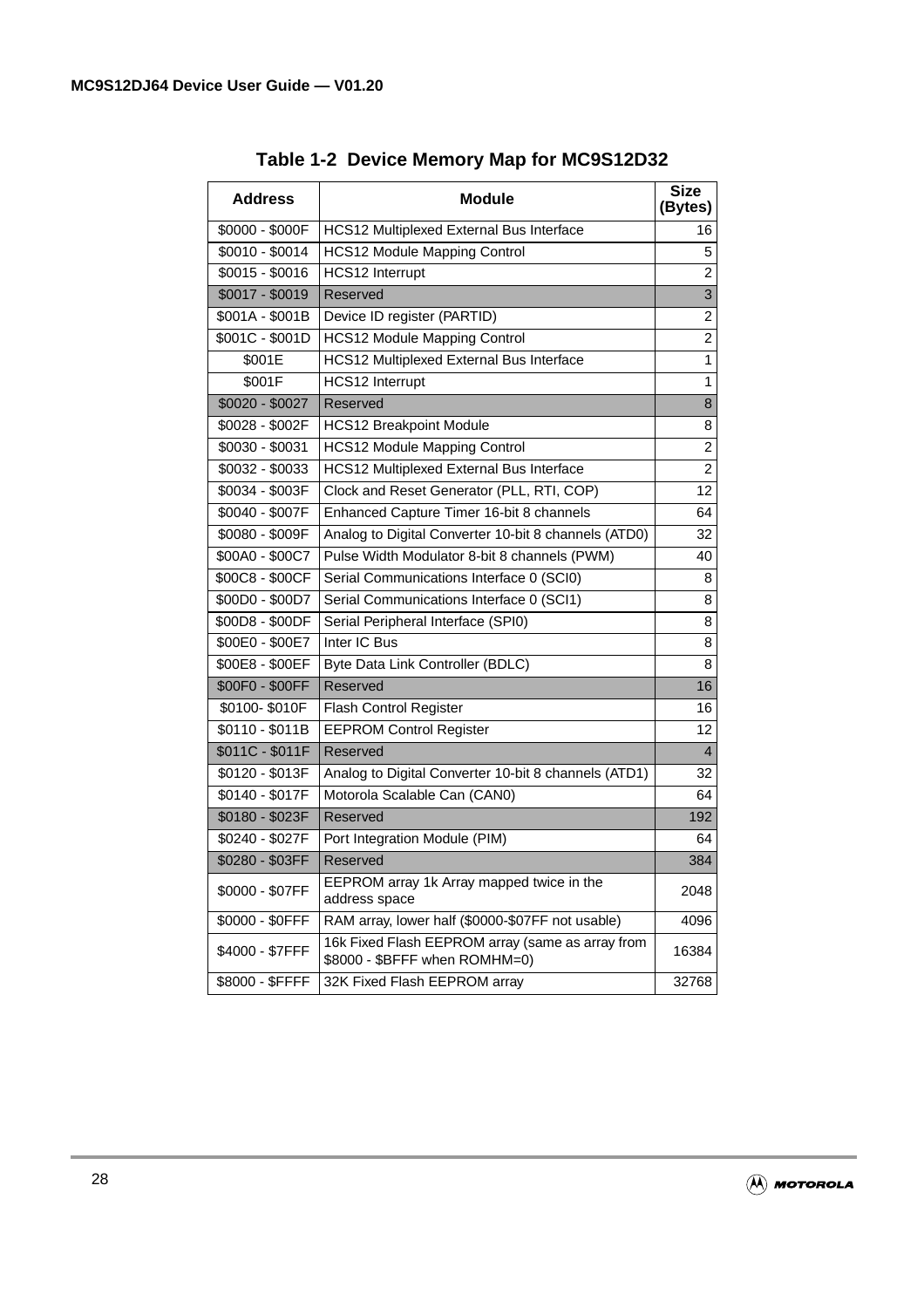<span id="page-28-0"></span>

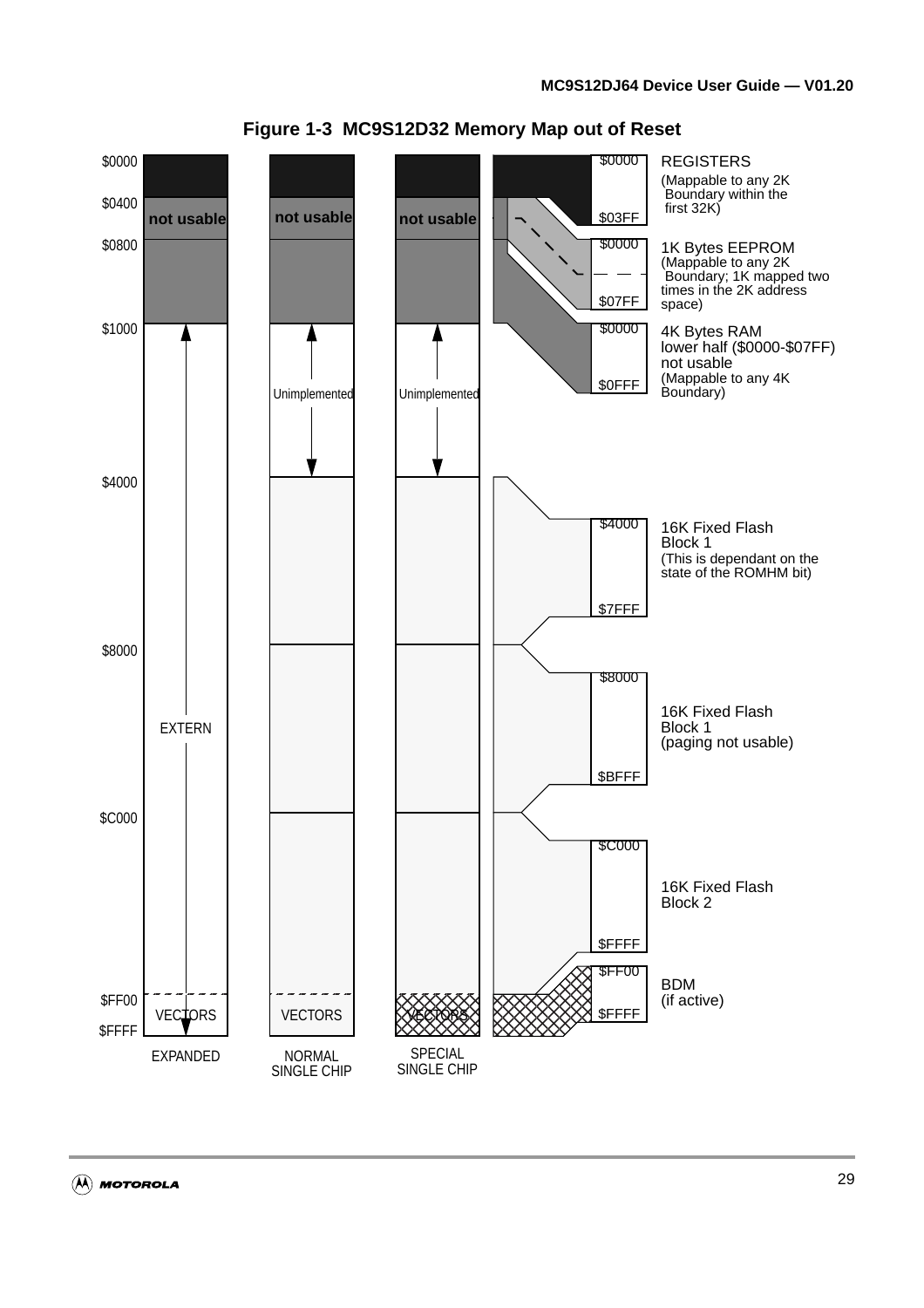## <span id="page-29-0"></span>**1.5.1 Detailed Register Map**

## <span id="page-29-1"></span>**\$0000 - \$000F MEBI map 1 of 3 (HCS12 Multiplexed External Bus Interface)**

| Address | Name          |                 | Bit 7         | Bit 6       | Bit 5        | Bit 4        | Bit 3        | Bit 2          | Bit 1        | Bit 0        |
|---------|---------------|-----------------|---------------|-------------|--------------|--------------|--------------|----------------|--------------|--------------|
| \$0000  | <b>PORTA</b>  | Read:<br>Write: | Bit 7         | 6           | 5            | 4            | 3            | $\mathbf{2}$   | 1            | Bit 0        |
| \$0001  | <b>PORTB</b>  | Read:<br>Write: | Bit 7         | 6           | 5            | 4            | 3            | 2              | 1            | Bit 0        |
| \$0002  | <b>DDRA</b>   | Read:<br>Write: | Bit 7         | 6           | 5            | 4            | 3            | $\overline{2}$ | 1            | Bit 0        |
| \$0003  | <b>DDRB</b>   | Read:<br>Write: | Bit 7         | 6           | 5            | 4            | 3            | $\overline{2}$ | 1            | Bit 0        |
| \$0004  | Reserved      | Read:           | $\mathbf 0$   | $\pmb{0}$   | $\mathbf 0$  | $\pmb{0}$    | $\mathbf 0$  | $\mathbf 0$    | $\mathbf 0$  | $\pmb{0}$    |
|         |               | Write:          |               |             |              |              |              |                |              |              |
| \$0005  | Reserved      | Read:           | 0             | $\mathbf 0$ | $\mathbf 0$  | $\pmb{0}$    | $\mathbf 0$  | $\mathbf 0$    | $\mathbf 0$  | $\mathbf 0$  |
|         |               | Write:          |               |             |              |              |              |                |              |              |
| \$0006  | Reserved      | Read:           | $\mathbf 0$   | 0           | 0            | 0            | $\mathbf 0$  | $\mathbf 0$    | 0            | 0            |
|         |               | Write:          |               |             |              |              |              |                |              |              |
| \$0007  | Reserved      | Read:           | 0             | $\mathbf 0$ | 0            | $\pmb{0}$    | $\mathbf 0$  | $\mathbf 0$    | 0            | $\mathbf 0$  |
|         |               | Write:          |               |             |              |              |              |                |              |              |
| \$0008  | <b>PORTE</b>  | Read:<br>Write: | Bit 7         | 6           | 5            | 4            | 3            | $\overline{2}$ | Bit 1        | Bit 0        |
| \$0009  | <b>DDRE</b>   | Read:<br>Write: | Bit 7         | 6           | 5            | 4            | 3            | Bit 2          | $\mathbf 0$  | 0            |
| \$000A  | <b>PEAR</b>   | Read:<br>Write: | <b>NOACCE</b> | $\mathbf 0$ | <b>PIPOE</b> | <b>NECLK</b> | <b>LSTRE</b> | <b>RDWE</b>    | $\mathbf 0$  | 0            |
| \$000B  | <b>MODE</b>   | Read:<br>Write: | <b>MODC</b>   | <b>MODB</b> | <b>MODA</b>  | $\pmb{0}$    | <b>IVIS</b>  | 0              | <b>EMK</b>   | <b>EME</b>   |
| \$000C  | <b>PUCR</b>   | Read:<br>Write: | <b>PUPKE</b>  | $\mathbf 0$ | $\mathbf 0$  | <b>PUPEE</b> | $\mathbf 0$  | 0              | <b>PUPBE</b> | <b>PUPAE</b> |
| \$000D  | <b>RDRIV</b>  | Read:<br>Write: | <b>RDPK</b>   | 0           | $\mathbf 0$  | <b>RDPE</b>  | 0            | 0              | <b>RDPB</b>  | <b>RDPA</b>  |
|         |               | Read:           | $\mathbf 0$   | 0           | 0            | $\mathbf 0$  | $\mathbf 0$  | 0              | $\mathbf 0$  |              |
| \$000E  | <b>EBICTL</b> | Write:          |               |             |              |              |              |                |              | <b>ESTR</b>  |
|         |               | Read:           | $\mathbf 0$   | $\mathbf 0$ | $\mathbf 0$  | $\,0\,$      | $\mathbf 0$  | $\mathbf 0$    | 0            | $\pmb{0}$    |
| \$000F  | Reserved      | Write:          |               |             |              |              |              |                |              |              |

## <span id="page-29-2"></span>**\$0010 - \$0014 MMC map 1 of 4 (HCS12 Module Mapping Control)**

| Address | Name          |        | Bit 7        | Bit 6 | Bit 5             | Bit 4             | Bit 3             | Bit 2 | Bit 1 | Bit 0         |
|---------|---------------|--------|--------------|-------|-------------------|-------------------|-------------------|-------|-------|---------------|
| \$0010  | <b>INITRM</b> | Read:  | <b>RAM15</b> | RAM14 | RAM13             | RAM <sub>12</sub> | RAM <sub>11</sub> |       |       | <b>RAMHAL</b> |
|         |               | Write: |              |       |                   |                   |                   |       |       |               |
| \$0011  | <b>INITRG</b> | Read:  |              | REG14 | REG <sub>13</sub> | REG12             | REG11             |       |       |               |
|         |               | Write: |              |       |                   |                   |                   |       |       |               |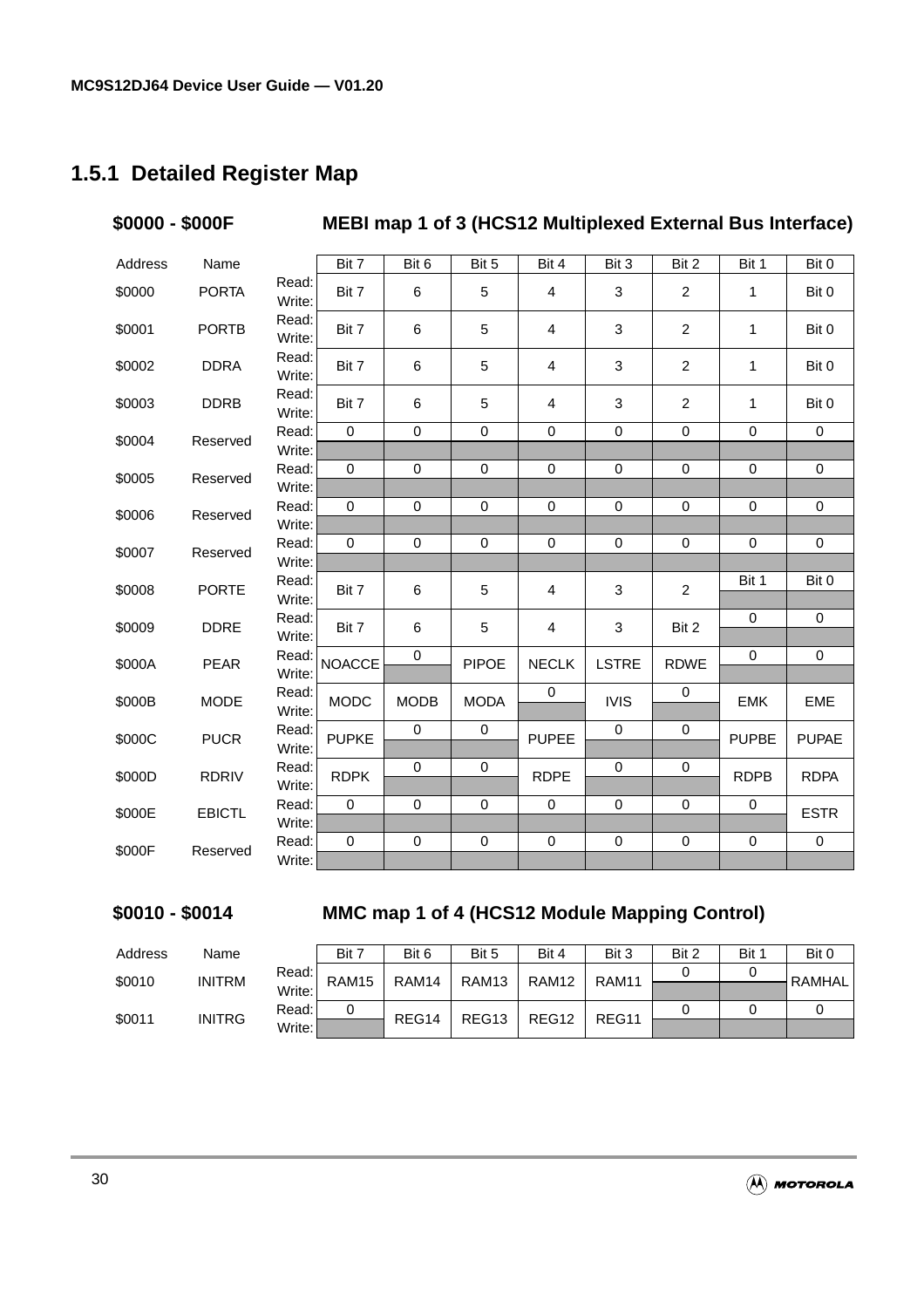| $$0010 - $0014$ | <b>MMC map 1 of 4 (HCS12 Module Mapping Control)</b> |
|-----------------|------------------------------------------------------|
|                 |                                                      |

| Address | Name          |        | Bit 7       | Bit 6 | Bit 5 | Bit 4 | Bit 3       | Bit 2              | Bit 1 | Bit 0       |
|---------|---------------|--------|-------------|-------|-------|-------|-------------|--------------------|-------|-------------|
| \$0012  | <b>INITEE</b> | Read:  | <b>EE15</b> | EE14  | EE13  | EE12  | <b>EE11</b> |                    |       | <b>EEON</b> |
|         |               | Write: |             |       |       |       |             |                    |       |             |
| \$0013  | <b>MISC</b>   | Read:  |             |       |       | 0     | EXSTR1      | EXSTR <sub>0</sub> | ROMHM | ROMON       |
|         |               | Write: |             |       |       |       |             |                    |       |             |
| \$0014  |               | Read:  |             |       |       | 0     |             |                    |       |             |
|         | Reserved      | Write: |             |       |       |       |             |                    |       |             |

### <span id="page-30-0"></span>**\$0015 - \$0016 INT map 1 of 2 (HCS12 Interrupt)**

| Address | Name        |                   | Bit 7       | Bit 6       | Bit 5       | Bit 4        | Bit 3            | Bit 2            | Bit 1            | Bit 0 |
|---------|-------------|-------------------|-------------|-------------|-------------|--------------|------------------|------------------|------------------|-------|
| \$0015  | <b>ITCR</b> | Read:             |             |             |             | <b>WRINT</b> | ADR3             | ADR <sub>2</sub> | ADR1             | ADR0  |
|         |             | Write: l          |             |             |             |              |                  |                  |                  |       |
| \$0016  | ITEST       | Read: l<br>Write: | <b>INTE</b> | <b>INTC</b> | <b>INTA</b> | INT8         | INT <sub>6</sub> | INT <sub>4</sub> | INT <sub>2</sub> | INT0  |

### <span id="page-30-1"></span>**\$0017 - \$0019 Reserved**

| Address   | Name     |        | Bit 7 | Bit 6 | Bit 5 | Bit 4 | Bit 3 | Bit 2 | Bit 1 | Bit 0 |
|-----------|----------|--------|-------|-------|-------|-------|-------|-------|-------|-------|
| $$0017 -$ | Reserved | Read:  |       |       |       |       |       |       |       |       |
| \$0019    |          | Write: |       |       |       |       |       |       |       |       |

## <span id="page-30-2"></span>**\$001A - \$001B Device ID Register [\(Table 1-4](#page-48-1))**

| Address | Name           |          | Bit 7 | Bit 6           | Bit 5            | Bit 4            | Bit 3       | Bit 2           | Bit 1 | Bit 0           |
|---------|----------------|----------|-------|-----------------|------------------|------------------|-------------|-----------------|-------|-----------------|
| \$001A  | <b>PARTIDH</b> | Read:    | ID15  | ID14            | ID <sub>13</sub> | ID <sub>12</sub> | <b>ID11</b> | <b>ID10</b>     | ID9   | ID8             |
|         |                | Write: l |       |                 |                  |                  |             |                 |       |                 |
| \$001B  | <b>PARTIDL</b> | Read:    | ID7   | ID <sub>6</sub> | ID5              | ID <sub>4</sub>  | ID3         | ID <sub>2</sub> | ID1   | ID <sub>0</sub> |
|         |                | Write: l |       |                 |                  |                  |             |                 |       |                 |

### <span id="page-30-3"></span>**\$001C - \$001D MMC map 3 of 4 (HCS12 Module Mapping Control, [Table 1-5\)](#page-48-2)**

| Address | Name    |          | Bit 7         | Bit 6       | Bit 5   | Bit 4   | Bit 3 | Bit 2                   | Bit 1   | Bit 0    |
|---------|---------|----------|---------------|-------------|---------|---------|-------|-------------------------|---------|----------|
| \$001C  | MEMSIZ0 | Read: I  | reg_sw0       |             | eep sw1 | eep sw0 |       | ram sw2 $\vert$ ram sw1 |         | 'ram_sw0 |
|         |         | Write: I |               |             |         |         |       |                         |         |          |
| \$001D  | MEMSIZ1 |          | Read: rom sw1 | ' rom_sw0 i |         |         |       |                         | pag_sw1 | pag_sw0  |
|         |         | Write: l |               |             |         |         |       |                         |         |          |

### <span id="page-30-4"></span>**\$001E - \$001E MEBI map 2 of 3 (HCS12 Multiplexed External Bus Interface)**

| Address | Name         |        | Bit 7       | Bit 6        | Bit 5 | Bit 4 | Bit 3 | Bit 2 | Bit 1 | Bit 0 |
|---------|--------------|--------|-------------|--------------|-------|-------|-------|-------|-------|-------|
| \$001E  | <b>INTCR</b> | Read:  | <b>IRQE</b> | <b>IRQEN</b> |       |       |       |       |       |       |
|         |              | Write: |             |              |       |       |       |       |       |       |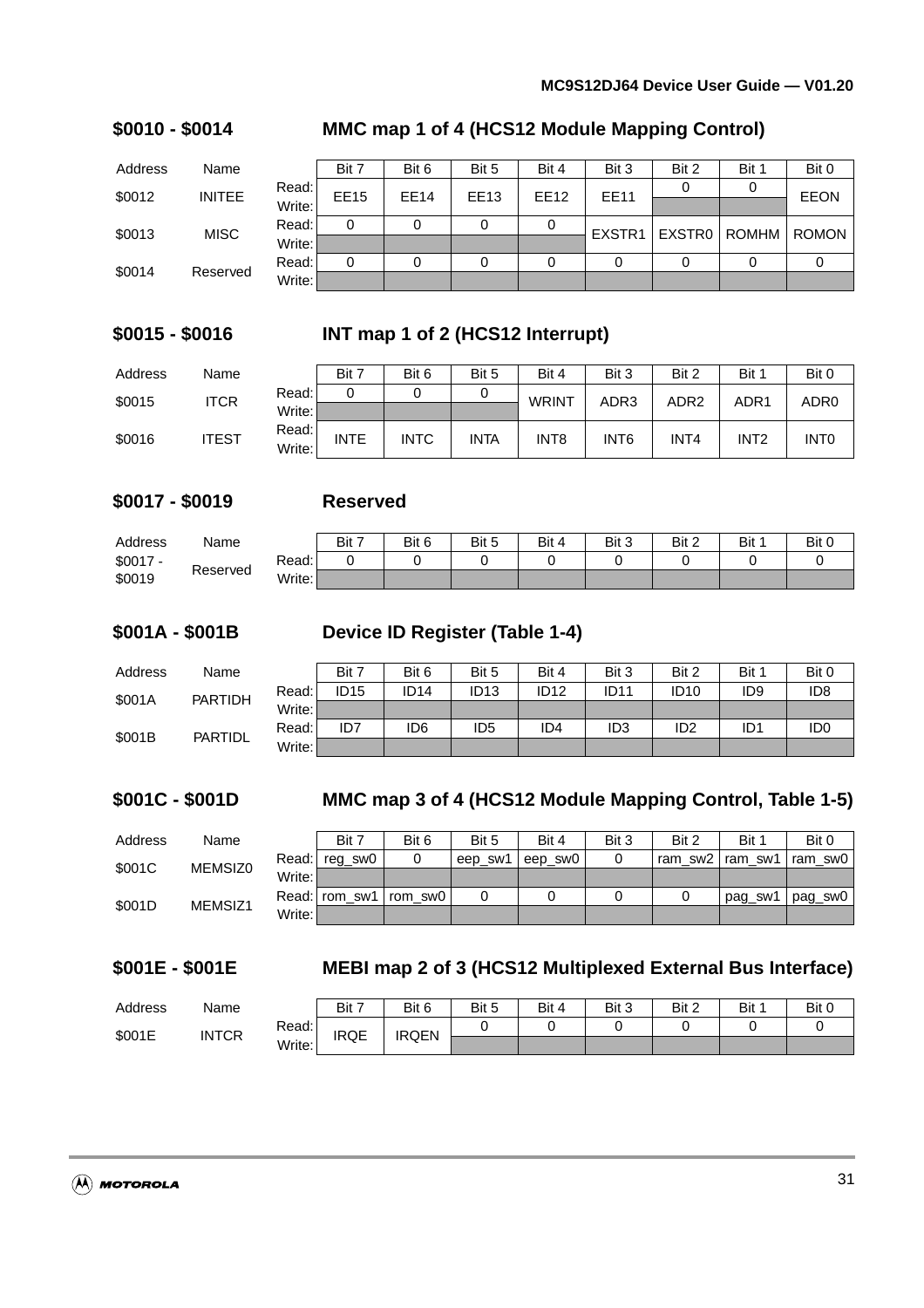### <span id="page-31-0"></span>**\$001F - \$001F INT map 2 of 2 (HCS12 Interrupt)**

| Address | Name  |        | Bit 7 | Bit 6 | Bit 5             | Bit 4 | Bit 3             | Bit 2             | Bit 1       | Bit 0 |
|---------|-------|--------|-------|-------|-------------------|-------|-------------------|-------------------|-------------|-------|
| \$001F  | HPRIO | Read:  | PSEL. | PSEL6 | PSEL <sub>5</sub> | PSEL4 | PSEL <sub>3</sub> | PSEL <sub>2</sub> | <b>PSEL</b> |       |
|         |       | Write: |       |       |                   |       |                   |                   |             |       |

### <span id="page-31-1"></span>**\$0020 - \$0027 Reserved**

| Address   | Name     |        | Bit 7 | Bit 6 | Bit 5 | Bit 4 | Bit 3 | Bit 2 | Bit 1 | Bit 0 |
|-----------|----------|--------|-------|-------|-------|-------|-------|-------|-------|-------|
| $$0020 -$ | Reserved | Read:  |       |       |       |       |       |       |       |       |
| \$0027    |          | Write: |       |       |       |       |       |       |       |       |

## <span id="page-31-2"></span>**\$0028 - \$002F BKP (HCS12 Breakpoint)**

| Address | Name          |        | Bit 7         | Bit 6         | Bit 5        | Bit 4                          | Bit 3                          | Bit 2        | Bit 1         | Bit 0 |
|---------|---------------|--------|---------------|---------------|--------------|--------------------------------|--------------------------------|--------------|---------------|-------|
| \$0028  | <b>BKPCT0</b> | Read:  | <b>BKEN</b>   | <b>BKFULL</b> | <b>BKBDM</b> | <b>BKTAG</b>                   | 0                              | 0            | 0             | 0     |
|         |               | Write: |               |               |              |                                |                                |              |               |       |
| \$0029  | BKPCT1        | Read:  | <b>BK0MBH</b> | <b>BK0MBL</b> | BK1MBH       | BK1MBL                         | <b>BK0RWE</b>                  | <b>BK0RW</b> | <b>BK1RWE</b> | BK1RW |
|         |               | Write: |               |               |              |                                |                                |              |               |       |
| \$002A  | <b>BKP0X</b>  | Read:  | 0             | 0             | BK0V5        | BK0V4                          | BK0V3                          | BK0V2        | BK0V1         | BK0V0 |
|         |               | Write: |               |               |              |                                |                                |              |               |       |
| \$002B  | <b>BKP0H</b>  | Read:  | <b>Bit 15</b> | 14            | 13           | 12                             | 11                             | 10           | 9             | Bit 8 |
|         |               | Write: |               |               |              |                                |                                |              |               |       |
| \$002C  | <b>BKP0L</b>  | Read:  | Bit 7         | 6             | 5            | 4                              | 3                              | 2            |               | Bit 0 |
|         |               | Write: |               |               |              |                                |                                |              |               |       |
| \$002D  | BKP1X         | Read:  | 0             | 0             | BK1V5        | BK <sub>1</sub> V <sub>4</sub> | BK <sub>1</sub> V <sub>3</sub> | BK1V2        | <b>BK1V1</b>  | BK1V0 |
|         |               | Write: |               |               |              |                                |                                |              |               |       |
| \$002E  | BKP1H         | Read:  | <b>Bit 15</b> | 14            | 13           | 12                             | 11                             | 10           | 9             | Bit 8 |
|         |               | Write: |               |               |              |                                |                                |              |               |       |
| \$002F  | BKP1L         | Read:  | Bit 7         | 6             | 5            | 4                              | 3                              | 2            |               | Bit 0 |
|         |               | Write: |               |               |              |                                |                                |              |               |       |

### <span id="page-31-3"></span>**\$0030 - \$0031 MMC map 4 of 4 (HCS12 Module Mapping Control)**

| Address | Name         |                   | Bit 7 | Bit 6 | Bit 5            | Bit 4 | Bit 3            | Bit 2            | Bit 1            | Bit 0            |
|---------|--------------|-------------------|-------|-------|------------------|-------|------------------|------------------|------------------|------------------|
| \$0030  | <b>PPAGE</b> | Read:<br>Write: l |       |       | PIX <sub>5</sub> | PIX4  | PIX <sub>3</sub> | PIX <sub>2</sub> | PIX <sub>1</sub> | PIX <sub>0</sub> |
| \$0031  |              | Read:             |       |       |                  |       |                  |                  |                  |                  |
|         | Reserved     | Write: l          |       |       |                  |       |                  |                  |                  |                  |

### <span id="page-31-4"></span>**\$0032 - \$0033 MEBI map 3 of 3 (HCS12 Multiplexed External Bus Interface)**

| Address | Name         |                 | Bit 7 | Bit 6 | Bit 5 | Bit 4 | Bit 3 | Bit 2 | Bit 1 | Bit 0 |
|---------|--------------|-----------------|-------|-------|-------|-------|-------|-------|-------|-------|
| \$0032  | <b>PORTK</b> | Read:<br>Write: | Bit 7 | 6     |       |       |       | ີ     |       | Bit 0 |
| \$0033  | <b>DDRK</b>  | Read:<br>Write: | Bit 7 | 6     |       |       | ັ     |       |       | Bit 0 |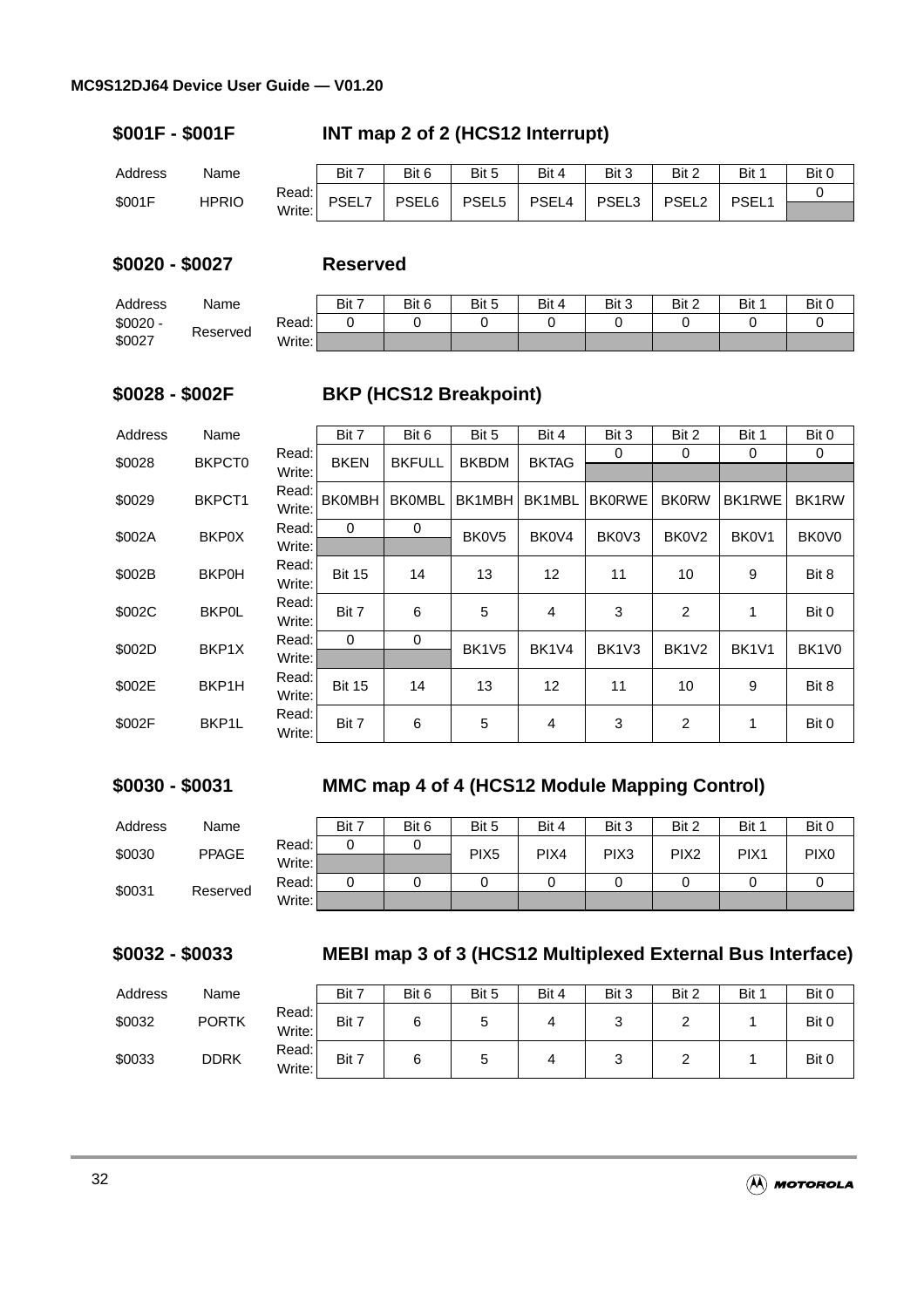### <span id="page-32-0"></span>**\$0034 - \$003F CRG (Clock and Reset Generator)**

| Address | Name             |        | Bit 7         | Bit 6            | Bit 5            | Bit 4         | Bit 3            | Bit 2            | Bit 1            | Bit 0            |
|---------|------------------|--------|---------------|------------------|------------------|---------------|------------------|------------------|------------------|------------------|
| \$0034  | <b>SYNR</b>      | Read:  | $\Omega$      | $\mathbf 0$      | SYN <sub>5</sub> | SYN4          | SYN <sub>3</sub> | SYN <sub>2</sub> | SYN1             | SYN <sub>0</sub> |
|         |                  | Write: |               |                  |                  |               |                  |                  |                  |                  |
| \$0035  | <b>REFDV</b>     | Read:  | $\mathbf 0$   | $\mathbf 0$      | $\mathbf 0$      | 0             | REFDV3           | REFDV2           | REFDV1           | REFDV0           |
|         |                  | Write: |               |                  |                  |               |                  |                  |                  |                  |
| \$0036  | <b>CTFLG</b>     | Read:  | $\mathbf 0$   | $\mathbf 0$      | $\mathbf 0$      | $\mathbf 0$   | $\mathbf 0$      | $\mathbf 0$      | $\mathbf 0$      | $\mathbf 0$      |
|         | <b>TEST ONLY</b> | Write: |               |                  |                  |               |                  |                  |                  |                  |
| \$0037  | <b>CRGFLG</b>    | Read:  | <b>RTIF</b>   | <b>PORF</b>      | 0                | <b>LOCKIF</b> | <b>LOCK</b>      | <b>TRACK</b>     | <b>SCMIF</b>     | <b>SCM</b>       |
|         |                  | Write: |               |                  |                  |               |                  |                  |                  |                  |
| \$0038  | <b>CRGINT</b>    | Read:  | <b>RTIE</b>   | 0                | 0                | <b>LOCKIE</b> | 0                | 0                | <b>SCMIE</b>     | 0                |
|         |                  | Write: |               |                  |                  |               |                  |                  |                  |                  |
| \$0039  | <b>CLKSEL</b>    | Read:  | <b>PLLSEL</b> | <b>PSTP</b>      | <b>SYSWAI</b>    | <b>ROAWAI</b> | <b>PLLWAI</b>    | <b>CWAI</b>      | <b>RTIWAI</b>    | <b>COPWAI</b>    |
|         |                  | Write: |               |                  |                  |               |                  |                  |                  |                  |
| \$003A  | <b>PLLCTL</b>    | Read:  | <b>CME</b>    | <b>PLLON</b>     | <b>AUTO</b>      | <b>ACQ</b>    | 0                | <b>PRE</b>       | <b>PCE</b>       | <b>SCME</b>      |
|         |                  | Write: |               |                  |                  |               |                  |                  |                  |                  |
| \$003B  | <b>RTICTL</b>    | Read:  | $\Omega$      | RTR <sub>6</sub> | RTR <sub>5</sub> | RTR4          | RTR <sub>3</sub> | RTR <sub>2</sub> | RTR <sub>1</sub> | RTR <sub>0</sub> |
|         |                  | Write: |               |                  |                  |               |                  |                  |                  |                  |
| \$003C  | <b>COPCTL</b>    | Read:  | <b>WCOP</b>   | <b>RSBCK</b>     | $\mathbf 0$      | 0             | 0                | CR <sub>2</sub>  | CR <sub>1</sub>  | CR <sub>0</sub>  |
|         |                  | Write: |               |                  |                  |               |                  |                  |                  |                  |
| \$003D  | <b>FORBYP</b>    | Read:  | $\Omega$      | $\mathbf 0$      | $\mathbf 0$      | 0             | $\mathbf 0$      | 0                | $\mathbf 0$      | $\mathbf 0$      |
|         | <b>TEST ONLY</b> | Write: |               |                  |                  |               |                  |                  |                  |                  |
| \$003E  | <b>CTCTL</b>     | Read:  | $\Omega$      | $\mathbf 0$      | $\mathbf 0$      | 0             | $\mathbf 0$      | 0                | $\mathbf 0$      | 0                |
|         | <b>TEST ONLY</b> | Write: |               |                  |                  |               |                  |                  |                  |                  |
|         |                  | Read:  | $\Omega$      | 0                | 0                | 0             | 0                | 0                | 0                | $\Omega$         |
| \$003F  | <b>ARMCOP</b>    | Write: | Bit 7         | 6                | 5                | 4             | 3                | $\overline{c}$   | 1                | Bit 0            |

## <span id="page-32-1"></span>**\$0040 - \$007F ECT (Enhanced Capture Timer 16 Bit 8 Channels)**

| Address | Name              |                 | Bit 7           | Bit 6            | Bit 5            | Bit 4           | Bit 3            | Bit 2            | Bit 1            | Bit 0             |
|---------|-------------------|-----------------|-----------------|------------------|------------------|-----------------|------------------|------------------|------------------|-------------------|
| \$0040  | <b>TIOS</b>       | Read:<br>Write: | IOS7            | IOS6             | IOS5             | IOS4            | IOS <sub>3</sub> | IOS <sub>2</sub> | IOS <sub>1</sub> | IOS <sub>0</sub>  |
| \$0041  | <b>CFORC</b>      | Read:           | $\Omega$        | $\Omega$         | $\Omega$         | $\Omega$        | $\Omega$         | $\Omega$         | $\Omega$         | $\Omega$          |
|         |                   | Write:          | FOC7            | FOC <sub>6</sub> | FOC <sub>5</sub> | FOC4            | FOC <sub>3</sub> | FOC <sub>2</sub> | FOC1             | FOC <sub>0</sub>  |
| \$0042  | OC7M              | Read:<br>Write: | OC7M7           | OC7M6            | OC7M5            | OC7M4           | OC7M3            | OC7M2            | OC7M1            | OC7M0             |
| \$0043  | OC7D              | Read:<br>Write: | OC7D7           | OC7D6            | OC7D5            | OC7D4           | OC7D3            | OC7D2            | OC7D1            | OC7D <sub>0</sub> |
| \$0044  | TCNT (hi)         | Read:           | <b>Bit 15</b>   | 14               | 13               | 12              | 11               | 10               | 9                | Bit 8             |
|         |                   | Write:          |                 |                  |                  |                 |                  |                  |                  |                   |
| \$0045  | TCNT (lo)         | Read:           | Bit 7           | 6                | 5                | 4               | 3                | $\overline{c}$   | 1                | Bit 0             |
|         |                   | Write:          |                 |                  |                  |                 |                  |                  |                  |                   |
| \$0046  | TSCR1             | Read:           | TEN             | <b>TSWAI</b>     | <b>TSFRZ</b>     | <b>TFFCA</b>    | $\mathbf 0$      | 0                | $\mathbf 0$      | $\mathbf 0$       |
|         |                   | Write:          |                 |                  |                  |                 |                  |                  |                  |                   |
| \$0047  | <b>TTOV</b>       | Read:<br>Write: | TOV7            | TOV <sub>6</sub> | TOV <sub>5</sub> | TOV4            | TOV <sub>3</sub> | TOV <sub>2</sub> | TOV <sub>1</sub> | TOV <sub>0</sub>  |
| \$0048  | TCTL1             | Read:<br>Write: | OM7             | OL7              | OM <sub>6</sub>  | OL <sub>6</sub> | OM <sub>5</sub>  | OL <sub>5</sub>  | OM4              | OL <sub>4</sub>   |
| \$0049  | TCTL <sub>2</sub> | Read:<br>Write: | OM <sub>3</sub> | OL <sub>3</sub>  | OM <sub>2</sub>  | OL <sub>2</sub> | OM <sub>1</sub>  | OL <sub>1</sub>  | OM <sub>0</sub>  | OL <sub>0</sub>   |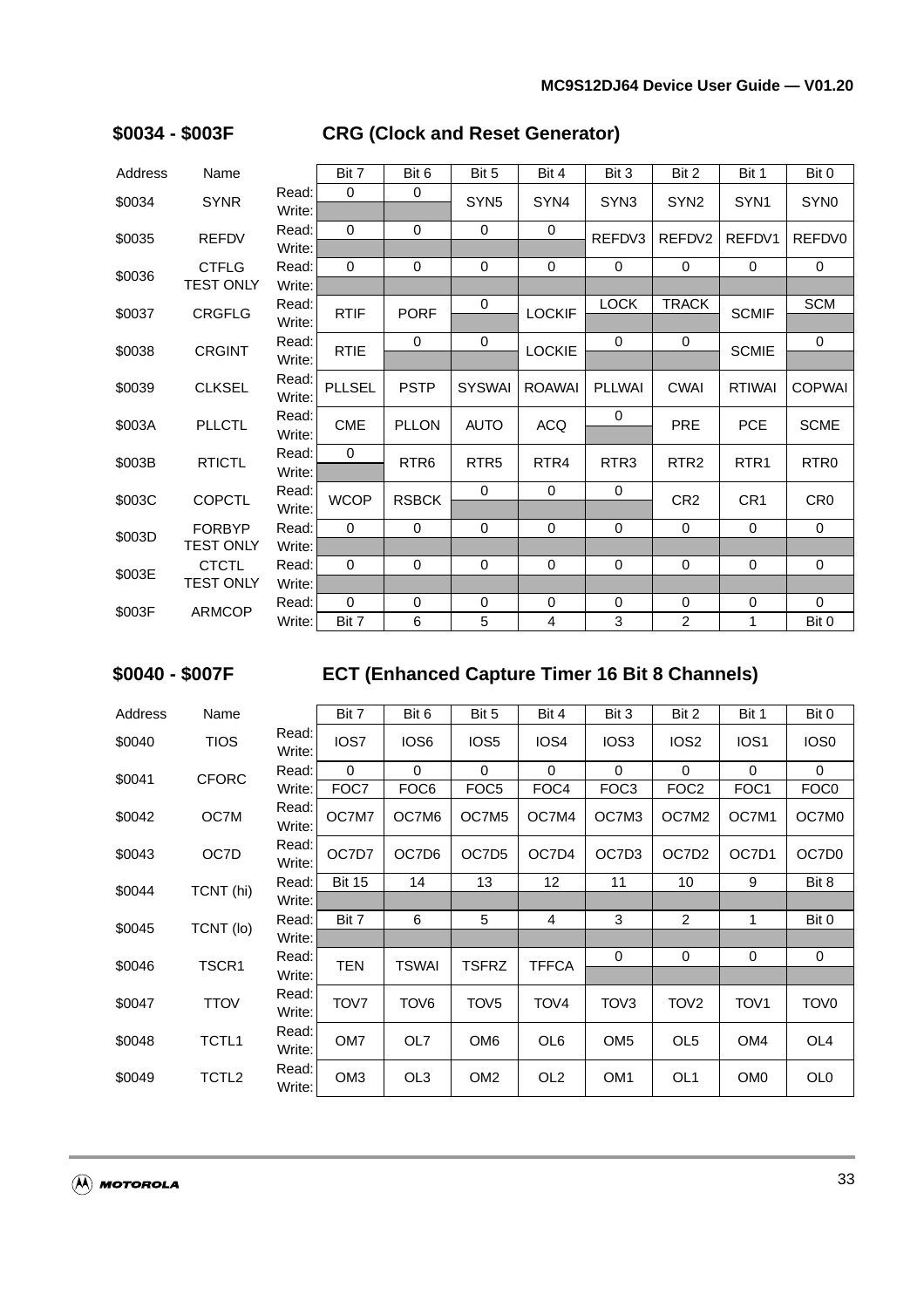## **\$0040 - \$007F ECT (Enhanced Capture Timer 16 Bit 8 Channels)**

| Address | Name              |                 | Bit 7         | Bit 6       | Bit 5            | Bit 4              | Bit 3            | Bit 2                   | Bit 1            | Bit 0           |
|---------|-------------------|-----------------|---------------|-------------|------------------|--------------------|------------------|-------------------------|------------------|-----------------|
| \$004A  | TCTL3             | Read:<br>Write: | EDG7B         | EDG7A       | EDG6B            | EDG6A              | EDG5B            | EDG5A                   | EDG4B            | EDG4A           |
| \$004B  | TCTL4             | Read:<br>Write: | EDG3B         | EDG3A       | EDG2B            | EDG <sub>2</sub> A | EDG1B            | EDG1A                   | EDG0B            | EDG0A           |
| \$004C  | <b>TIE</b>        | Read:<br>Write: | C7I           | C6I         | C <sub>5</sub> I | C <sub>4</sub>     | C <sub>3</sub> I | C <sub>2</sub> I        | C11              | <b>COI</b>      |
| \$004D  | TSCR <sub>2</sub> | Read:<br>Write: | TOI           | $\mathbf 0$ | $\mathbf 0$      | $\,0\,$            | <b>TCRE</b>      | PR <sub>2</sub>         | PR <sub>1</sub>  | PR <sub>0</sub> |
| \$004E  | TFLG1             | Read:<br>Write: | C7F           | C6F         | C <sub>5</sub> F | C4F                | C <sub>3</sub> F | C <sub>2</sub> F        | C <sub>1</sub> F | <b>COF</b>      |
| \$004F  | TFLG2             | Read:<br>Write: | <b>TOF</b>    | $\mathbf 0$ | $\mathbf 0$      | $\,0\,$            | 0                | $\mathbf 0$             | $\mathbf 0$      | 0               |
| \$0050  | TC0 (hi)          | Read:<br>Write: | <b>Bit 15</b> | 14          | 13               | 12                 | 11               | 10                      | 9                | Bit 8           |
| \$0051  | $TC0$ (lo)        | Read:<br>Write: | Bit 7         | 6           | 5                | 4                  | 3                | $\overline{2}$          | 1                | Bit 0           |
| \$0052  | <b>TC1</b> (hi)   | Read:<br>Write: | <b>Bit 15</b> | 14          | 13               | 12                 | 11               | 10                      | 9                | Bit 8           |
| \$0053  | $TC1$ (lo)        | Read:<br>Write: | Bit 7         | 6           | 5                | 4                  | 3                | $\overline{2}$          | 1                | Bit 0           |
| \$0054  | TC2(hi)           | Read:<br>Write: | <b>Bit 15</b> | 14          | 13               | 12                 | 11               | 10                      | 9                | Bit 8           |
| \$0055  | $TC2$ (lo)        | Read:<br>Write: | Bit 7         | 6           | 5                | 4                  | 3                | $\overline{2}$          | 1                | Bit 0           |
| \$0056  | TC3(hi)           | Read:<br>Write: | <b>Bit 15</b> | 14          | 13               | 12                 | 11               | 10                      | 9                | Bit 8           |
| \$0057  | $TC3$ (lo)        | Read:<br>Write: | Bit 7         | 6           | 5                | 4                  | 3                | $\overline{c}$          | 1                | Bit 0           |
| \$0058  | $TC4$ (hi)        | Read:<br>Write: | <b>Bit 15</b> | 14          | 13               | 12                 | 11               | 10                      | 9                | Bit 8           |
| \$0059  | $TC4$ (lo)        | Read:<br>Write: | Bit 7         | 6           | 5                | 4                  | 3                | 2                       | 1                | Bit 0           |
| \$005A  | TC5 (hi)          | Read:<br>Write: | <b>Bit 15</b> | 14          | 13               | 12                 | 11               | 10                      | 9                | Bit 8           |
| \$005B  | $TC5$ (lo)        | Read:<br>Write: | Bit 7         | 6           | 5                | 4                  | 3                | 2                       | 1                | Bit 0           |
| \$005C  | TC6 (hi)          | Read:<br>Write: | <b>Bit 15</b> | 14          | 13               | 12                 | 11               | 10                      | 9                | Bit 8           |
| \$005D  | $TC6$ (lo)        | Read:<br>Write: | Bit 7         | 6           | 5                | 4                  | 3                | $\overline{c}$          | $\mathbf 1$      | Bit 0           |
| \$005E  | TC7 (hi)          | Read:<br>Write: | <b>Bit 15</b> | 14          | 13               | 12                 | 11               | 10                      | 9                | Bit 8           |
| \$005F  | TC7 (lo)          | Read:<br>Write: | Bit 7         | 6           | 5                | 4                  | 3                | $\overline{c}$          | $\mathbf{1}$     | Bit 0           |
| \$0060  | <b>PACTL</b>      | Read:<br>Write: | 0             | <b>PAEN</b> | <b>PAMOD</b>     | PEDGE              | CLK1             | CLK0                    | <b>PAOVI</b>     | PAI             |
| \$0061  | <b>PAFLG</b>      | Read:<br>Write: | 0             | $\pmb{0}$   | $\pmb{0}$        | $\,0\,$            | $\pmb{0}$        | $\pmb{0}$               | <b>PAOVF</b>     | PAIF            |
| \$0062  | PACN3 (hi)        | Read:<br>Write: | Bit 7         | 6           | 5                | 4                  | 3                | $\overline{\mathbf{c}}$ | $\mathbf{1}$     | Bit 0           |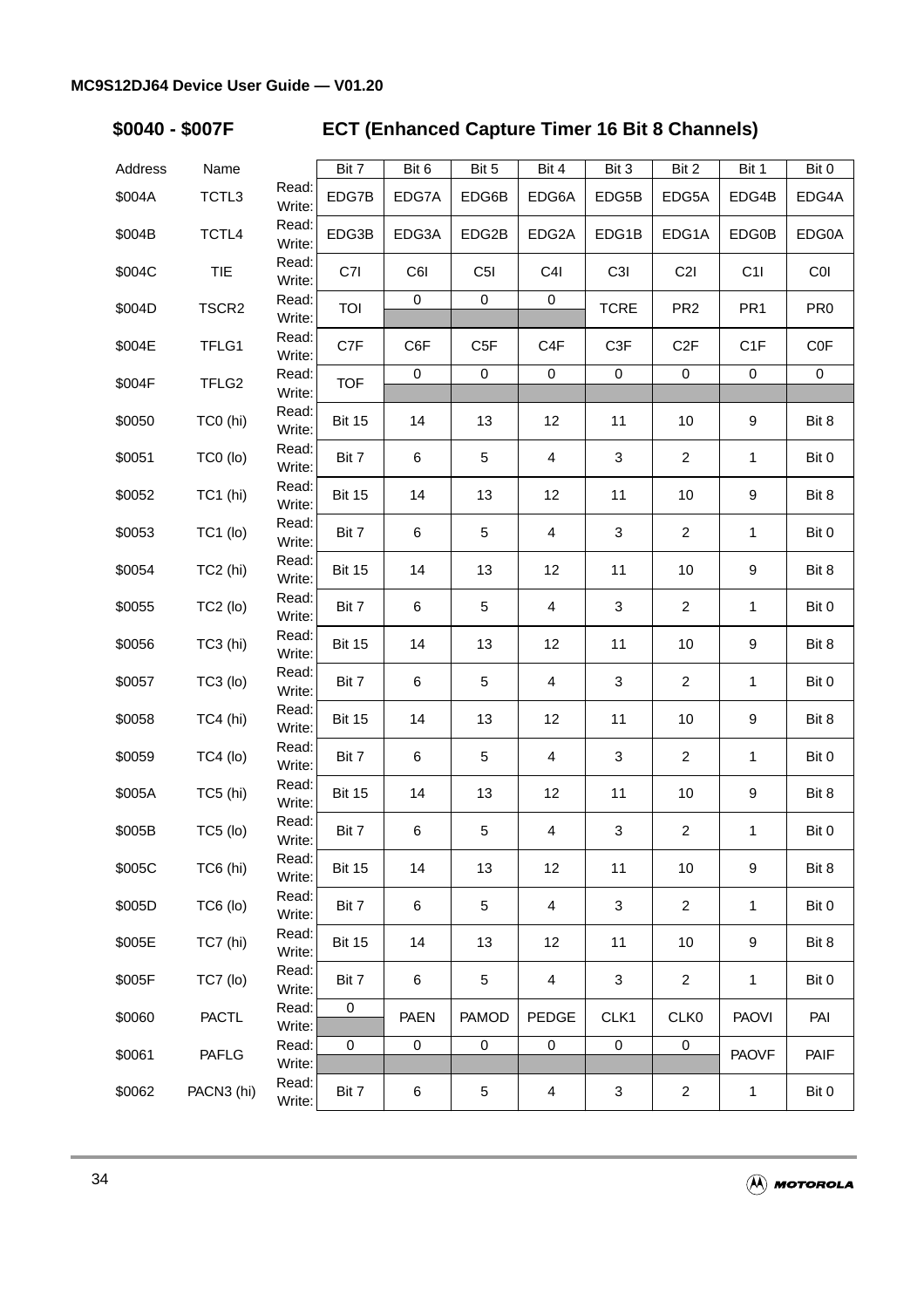**\$0040 - \$007F ECT (Enhanced Capture Timer 16 Bit 8 Channels)**

| Address | Name                              |                 | Bit 7         | Bit 6        | Bit 5             | Bit 4                     | Bit 3            | Bit 2                   | Bit 1        | Bit 0             |
|---------|-----------------------------------|-----------------|---------------|--------------|-------------------|---------------------------|------------------|-------------------------|--------------|-------------------|
| \$0063  | PACN2 (lo)                        | Read:<br>Write: | Bit 7         | 6            | 5                 | $\overline{4}$            | 3                | $\overline{c}$          | 1            | Bit 0             |
| \$0064  | PACN1 (hi)                        | Read:<br>Write: | Bit 7         | 6            | 5                 | 4                         | 3                | $\sqrt{2}$              | 1            | Bit 0             |
| \$0065  | PACN0 (lo)                        | Read:<br>Write: | Bit 7         | 6            | 5                 | 4                         | 3                | $\overline{c}$          | 1            | Bit 0             |
| \$0066  | <b>MCCTL</b>                      | Read:<br>Write: | <b>MCZI</b>   | <b>MODMC</b> | <b>RDMCL</b>      | $\pmb{0}$<br><b>ICLAT</b> | 0<br><b>FLMC</b> | <b>MCEN</b>             | MCPR1        | MCPR <sub>0</sub> |
| \$0067  | <b>MCFLG</b>                      | Read:<br>Write: | <b>MCZF</b>   | 0            | 0                 | 0                         | POLF3            | POLF <sub>2</sub>       | POLF1        | POLF <sub>0</sub> |
| \$0068  | <b>ICPAR</b>                      | Read:<br>Write: | 0             | 0            | 0                 | 0                         | PA3EN            | PA2EN                   | PA1EN        | PA0EN             |
| \$0069  | <b>DLYCT</b>                      | Read:<br>Write: | 0             | 0            | 0                 | 0                         | $\pmb{0}$        | 0                       | DLY1         | DLY0              |
| \$006A  | <b>ICOVW</b>                      | Read:<br>Write: | NOVW7         | NOVW6        | NOVW <sub>5</sub> | NOVW4                     | NOVW3            | NOVW <sub>2</sub>       | NOVW1        | NOVW0             |
| \$006B  | <b>ICSYS</b>                      | Read:<br>Write: | <b>SH37</b>   | <b>SH26</b>  | <b>SH15</b>       | SH <sub>04</sub>          | <b>TFMOD</b>     | <b>PACMX</b>            | <b>BUFEN</b> | <b>LATQ</b>       |
| \$006C  | Reserved                          | Read:<br>Write: |               |              |                   |                           |                  |                         |              |                   |
| \$006D  | <b>TIMTST</b><br><b>Test Only</b> | Read:<br>Write: | 0             | 0            | 0                 | 0                         | 0                | 0                       | <b>TCBYP</b> | 0                 |
| \$006E  | Reserved                          | Read:<br>Write: |               |              |                   |                           |                  |                         |              |                   |
| \$006F  | Reserved                          | Read:<br>Write: |               |              |                   |                           |                  |                         |              |                   |
| \$0070  | <b>PBCTL</b>                      | Read:<br>Write: | 0             | <b>PBEN</b>  | 0                 | 0                         | 0                | 0                       | <b>PBOVI</b> | 0                 |
| \$0071  | <b>PBFLG</b>                      | Read:<br>Write: | 0             | 0            | 0                 | 0                         | 0                | 0                       | <b>PBOVF</b> | 0                 |
| \$0072  | PA3H                              | Read:<br>Write: | Bit 7         | 6            | 5                 | 4                         | 3                | $\overline{\mathbf{c}}$ | 1            | Bit 0             |
| \$0073  | PA <sub>2</sub> H                 | Read:<br>Write: | Bit 7         | 6            | 5                 | 4                         | 3                | $\overline{\mathbf{c}}$ | 1            | Bit 0             |
| \$0074  | PA1H                              | Read:<br>Write: | Bit 7         | 6            | 5                 | 4                         | 3                | $\overline{\mathbf{c}}$ | 1            | Bit 0             |
| \$0075  | PA0H                              | Read:<br>Write: | Bit 7         | 6            | 5                 | 4                         | 3                | 2                       | 1            | Bit 0             |
| \$0076  | MCCNT (hi)                        | Read:<br>Write: | <b>Bit 15</b> | 14           | 13                | 12                        | 11               | 10                      | 9            | Bit 8             |
| \$0077  | MCCNT (lo)                        | Read:<br>Write: | Bit 7         | 6            | 5                 | 4                         | $\mathbf{3}$     | $\overline{c}$          | 1            | Bit 0             |
| \$0078  | TC0H (hi)                         | Read:<br>Write: | <b>Bit 15</b> | 14           | 13                | 12                        | 11               | 10                      | 9            | Bit 8             |
| \$0079  | TC0H (lo)                         | Read:<br>Write: | Bit 7         | 6            | 5                 | 4                         | 3                | $\overline{2}$          | 1            | Bit 0             |
| \$007A  | TC1H (hi)                         | Read:<br>Write: | <b>Bit 15</b> | 14           | 13                | 12                        | 11               | 10                      | 9            | Bit 8             |
| \$007B  | TC1H (lo)                         | Read:<br>Write: | Bit 7         | 6            | 5                 | 4                         | 3                | $\overline{c}$          | 1            | Bit 0             |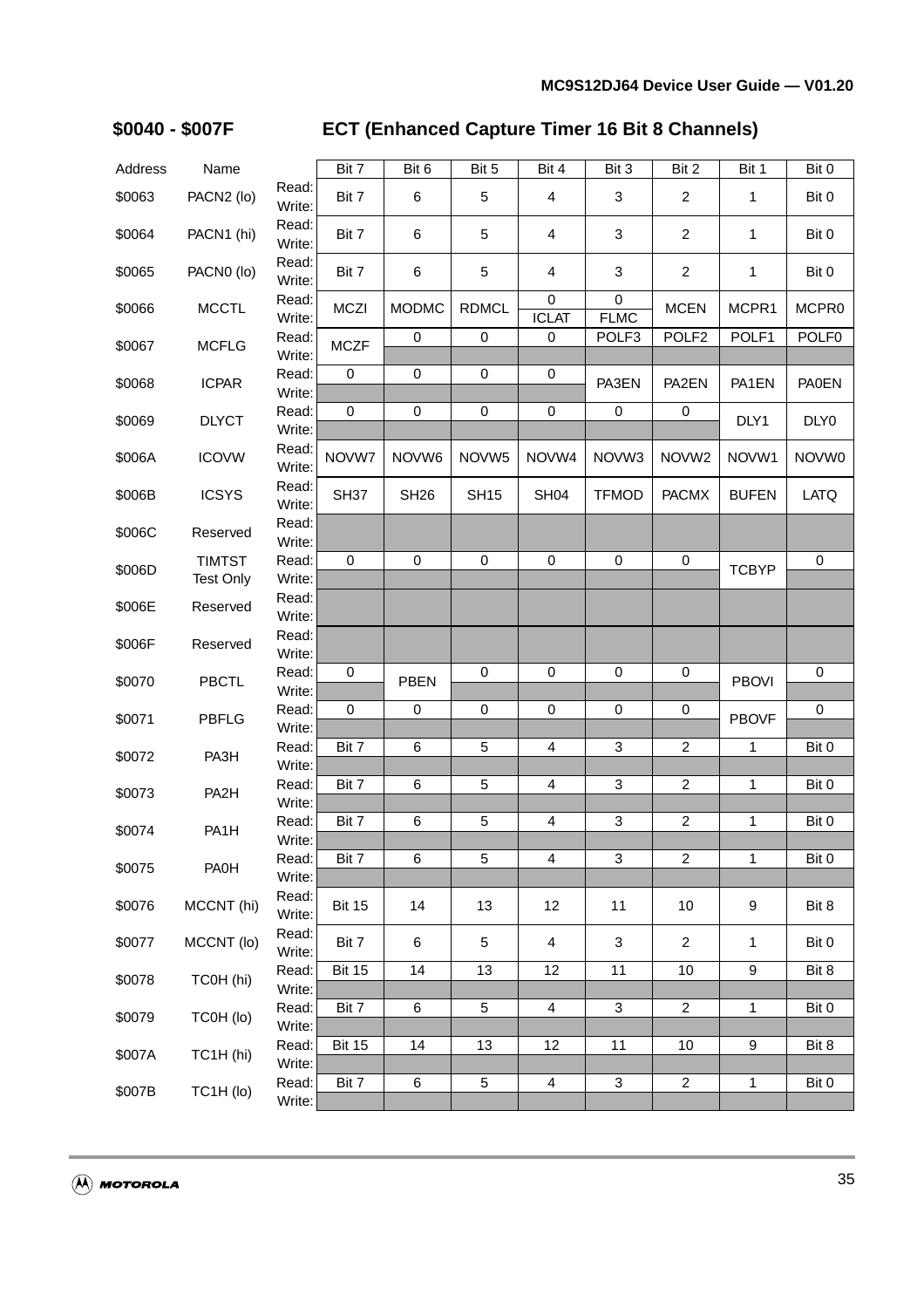## \$0040 - \$007F B

| Name      |
|-----------|
| TC2H (hi) |
| TC2H (lo) |
| TC3H (hi) |
| TC3H (lo) |
|           |

| ECT (Enhanced Capture Timer 16 Bit 8 Channels) |  |  |
|------------------------------------------------|--|--|
|------------------------------------------------|--|--|

| Address | Name      |        | Bit 7         | Bit 6 | Bit 5 | Bit 4 | Bit 3 | Bit 2 | Bit 1 | Bit 0 |
|---------|-----------|--------|---------------|-------|-------|-------|-------|-------|-------|-------|
| \$007C  | TC2H (hi) | Read:  | <b>Bit 15</b> | 14    | 13    | 12    | 11    | 10    | 9     | Bit 8 |
|         |           | Write: |               |       |       |       |       |       |       |       |
| \$007D  | TC2H (lo) | Read:  | Bit 7         | 6     | 5     | 4     | 3     | 2     |       | Bit 0 |
|         |           | Write: |               |       |       |       |       |       |       |       |
| \$007E  | TC3H (hi) | Read:  | <b>Bit 15</b> | 14    | 13    | 12    | 11    | 10    | 9     | Bit 8 |
|         |           | Write: |               |       |       |       |       |       |       |       |
| \$007F  |           | Read:  | Bit 7         | 6     | 5     | 4     | 3     | 2     |       | Bit 0 |
|         | TC3H (lo) | Write: |               |       |       |       |       |       |       |       |

## <span id="page-35-0"></span>**\$0080 - \$009F ATD0 (Analog to Digital Converter 10 Bit 8 Channel)**

| Address | Name            |                 | Bit 7       | Bit 6            | Bit 5            | Bit 4            | Bit 3            | Bit 2            | Bit 1           | Bit 0            |
|---------|-----------------|-----------------|-------------|------------------|------------------|------------------|------------------|------------------|-----------------|------------------|
| \$0080  | ATD0CTL0        | Read:           | 0           | 0                | 0                | 0                | 0                | 0                | 0               | $\mathbf 0$      |
|         |                 | Write:          |             |                  |                  |                  |                  |                  |                 |                  |
| \$0081  | ATD0CTL1        | Read:           | 0           | 0                | 0                | 0                | 0                | 0                | 0               | 0                |
|         |                 | Write:          |             |                  |                  |                  |                  |                  |                 |                  |
| \$0082  | ATD0CTL2        | Read:<br>Write: | <b>ADPU</b> | <b>AFFC</b>      | AWAI             | <b>ETRIGLE</b>   | <b>ETRIGP</b>    | <b>ETRIG</b>     | <b>ASCIE</b>    | <b>ASCIF</b>     |
| \$0083  | ATD0CTL3        | Read:<br>Write: | 0           | S8C              | S <sub>4</sub> C | S <sub>2</sub> C | S <sub>1</sub> C | <b>FIFO</b>      | FRZ1            | FRZ0             |
| \$0084  | ATD0CTL4        | Read:<br>Write: | SRES8       | SMP1             | SMP0             | PRS4             | PRS3             | PRS <sub>2</sub> | PRS1            | PR <sub>S0</sub> |
| \$0085  | ATD0CTL5        | Read:<br>Write: | <b>DJM</b>  | <b>DSGN</b>      | <b>SCAN</b>      | <b>MULT</b>      | 0                | CC               | CB              | CA               |
| \$0086  | ATD0STAT0       | Read:           | <b>SCF</b>  | 0                | <b>ETORF</b>     | <b>FIFOR</b>     | 0                | CC <sub>2</sub>  | CC <sub>1</sub> | CC <sub>0</sub>  |
|         |                 | Write:          |             |                  |                  |                  |                  |                  |                 |                  |
| \$0087  | Reserved        | Read:           | $\mathbf 0$ | 0                | $\mathbf 0$      | $\pmb{0}$        | 0                | 0                | 0               | 0                |
|         |                 | Write:          |             |                  |                  |                  |                  |                  |                 |                  |
| \$0088  | ATD0TEST0       | Read:           | 0           | 0                | 0                | 0                | $\mathbf 0$      | 0                | 0               | $\mathbf 0$      |
|         |                 | Write:          |             |                  |                  |                  |                  |                  |                 |                  |
| \$0089  | ATD0TEST1       | Read:           | 0           | 0                | 0                | 0                | $\mathbf 0$      | 0                | 0               | SC               |
|         |                 | Write:          |             |                  |                  |                  |                  |                  |                 |                  |
| \$008A  | Reserved        | Read:           | 0           | 0                | 0                | 0                | $\mathbf 0$      | 0                | 0               | $\mathbf 0$      |
|         |                 | Write:          |             |                  |                  |                  |                  |                  |                 |                  |
| \$008B  | ATD0STAT1       | Read:           | CCF7        | CCF <sub>6</sub> | CCF <sub>5</sub> | CCF4             | CCF <sub>3</sub> | CCF <sub>2</sub> | CCF1            | CCF <sub>0</sub> |
|         |                 | Write:          |             |                  |                  |                  |                  |                  |                 |                  |
| \$008C  | Reserved        | Read:<br>Write: | 0           | 0                | 0                | 0                | 0                | 0                | 0               | 0                |
|         |                 | Read:           |             |                  |                  |                  |                  |                  |                 |                  |
| \$008D  | <b>ATDODIEN</b> | Write:          | Bit 7       | 6                | 5                | 4                | 3                | $\overline{c}$   | 1               | Bit 0            |
|         |                 | Read:           | $\mathbf 0$ | $\pmb{0}$        | $\pmb{0}$        | $\pmb{0}$        | $\mathbf 0$      | $\mathbf 0$      | $\mathbf 0$     | $\pmb{0}$        |
| \$008E  | Reserved        | Write:          |             |                  |                  |                  |                  |                  |                 |                  |
|         |                 | Read:           | Bit7        | $\,6$            | 5                | 4                | 3                | $\overline{c}$   | 1               | BIT <sub>0</sub> |
| \$008F  | PORTAD0         | Write:          |             |                  |                  |                  |                  |                  |                 |                  |
| \$0090  | ATD0DR0H        | Read:           | Bit15       | 14               | 13               | 12               | 11               | 10               | 9               | Bit8             |
|         |                 | Write:          |             |                  |                  |                  |                  |                  |                 |                  |
| \$0091  | ATD0DR0L        | Read:           | Bit7        | Bit <sub>6</sub> | $\mathbf 0$      | 0                | 0                | $\mathbf 0$      | $\mathbf 0$     | $\pmb{0}$        |
|         |                 | Write:          |             |                  |                  |                  |                  |                  |                 |                  |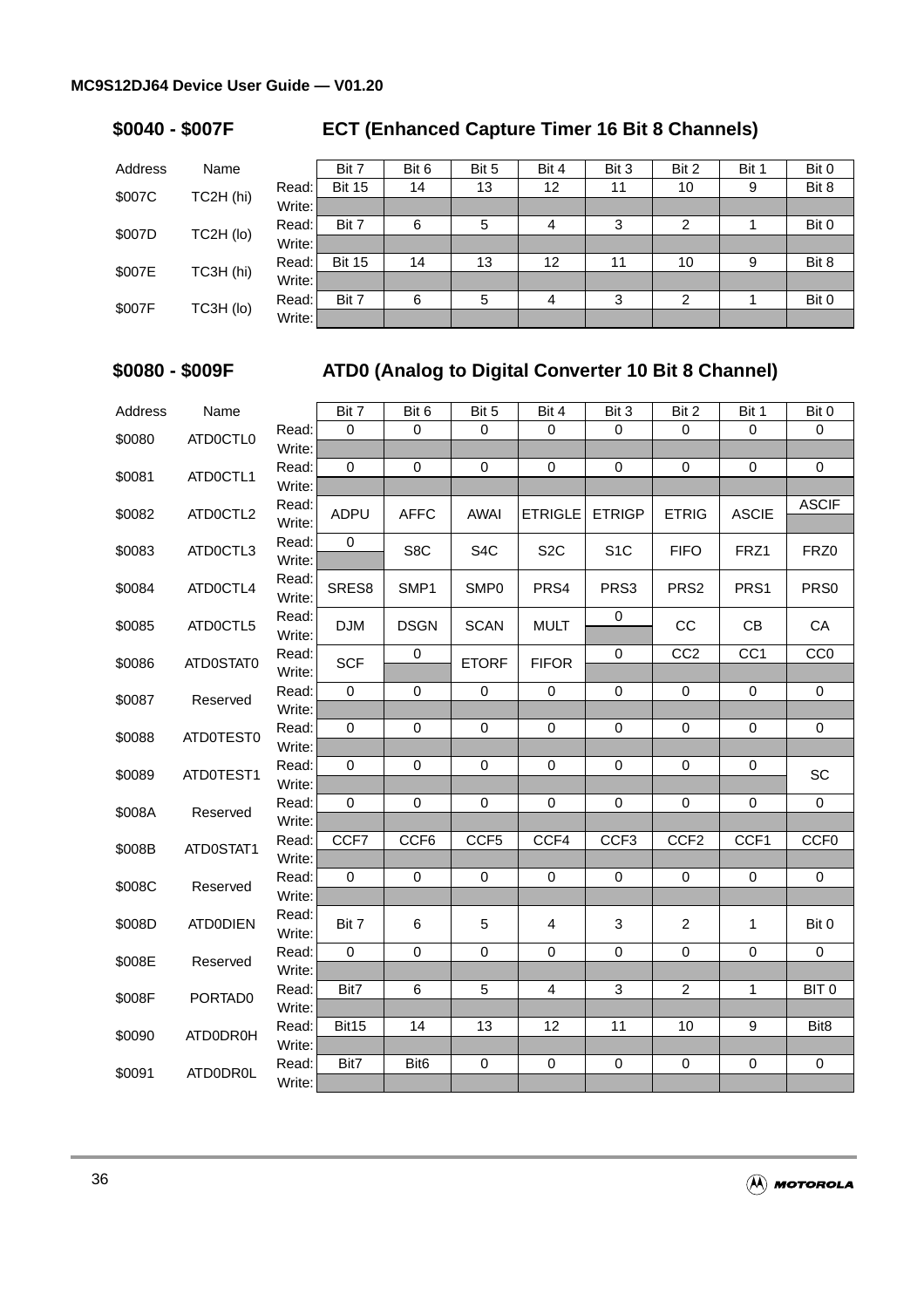#### **\$0080 - \$009F ATD0 (Analog to Digital Converter 10 Bit 8 Channel)**

| Address | Name     |        | Bit 7             | Bit 6            | Bit 5       | Bit 4       | Bit 3       | Bit 2       | Bit 1       | Bit 0            |
|---------|----------|--------|-------------------|------------------|-------------|-------------|-------------|-------------|-------------|------------------|
| \$0092  | ATD0DR1H | Read:  | Bit15             | 14               | 13          | 12          | 11          | 10          | 9           | Bit <sub>8</sub> |
|         |          | Write: |                   |                  |             |             |             |             |             |                  |
| \$0093  | ATD0DR1L | Read:  | Bit7              | Bit <sub>6</sub> | $\mathbf 0$ | $\mathbf 0$ | $\mathbf 0$ | $\mathbf 0$ | $\mathbf 0$ | $\mathbf 0$      |
|         |          | Write: |                   |                  |             |             |             |             |             |                  |
| \$0094  | ATD0DR2H | Read:  | Bit15             | 14               | 13          | 12          | 11          | 10          | 9           | Bit <sub>8</sub> |
|         |          | Write: |                   |                  |             |             |             |             |             |                  |
| \$0095  | ATD0DR2L | Read:  | Bit7              | Bit <sub>6</sub> | $\mathbf 0$ | 0           | $\mathbf 0$ | 0           | $\mathbf 0$ | $\mathbf 0$      |
|         |          | Write: |                   |                  |             |             |             |             |             |                  |
| \$0096  | ATD0DR3H | Read:  | Bit <sub>15</sub> | 14               | 13          | 12          | 11          | 10          | 9           | Bit <sub>8</sub> |
|         |          | Write: |                   |                  |             |             |             |             |             |                  |
| \$0097  | ATD0DR3L | Read:  | Bit7              | Bit <sub>6</sub> | $\mathbf 0$ | $\mathbf 0$ | $\mathbf 0$ | $\pmb{0}$   | $\mathbf 0$ | 0                |
|         |          | Write: |                   |                  |             |             |             |             |             |                  |
| \$0098  | ATD0DR4H | Read:  | Bit15             | 14               | 13          | 12          | 11          | 10          | 9           | Bit <sub>8</sub> |
|         |          | Write: |                   |                  |             |             |             |             |             |                  |
| \$0099  | ATD0DR4L | Read:  | Bit7              | Bit <sub>6</sub> | $\mathbf 0$ | 0           | $\mathbf 0$ | $\mathbf 0$ | $\mathbf 0$ | $\mathbf 0$      |
|         |          | Write: |                   |                  |             |             |             |             |             |                  |
| \$009A  | ATD0DR5H | Read:  | Bit <sub>15</sub> | 14               | 13          | 12          | 11          | 10          | 9           | Bit <sub>8</sub> |
|         |          | Write: |                   |                  |             |             |             |             |             |                  |
| \$009B  | ATD0DR5L | Read:  | Bit7              | Bit <sub>6</sub> | $\mathbf 0$ | 0           | $\mathbf 0$ | $\mathbf 0$ | $\mathbf 0$ | $\mathbf 0$      |
|         |          | Write: |                   |                  |             |             |             |             |             |                  |
| \$009C  | ATD0DR6H | Read:  | Bit15             | 14               | 13          | 12          | 11          | 10          | 9           | Bit <sub>8</sub> |
|         |          | Write: |                   |                  |             |             |             |             |             |                  |
| \$009D  | ATD0DR6L | Read:  | Bit7              | Bit <sub>6</sub> | $\mathbf 0$ | 0           | $\mathbf 0$ | $\mathbf 0$ | 0           | $\mathbf 0$      |
|         |          | Write: |                   |                  |             |             |             |             |             |                  |
| \$009E  | ATD0DR7H | Read:  | Bit15             | 14               | 13          | 12          | 11          | 10          | 9           | Bit <sub>8</sub> |
|         |          | Write: |                   |                  |             |             |             |             |             |                  |
| \$009F  | ATD0DR7L | Read:  | Bit7              | Bit <sub>6</sub> | $\mathbf 0$ | 0           | $\mathbf 0$ | 0           | $\mathbf 0$ | 0                |
|         |          | Write: |                   |                  |             |             |             |             |             |                  |

#### **\$00A0 - \$00C7 PWM (Pulse Width Modulator 8 Bit 8 Channel)**

| Address | Name            |                 | Bit 7    | Bit 6             | Bit 5             | Bit 4             | Bit 3             | Bit 2             | Bit 1             | Bit 0             |
|---------|-----------------|-----------------|----------|-------------------|-------------------|-------------------|-------------------|-------------------|-------------------|-------------------|
| \$00A0  | <b>PWME</b>     | Read:<br>Write: | PWME7    | PWME <sub>6</sub> | PWME5             | PWME4             | PWME3             | PWME <sub>2</sub> | PWME1             | PWME0             |
| \$00A1  | <b>PWMPOL</b>   | Read:<br>Write: | PPOL7    | PPOL <sub>6</sub> | PPOL <sub>5</sub> | PPOL <sub>4</sub> | PPOL <sub>3</sub> | PPOL <sub>2</sub> | PPOL <sub>1</sub> | PPOL <sub>0</sub> |
| \$00A2  | <b>PWMCLK</b>   | Read:<br>Write: | PCLK7    | PCLK6             | PCLK <sub>5</sub> | PCLK4             | PCLK3             | PCLK <sub>2</sub> | PCLK1             | <b>PCLK0</b>      |
| \$00A3  | <b>PWMPRCLK</b> | Read:<br>Write: | $\Omega$ | PCKB <sub>2</sub> | PCKB1             | PCKB <sub>0</sub> | 0                 | PCKA <sub>2</sub> | PCKA1             | PCKA0             |
| \$00A4  | <b>PWMCAE</b>   | Read:<br>Write: | CAE7     | CAE6              | CAE <sub>5</sub>  | CAE4              | CAE <sub>3</sub>  | CAE <sub>2</sub>  | CAE1              | CAE0              |
| \$00A5  | <b>PWMCTL</b>   | Read:<br>Write: | CON67    | CON <sub>45</sub> | CON <sub>23</sub> | CON <sub>01</sub> | <b>PSWAI</b>      | <b>PFRZ</b>       | $\mathbf 0$       | 0                 |
| \$00A6  | <b>PWMTST</b>   | Read:           | $\Omega$ | $\mathbf 0$       | $\mathbf 0$       | 0                 | $\mathbf 0$       | 0                 | $\mathbf 0$       | $\mathbf 0$       |
|         | Test Only       | Write:          |          |                   |                   |                   |                   |                   |                   |                   |
|         | <b>PWMPRSC</b>  | Read:           | $\Omega$ | 0                 | $\mathbf 0$       | 0                 | $\Omega$          | 0                 | $\mathbf 0$       | 0                 |
| \$00A7  | Test Only       | Write:          |          |                   |                   |                   |                   |                   |                   |                   |
| \$00A8  | <b>PWMSCLA</b>  | Read:<br>Write: | Bit 7    | 6                 | 5                 | 4                 | 3                 | 2                 | 1                 | Bit 0             |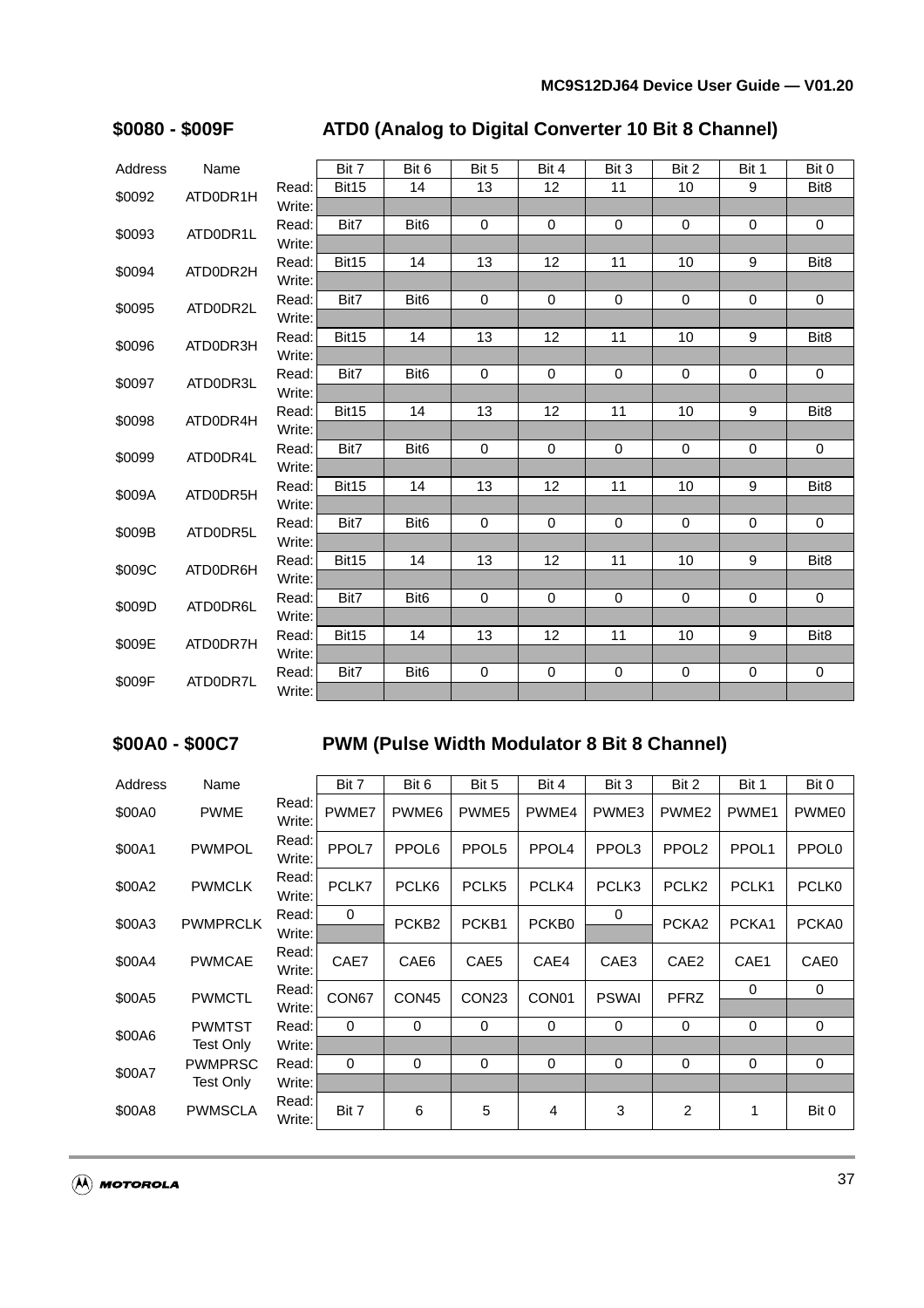#### **\$00A0 - \$00C7 PWM (Pulse Width Modulator 8 Bit 8 Channel)**

| Address | Name                                |                 | Bit 7      | Bit 6       | Bit 5                   | Bit 4     | Bit 3       | Bit 2                   | Bit 1        | Bit 0                |
|---------|-------------------------------------|-----------------|------------|-------------|-------------------------|-----------|-------------|-------------------------|--------------|----------------------|
| \$00A9  | <b>PWMSCLB</b>                      | Read:<br>Write: | Bit 7      | 6           | 5                       | 4         | 3           | $\overline{c}$          | 1            | Bit 0                |
| \$00AA  | <b>PWMSCNTA</b><br><b>Test Only</b> | Read:<br>Write: | 0          | $\mathbf 0$ | $\mathbf 0$             | $\pmb{0}$ | $\mathbf 0$ | $\mathbf 0$             | $\pmb{0}$    | $\pmb{0}$            |
| \$00AB  | <b>PWMSCNTB</b>                     | Read:           | 0          | 0           | 0                       | 0         | 0           | 0                       | 0            | 0                    |
|         | <b>Test Only</b>                    | Write:          |            |             |                         |           |             |                         |              |                      |
| \$00AC  | <b>PWMCNT0</b>                      | Read:           | Bit 7      | 6           | $\mathbf 5$             | 4         | 3           | 2                       | 1            | Bit 0                |
|         |                                     | Write:<br>Read: | 0<br>Bit 7 | 0<br>6      | $\pmb{0}$<br>$\sqrt{5}$ | 0<br>4    | 0<br>3      | 0<br>$\overline{c}$     | 0<br>1       | $\mathbf 0$<br>Bit 0 |
| \$00AD  | PWMCNT1                             | Write:          | 0          | 0           | $\pmb{0}$               | 0         | 0           | 0                       | $\pmb{0}$    | $\mathbf 0$          |
|         |                                     | Read:           | Bit 7      | 6           | 5                       | 4         | 3           | $\overline{c}$          | 1            | Bit 0                |
| \$00AE  | PWMCNT2                             | Write:          | 0          | 0           | $\pmb{0}$               | 0         | 0           | 0                       | $\pmb{0}$    | $\mathbf 0$          |
|         |                                     | Read:           | Bit 7      | 6           | 5                       | 4         | 3           | $\overline{c}$          | 1            | Bit 0                |
| \$00AF  | PWMCNT3                             | Write:          | 0          | 0           | $\pmb{0}$               | 0         | 0           | 0                       | $\pmb{0}$    | $\mathbf 0$          |
| \$00B0  | PWMCNT4                             | Read:           | Bit 7      | 6           | 5                       | 4         | 3           | $\overline{c}$          | 1            | Bit 0                |
|         |                                     | Write:          | 0          | 0           | $\pmb{0}$               | 0         | 0           | 0                       | $\pmb{0}$    | $\mathbf 0$          |
| \$00B1  | PWMCNT5                             | Read:           | Bit 7      | 6           | 5                       | 4         | 3           | $\overline{c}$          | 1            | Bit 0                |
|         |                                     | Write:          | 0          | 0           | $\pmb{0}$               | 0         | 0           | 0                       | $\pmb{0}$    | $\mathbf 0$          |
| \$00B2  | PWMCNT6                             | Read:           | Bit 7      | 6           | $\overline{5}$          | 4         | 3           | $\overline{c}$          | 1            | Bit 0                |
|         |                                     | Write:          | 0          | 0           | $\pmb{0}$               | 0         | 0           | 0                       | $\pmb{0}$    | $\mathbf 0$          |
| \$00B3  | PWMCNT7                             | Read:           | Bit 7      | 6           | 5                       | 4         | 3           | $\overline{c}$          | 1            | Bit 0                |
|         |                                     | Write:          | 0          | 0           | $\mathbf 0$             | $\pmb{0}$ | $\mathbf 0$ | 0                       | $\pmb{0}$    | $\pmb{0}$            |
| \$00B4  | PWMPER0                             | Read:<br>Write: | Bit 7      | 6           | 5                       | 4         | 3           | 2                       | 1            | Bit 0                |
| \$00B5  | PWMPER1                             | Read:<br>Write: | Bit 7      | 6           | 5                       | 4         | 3           | 2                       | 1            | Bit 0                |
| \$00B6  | PWMPER2                             | Read:<br>Write: | Bit 7      | 6           | 5                       | 4         | 3           | 2                       | 1            | Bit 0                |
| \$00B7  | PWMPER3                             | Read:<br>Write: | Bit 7      | 6           | 5                       | 4         | 3           | 2                       | 1            | Bit 0                |
| \$00B8  | PWMPER4                             | Read:<br>Write: | Bit 7      | 6           | 5                       | 4         | 3           | 2                       | 1            | Bit 0                |
| \$00B9  | PWMPER5                             | Read:<br>Write: | Bit 7      | 6           | 5                       | 4         | 3           | 2                       | 1            | Bit 0                |
| \$00BA  | PWMPER6                             | Read:<br>Write: | Bit 7      | 6           | 5                       | 4         | 3           | 2                       | 1            | Bit 0                |
| \$00BB  | PWMPER7                             | Read:<br>Write: | Bit 7      | 6           | 5                       | 4         | 3           | $\overline{\mathbf{c}}$ | 1            | Bit 0                |
| \$00BC  | PWMDTY0                             | Read:<br>Write: | Bit 7      | 6           | 5                       | 4         | 3           | $\overline{\mathbf{c}}$ | 1            | Bit 0                |
| \$00BD  | PWMDTY1                             | Read:<br>Write: | Bit 7      | 6           | 5                       | 4         | 3           | 2                       | 1            | Bit 0                |
| \$00BE  | PWMDTY2                             | Read:<br>Write: | Bit 7      | 6           | 5                       | 4         | 3           | 2                       | 1            | Bit 0                |
| \$00BF  | PWMDTY3                             | Read:<br>Write: | Bit 7      | 6           | 5                       | 4         | 3           | 2                       | 1            | Bit 0                |
| \$00C0  | PWMDTY4                             | Read:<br>Write: | Bit 7      | 6           | 5                       | 4         | 3           | 2                       | 1            | Bit 0                |
| \$00C1  | PWMDTY5                             | Read:<br>Write: | Bit 7      | 6           | 5                       | 4         | 3           | $\overline{\mathbf{c}}$ | $\mathbf{1}$ | Bit 0                |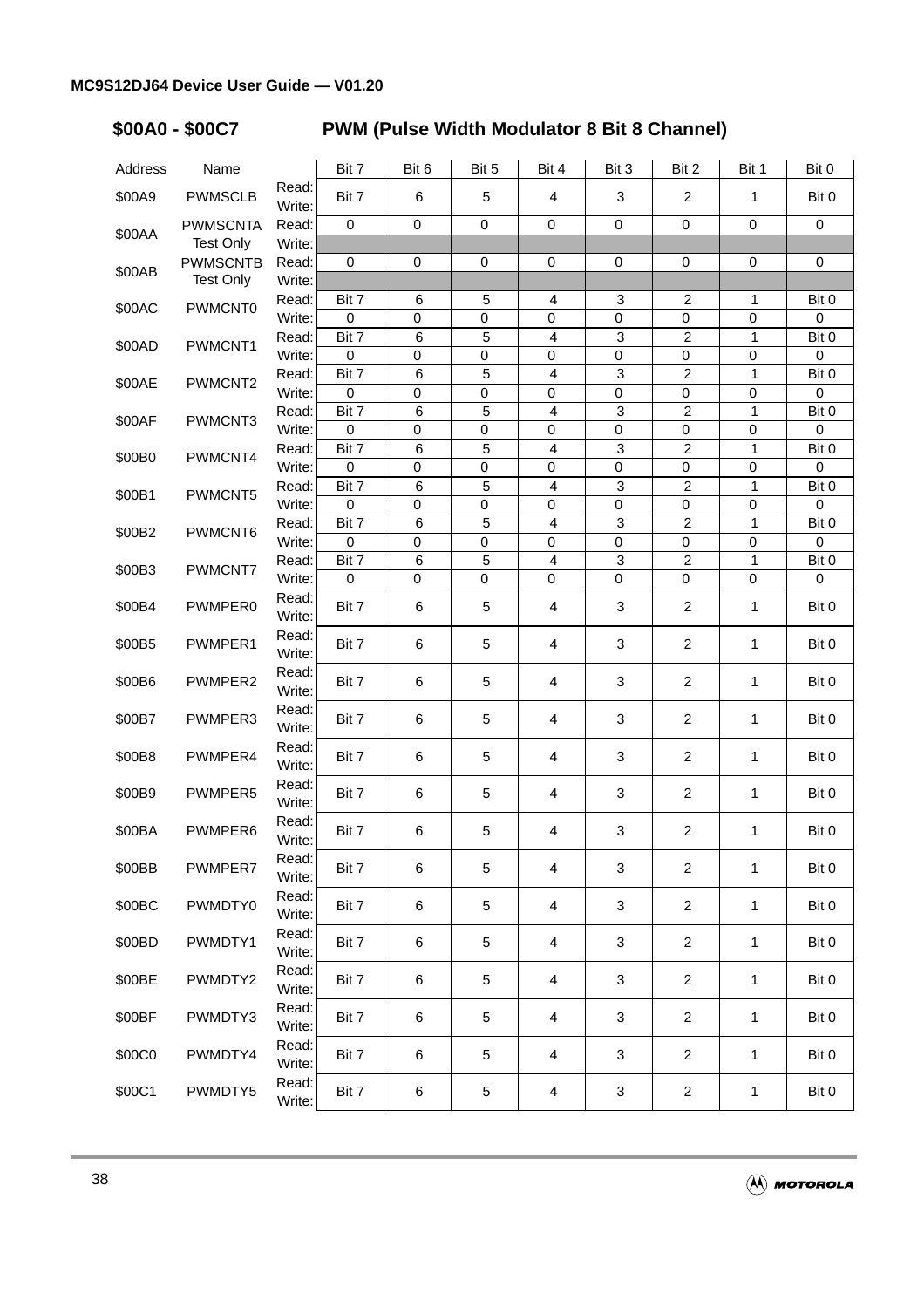#### **\$00A0 - \$00C7 PWM (Pulse Width Modulator 8 Bit 8 Channel)**

| Address | Name          |                 | Bit 7        | Bit 6        | Bit 5           | Bit 4          | Bit 3    | Bit 2          | Bit 1          | Bit 0          |
|---------|---------------|-----------------|--------------|--------------|-----------------|----------------|----------|----------------|----------------|----------------|
| \$00C2  | PWMDTY6       | Read:<br>Write: | Bit 7        | 6            | 5               | 4              | 3        | $\overline{2}$ |                | Bit 0          |
| \$00C3  | PWMDTY7       | Read:<br>Write: | Bit 7        | 6            | 5               | $\overline{4}$ | 3        | 2              | 1              | Bit 0          |
| \$00C4  | <b>PWMSDN</b> | Read:           | <b>PWMIF</b> | <b>PWMIE</b> | <b>PWMRSTRT</b> | <b>PWMLVL</b>  | $\Omega$ | <b>PWM7IN</b>  | <b>PWM7INL</b> | <b>PWM7ENA</b> |
|         |               | Write:          |              |              |                 |                |          |                |                |                |
| \$00C5  |               | Read:           | $\Omega$     | $\Omega$     | $\Omega$        | 0              | $\Omega$ | $\Omega$       | $\Omega$       | $\Omega$       |
|         | Reserved      | Write:          |              |              |                 |                |          |                |                |                |
| \$00C6  | Reserved      | Read:           | $\Omega$     | 0            | 0               | 0              | $\Omega$ | $\Omega$       | $\Omega$       | $\Omega$       |
|         |               | Write:          |              |              |                 |                |          |                |                |                |
| \$00C7  | Reserved      | Read:           | $\mathbf 0$  | 0            | 0               | 0              | 0        | 0              | 0              | $\Omega$       |
|         |               | Write:          |              |              |                 |                |          |                |                |                |

#### **\$00C8 - \$00CF SCI0 (Asynchronous Serial Interface)**

| Address | Name           |        | Bit 7          | Bit 6            | Bit 5            | Bit 4             | Bit 3            | Bit 2             | Bit 1            | Bit 0            |
|---------|----------------|--------|----------------|------------------|------------------|-------------------|------------------|-------------------|------------------|------------------|
| \$00C8  | <b>SCIOBDH</b> | Read:  | 0              | 0                | 0                | SBR <sub>12</sub> | <b>SBR11</b>     | <b>SBR10</b>      | SBR9             | SBR <sub>8</sub> |
|         |                | Write: |                |                  |                  |                   |                  |                   |                  |                  |
|         | <b>SCIOBDL</b> | Read:  | SBR7           | SBR <sub>6</sub> | SBR <sub>5</sub> | SBR4              | SBR <sub>3</sub> | SBR <sub>2</sub>  | SBR <sub>1</sub> | SBR <sub>0</sub> |
| \$00C9  |                | Write: |                |                  |                  |                   |                  |                   |                  |                  |
|         |                | Read:  |                |                  |                  |                   |                  |                   |                  |                  |
| \$00CA  | SCI0CR1        | Write: | LOOPS          | <b>SCISWAI</b>   | <b>RSRC</b>      | м                 | <b>WAKE</b>      | ILT               | <b>PE</b>        | PT.              |
|         |                | Read:  |                |                  |                  |                   |                  |                   |                  |                  |
| \$00CB  | SCI0CR2        | Write: | <b>TIE</b>     | <b>TCIE</b>      | <b>RIE</b>       | <b>ILIE</b>       | <b>TE</b>        | <b>RE</b>         | <b>RWU</b>       | <b>SBK</b>       |
|         |                | Read:  | <b>TDRE</b>    | ТC               | <b>RDRF</b>      | <b>IDLE</b>       | OR.              | <b>NF</b>         | FE.              | PF               |
| \$00CC  | SCI0SR1        | Write: |                |                  |                  |                   |                  |                   |                  |                  |
|         | SCI0SR2        | Read:  | $\Omega$       | $\mathbf 0$      | 0                | $\mathbf 0$       | 0                |                   | <b>TXDIR</b>     | <b>RAF</b>       |
| \$00CD  |                | Write: |                |                  |                  |                   |                  | BRK <sub>13</sub> |                  |                  |
| \$00CE  | <b>SCIODRH</b> | Read:  | R <sub>8</sub> |                  | 0                | $\mathbf 0$       | 0                | 0                 | 0                | 0                |
|         |                | Write: |                | T8               |                  |                   |                  |                   |                  |                  |
|         |                | Read:  | R7             | R <sub>6</sub>   | R <sub>5</sub>   | R <sub>4</sub>    | R <sub>3</sub>   | R <sub>2</sub>    | R <sub>1</sub>   | R0               |
| \$00CF  | <b>SCIODRL</b> | Write: | T7             | T6               | T5               | T4                | T3               | Т2                | Τ1               | T0               |
|         |                |        |                |                  |                  |                   |                  |                   |                  |                  |

#### **\$00D0 - \$00D7 SCI1 (Asynchronous Serial Interface)**

| Name |                                                     | Bit 7       | Bit 6                              | Bit 5                                             | Bit 4                                         | Bit 3                                         | Bit 2                                                             | Bit 1                                                     | Bit 0                                                    |
|------|-----------------------------------------------------|-------------|------------------------------------|---------------------------------------------------|-----------------------------------------------|-----------------------------------------------|-------------------------------------------------------------------|-----------------------------------------------------------|----------------------------------------------------------|
|      | Read:                                               | 0           | 0                                  | 0                                                 |                                               |                                               |                                                                   |                                                           | SBR <sub>8</sub>                                         |
|      | Write:                                              |             |                                    |                                                   |                                               |                                               |                                                                   |                                                           |                                                          |
|      | Read:                                               |             |                                    |                                                   |                                               |                                               |                                                                   |                                                           | SBR <sub>0</sub>                                         |
|      | Write:                                              |             |                                    |                                                   |                                               |                                               |                                                                   |                                                           |                                                          |
|      | Read:                                               |             |                                    |                                                   |                                               |                                               |                                                                   |                                                           | PT                                                       |
|      | Write:                                              |             |                                    |                                                   |                                               |                                               |                                                                   |                                                           |                                                          |
|      | Read:                                               |             |                                    |                                                   |                                               |                                               |                                                                   |                                                           | <b>SBK</b>                                               |
|      | Write:                                              |             |                                    |                                                   |                                               |                                               |                                                                   |                                                           |                                                          |
|      | Read:                                               | <b>TDRE</b> | ТC                                 | <b>RDRF</b>                                       | <b>IDLE</b>                                   | <b>OR</b>                                     | <b>NF</b>                                                         | <b>FE</b>                                                 | <b>PF</b>                                                |
|      | Write:                                              |             |                                    |                                                   |                                               |                                               |                                                                   |                                                           |                                                          |
|      | SCI1BDH<br>SCI1BDL<br>SCI1CR1<br>SCI1CR2<br>SCI1SR1 |             | SBR7<br><b>LOOPS</b><br><b>TIE</b> | SBR <sub>6</sub><br><b>SCISWAI</b><br><b>TCIE</b> | SBR <sub>5</sub><br><b>RSRC</b><br><b>RIE</b> | SBR <sub>12</sub><br>SBR4<br>М<br><b>ILIE</b> | SBR <sub>11</sub><br>SBR <sub>3</sub><br><b>WAKE</b><br><b>TE</b> | SBR <sub>10</sub><br>SBR <sub>2</sub><br>ILT<br><b>RE</b> | SBR <sub>9</sub><br>SBR <sub>1</sub><br>PЕ<br><b>RWU</b> |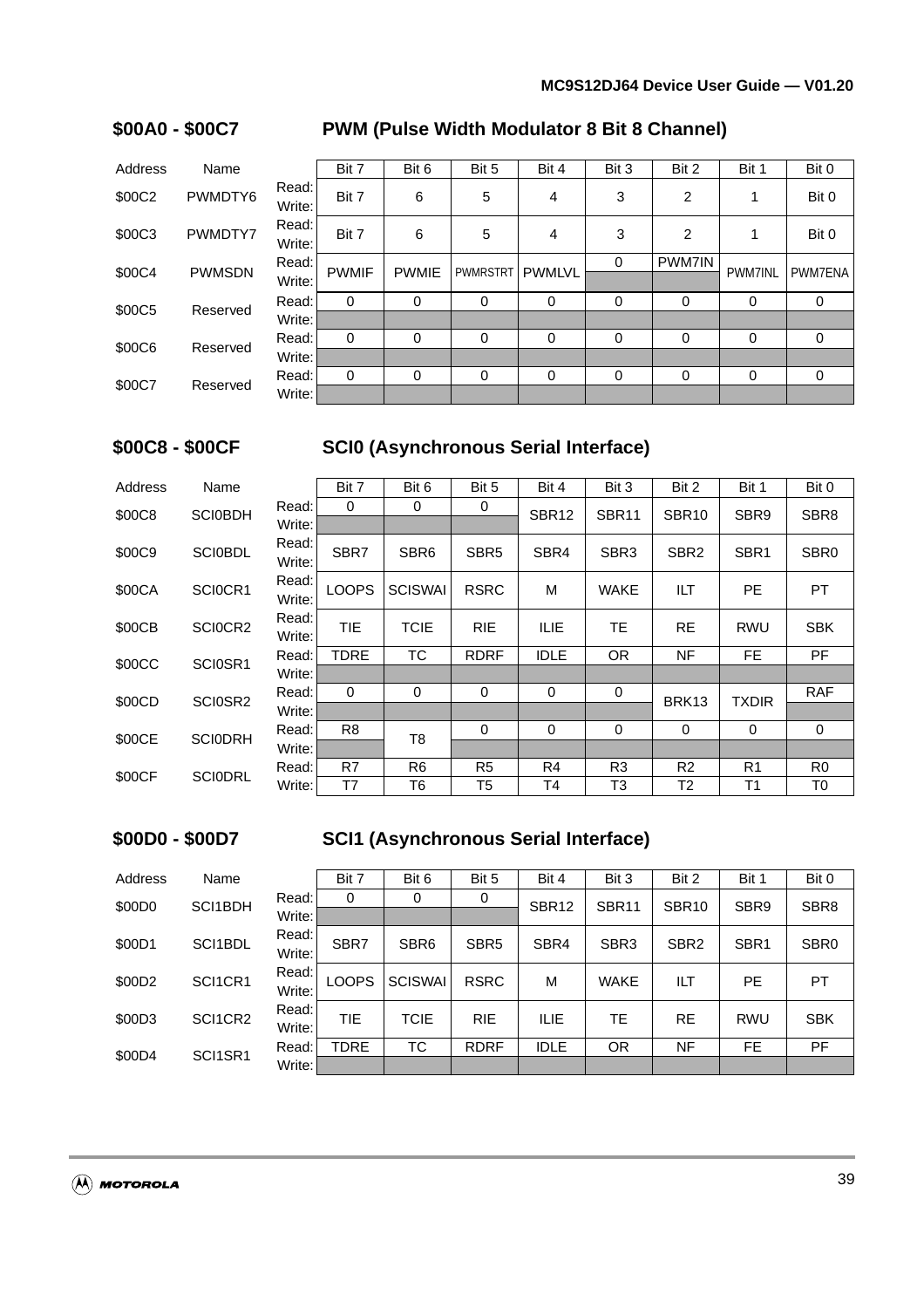#### **\$00D0 - \$00D7 SCI1 (Asynchronous Serial Interface)**

| Address | Name    |          | Bit 7          | Bit 6          | Bit 5          | Bit 4          | Bit 3          | Bit 2             | Bit 1        | Bit 0          |
|---------|---------|----------|----------------|----------------|----------------|----------------|----------------|-------------------|--------------|----------------|
| \$00D5  | SCI1SR2 | Read:    |                |                |                | 0              |                | BRK <sub>13</sub> | <b>TXDIR</b> | <b>RAF</b>     |
|         |         | Write: l |                |                |                |                |                |                   |              |                |
|         | SCI1DRH | Read:    | R <sub>8</sub> | T8             |                |                |                |                   |              |                |
| \$00D6  |         | Write: l |                |                |                |                |                |                   |              |                |
| \$00D7  | SCI1DRL | Read:    | R7             | R <sub>6</sub> | R <sub>5</sub> | R <sub>4</sub> | R <sub>3</sub> | R <sub>2</sub>    | R1           | R <sub>0</sub> |
|         |         | Write:   | т7             | T6             | T5             | T4             | T3             | T2                | Τ1           | T0             |
|         |         |          |                |                |                |                |                |                   |              |                |

#### **\$00D8 - \$00DF SPI0 (Serial Peripheral Interface)**

| Address | Name          |                 | Bit 7       | Bit 6             | Bit 5             | Bit 4             | Bit 3          | Bit 2            | Bit 1            | Bit 0            |
|---------|---------------|-----------------|-------------|-------------------|-------------------|-------------------|----------------|------------------|------------------|------------------|
| \$00D8  | SPI0CR1       | Read:<br>Write: | <b>SPIE</b> | <b>SPE</b>        | <b>SPTIE</b>      | <b>MSTR</b>       | <b>CPOL</b>    | <b>CPHA</b>      | <b>SSOE</b>      | <b>LSBFE</b>     |
| \$00D9  | SPI0CR2       | Read:           | 0           | 0                 | 0                 | <b>MODFEN</b>     | <b>BIDIROE</b> | 0                | <b>SPISWAI</b>   | SPC <sub>0</sub> |
|         |               | Write:          |             |                   |                   |                   |                |                  |                  |                  |
| \$00DA  | <b>SPIOBR</b> | Read:           | 0           | SPPR <sub>2</sub> | SPPR <sub>1</sub> | SPPR <sub>0</sub> | 0              | SPR <sub>2</sub> | SPR <sub>1</sub> | SPR <sub>0</sub> |
|         |               | Write:          |             |                   |                   |                   |                |                  |                  |                  |
| \$00DB  | <b>SPI0SR</b> | Read:           | <b>SPIF</b> | $\mathbf 0$       | <b>SPTEF</b>      | <b>MODF</b>       | $\Omega$       | 0                | 0                | 0                |
|         |               | Write:          |             |                   |                   |                   |                |                  |                  |                  |
| \$00DC  | Reserved      | Read:           | $\Omega$    | 0                 | 0                 | 0                 | $\Omega$       | 0                | $\mathbf 0$      | 0                |
|         |               | Write:          |             |                   |                   |                   |                |                  |                  |                  |
| \$00DD  | <b>SPIODR</b> | Read:           | Bit7        | 6                 | 5                 | 4                 | 3              | 2                | 1                | Bit <sub>0</sub> |
|         |               | Write:          |             |                   |                   |                   |                |                  |                  |                  |
| \$00DE  | Reserved      | Read:           | $\Omega$    | 0                 | 0                 | 0                 | $\Omega$       | 0                | $\mathbf 0$      | 0                |
|         |               | Write:          |             |                   |                   |                   |                |                  |                  |                  |
| \$00DF  | Reserved      | Read:           | 0           | 0                 | 0                 | 0                 | 0              | 0                | $\mathbf 0$      | 0                |
|         |               | Write:          |             |                   |                   |                   |                |                  |                  |                  |

#### **\$00E0 - \$00E7 IIC (Inter IC Bus)**

| Address | Name        |                 | Bit 7       | Bit 6            | Bit 5            | Bit 4          | Bit 3            | Bit 2            | Bit 1            | Bit 0          |
|---------|-------------|-----------------|-------------|------------------|------------------|----------------|------------------|------------------|------------------|----------------|
| \$00E0  | <b>IBAD</b> | Read:<br>Write: | ADR7        | ADR6             | ADR <sub>5</sub> | ADR4           | ADR <sub>3</sub> | ADR <sub>2</sub> | ADR <sub>1</sub> | 0              |
| \$00E1  | <b>IBFD</b> | Read:<br>Write: | IBC7        | IBC <sub>6</sub> | IBC <sub>5</sub> | IBC4           | IBC <sub>3</sub> | IBC <sub>2</sub> | IBC1             | IBC0           |
| \$00E2  | <b>IBCR</b> | Read:           | <b>IBEN</b> | <b>IBIE</b>      | MS/SL            | TX/RX          | <b>TXAK</b>      | $\mathbf 0$      | $\mathbf 0$      | <b>IBSWAI</b>  |
|         |             | Write:          |             |                  |                  |                |                  | <b>RSTA</b>      |                  |                |
| \$00E3  | <b>IBSR</b> | Read:           | <b>TCF</b>  | <b>IAAS</b>      | <b>IBB</b>       | <b>IBAL</b>    | $\Omega$         | <b>SRW</b>       | <b>IBIF</b>      | <b>RXAK</b>    |
|         |             | Write:          |             |                  |                  |                |                  |                  |                  |                |
| \$00E4  | <b>IBDR</b> | Read:<br>Write: | D7          | D <sub>6</sub>   | D <sub>5</sub>   | D <sub>4</sub> | D <sub>3</sub>   | D <sub>2</sub>   | D <sub>1</sub>   | D <sub>0</sub> |
| \$00E5  | Reserved    | Read:           | $\mathbf 0$ | 0                | $\mathbf 0$      | 0              | 0                | $\mathbf 0$      | $\mathbf 0$      | $\mathbf 0$    |
|         |             | Write:          |             |                  |                  |                |                  |                  |                  |                |
| \$00E6  | Reserved    | Read:           | 0           | $\mathbf 0$      | 0                | 0              | 0                | 0                | $\mathbf 0$      | 0              |
|         |             | Write:          |             |                  |                  |                |                  |                  |                  |                |
| \$00E7  | Reserved    | Read:           | 0           | 0                | $\mathbf 0$      | 0              | 0                | 0                | 0                | $\mathbf 0$    |
|         |             | Write:          |             |                  |                  |                |                  |                  |                  |                |
|         |             |                 |             |                  |                  |                |                  |                  |                  |                |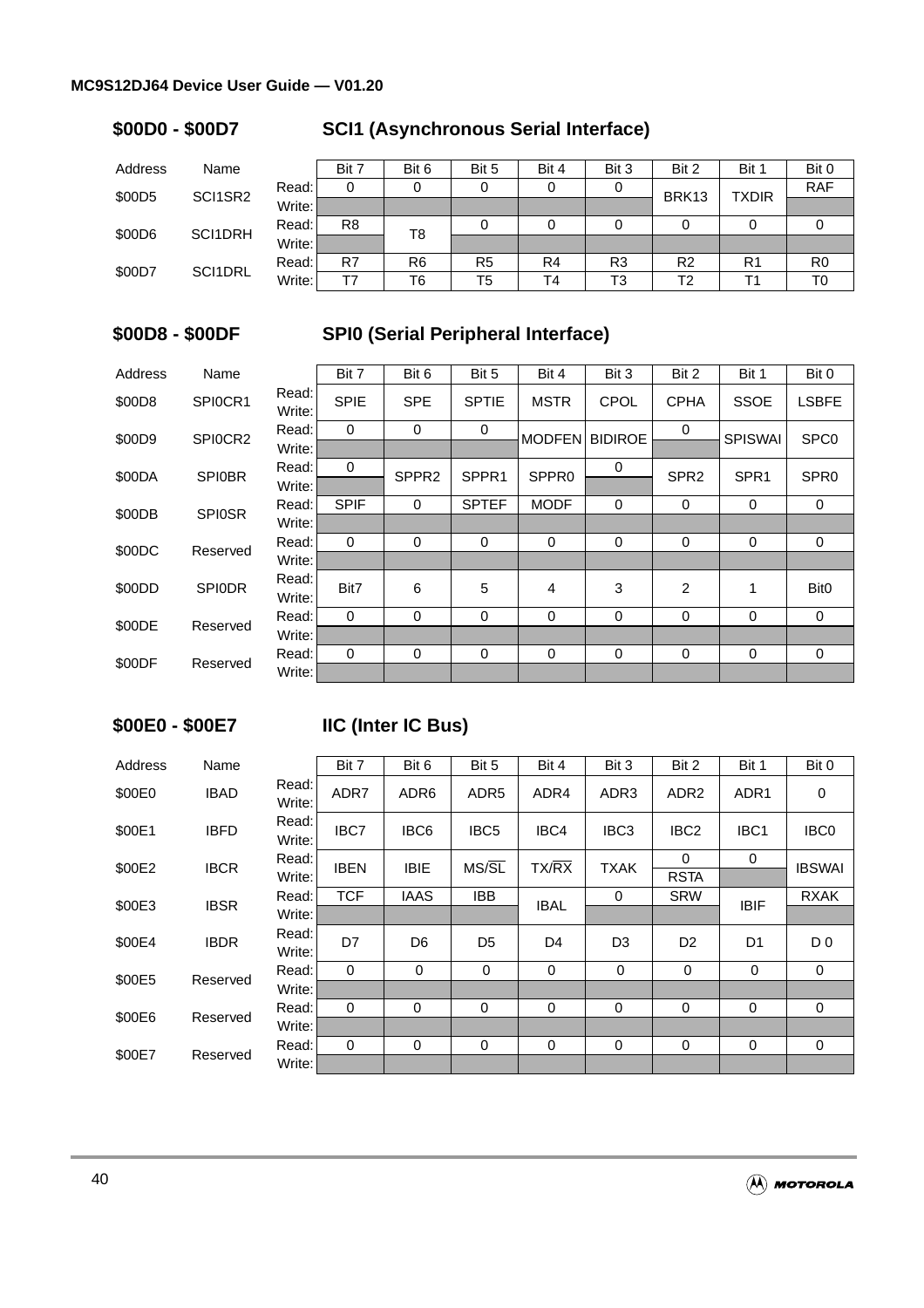#### **\$00E8 - \$00EF BDLC (Bytelevel Data Link Controller J1850)**

| Address | Name            |                 | Bit 7        | Bit 6          | Bit 5          | Bit 4          | Bit 3           | Bit 2           | Bit 1           | Bit 0           |
|---------|-----------------|-----------------|--------------|----------------|----------------|----------------|-----------------|-----------------|-----------------|-----------------|
| \$00E8  | DLCBCR1         | Read:<br>Write: | <b>IMSG</b>  | <b>CLKS</b>    | 0              | 0              | 0               | 0               | IE              | <b>WCM</b>      |
| \$00E9  | <b>DLCBSVR</b>  | Read:           | $\Omega$     | $\Omega$       | 13             | 12             | $\mathsf{I}$    | 10              | $\Omega$        | $\mathbf 0$     |
|         |                 | Write:          |              |                |                |                |                 |                 |                 |                 |
| \$00EA  | DLCBCR2         | Read:<br>Write: | <b>SMRST</b> | <b>DLOOP</b>   | RX4XE          | <b>NBFS</b>    | <b>TEOD</b>     | <b>TSIFR</b>    | TMIFR1          | <b>TMIFR0</b>   |
| \$00EB  | <b>DLCBDR</b>   | Read:<br>Write: | D7           | D <sub>6</sub> | D <sub>5</sub> | D <sub>4</sub> | D <sub>3</sub>  | D <sub>2</sub>  | D1              | D <sub>0</sub>  |
| \$00EC  | <b>DLCBARD</b>  | Read:           | $\mathbf 0$  | <b>RXPOL</b>   | $\Omega$       | 0              | BO <sub>3</sub> | BO <sub>2</sub> | BO <sub>1</sub> | BO <sub>0</sub> |
|         |                 | Write:          |              |                |                |                |                 |                 |                 |                 |
| \$00ED  | <b>DLCBRSR</b>  | Read:           | 0            | 0              | R <sub>5</sub> | R4             | R <sub>3</sub>  | R <sub>2</sub>  | R <sub>1</sub>  | R <sub>0</sub>  |
|         |                 | Write:          |              |                |                |                |                 |                 |                 |                 |
| \$00EE  | <b>DLCSCR</b>   | Read:           | $\Omega$     | $\mathbf 0$    | $\mathbf 0$    | <b>BDLCE</b>   | $\Omega$        | $\mathbf 0$     | $\mathbf 0$     | $\mathbf 0$     |
|         |                 | Write:          |              |                |                |                |                 |                 |                 |                 |
| \$00EF  | <b>DLCBSTAT</b> | Read:           | $\mathbf 0$  | 0              | 0              | 0              | 0               | 0               | 0               | <b>IDLE</b>     |
|         |                 | Write:          |              |                |                |                |                 |                 |                 |                 |

#### **\$00F0 - \$00FF Reserved**

| Address   | Name     |        | Bit 7 | Bit 6 | Bit 5 | Bit 4 | Bit 3 | Bit 2 | Bit 1 | Bit 0 |
|-----------|----------|--------|-------|-------|-------|-------|-------|-------|-------|-------|
| $$00F0 -$ |          | Read:⊥ |       |       |       |       |       |       |       |       |
| \$00FF    | Reserved | Write: |       |       |       |       |       |       |       |       |

#### **\$0100 - \$010F Flash Control Register (fts64k)**

| Name           |                                                                                    | Bit 7         | Bit 6                        | Bit 5                | Bit 4                                                             | Bit 3             | Bit 2             | Bit 1                             | Bit 0             |
|----------------|------------------------------------------------------------------------------------|---------------|------------------------------|----------------------|-------------------------------------------------------------------|-------------------|-------------------|-----------------------------------|-------------------|
| <b>FCLKDIV</b> | Read:                                                                              | <b>FDIVLD</b> | PRDIV8                       | FDIV <sub>5</sub>    | FDIV4                                                             | FDIV3             | FDIV <sub>2</sub> | FDIV1                             | FDIV <sub>0</sub> |
|                | Read:                                                                              | <b>KEYEN</b>  | NV <sub>6</sub>              | NV <sub>5</sub>      | NV4                                                               | NV <sub>3</sub>   | NV <sub>2</sub>   | SEC1                              | SEC <sub>0</sub>  |
|                | Write:                                                                             |               |                              |                      |                                                                   |                   |                   |                                   |                   |
|                | Read:                                                                              | $\Omega$      | $\mathbf 0$                  |                      | 0                                                                 |                   | 0                 | $\mathbf 0$                       | $\mathbf 0$       |
|                | Write:                                                                             |               |                              |                      |                                                                   |                   |                   |                                   |                   |
|                | Read:                                                                              |               |                              |                      | 0                                                                 | $\Omega$          | 0                 | $\mathbf 0$                       | $\mathbf 0$       |
|                | Write:                                                                             |               |                              |                      |                                                                   |                   |                   |                                   |                   |
| <b>FPROT</b>   | Read:<br>Write:                                                                    | <b>FPOPEN</b> | NV <sub>6</sub>              | <b>FPHDIS</b>        | FPHS <sub>1</sub>                                                 | FPH <sub>S0</sub> | <b>FPLDIS</b>     | FPLS <sub>1</sub>                 | FPLS0             |
|                | Read:                                                                              |               | <b>CCIF</b>                  |                      |                                                                   | 0                 |                   | 0                                 | $\mathbf 0$       |
|                | Write:                                                                             |               |                              |                      |                                                                   |                   |                   |                                   |                   |
|                | Read:                                                                              | $\mathbf 0$   |                              |                      | 0                                                                 | 0                 |                   | $\mathbf 0$                       | CMDB <sub>0</sub> |
|                | Write:                                                                             |               |                              |                      |                                                                   |                   |                   |                                   |                   |
|                | Read:                                                                              | 0             | 0                            | $\pmb{0}$            | 0                                                                 | $\mathbf 0$       | 0                 | 0                                 | $\mathbf 0$       |
|                | Write:                                                                             |               |                              |                      |                                                                   |                   |                   |                                   |                   |
| <b>FADDRHI</b> | Read:<br>Write:                                                                    | <b>Bit 14</b> | <b>Bit 14</b>                | 13                   | 12                                                                | 11                | 10                | 9                                 | Bit 8             |
| <b>FADDRLO</b> | Read:<br>Write:                                                                    | Bit 7         | 6                            | 5                    | 4                                                                 | 3                 | $\overline{c}$    | 1                                 | Bit 0             |
|                | <b>FSEC</b><br>Reserved<br><b>FCNFG</b><br><b>FSTAT</b><br><b>FCMD</b><br>Reserved | Write:        | <b>CBEIE</b><br><b>CBEIF</b> | <b>CCIE</b><br>CMDB6 | $\mathbf 0$<br><b>KEYACC</b><br><b>PVIOL</b><br>CMDB <sub>5</sub> | <b>ACCERR</b>     | $\Omega$          | <b>BLANK</b><br>CMDB <sub>2</sub> |                   |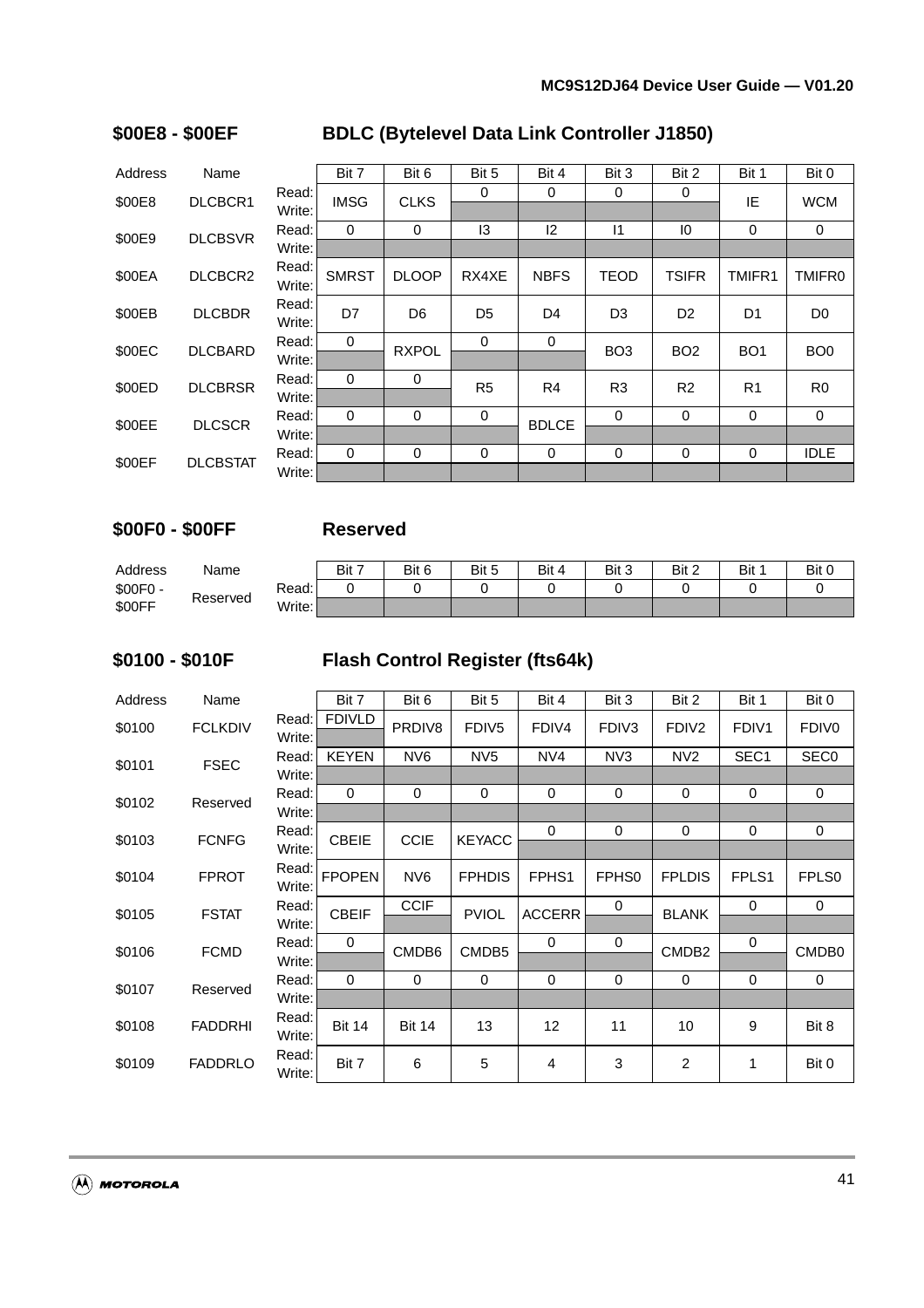#### **\$0100 - \$010F Flash Control Register (fts64k)**

| Address | Name           |                 | Bit 7         | Bit 6 | Bit 5 | Bit 4 | Bit 3 | Bit 2 | Bit 1 | Bit 0 |
|---------|----------------|-----------------|---------------|-------|-------|-------|-------|-------|-------|-------|
| \$010A  | <b>FDATAHI</b> | Read:<br>Write: | <b>Bit 15</b> | 14    | 13    | 12    | 11    | 10    | 9     | Bit 8 |
| \$010B  | <b>FDATALO</b> | Read:<br>Write: | Bit 7         | 6     | 5     | 4     | 3     | 2     |       | Bit 0 |
| \$010C- | Reserved       | Read:           |               | 0     | 0     |       |       | 0     |       | 0     |
| \$010F  |                | Write:          |               |       |       |       |       |       |       |       |

\$010C -<br>\$010F

#### **\$0110 - \$011B EEPROM Control Register (eets1k)**

| Address | Name                |                 | Bit 7         | Bit 6           | Bit 5             | Bit 4         | Bit 3        | Bit 2             | Bit 1           | Bit 0             |
|---------|---------------------|-----------------|---------------|-----------------|-------------------|---------------|--------------|-------------------|-----------------|-------------------|
| \$0110  | <b>ECLKDIV</b>      | Read:<br>Write: | <b>EDIVLD</b> | PRDIV8          | EDIV <sub>5</sub> | EDIV4         | EDIV3        | EDIV <sub>2</sub> | EDIV1           | EDIV <sub>0</sub> |
|         |                     | Read:           | $\mathbf 0$   | $\mathbf 0$     | $\mathbf 0$       | $\mathbf 0$   | $\mathbf 0$  | $\mathbf 0$       | $\mathbf 0$     | $\mathbf 0$       |
| \$0111  | Reserved            | Write:          |               |                 |                   |               |              |                   |                 |                   |
| \$0112  | Reserved            | Read:           | $\mathbf 0$   | $\mathbf 0$     | $\mathbf 0$       | 0             | $\mathbf 0$  | $\mathbf 0$       | 0               | $\mathbf 0$       |
|         |                     | Write:          |               |                 |                   |               |              |                   |                 |                   |
| \$0113  | <b>ECNFG</b>        | Read:           | CBEIE         | <b>CCIE</b>     | $\mathbf 0$       | $\mathbf 0$   | $\mathbf 0$  | $\mathbf 0$       | 0               | 0                 |
|         |                     | Write:          |               |                 |                   |               |              |                   |                 |                   |
| \$0114  | <b>EPROT</b>        | Read:           | <b>EPOPEN</b> | NV <sub>6</sub> | NV <sub>5</sub>   | NV4           | <b>EPDIS</b> | EP <sub>2</sub>   | EP <sub>1</sub> | EP <sub>0</sub>   |
|         |                     | Write:          |               |                 |                   |               |              |                   |                 |                   |
| \$0115  | <b>ESTAT</b>        | Read:           | <b>CBEIF</b>  | <b>CCIF</b>     | <b>PVIOL</b>      | <b>ACCERR</b> | $\mathbf 0$  | <b>BLANK</b>      | $\mathbf 0$     | $\mathbf 0$       |
|         |                     | Write:          |               |                 |                   |               |              |                   |                 |                   |
| \$0116  | <b>ECMD</b>         | Read:           | $\mathbf 0$   | CMDB6           | CMDB <sub>5</sub> | $\mathbf 0$   | $\mathbf 0$  | CMDB <sub>2</sub> | $\mathbf 0$     | CMDB <sub>0</sub> |
|         |                     | Write:          |               |                 |                   |               |              |                   |                 |                   |
| \$0117  | Reserved for        | Read:           | $\mathbf 0$   | $\mathbf 0$     | $\mathbf 0$       | $\mathbf 0$   | $\mathbf 0$  | $\mathbf 0$       | $\mathbf 0$     | $\mathbf 0$       |
|         | <b>Factory Test</b> | Write:          |               |                 |                   |               |              |                   |                 |                   |
| \$0118  | <b>EADDRHI</b>      | Read:           | $\mathbf 0$   | $\mathbf 0$     | $\mathbf 0$       | $\mathbf 0$   | $\mathbf 0$  | $\mathbf 0$       | $\mathbf 0$     | Bit 8             |
|         |                     | Write:          |               |                 |                   |               |              |                   |                 |                   |
| \$0119  | <b>EADDRLO</b>      | Read:           | Bit 7         | 6               | 5                 | 4             | 3            | $\overline{2}$    | 1               | Bit 0             |
|         |                     | Write:          |               |                 |                   |               |              |                   |                 |                   |
| \$011A  | <b>EDATAHI</b>      | Read:           | <b>Bit 15</b> | 14              | 13                | 12            | 11           | 10                | 9               | Bit 8             |
|         |                     | Write:          |               |                 |                   |               |              |                   |                 |                   |
| \$011B  | <b>EDATALO</b>      | Read:<br>Write: | Bit 7         | 6               | 5                 | 4             | 3            | $\overline{c}$    | 1               | Bit 0             |

#### **\$011C - \$011F Reserved for RAM Control Register**

| Address   | Name     |        | Bit 7 | Bit 6 | Bit 5 | Bit 4 | Bit 3 | Bit 2 | Bit : | Bit 0 |
|-----------|----------|--------|-------|-------|-------|-------|-------|-------|-------|-------|
| $$011C -$ | Reserved | Read:  |       |       |       |       |       |       |       |       |
| \$011F    |          | Write: |       |       |       |       |       |       |       |       |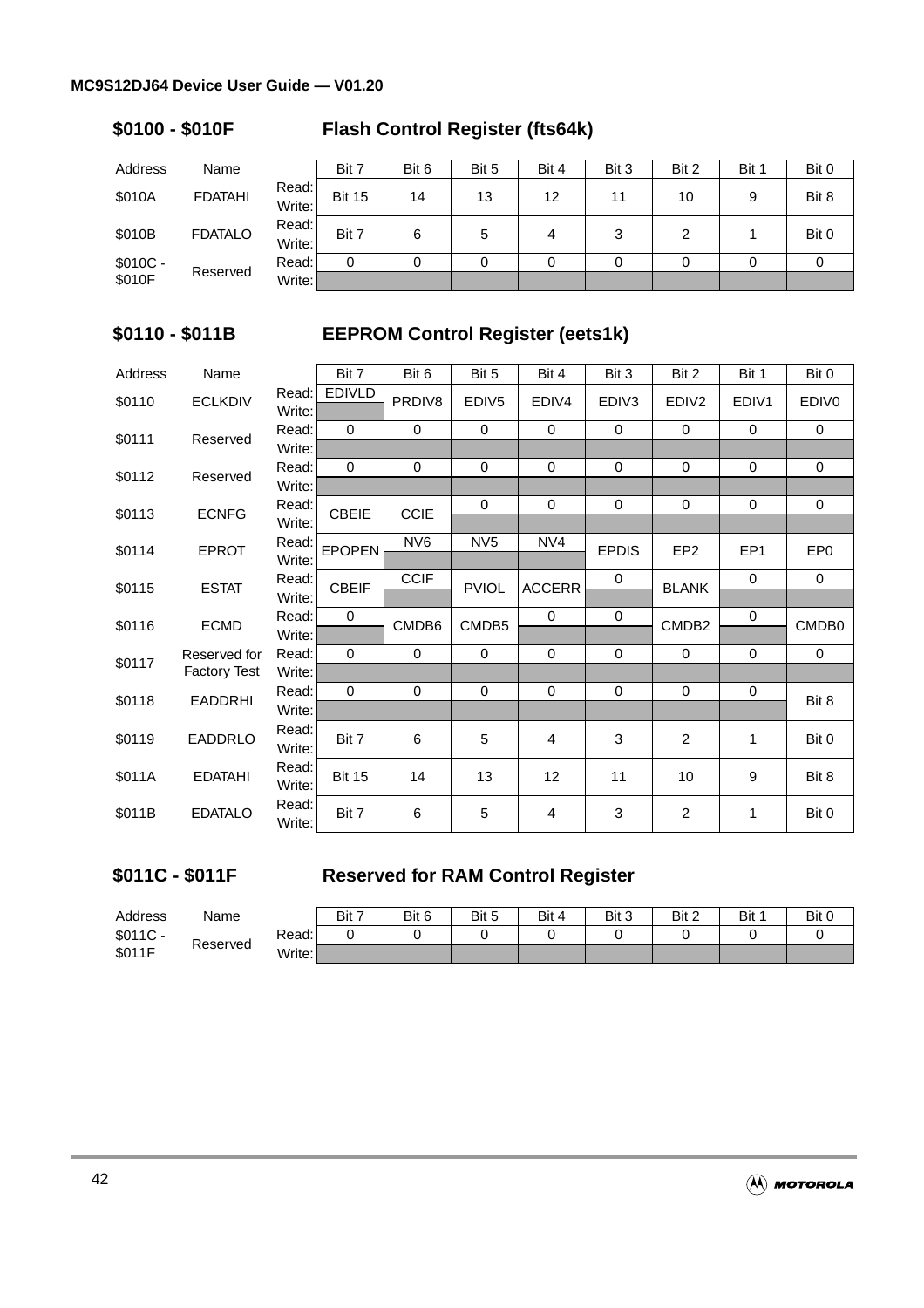# **\$0120 - \$013F ATD1 (Analog to Digital Converter 10 Bit 8 Channel)**

| Address | Name      |                 | Bit 7             | Bit 6            | Bit 5            | Bit 4            | Bit 3            | Bit 2            | Bit 1            | Bit 0            |
|---------|-----------|-----------------|-------------------|------------------|------------------|------------------|------------------|------------------|------------------|------------------|
| \$0120  | ATD1CTL0  | Read:           | 0                 | 0                | 0                | 0                | 0                | 0                | 0                | 0                |
|         |           | Write:          |                   |                  |                  |                  |                  |                  |                  |                  |
| \$0121  | ATD1CTL1  | Read:           | 0                 | 0                | 0                | 0                | 0                | 0                | 0                | 0                |
|         |           | Write:<br>Read: |                   |                  |                  |                  |                  |                  |                  | <b>ASCIF</b>     |
| \$0122  | ATD1CTL2  | Write:          | <b>ADPU</b>       | <b>AFFC</b>      | <b>AWAI</b>      | <b>ETRIGLE</b>   | <b>ETRIGP</b>    | <b>ETRIG</b>     | <b>ASCIE</b>     |                  |
|         |           | Read:           | 0                 |                  |                  |                  |                  |                  |                  |                  |
| \$0123  | ATD1CTL3  | Write:          |                   | S8C              | S <sub>4</sub> C | S <sub>2</sub> C | S <sub>1</sub> C | <b>FIFO</b>      | FRZ1             | FRZ0             |
| \$0124  | ATD1CTL4  | Read:           | SRES8             | SMP1             | SMP <sub>0</sub> | PRS4             | PRS3             | PRS <sub>2</sub> | PRS1             | PR <sub>S0</sub> |
|         |           | Write:          |                   |                  |                  |                  |                  |                  |                  |                  |
| \$0125  | ATD1CTL5  | Read:           | <b>DJM</b>        | <b>DSGN</b>      | <b>SCAN</b>      | <b>MULT</b>      | 0                | CC               | CB               | CA               |
|         |           | Write:          |                   |                  |                  |                  |                  |                  |                  |                  |
| \$0126  | ATD1STAT0 | Read:<br>Write: | <b>SCF</b>        | $\mathbf 0$      | <b>ETORF</b>     | <b>FIFOR</b>     | 0                | CC <sub>2</sub>  | CC <sub>1</sub>  | CC <sub>0</sub>  |
|         |           | Read:           | 0                 | 0                | 0                | 0                | 0                | 0                | 0                | 0                |
| \$0127  | Reserved  | Write:          |                   |                  |                  |                  |                  |                  |                  |                  |
|         |           | Read:           | 0                 | 0                | 0                | 0                | 0                | 0                | 0                | 0                |
| \$0128  | ATD1TEST0 | Write:          |                   |                  |                  |                  |                  |                  |                  |                  |
| \$0129  | ATD1TEST1 | Read:           | 0                 | 0                | 0                | 0                | 0                | 0                | 0                | SC               |
|         |           | Write:          |                   |                  |                  |                  |                  |                  |                  |                  |
| \$012A  | Reserved  | Read:           | 0                 | 0                | 0                | 0                | 0                | 0                | 0                | 0                |
|         |           | Write:          | CCF7              | CCF <sub>6</sub> | CCF <sub>5</sub> | CCF4             |                  | CCF <sub>2</sub> |                  | CCF <sub>0</sub> |
| \$012B  | ATD1STAT1 | Read:<br>Write: |                   |                  |                  |                  | CCF <sub>3</sub> |                  | CCF <sub>1</sub> |                  |
|         |           | Read:           | 0                 | 0                | 0                | 0                | 0                | 0                | 0                | 0                |
| \$012C  | Reserved  | Write:          |                   |                  |                  |                  |                  |                  |                  |                  |
|         | ATD1DIEN  | Read:           | Bit 7             | 6                | 5                | 4                | 3                | $\overline{c}$   | 1                | Bit 0            |
| \$012D  |           | Write:          |                   |                  |                  |                  |                  |                  |                  |                  |
| \$012E  | Reserved  | Read:           | 0                 | 0                | $\pmb{0}$        | 0                | 0                | 0                | 0                | 0                |
|         |           | Write:          |                   |                  |                  |                  |                  |                  |                  |                  |
| \$012F  | PORTAD1   | Read:           | Bit7              | 6                | 5                | 4                | 3                | 2                | 1                | BIT <sub>0</sub> |
|         |           | Write:<br>Read: | Bit15             | 14               | 13               | 12               | 11               | 10               | 9                | Bit <sub>8</sub> |
| \$0130  | ATD1DR0H  | Write:          |                   |                  |                  |                  |                  |                  |                  |                  |
|         |           | Read:           | Bit7              | Bit <sub>6</sub> | 0                | 0                | 0                | 0                | 0                | 0                |
| \$0131  | ATD1DR0L  | Write:          |                   |                  |                  |                  |                  |                  |                  |                  |
| \$0132  | ATD1DR1H  | Read:           | Bit <sub>15</sub> | 14               | 13               | 12               | 11               | 10               | 9                | Bit <sub>8</sub> |
|         |           | Write:          |                   |                  |                  |                  |                  |                  |                  |                  |
| \$0133  | ATD1DR1L  | Read:           | Bit7              | Bit <sub>6</sub> | 0                | 0                | 0                | 0                | 0                | 0                |
|         |           | Write:          |                   |                  |                  |                  |                  |                  |                  |                  |
| \$0134  | ATD1DR2H  | Read:<br>Write: | Bit <sub>15</sub> | 14               | 13               | 12               | 11               | 10               | 9                | Bit <sub>8</sub> |
|         |           | Read:           | Bit7              | Bit <sub>6</sub> | 0                | 0                | 0                | 0                | 0                | 0                |
| \$0135  | ATD1DR2L  | Write:          |                   |                  |                  |                  |                  |                  |                  |                  |
|         |           | Read:           | Bit15             | 14               | 13               | 12               | 11               | 10               | 9                | Bit <sub>8</sub> |
| \$0136  | ATD1DR3H  | Write:          |                   |                  |                  |                  |                  |                  |                  |                  |
| \$0137  | ATD1DR3L  | Read:           | Bit7              | Bit <sub>6</sub> | 0                | 0                | 0                | 0                | 0                | 0                |
|         |           | Write:          |                   |                  |                  |                  |                  |                  |                  |                  |
| \$0138  | ATD1DR4H  | Read:           | Bit15             | 14               | 13               | 12               | 11               | 10               | 9                | Bit <sub>8</sub> |
|         |           | Write:          |                   |                  |                  |                  |                  |                  |                  |                  |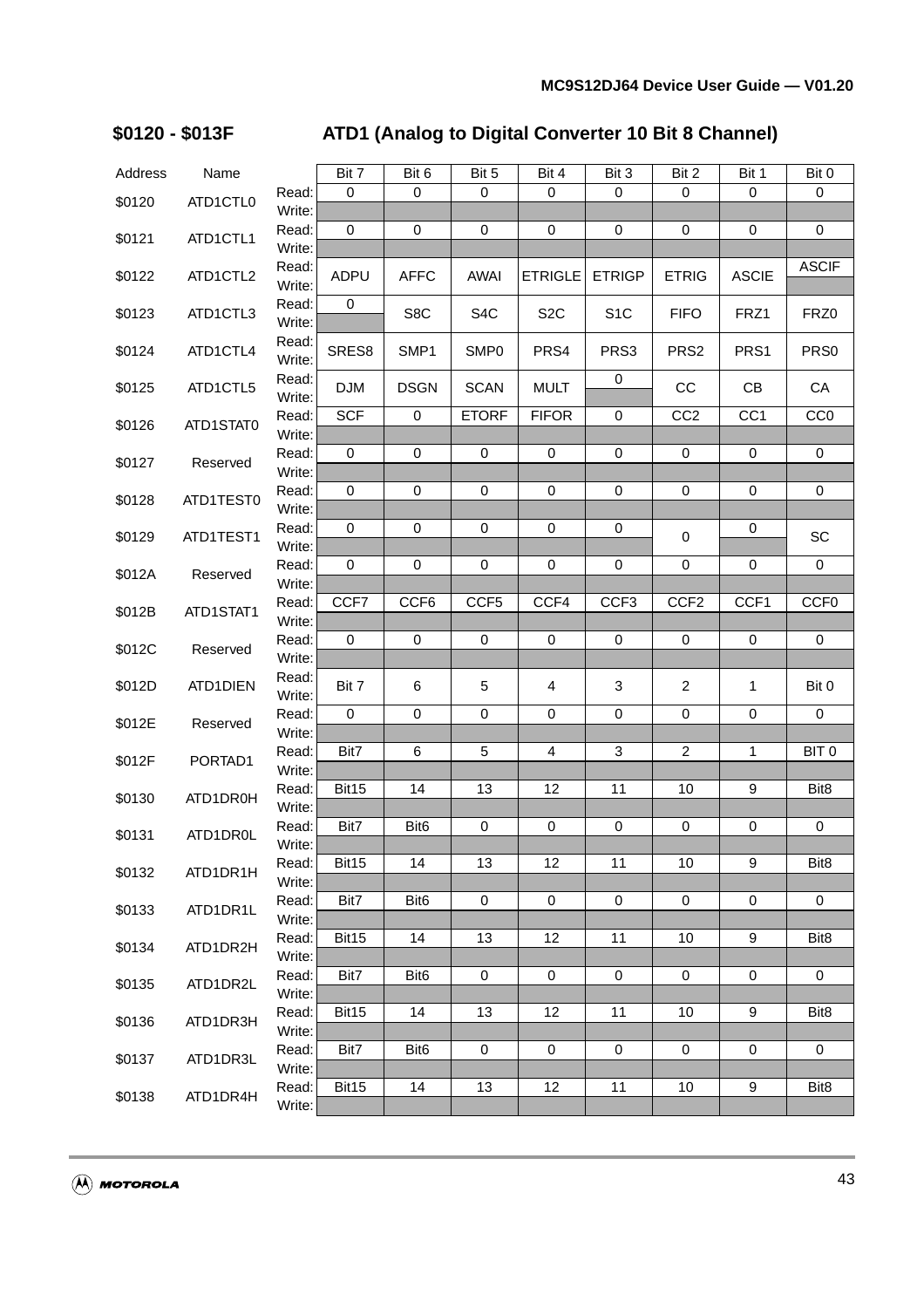#### **\$0120 - \$013F ATD1 (Analog to Digital Converter 10 Bit 8 Channel)**

| Address | Name     |        | Bit 7             | Bit 6            | Bit 5       | Bit 4 | Bit 3       | Bit 2       | Bit 1 | Bit 0            |
|---------|----------|--------|-------------------|------------------|-------------|-------|-------------|-------------|-------|------------------|
| \$0139  | ATD1DR4L | Read:  | Bit7              | Bit <sub>6</sub> | 0           | 0     | 0           | 0           | 0     | 0                |
|         |          | Write: |                   |                  |             |       |             |             |       |                  |
| \$013A  | ATD1DR5H | Read:  | Bit15             | 14               | 13          | 12    | 11          | 10          | 9     | Bit <sub>8</sub> |
|         |          | Write: |                   |                  |             |       |             |             |       |                  |
| \$013B  | ATD1DR5L | Read:  | Bit7              | Bit <sub>6</sub> | $\mathbf 0$ | 0     | $\Omega$    | $\mathbf 0$ | 0     | 0                |
|         |          | Write: |                   |                  |             |       |             |             |       |                  |
| \$013C  | ATD1DR6H | Read:  | Bit <sub>15</sub> | 14               | 13          | 12    | 11          | 10          | 9     | Bit <sub>8</sub> |
|         |          | Write: |                   |                  |             |       |             |             |       |                  |
| \$013D  | ATD1DR6L | Read:  | Bit7              | Bit <sub>6</sub> | $\mathbf 0$ | 0     | $\Omega$    | $\mathbf 0$ | 0     | 0                |
|         |          | Write: |                   |                  |             |       |             |             |       |                  |
| \$013E  | ATD1DR7H | Read:  | Bit15             | 14               | 13          | 12    | 11          | 10          | 9     | Bit <sub>8</sub> |
|         |          | Write: |                   |                  |             |       |             |             |       |                  |
| \$013F  | ATD1DR7L | Read:  | Bit7              | Bit <sub>6</sub> | $\mathbf 0$ | 0     | $\mathbf 0$ | $\mathbf 0$ | 0     | 0                |
|         |          | Write: |                   |                  |             |       |             |             |       |                  |

## **\$0140 - \$017F CAN0 (Motorola Scalable CAN - MSCAN)**

| Address | Name             |                           | Bit 7        | Bit 6         | Bit 5            | Bit 4           | Bit 3          | Bit 2            | Bit 1            | Bit 0            |
|---------|------------------|---------------------------|--------------|---------------|------------------|-----------------|----------------|------------------|------------------|------------------|
| \$0140  | <b>CANOCTLO</b>  | Read:<br>Write:           | <b>RXFRM</b> | <b>RXACT</b>  | <b>CSWAI</b>     | <b>SYNCH</b>    | <b>TIME</b>    | <b>WUPE</b>      | <b>SLPRQ</b>     | <b>INITRQ</b>    |
| \$0141  | CAN0CTL1         | Read:<br>Write:           | CANE         | <b>CLKSRC</b> | <b>LOOPB</b>     | <b>LISTEN</b>   | 0              | <b>WUPM</b>      | <b>SLPAK</b>     | <b>INITAK</b>    |
| \$0142  | CAN0BTR0         | Read:<br>Write:           | SJW1         | SJW0          | BRP <sub>5</sub> | BRP4            | BRP3           | BRP <sub>2</sub> | BRP1             | BRP <sub>0</sub> |
| \$0143  | CAN0BTR1         | Read:<br>Write:           | <b>SAMP</b>  | TSEG22        | TSEG21           | TSEG20          | TSEG13         | TSEG12           | TSEG11           | TSEG10           |
| \$0144  | <b>CANORFLG</b>  | Read:<br>Write:           | <b>WUPIF</b> | <b>CSCIF</b>  | RSTAT1           | RSTAT0          | TSTAT1         | TSTAT0           | <b>OVRIF</b>     | <b>RXF</b>       |
| \$0145  | CANORIER         | Read:<br>Write:           | <b>WUPIE</b> | <b>CSCIE</b>  |                  | RSTATE1 RSTATE0 | <b>TSTATE1</b> | <b>TSTATE0</b>   | <b>OVRIE</b>     | <b>RXFIE</b>     |
| \$0146  | <b>CANOTFLG</b>  | Read:<br>Write:           | $\mathbf 0$  | $\Omega$      | $\mathbf 0$      | $\Omega$        | 0              | TXE <sub>2</sub> | TXE <sub>1</sub> | TXE <sub>0</sub> |
| \$0147  | <b>CANOTIER</b>  | Read:<br>Write:           | $\mathbf 0$  | $\mathbf 0$   | $\mathbf 0$      | 0               | 0              | <b>TXEIE2</b>    | TXEIE1           | <b>TXEIE0</b>    |
| \$0148  | <b>CAN0TARQ</b>  | Read:<br>Write:           | $\mathbf 0$  | $\mathbf 0$   | 0                | 0               | 0              | ABTRQ2           | ABTRQ1           | ABTRQ0           |
| \$0149  | <b>CANOTAAK</b>  | Read:<br>Write:           | 0            | $\mathbf 0$   | 0                | 0               | $\mathbf 0$    | ABTAK2           | ABTAK1           | ABTAK0           |
| \$014A  | <b>CANOTBSEL</b> | Read:<br>Write:           | $\mathbf 0$  | $\mathbf 0$   | 0                | 0               | 0              | TX <sub>2</sub>  | TX1              | TX <sub>0</sub>  |
| \$014B  | CANOIDAC         | Read:<br>Write:           | $\Omega$     | $\Omega$      | IDAM1            | IDAM0           | $\mathbf 0$    | IDHIT2           | IDHIT1           | <b>IDHIT0</b>    |
| \$014C  | Reserved         | Read:<br>Write:           | 0            | $\mathbf 0$   | 0                | $\pmb{0}$       | 0              | $\pmb{0}$        | 0                | $\mathbf 0$      |
| \$014D  | Reserved         | Read:                     | $\mathbf 0$  | $\mathbf 0$   | 0                | 0               | $\mathbf 0$    | 0                | 0                | $\mathbf 0$      |
| \$014E  | <b>CANORXERR</b> | Write:<br>Read:<br>Write: | RXERR7       | RXERR6        | RXERR5           | RXERR4          | RXERR3         | RXERR2           | RXERR1           | RXERR0           |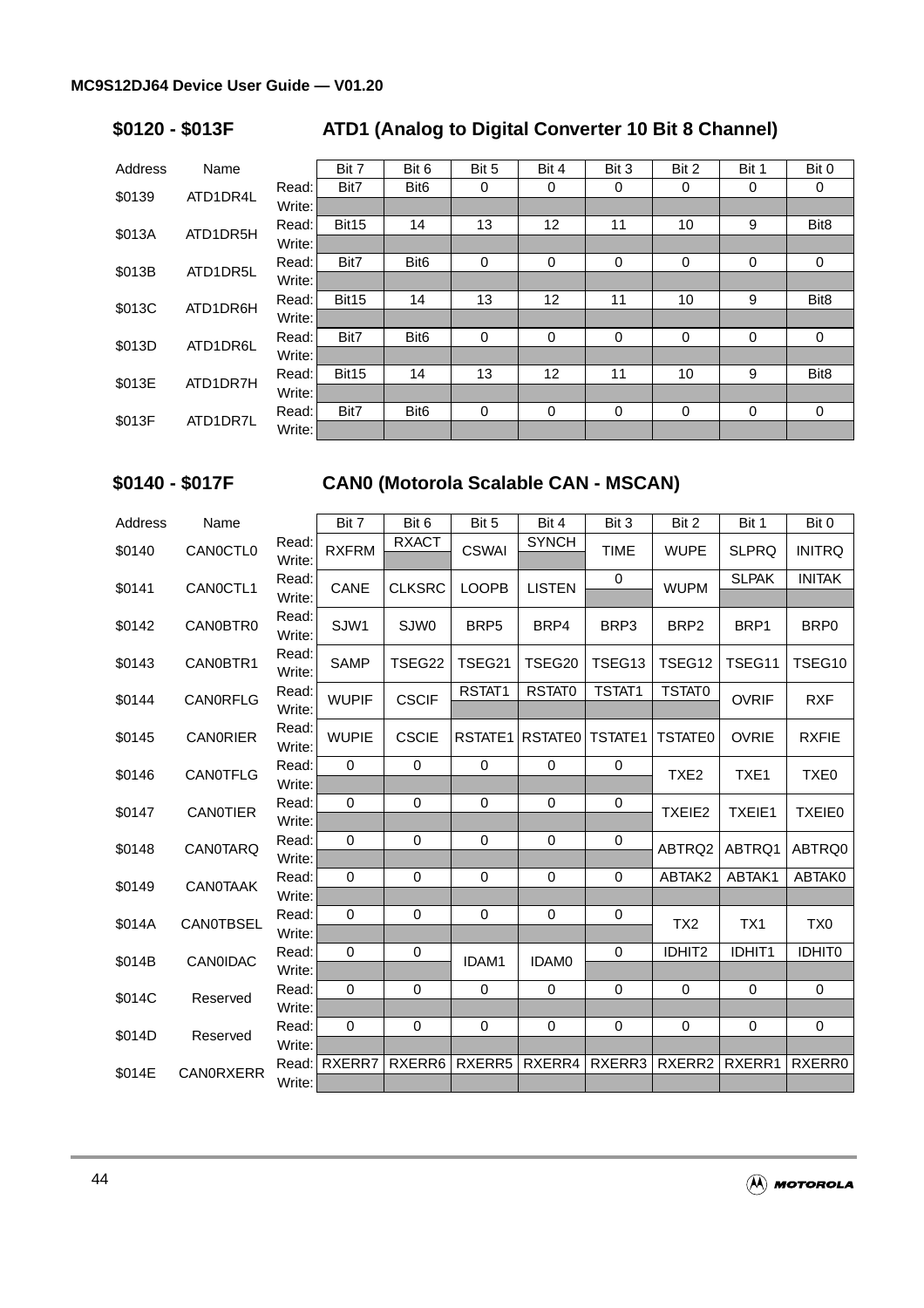#### \$014F CAN0TXERR Read: TXERR7 TXERR6 TXERR5 TXERR4 TXERR3 TXERR2 TXERR1 TXERR0 Write: \$0150 - \$0153 CAN0IDAR0 - Read: CAN0IDAR3 Read: AC7 AC6 AC5 AC4 AC3 AC2 AC1 AC0 Write: \$0154 - CAN0IDMR0 - \$0157 CAN0IDMR3 Write: Read: AM7 | AM6 | AM5 | AM4 | AM3 | AM2 | AM1 | AM0 \$0158 - \$015B CAN0IDAR4 - CAN0IDAR7 Read: AC7 AC6 AC5 AC4 AC3 AC2 AC1 AC0 Write: \$015C - CAN0IDMR4 - \$015F CAN0IDMR7 Read: AM7 | AM6 | AM5 | AM4 | AM3 | AM2 | AM1 | AM0 \$0160 - \$0160 - CAN0RXFG Read: FOREGROUND RECEIVE BUFFER see **[Table 1-3](#page-44-0)**<br>\$016F CAN0RXFG Write: Write: \$0170 - \$017F CAN0TXFG Read: FOREGROUND TRANSMIT BUFFER see **[Table 1-3](#page-44-0)** Write: Address Name | Bit 7 | Bit 6 | Bit 5 | Bit 4 | Bit 3 | Bit 2 | Bit 1 | Bit 0

#### **\$0140 - \$017F CAN0 (Motorola Scalable CAN - MSCAN)**

#### **Table 1-3 Detailed MSCAN Foreground Receive and Transmit Buffer Layout**

<span id="page-44-0"></span>

| Address | Name                            |                 | Bit 7             | Bit 6             | Bit 5             | Bit 4             | Bit 3            | Bit 2            | Bit 1            | Bit 0            |
|---------|---------------------------------|-----------------|-------------------|-------------------|-------------------|-------------------|------------------|------------------|------------------|------------------|
|         | Extended ID                     | Read:           | ID <sub>28</sub>  | ID <sub>27</sub>  | ID <sub>26</sub>  | ID <sub>25</sub>  | ID <sub>24</sub> | ID <sub>23</sub> | ID <sub>22</sub> | <b>ID21</b>      |
| \$0160  | Standard ID                     | Read:           | <b>ID10</b>       | ID <sub>9</sub>   | ID <sub>8</sub>   | ID7               | ID <sub>6</sub>  | ID <sub>5</sub>  | ID <sub>4</sub>  | ID <sub>3</sub>  |
|         | CAN0RIDR0                       | Write:          |                   |                   |                   |                   |                  |                  |                  |                  |
|         | Extended ID                     | Read:           | ID <sub>20</sub>  | ID19              | ID <sub>18</sub>  | $SRR=1$           | $IDE=1$          | ID <sub>17</sub> | ID <sub>16</sub> | ID <sub>15</sub> |
| \$0161  | Standard ID                     | Read:           | ID <sub>2</sub>   | ID <sub>1</sub>   | ID <sub>0</sub>   | <b>RTR</b>        | $IDE=0$          |                  |                  |                  |
|         | CANORIDR1                       | Write:          |                   |                   |                   |                   |                  |                  |                  |                  |
|         | <b>Extended ID</b>              | Read:           | ID14              | ID13              | ID12              | <b>ID11</b>       | ID <sub>10</sub> | ID <sub>9</sub>  | ID <sub>8</sub>  | ID7              |
| \$0162  | Standard ID                     | Read:           |                   |                   |                   |                   |                  |                  |                  |                  |
|         | CAN0RIDR2                       | Write:          |                   |                   |                   |                   |                  |                  |                  |                  |
|         | <b>Extended ID</b>              | Read:           | ID <sub>6</sub>   | ID <sub>5</sub>   | ID <sub>4</sub>   | ID <sub>3</sub>   | ID <sub>2</sub>  | ID <sub>1</sub>  | ID <sub>0</sub>  | <b>RTR</b>       |
| \$0163  | Standard ID                     | Read:           |                   |                   |                   |                   |                  |                  |                  |                  |
|         | CAN0RIDR3                       | Write:          |                   |                   |                   |                   |                  |                  |                  |                  |
| \$0164- | CANORDSRO - Read:               |                 | DB7               | DB <sub>6</sub>   | DB <sub>5</sub>   | DB4               | DB <sub>3</sub>  | D <sub>B2</sub>  | DB <sub>1</sub>  | DB <sub>0</sub>  |
| \$016B  | CAN0RDSR7                       | Write:          |                   |                   |                   |                   |                  |                  |                  |                  |
| \$016C  | <b>CANORDLR</b>                 | Read:           |                   |                   |                   |                   | DLC <sub>3</sub> | DLC <sub>2</sub> | DLC1             | DLC0             |
|         |                                 | Write:          |                   |                   |                   |                   |                  |                  |                  |                  |
| \$016D  | Reserved                        | Read:           |                   |                   |                   |                   |                  |                  |                  |                  |
|         |                                 | Write:          |                   |                   |                   |                   |                  |                  |                  |                  |
| \$016E  | <b>CANORTSRH</b>                | Read:           | TSR <sub>15</sub> | TSR <sub>14</sub> | TSR <sub>13</sub> | TSR <sub>12</sub> | <b>TSR11</b>     | <b>TSR10</b>     | TSR9             | TSR <sub>8</sub> |
|         |                                 | Write:          |                   |                   |                   |                   |                  |                  |                  |                  |
| \$016F  | <b>CANORTSRL</b>                | Read:           | TSR7              | TSR <sub>6</sub>  | TSR <sub>5</sub>  | TSR4              | TSR <sub>3</sub> | TSR <sub>2</sub> | TSR1             | TSR <sub>0</sub> |
|         |                                 | Write:          |                   |                   |                   |                   |                  |                  |                  |                  |
|         | <b>Extended ID</b>              | Read:           | ID <sub>28</sub>  | ID <sub>27</sub>  | ID <sub>26</sub>  | ID <sub>25</sub>  | ID24             | ID <sub>23</sub> | ID22             | ID <sub>21</sub> |
| \$0170  | CAN0TIDR0                       | Write:          |                   |                   |                   |                   |                  |                  |                  |                  |
|         | Standard ID                     | Read:<br>Write: | <b>ID10</b>       | ID <sub>9</sub>   | ID <sub>8</sub>   | ID7               | ID <sub>6</sub>  | ID <sub>5</sub>  | ID <sub>4</sub>  | ID <sub>3</sub>  |
|         | <b>Extended ID</b><br>CANOTIDR1 | Read:<br>Write: | ID <sub>20</sub>  | ID19              | ID <sub>18</sub>  | $SRR=1$           | $IDE=1$          | ID <sub>17</sub> | ID <sub>16</sub> | ID <sub>15</sub> |
| \$0171  | Standard ID                     | Read:           |                   |                   |                   |                   |                  |                  |                  |                  |
|         |                                 | Write:          | ID <sub>2</sub>   | ID <sub>1</sub>   | ID <sub>0</sub>   | <b>RTR</b>        | $IDE=0$          |                  |                  |                  |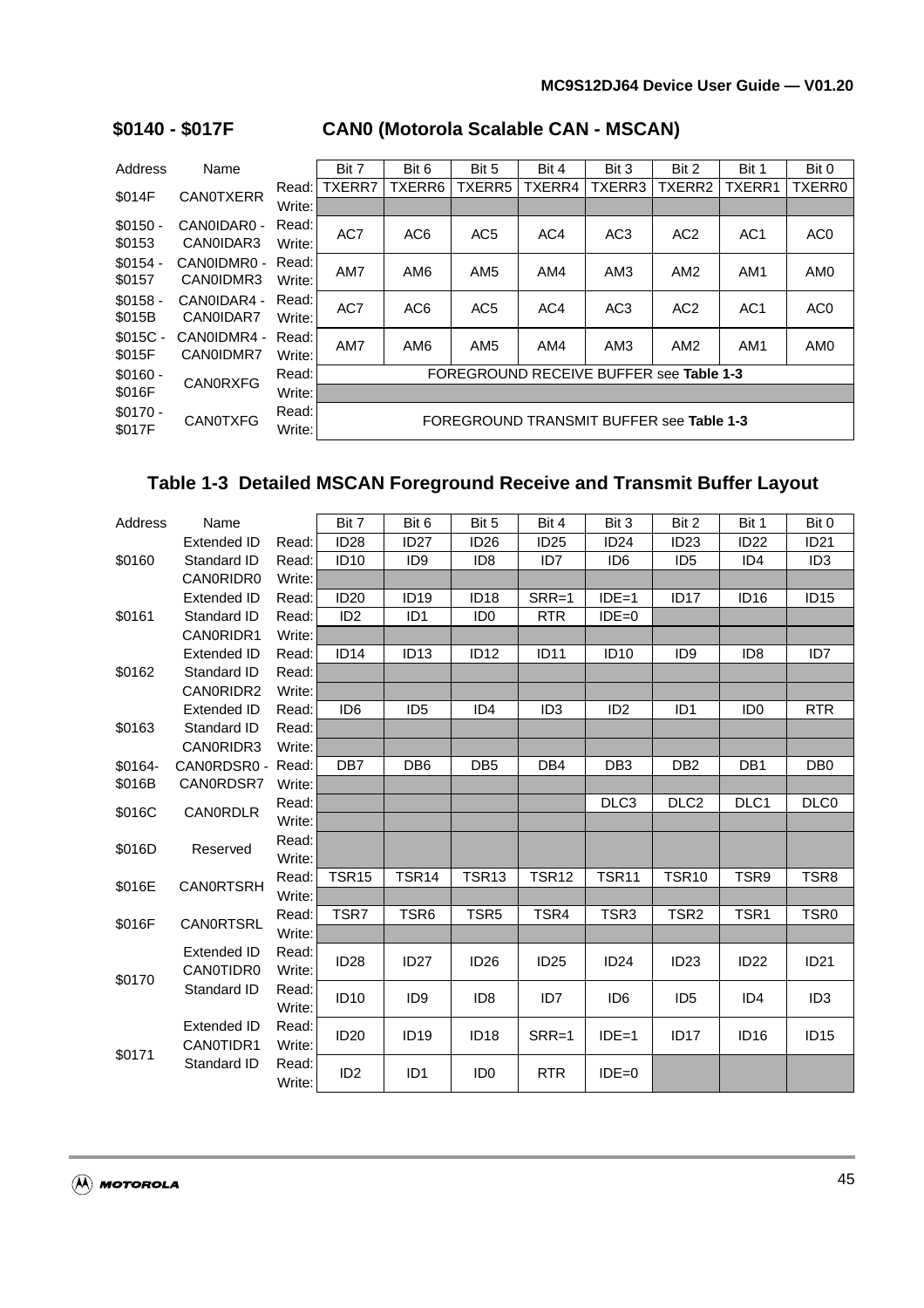#### **Table 1-3 Detailed MSCAN Foreground Receive and Transmit Buffer Layout**

| Address            | Name                            |                 | Bit 7             | Bit 6             | Bit 5             | Bit 4             | Bit 3             | Bit 2             | Bit 1           | Bit 0             |
|--------------------|---------------------------------|-----------------|-------------------|-------------------|-------------------|-------------------|-------------------|-------------------|-----------------|-------------------|
| \$0172             | <b>Extended ID</b><br>CANOTIDR2 | Read:<br>Write: | ID <sub>14</sub>  | ID13              | ID <sub>12</sub>  | <b>ID11</b>       | <b>ID10</b>       | ID <sub>9</sub>   | ID <sub>8</sub> | ID7               |
|                    | Standard ID                     | Read:<br>Write: |                   |                   |                   |                   |                   |                   |                 |                   |
| \$0173             | Extended ID<br>CANOTIDR3        | Read:<br>Write: | ID <sub>6</sub>   | ID <sub>5</sub>   | ID <sub>4</sub>   | ID <sub>3</sub>   | ID <sub>2</sub>   | ID <sub>1</sub>   | ID <sub>0</sub> | <b>RTR</b>        |
|                    | Standard ID                     | Read:<br>Write: |                   |                   |                   |                   |                   |                   |                 |                   |
| $$0174-$<br>\$017B | CANOTDSR0 -<br>CAN0TDSR7        | Read:<br>Write: | DB7               | DB <sub>6</sub>   | DB <sub>5</sub>   | DB4               | DB <sub>3</sub>   | D <sub>B2</sub>   | DB <sub>1</sub> | DB <sub>0</sub>   |
| \$017C             | <b>CANOTDLR</b>                 | Read:<br>Write: |                   |                   |                   |                   | DLC <sub>3</sub>  | DLC <sub>2</sub>  | DLC1            | DLC <sub>0</sub>  |
| \$017D             | <b>CANOTTBPR</b>                | Read:<br>Write: | PRIO7             | PRIO <sub>6</sub> | PRIO <sub>5</sub> | PRIO <sub>4</sub> | PRIO <sub>3</sub> | PRIO <sub>2</sub> | PRIO1           | PRIO <sub>0</sub> |
| \$017E             | <b>CANOTTSRH</b>                | Read:           | TSR <sub>15</sub> | TSR14             | TSR <sub>13</sub> | TSR <sub>12</sub> | <b>TSR11</b>      | TSR <sub>10</sub> | TSR9            | TSR8              |
|                    |                                 | Write:          |                   |                   |                   |                   |                   |                   |                 |                   |
| \$017F             | CANOTTSRL                       | Read:           | TSR7              | TSR6              | TSR5              | TSR4              | TSR3              | TSR <sub>2</sub>  | TSR1            | TSR0              |
|                    |                                 | Write:          |                   |                   |                   |                   |                   |                   |                 |                   |

#### **\$0180 - \$023F Reserved**

| Address   | Name     |        | Bit 7 | Bit 6 | Bit 5 | Bit 4 | Bit 3 | Bit 2 | Bit 1 | Bit 0 |
|-----------|----------|--------|-------|-------|-------|-------|-------|-------|-------|-------|
| $$0180 -$ | Reserved | Read:  |       |       |       |       |       |       |       |       |
| \$023F    |          | Write: |       |       |       |       |       |       |       |       |

#### **\$0240 - \$027F PIM (Port Integration Module)**

| Address | Name        |                 | Bit 7       | Bit 6             | Bit 5             | Bit 4            | Bit 3             | Bit 2             | Bit 1             | Bit 0             |
|---------|-------------|-----------------|-------------|-------------------|-------------------|------------------|-------------------|-------------------|-------------------|-------------------|
| \$0240  | <b>PTT</b>  | Read:<br>Write: | PTT7        | PTT <sub>6</sub>  | PTT <sub>5</sub>  | PTT <sub>4</sub> | PTT <sub>3</sub>  | PTT <sub>2</sub>  | PTT <sub>1</sub>  | PTT <sub>0</sub>  |
|         | <b>PTIT</b> | Read:           | PTIT7       | PTIT <sub>6</sub> | PTIT <sub>5</sub> | PTIT4            | PTIT <sub>3</sub> | PTIT <sub>2</sub> | PTIT <sub>1</sub> | PTIT <sub>0</sub> |
| \$0241  |             | Write:          |             |                   |                   |                  |                   |                   |                   |                   |
| \$0242  | <b>DDRT</b> | Read:<br>Write: | DDRT7       | DDRT7             | DDRT5             | DDRT4            | DDRT3             | DDRT <sub>2</sub> | DDRT <sub>1</sub> | DDRT <sub>0</sub> |
| \$0243  | <b>RDRT</b> | Read:<br>Write: | RDRT7       | RDRT <sub>6</sub> | RDRT <sub>5</sub> | RDRT4            | RDRT3             | RDRT <sub>2</sub> | RDRT <sub>1</sub> | RDRT0             |
| \$0244  | <b>PERT</b> | Read:<br>Write: | PERT7       | PERT <sub>6</sub> | PERT <sub>5</sub> | PERT4            | PERT <sub>3</sub> | PERT <sub>2</sub> | PERT <sub>1</sub> | PERT <sub>0</sub> |
| \$0245  | <b>PPST</b> | Read:<br>Write: | PPST7       | PPST <sub>6</sub> | PPST <sub>5</sub> | PPST4            | PPST <sub>3</sub> | PPST <sub>2</sub> | PPST <sub>1</sub> | PPST <sub>0</sub> |
| \$0246  | Reserved    | Read:           | $\mathbf 0$ | $\mathbf 0$       | $\mathbf 0$       | 0                | $\mathbf 0$       | $\mathbf 0$       | $\mathbf 0$       | $\mathbf 0$       |
|         |             | Write:          |             |                   |                   |                  |                   |                   |                   |                   |
| \$0247  | Reserved    | Read:           | $\mathbf 0$ | 0                 | 0                 | 0                | 0                 | 0                 | 0                 | 0                 |
|         |             | Write:          |             |                   |                   |                  |                   |                   |                   |                   |
| \$0248  | <b>PTS</b>  | Read:           | PTS7        | PTS6              | PTS <sub>5</sub>  | PTS4             | PTS3              | PTS <sub>2</sub>  | PTS <sub>1</sub>  | PTS <sub>0</sub>  |
|         |             | Write:          |             |                   |                   |                  |                   |                   |                   |                   |
| \$0249  | <b>PTIS</b> | Read:           | PTIS7       | PTIS <sub>6</sub> | PTIS5             | PTIS4            | PTIS3             | PTIS <sub>2</sub> | PTIS1             | PTIS <sub>0</sub> |
|         |             | Write:          |             |                   |                   |                  |                   |                   |                   |                   |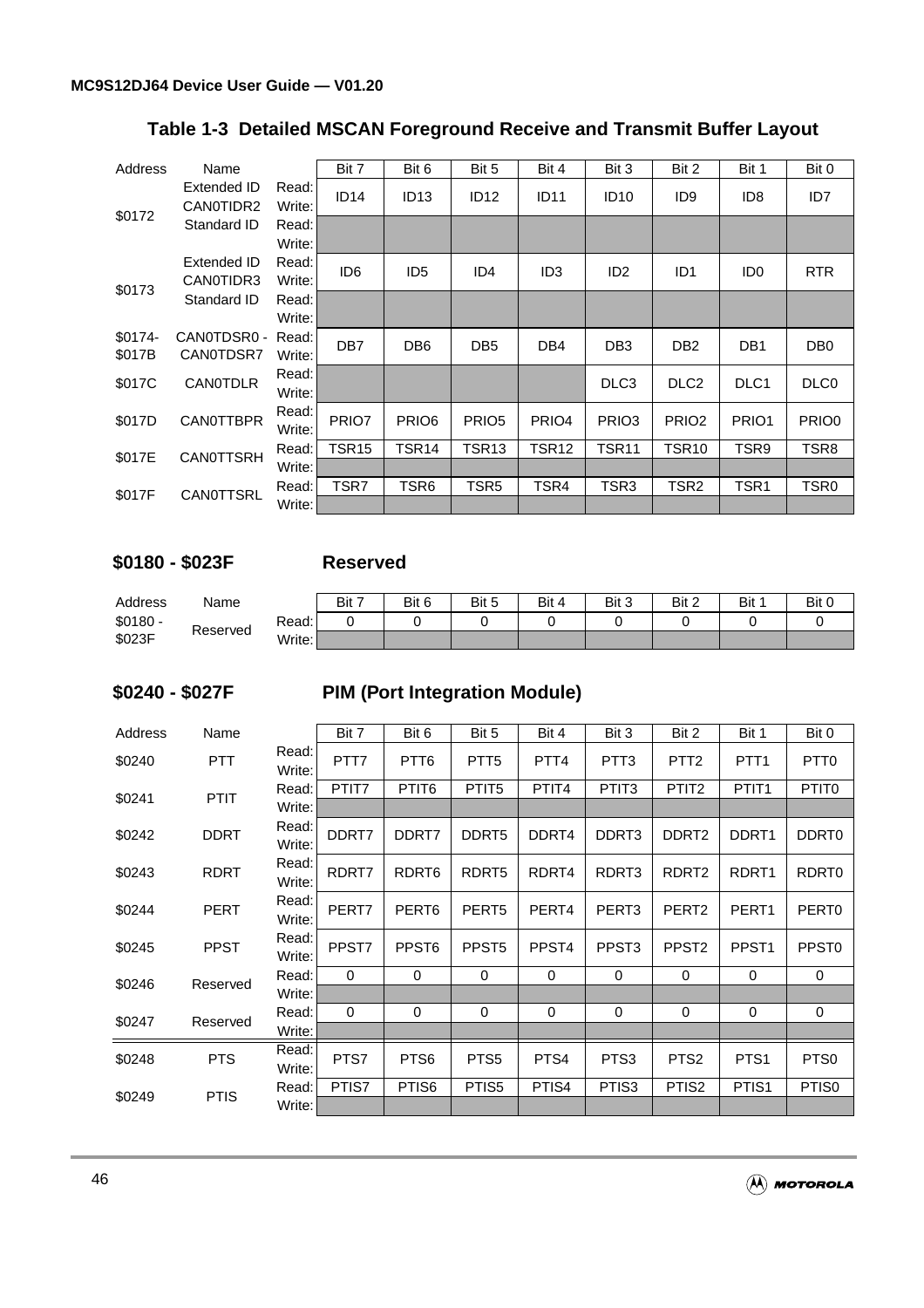## **\$0240 - \$027F PIM (Port Integration Module)**

| Address | Name         |                           | Bit 7 | Bit 6             | Bit 5             | Bit 4            | Bit 3             | Bit 2             | Bit 1             | Bit 0             |
|---------|--------------|---------------------------|-------|-------------------|-------------------|------------------|-------------------|-------------------|-------------------|-------------------|
| \$024A  | <b>DDRS</b>  | Read:<br>Write:           | DDRS7 | DDRS7             | DDRS5             | DDRS4            | DDRS3             | DDRS <sub>2</sub> | DDRS1             | DDR <sub>S0</sub> |
| \$024B  | <b>RDRS</b>  | Read:<br>Write:           | RDRS7 | RDRS6             | RDRS5             | RDRS4            | RDRS3             | RDRS <sub>2</sub> | RDRS1             | RDR <sub>S0</sub> |
| \$024C  | <b>PERS</b>  | Read:<br>Write:           | PERS7 | PERS6             | PERS <sub>5</sub> | PERS4            | PERS3             | PERS <sub>2</sub> | PERS1             | PERS <sub>0</sub> |
| \$024D  | <b>PPSS</b>  | Read:<br>Write:           | PPSS7 | PPSS6             | PPSS <sub>5</sub> | PPSS4            | PPSS <sub>3</sub> | PPSS <sub>2</sub> | PPSS <sub>1</sub> | PPSS <sub>0</sub> |
| \$024E  | <b>WOMS</b>  | Read:<br>Write:           | WOMS7 | WOMS6             | WOMS5             | WOMS4            | WOMS3             | WOMS2             | WOMS1             | WOMS0             |
| \$024F  | Reserved     | Read:                     | 0     | $\mathbf 0$       | 0                 | 0                | 0                 | 0                 | 0                 | 0                 |
|         |              | Write:<br>Read:           |       |                   |                   |                  |                   |                   |                   |                   |
| \$0250  | <b>PTM</b>   | Write:                    | PTM7  | PTM6              | PTM <sub>5</sub>  | PTM4             | PTM3              | PTM <sub>2</sub>  | PTM1              | PTM <sub>0</sub>  |
| \$0251  | PTIM         | Read:                     | PTIM7 | PTIM6             | PTIM <sub>5</sub> | PTIM4            | PTIM3             | PTIM2             | PTIM1             | PTIM0             |
|         |              | Write:                    |       |                   |                   |                  |                   |                   |                   |                   |
| \$0252  | <b>DDRM</b>  | Read:<br>Write:           | DDRM7 | DDRM7             | DDRM <sub>5</sub> | DDRM4            | DDRM3             | DDRM <sub>2</sub> | DDRM1             | DDRM <sub>0</sub> |
| \$0253  | <b>RDRM</b>  | Read:<br>Write:           | RDRM7 | RDRM6             | RDRM <sub>5</sub> | RDRM4            | RDRM3             | RDRM2             | RDRM1             | RDRM <sub>0</sub> |
| \$0254  | <b>PERM</b>  | Read:<br>Write:           | PERM7 | PERM6             | PERM <sub>5</sub> | PERM4            | PERM3             | PERM2             | PERM1             | PERM <sub>0</sub> |
| \$0255  | <b>PPSM</b>  | Read:<br>Write:           | PPSM7 | PPSM6             | PPSM <sub>5</sub> | PPSM4            | PPSM3             | PPSM <sub>2</sub> | PPSM1             | PPSM <sub>0</sub> |
| \$0256  | <b>WOMM</b>  | Read:<br>Write:           | WOMM7 | WOMM6             | WOMM <sub>5</sub> | WOMM4            | WOMM3             | WOMM <sub>2</sub> | WOMM1             | WOMM0             |
| \$0257  | <b>MODRR</b> | Read:<br>Write:           | 0     | 0                 | 0                 | MODRR4           | 0                 | 0                 | MODRR1            | MODRR0            |
|         |              |                           |       |                   |                   |                  |                   |                   |                   |                   |
|         |              | Read:                     |       |                   |                   |                  |                   |                   |                   |                   |
| \$0258  | PTP          | Write:                    | PTP7  | PTP <sub>6</sub>  | PTP <sub>5</sub>  | PTP4             | PTP <sub>3</sub>  | PTP <sub>2</sub>  | PTP1              | PTP <sub>0</sub>  |
| \$0259  | PTIP         | Read:                     | PTIP7 | PTIP <sub>6</sub> | PTIP <sub>5</sub> | PTIP4            | PTIP <sub>3</sub> | PTIP <sub>2</sub> | PTIP1             | PTIP <sub>0</sub> |
| \$025A  | <b>DDRP</b>  | Write:<br>Read:           | DDRP7 | DDRP7             | DDRP5             | DDRP4            | DDRP3             | DDRP <sub>2</sub> | DDRP1             | DDRP0             |
| \$025B  | <b>RDRP</b>  | Write:<br>Read:<br>Write: | RDRP7 | RDRP6             | RDRP5             | RDRP4            | RDRP3             | RDRP <sub>2</sub> | RDRP1             | RDRP0             |
| \$025C  | PERP         | Read:<br>Write:           | PERP7 | PERP6             | PERP <sub>5</sub> | PERP4            | PERP3             | PERP <sub>2</sub> | PERP1             | PERP0             |
| \$025D  | <b>PPSP</b>  | Read:<br>Write:           | PPSP7 | PPSP <sub>6</sub> | PPSP <sub>5</sub> | PPSP4            | PPSP <sub>3</sub> | PPSP <sub>2</sub> | PPSP <sub>1</sub> | PPSS <sub>0</sub> |
| \$025E  | <b>PIEP</b>  | Read:<br>Write:           | PIEP7 | PIEP6             | PIEP <sub>5</sub> | PIEP4            | PIEP3             | PIEP <sub>2</sub> | PIEP <sub>1</sub> | PIEP <sub>0</sub> |
| \$025F  | <b>PIFP</b>  | Read:<br>Write:           | PIFP7 | PIFP <sub>6</sub> | PIFP <sub>5</sub> | PIFP4            | PIFP <sub>3</sub> | PIFP <sub>2</sub> | PIFP <sub>1</sub> | PIFP <sub>0</sub> |
| \$0260  | <b>PTH</b>   | Read:<br>Write:           | PTH7  | PTH <sub>6</sub>  | PTH <sub>5</sub>  | PTH <sub>4</sub> | PTH <sub>3</sub>  | PTH <sub>2</sub>  | PTH <sub>1</sub>  | PTH <sub>0</sub>  |
|         |              | Read:                     | PTIH7 | PTIH <sub>6</sub> | PTIH <sub>5</sub> | PTIH4            | PTIH <sub>3</sub> | PTIH <sub>2</sub> | PTIH1             | PTIH <sub>0</sub> |
| \$0261  | PTIH         | Write:<br>Read:           |       |                   |                   |                  |                   |                   |                   |                   |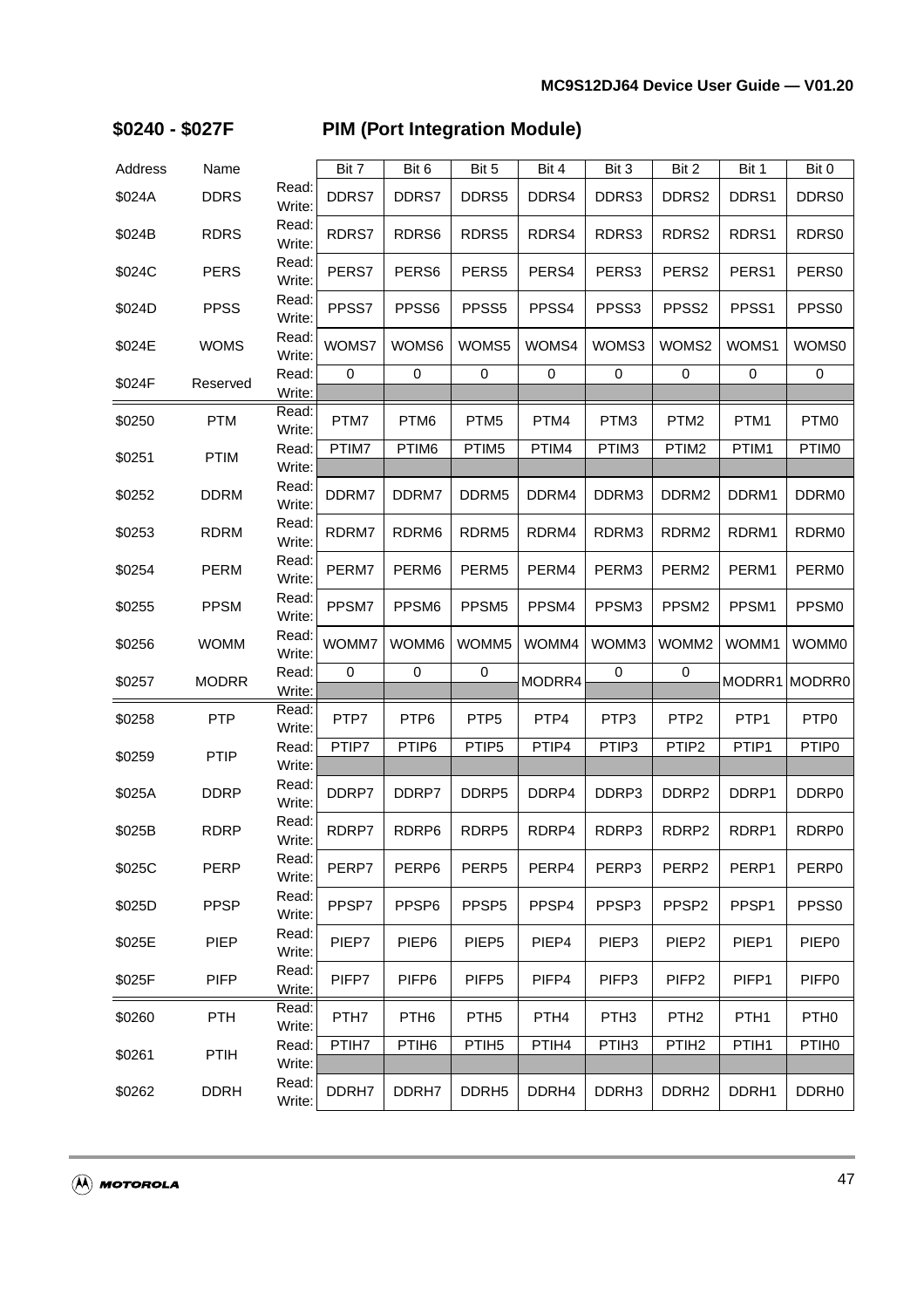#### **\$0240 - \$027F PIM (Port Integration Module)**

| Address   | Name        |                 | Bit 7          | Bit 6             | Bit 5             | Bit 4             | Bit 3             | Bit 2             | Bit 1             | Bit 0             |
|-----------|-------------|-----------------|----------------|-------------------|-------------------|-------------------|-------------------|-------------------|-------------------|-------------------|
| \$0263    | <b>RDRH</b> | Read:<br>Write: | RDRH7          | RDRH <sub>6</sub> | RDRH <sub>5</sub> | RDRH4             | RDRH3             | RDRH <sub>2</sub> | RDRH1             | RDRH <sub>0</sub> |
| \$0264    | <b>PERH</b> | Read:<br>Write: | PERH7          | PERH <sub>6</sub> | PERH <sub>5</sub> | PERH4             | PERH <sub>3</sub> | PERH <sub>2</sub> | PERH1             | PERH <sub>0</sub> |
| \$0265    | <b>PPSH</b> | Read:<br>Write: | PPSH7          | PPSH <sub>6</sub> | PPSH <sub>5</sub> | PPSH <sub>4</sub> | PPSH <sub>3</sub> | PPSH <sub>2</sub> | PPSH <sub>1</sub> | PPSH <sub>0</sub> |
| \$0266    | <b>PIEH</b> | Read:<br>Write: | PIEH7          | PIEH <sub>6</sub> | PIEH <sub>5</sub> | PIEH4             | PIEH <sub>3</sub> | PIEH <sub>2</sub> | PIEH1             | PIEH <sub>0</sub> |
| \$0267    | <b>PIFH</b> | Read:<br>Write: | PIFH7          | PIFH <sub>6</sub> | PIFH <sub>5</sub> | PIFH4             | PIFH <sub>3</sub> | PIFH <sub>2</sub> | PIFH1             | PIFH <sub>0</sub> |
| \$0268    | <b>PTJ</b>  | Read:<br>Write: | PTJ7           | PTJ6              | $\overline{0}$    | $\overline{0}$    | $\overline{0}$    | $\overline{0}$    | PTJ1              | PTJ0              |
| \$0269    | PTIJ        | Read:           | PTIJ7          | PTIJ6             | $\mathbf 0$       | $\mathbf 0$       | $\mathbf 0$       | $\mathbf 0$       | PTIJ1             | PTIJ0             |
|           |             | Write:          |                |                   |                   |                   |                   |                   |                   |                   |
| \$026A    | <b>DDRJ</b> | Read:<br>Write: | DDRJ7          | DDRJ7             | 0                 | 0                 | $\mathbf 0$       | 0                 | DDRJ1             | DDRJ0             |
| \$026B    | <b>RDRJ</b> | Read:<br>Write: | RDRJ7          | RDRJ6             | 0                 | 0                 | 0                 | 0                 | RDRJ1             | RDRJ0             |
| \$026C    | <b>PERJ</b> | Read:<br>Write: | PERJ7          | PERJ6             | 0                 | 0                 | $\mathbf 0$       | 0                 | PERJ1             | PERJ0             |
| \$026D    | PPSJ        | Read:<br>Write: | PPSJ7          | PPSJ6             | 0                 | 0                 | 0                 | 0                 | PPSJ1             | PPSJ0             |
| \$026E    | <b>PIEJ</b> | Read:<br>Write: | PIEJ7          | PIEJ6             | $\mathbf 0$       | 0                 | $\mathbf 0$       | $\mathbf 0$       | PIEJ1             | PIEJ0             |
| \$026F    | <b>PIFJ</b> | Read:<br>Write: | PIFJ7          | PIFJ <sub>6</sub> | $\mathbf 0$       | $\mathbf 0$       | $\mathbf 0$       | 0                 | PIFJ1             | PIFJ0             |
| $$0270 -$ | Reserved    | Read:           | $\overline{0}$ | $\overline{0}$    | $\overline{0}$    | $\overline{0}$    | $\overline{0}$    | $\overline{0}$    | $\overline{0}$    | $\overline{0}$    |
| \$027F    |             | Write:          |                |                   |                   |                   |                   |                   |                   |                   |

#### **\$0280 - \$03FF Reserved**

| Address   | Name     |        | Bit 7 | Bit 6 | Bit 5 | Bit 4 | Bit 3 | Bit 2 | Bit 1 | Bit 0 |
|-----------|----------|--------|-------|-------|-------|-------|-------|-------|-------|-------|
| $$0280 -$ | Read:    |        |       |       |       |       |       |       |       |       |
| \$03FF    | Reserved | Write: |       |       |       |       |       |       |       |       |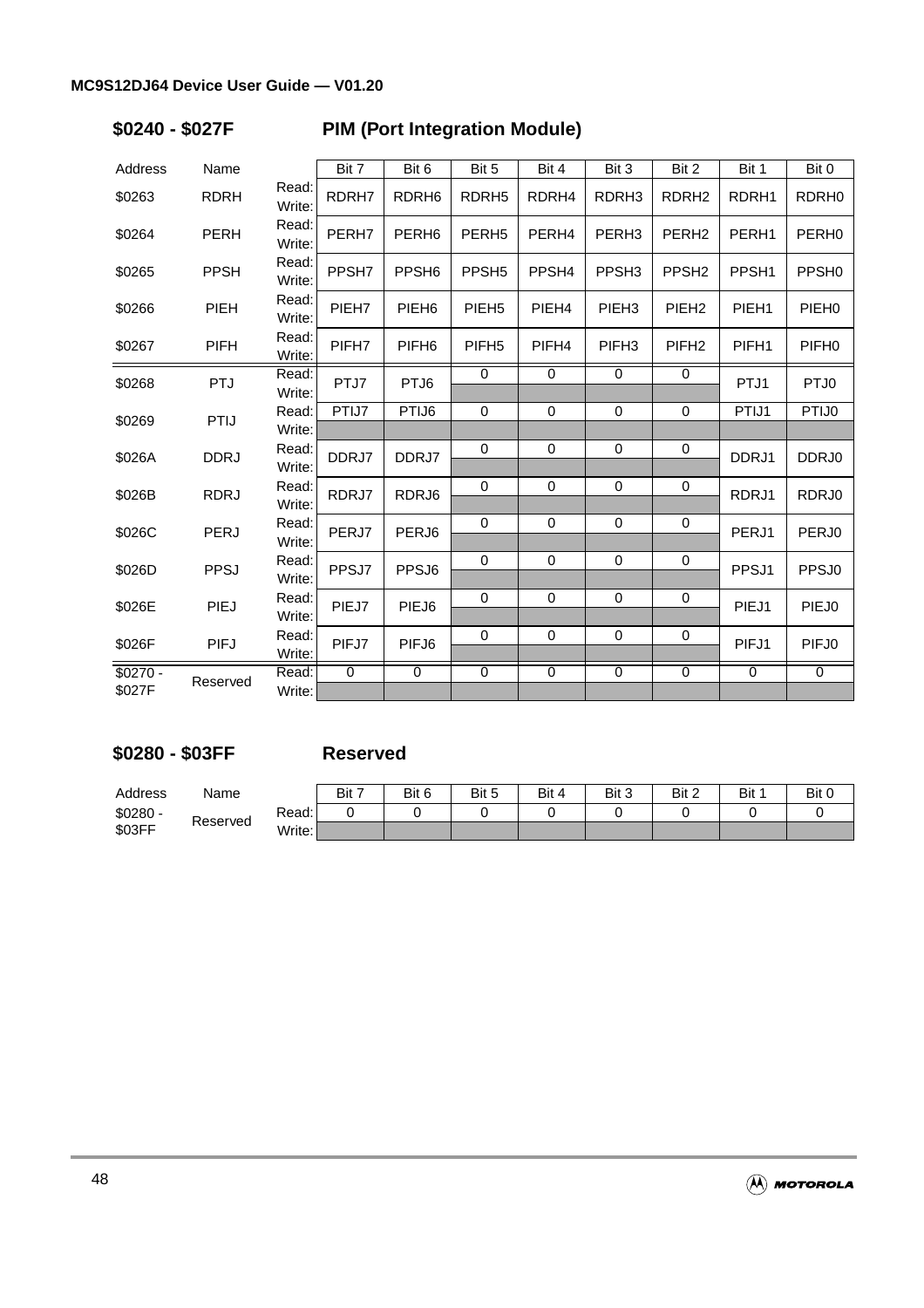# **1.6 Part ID Assignments**

<span id="page-48-0"></span>The part ID is located in two 8-bit registers PARTIDH and PARTIDL (addresses \$001A and \$001B after reset). The read-only value is a unique part ID for each revision of the chip. **[Table 1-4](#page-48-0)** shows the assigned part ID number.

| <b>Device</b> | <b>Mask Set Number</b> | Part ID <sup>1</sup> |
|---------------|------------------------|----------------------|
| MC9S12DJ64    | 0L86D                  | \$0200               |
| MC9S12DJ64    | 1L86D                  | \$0201               |
| MC9S12DJ64    | 2L86D                  | $$0201^2$            |
| MC9S12DJ64    | 3L86D                  | \$0203               |
| MC9S12DJ64    | 4L86D                  | \$0204               |
| MC9S12DJ64    | 0M89C                  | \$0204               |

#### **Table 1-4 Assigned Part ID Numbers**

NOTES:

1. The coding is as follows:

Bit 15-12: Major family identifier

Bit 11-8: Minor family identifier

Bit 7-4: Major mask set revision number including FAB transfers

Bit 3-0: Minor - non full - mask set revision

2. 1L86D is identical to 2L86D except improved ESD performance on 2L86D

<span id="page-48-1"></span>The device memory sizes are located in two 8-bit registers MEMSIZ0 and MEMSIZ1 (addresses \$001C and \$001D after reset). **[Table 1-5](#page-48-1)** shows the read-only values of these registers. Refer to HCS12 Module Mapping Control (MMC) Block Guide for further details.

#### **Table 1-5 Memory size registers**

| <b>Register name</b> | Value |
|----------------------|-------|
| MEMSIZ0              | \$11  |
| MEMSIZ1              | \$80  |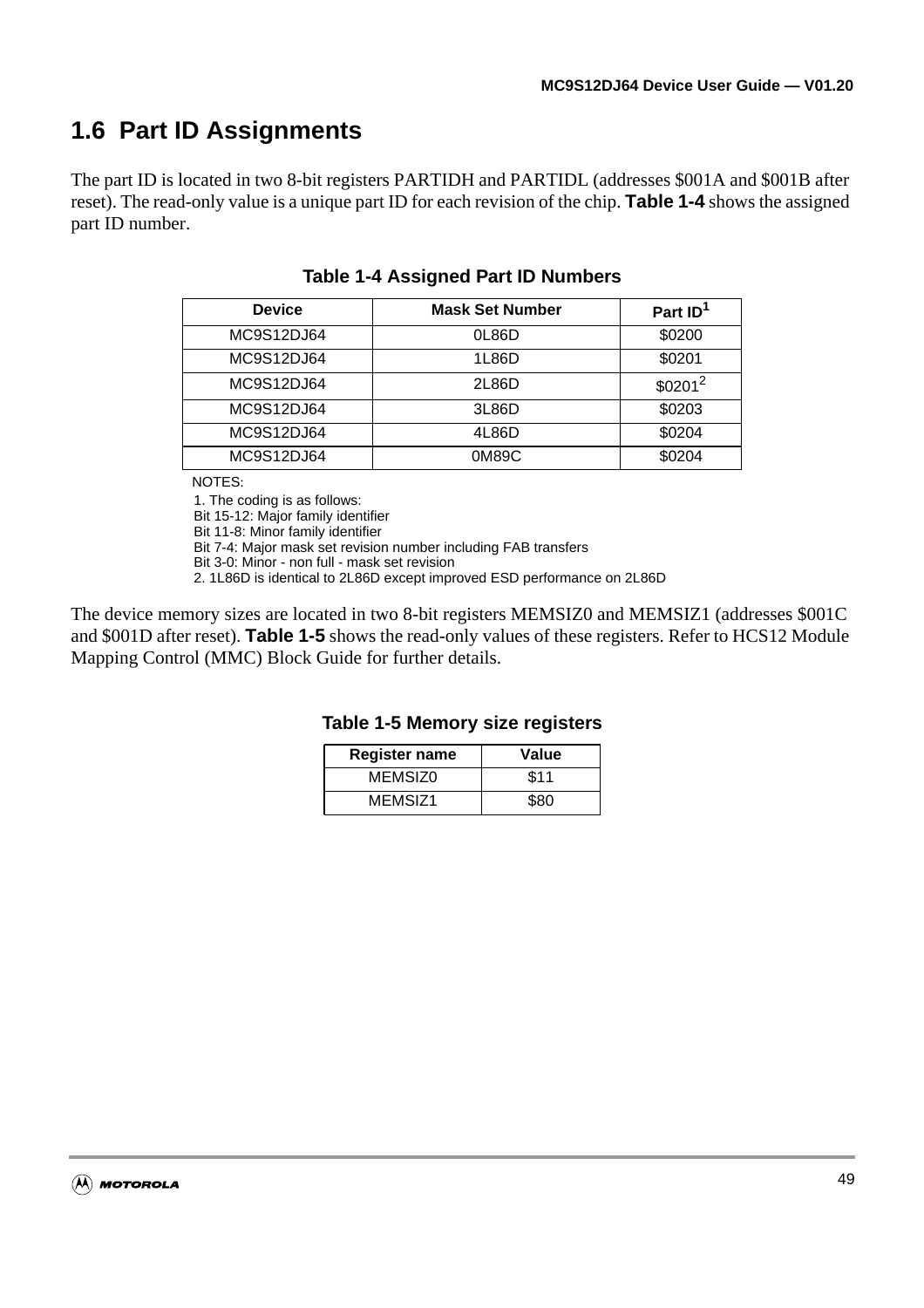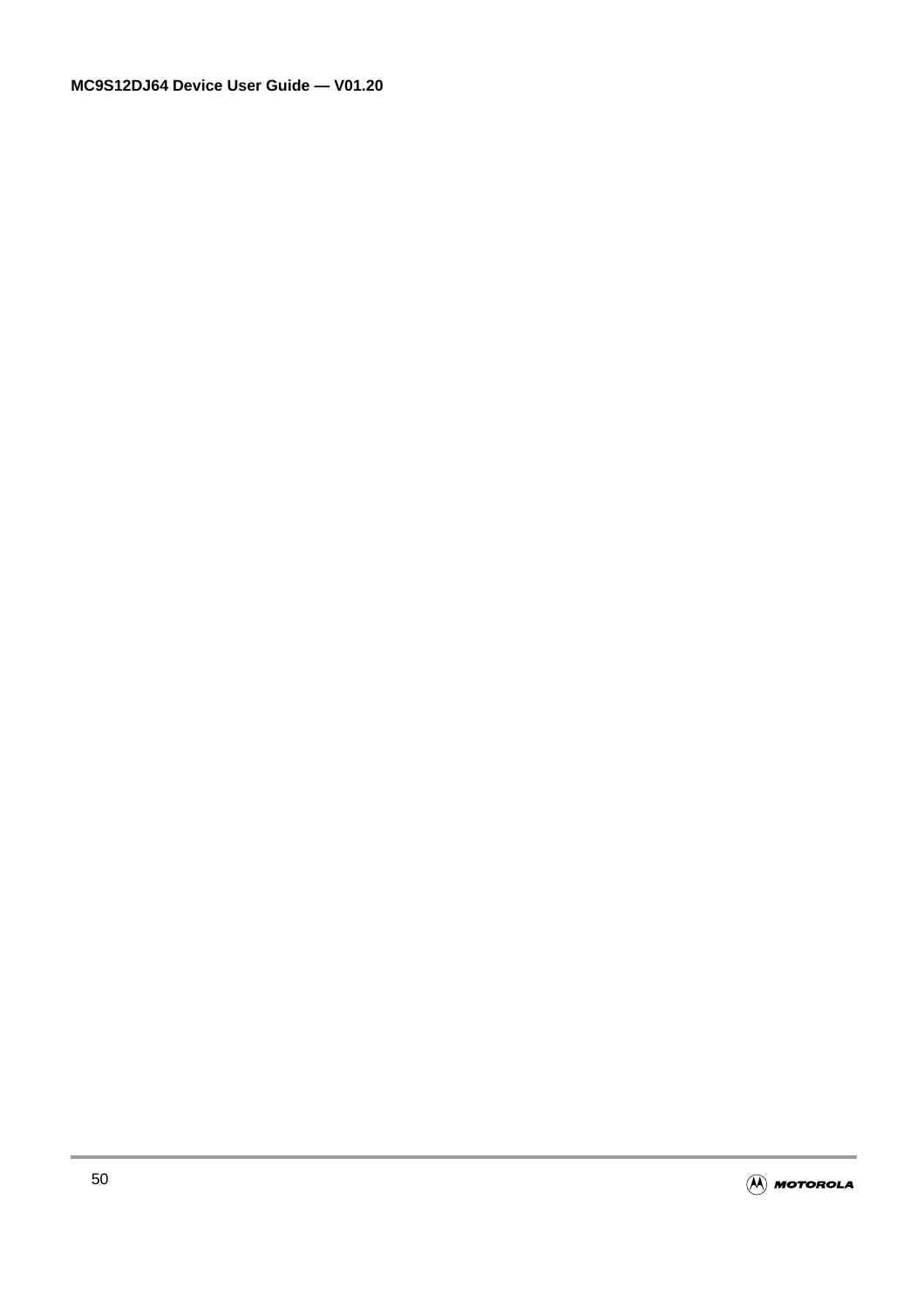# **Section 2 Signal Description**

This section describes signals that connect off-chip. It includes a pinout diagram, a table of signal properties, and detailed discussion of signals. It is built from the signal description sections of the Block Guides of the individual IP blocks on the device.

# **2.1 Device Pinout**

The MC9S12DJ64 is available in a 112-pin low profile quad flat pack (LQFP) and in a 80-pin quad flat pack (QFP). The MC9S12D32 is only available in a 80-pin quad flat pack (QFP). Most pins perform two or more functions, as described in the Signal Descriptions. **[Figure 2-1](#page-51-0)** and **[Figure 2-2](#page-52-0)** show the pin assignments.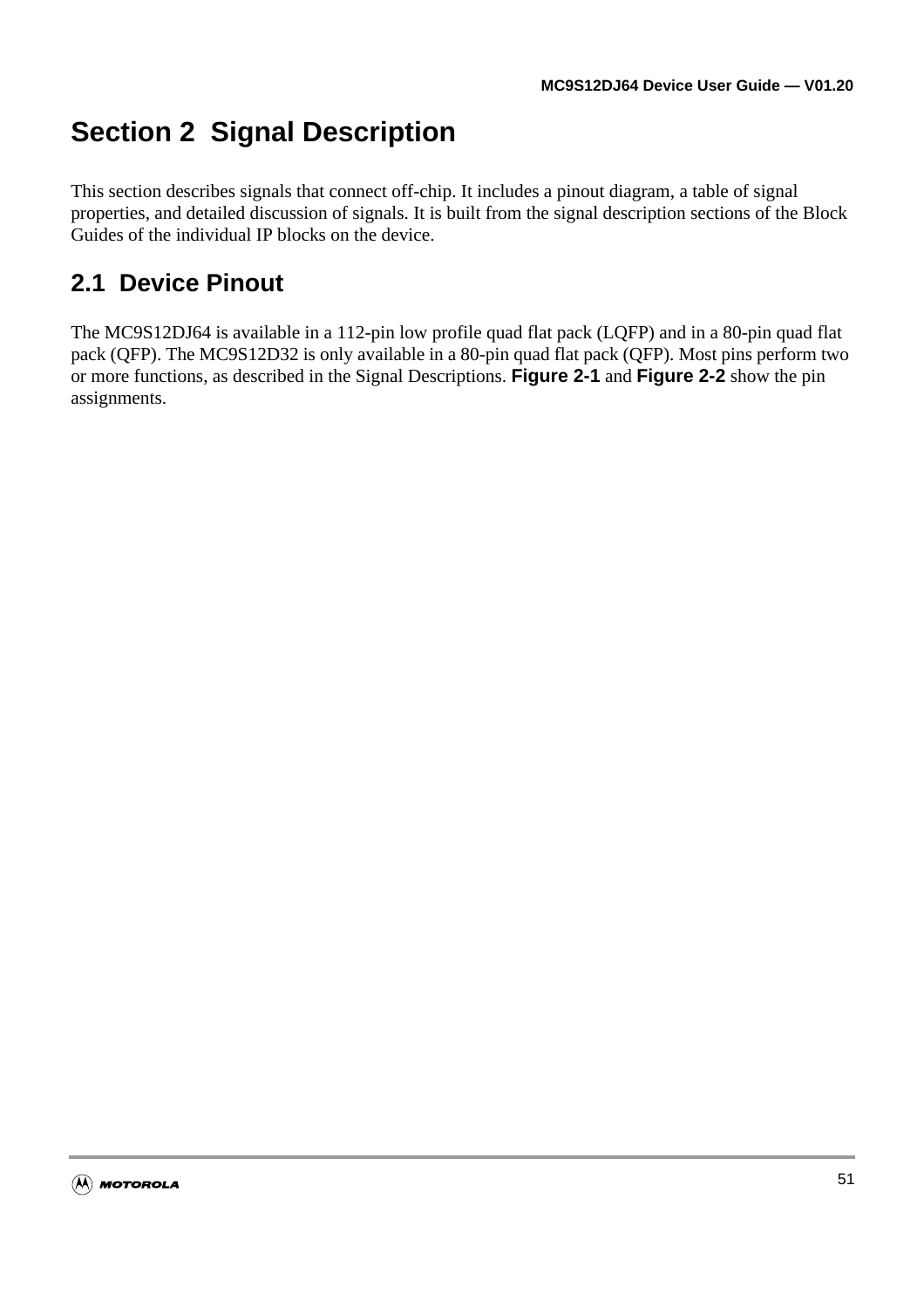

Signals shown in **Bold** are not available on the 80 Pin Package

<span id="page-51-0"></span>**Figure 2-1 Pin Assignments in 112-pin LQFP for MC9S12DJ64**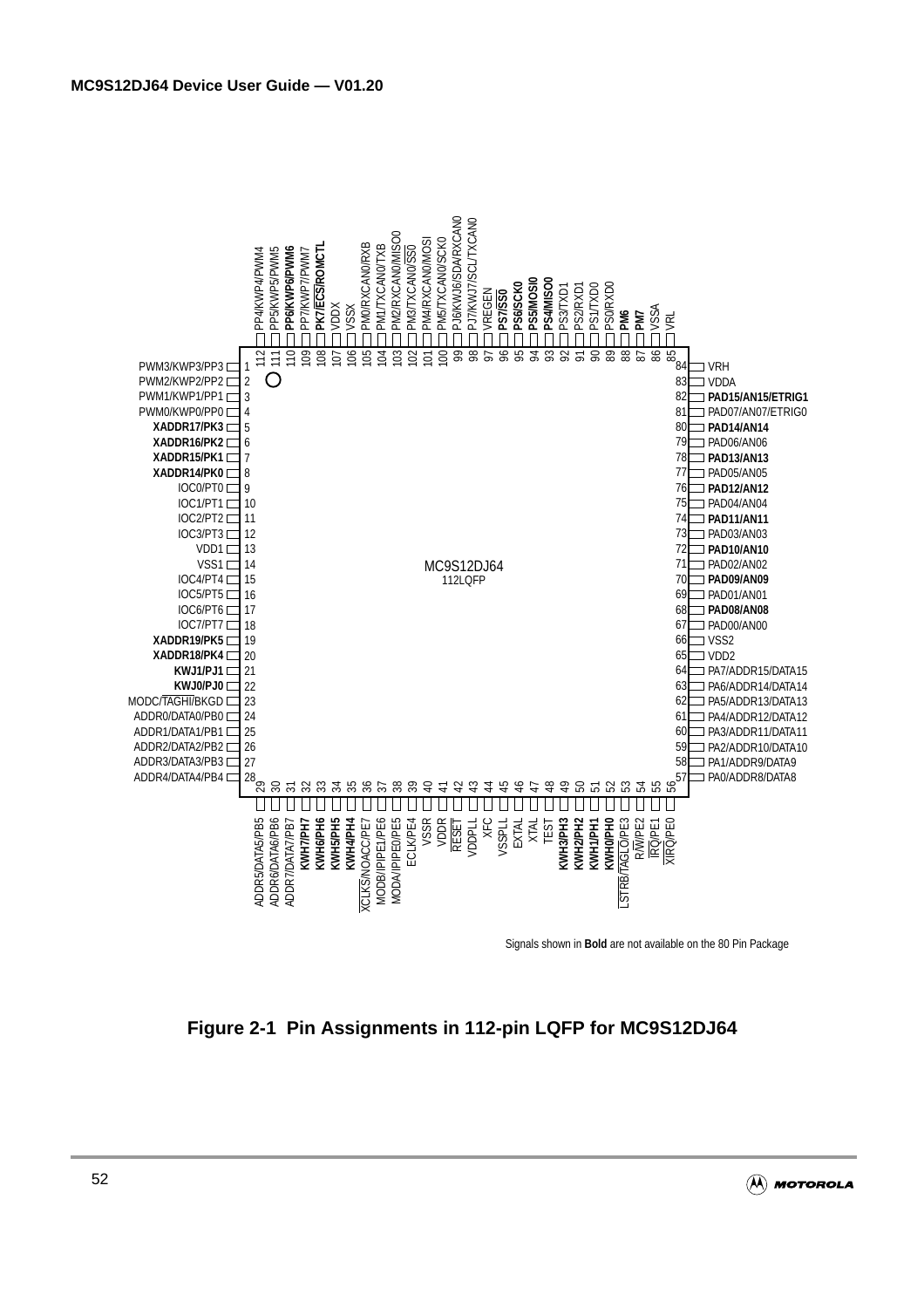

**Figure 2-2 Pin Assignments in 80-pin QFP for MC9S12DJ64 and MC9S12D32**

## <span id="page-52-0"></span>**2.2 Signal Properties Summary**

**[Table 2-1](#page-53-0)** summarizes the pin functionality. Signals shown in **bold** are not available in the 80 pin package.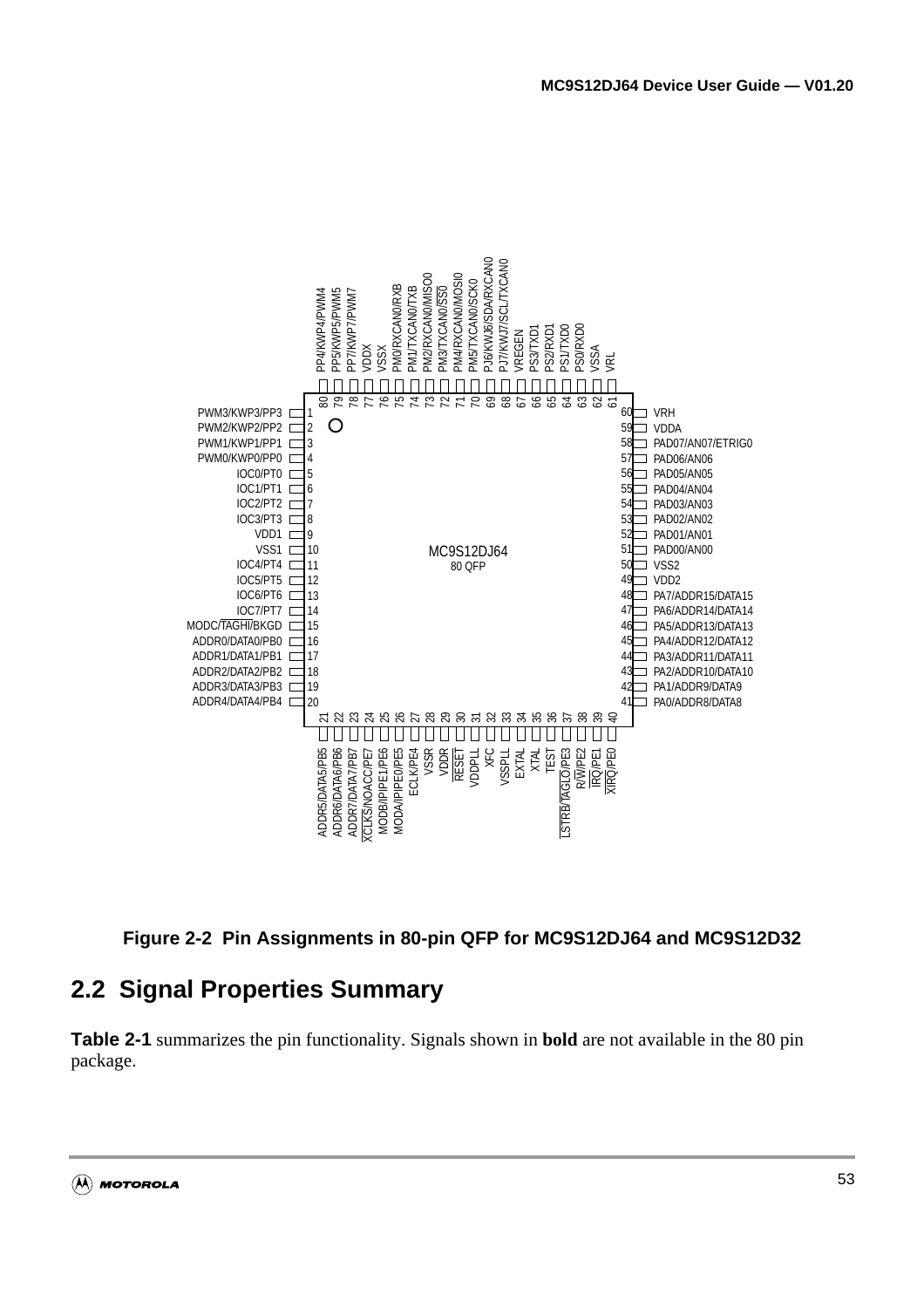<span id="page-53-0"></span>

| <b>Pin Name</b>             | <b>Pin Name</b>           | <b>Pin Name</b>          | <b>Pin Name</b>          | <b>Powered</b> | <b>Internal Pull</b><br><b>Resistor</b> |                                     | <b>Description</b>                                                            |  |
|-----------------------------|---------------------------|--------------------------|--------------------------|----------------|-----------------------------------------|-------------------------------------|-------------------------------------------------------------------------------|--|
| <b>Function1</b>            | <b>Function2</b>          | <b>Function3</b>         | <b>Function4</b>         | by             | <b>CTRL</b>                             | Reset<br><b>State</b>               |                                                                               |  |
| <b>EXTAL</b><br><b>XTAL</b> |                           |                          |                          | <b>VDDPLL</b>  |                                         |                                     | <b>Oscillator Pins</b>                                                        |  |
| <b>RESET</b>                | $\overline{\phantom{0}}$  |                          | $\overline{\phantom{0}}$ | <b>VDDR</b>    |                                         |                                     | <b>External Reset</b>                                                         |  |
| <b>TEST</b>                 |                           |                          |                          | N.A.           | None                                    | None                                | <b>Test Input</b>                                                             |  |
| <b>VREGEN</b>               |                           |                          | $\overline{\phantom{0}}$ | <b>VDDX</b>    |                                         |                                     | Voltage Regulator Enable Input                                                |  |
| <b>XFC</b>                  |                           |                          | $\overline{\phantom{0}}$ | <b>VDDPLL</b>  |                                         |                                     | PLL Loop Filter                                                               |  |
| <b>BKGD</b>                 | <b>TAGHI</b>              | <b>MODC</b>              |                          | <b>VDDR</b>    | Always<br>Up                            | Up                                  | Background Debug, Tag High, Mode<br>Input                                     |  |
| <b>PAD15</b>                | <b>AN15</b>               | ETRIG1                   |                          |                |                                         |                                     | Port AD Input, Analog Input AN7 of<br>ATD1, External Trigger Input of<br>ATD1 |  |
| PAD[14:08]                  | AN[14:08]                 |                          |                          | <b>VDDA</b>    | None                                    | None                                | Port AD Inputs, Analog Inputs<br>AN[6:0] of ATD1                              |  |
| PAD07                       | <b>AN07</b>               | ETRIG0                   |                          |                |                                         |                                     | Port AD Input, Analog Input AN7 of<br>ATD0, External Trigger Input of ATD0    |  |
| PAD[06:00]                  | AN[06:00]                 |                          |                          |                |                                         |                                     | Port AD Inputs, Analog Inputs AN[6:0]<br>of ATD0                              |  |
| PA[7:0]                     | ADDR[15:8]/<br>DATA[15:8] |                          |                          |                | PUCR/<br><b>PUPAE</b>                   | <b>Disabled</b>                     | Port A I/O, Multiplexed Address/Data                                          |  |
| PB[7:0]                     | ADDR[7:0]/<br>DATA[7:0]   |                          |                          |                | PUCR/<br><b>PUPBE</b>                   |                                     | Port B I/O, Multiplexed Address/Data                                          |  |
| PE7                         | <b>NOACC</b>              | <b>XCLKS</b>             |                          |                | PUCR/<br><b>PUPEE</b>                   | Mode<br>depen-<br>dant <sup>1</sup> | Port E I/O, Access, Clock Select                                              |  |
| PE <sub>6</sub>             | IPIPE1                    | <b>MODB</b>              | $\overline{\phantom{0}}$ |                |                                         | While RESET pin is                  | Port E I/O, Pipe Status, Mode Input                                           |  |
| PE <sub>5</sub>             | IPIPE0                    | <b>MODA</b>              |                          |                |                                         | low:<br>Down                        | Port E I/O, Pipe Status, Mode Input                                           |  |
| PE4                         | <b>ECLK</b>               |                          | $\overline{\phantom{0}}$ |                |                                         | Mode                                | Port E I/O, Bus Clock Output                                                  |  |
| PE3                         | <b>LSTRB</b>              | <b>TAGLO</b>             |                          | <b>VDDR</b>    | PUCR/                                   | depen-                              | Port E I/O, Byte Strobe, Tag Low                                              |  |
| PE <sub>2</sub>             | $R/\overline{W}$          |                          |                          |                | <b>PUPEE</b>                            | dant <sup>1</sup>                   | Port E I/O, $R/\overline{W}$ in expanded modes                                |  |
| PE <sub>1</sub>             | <b>IRQ</b>                |                          | $\overline{\phantom{0}}$ |                |                                         | Up                                  | Port E Input, Maskable Interrupt                                              |  |
| PE <sub>0</sub>             | <b>XIRQ</b>               |                          |                          |                |                                         |                                     | Port E Input, Non Maskable Interrupt                                          |  |
| PH <sub>7</sub>             | KWH7                      |                          |                          |                |                                         |                                     | Port H I/O, Interrupt                                                         |  |
| PH <sub>6</sub>             | KWH <sub>6</sub>          |                          |                          |                |                                         |                                     | Port H I/O, Interrupt                                                         |  |
| PH <sub>5</sub>             | KWH <sub>5</sub>          |                          |                          |                |                                         |                                     | Port H I/O, Interrupt                                                         |  |
| PH <sub>4</sub>             | KWH4                      |                          |                          |                | PERH/                                   | Disabled                            | Port H I/O, Interrupt                                                         |  |
| PH <sub>3</sub>             | KWH3                      | $\overline{\phantom{0}}$ | $\overline{\phantom{0}}$ |                | <b>PPSH</b>                             |                                     | Port H I/O, Interrupt                                                         |  |
| PH <sub>2</sub>             | KWH <sub>2</sub>          |                          |                          |                |                                         |                                     | Port H I/O, Interrupt                                                         |  |
| PH <sub>1</sub>             | KWH1                      |                          |                          |                |                                         |                                     | Port H I/O, Interrupt                                                         |  |
| PH <sub>0</sub>             | KWH <sub>0</sub>          | $\overline{\phantom{0}}$ | $\overline{\phantom{0}}$ |                |                                         |                                     | Port H I/O, Interrupt                                                         |  |

#### **Table 2-1 Signal Properties**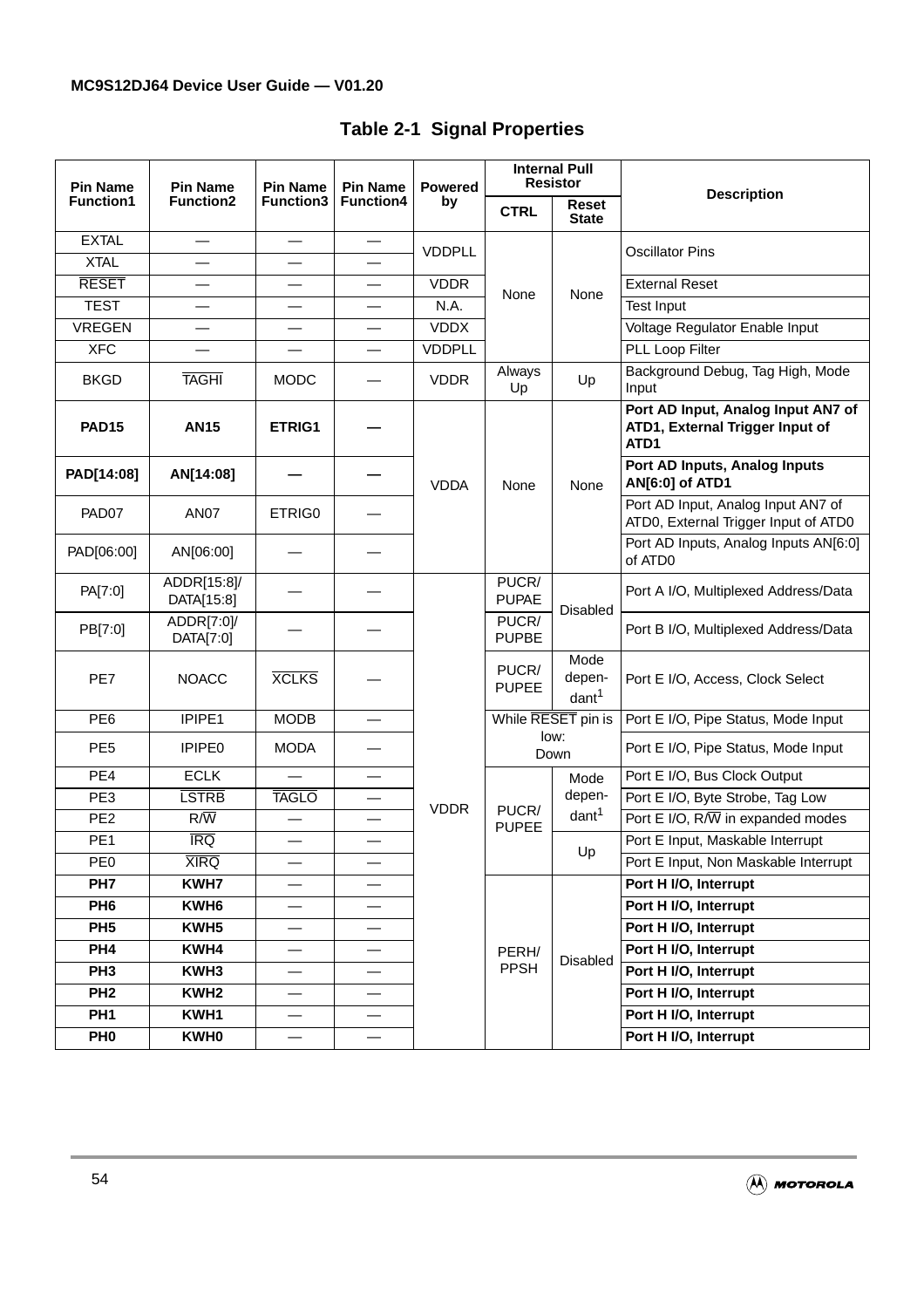| <b>Pin Name</b>  | <b>Pin Name</b>         | <b>Pin Name</b>         | <b>Pin Name</b>  | <b>Powered</b> | <b>Internal Pull</b><br><b>Resistor</b> |                       | <b>Description</b>                                           |
|------------------|-------------------------|-------------------------|------------------|----------------|-----------------------------------------|-----------------------|--------------------------------------------------------------|
| <b>Function1</b> | <b>Function2</b>        | <b>Function3</b>        | <b>Function4</b> | by             | <b>CTRL</b>                             | Reset<br><b>State</b> |                                                              |
| PJ7              | KWJ7                    | <b>SCL</b>              | <b>TXCAN0</b>    |                |                                         |                       | Port J I/O, Interrupt, SCL of IIC, TX of<br>CAN <sub>0</sub> |
| PJ <sub>6</sub>  | KWJ6                    | <b>SDA</b>              | RXCAN0           | <b>VDDX</b>    | PERJ/<br><b>PPSJ</b>                    | Up                    | Port J I/O, Interrupt, SDA of IIC, RX of<br>CAN <sub>0</sub> |
| PJ[1:0]          | <b>KWJ[1:0]</b>         |                         |                  |                |                                         |                       | Port J I/O, Interrupts                                       |
| PK7              | <b>ECS</b>              | <b>ROMCTL</b>           |                  |                | PUCR/<br><b>PUPKE</b>                   | Up                    | Port K I/O, Emulation Chip Select,<br><b>ROM On Enable</b>   |
| PK[5:0]          | XADDR[19:14]            |                         |                  |                |                                         |                       | Port K I/O, Extended Addresses                               |
| PM7              |                         |                         |                  |                |                                         |                       | Port M I/O                                                   |
| PM <sub>6</sub>  |                         |                         |                  |                |                                         |                       | Port M I/O                                                   |
| PM <sub>5</sub>  | <b>TXCAN0</b>           | <b>SCK</b>              |                  |                |                                         |                       | Port M I/O, TX of CAN0, SCK of SPI0                          |
| PM4              | RXCAN0                  | <b>MOSI</b>             |                  |                | PERM/<br><b>PPSM</b>                    |                       | Port M I/O, RX of CAN0, MOSI of SPI0                         |
| PM <sub>3</sub>  | <b>TXCAN0</b>           | $\overline{\text{SS0}}$ |                  |                |                                         |                       | Port M I/O, TX of CAN0, SS of SPI0                           |
| PM <sub>2</sub>  | RXCAN0                  | MISO0                   |                  |                |                                         |                       | Port M I/O, RX of CAN0, MISO of SPI0                         |
| PM <sub>1</sub>  | <b>TXCAN0</b>           | <b>TXB</b>              |                  |                |                                         | Disabled              | Port M I/O, TX of CAN0, RX of BDLC                           |
| PM <sub>0</sub>  | <b>RXCAN0</b>           | <b>RXB</b>              |                  |                |                                         |                       | Port M I/O, RX of CANO, RX of BDLC                           |
| PP7              | KWP7                    | PWM7                    |                  |                |                                         |                       | Port P I/O, Interrupt, Channel 7 of<br><b>PWM</b>            |
| PP <sub>6</sub>  | KWP6                    | PWM <sub>6</sub>        |                  |                |                                         |                       | Port P I/O, Interrupt, PWM Channel 6                         |
| PP <sub>5</sub>  | KWP5                    | PWM <sub>5</sub>        |                  |                |                                         |                       | Port P I/O, Interrupt, PWM Channel 5                         |
| PP <sub>4</sub>  | KWP4                    | PWM4                    |                  | <b>VDDX</b>    | PERP/<br><b>PPSP</b>                    |                       | Port P I/O, Interrupt, PWM Channel 4                         |
| PP <sub>3</sub>  | KWP3                    | PWM3                    |                  |                |                                         |                       | Port P I/O, Interrupt, PWM Channel 3                         |
| PP <sub>2</sub>  | KWP <sub>2</sub>        | PWM <sub>2</sub>        |                  |                |                                         |                       | Port P I/O, Interrupt, PWM Channel 2                         |
| PP <sub>1</sub>  | KWP1                    | PWM1                    |                  |                |                                         |                       | Port P I/O, Interrupt, PWM Channel 1                         |
| PP <sub>0</sub>  | KWP <sub>0</sub>        | PWM <sub>0</sub>        |                  |                |                                         |                       | Port P I/O, Interrupt, PWM Channel 0                         |
| PS7              | $\overline{\text{SS0}}$ |                         |                  |                |                                         |                       | Port S I/O, SS of SPI0                                       |
| PS <sub>6</sub>  | <b>SCK0</b>             |                         |                  |                |                                         |                       | Port S I/O, SCK of SPI0                                      |
| PS <sub>5</sub>  | <b>MOSI0</b>            |                         |                  |                |                                         |                       | Port S I/O, MOSI of SPI0                                     |
| PS4              | <b>MISO0</b>            |                         |                  |                | PERS/                                   | Up                    | Port S I/O, MISO of SPI0                                     |
| PS <sub>3</sub>  | TXD1                    |                         |                  |                | <b>PPSS</b>                             |                       | Port S I/O, TXD of SCI1                                      |
| PS <sub>2</sub>  | RXD1                    |                         |                  |                |                                         |                       | Port S I/O, RXD of SCI1                                      |
| PS <sub>1</sub>  | TXD <sub>0</sub>        |                         |                  |                |                                         |                       | Port S I/O, TXD of SCI0                                      |
| PSO              | RXD <sub>0</sub>        |                         |                  |                |                                         |                       | Port S I/O, RXD of SCI0                                      |
| PT[7:0]          | IOC[7:0]                |                         |                  |                | PERT/<br><b>PPST</b>                    |                       | Disabled   Port T I/O, Timer channels                        |

NOTES:

<span id="page-54-0"></span>1. Refer to PEAR register description in HCS12 Multiplexed External Bus Interface (MEBI) Block Guide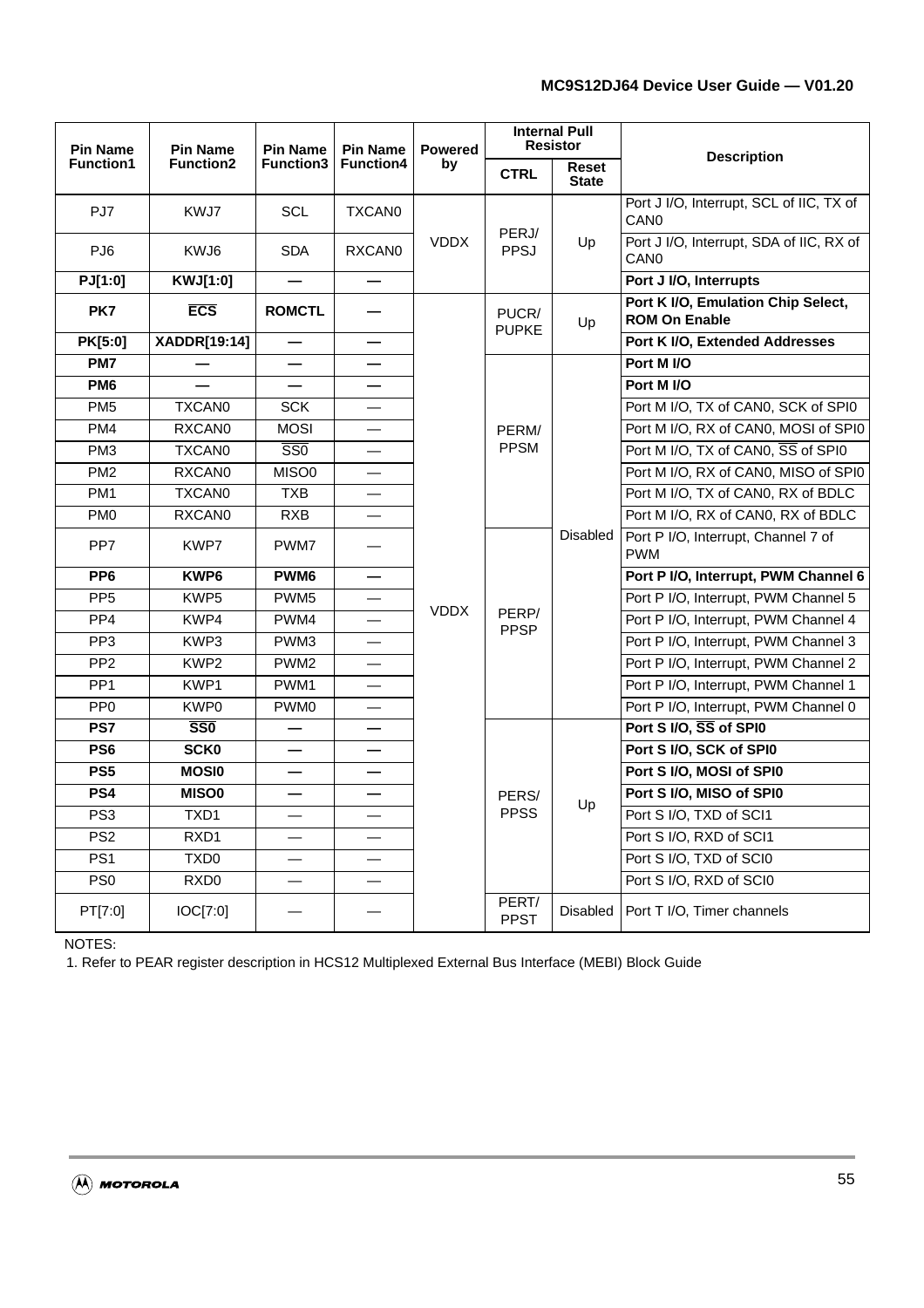# **2.3 Detailed Signal Descriptions**

## **2.3.1 EXTAL, XTAL — Oscillator Pins**

EXTAL and XTAL are the crystal driver and external clock pins. On reset all the device clocks are derived from the EXTAL input frequency. XTAL is the crystal output.

## **2.3.2 RESET — External Reset Pin**

An active low bidirectional control signal, it acts as an input to initialize the MCU to a known start-up state, and an output when an internal MCU function causes a reset.

### **2.3.3 TEST — Test Pin**

This input only pin is reserved for test.

**NOTE:** *The TEST pin must be tied to VSS in all applications.*

## **2.3.4 VREGEN — Voltage Regulator Enable Pin**

This input only pin enables or disables the on-chip voltage regulator.

## **2.3.5 XFC — PLL Loop Filter Pin**

PLL loop filter. Please ask your Motorola representative for the interactive application note to compute PLL loop filter elements. Any current leakage on this pin must be avoided.





## **2.3.6 BKGD / TAGHI / MODC — Background Debug, Tag High, and Mode Pin**

The BKGD/TAGHI/MODC pin is used as a pseudo-open-drain pin for the background debug communication. In MCU expanded modes of operation when instruction tagging is on, an input low on this pin during the falling edge of E-clock tags the high half of the instruction word being read into the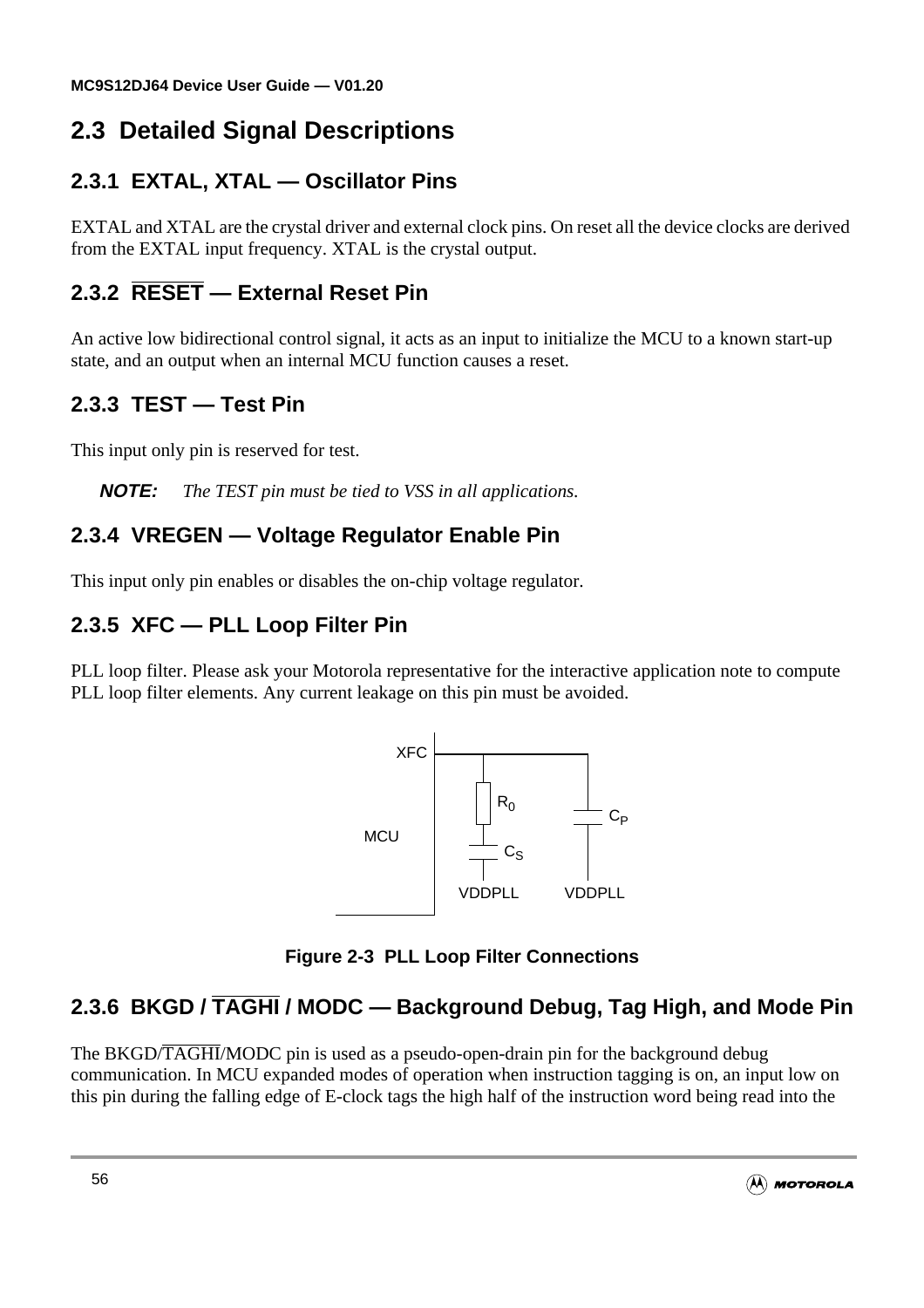instruction queue. It is used as a MCU operating mode select pin during reset. The state of this pin is latched to the MODC bit at the rising edge of RESET. This pin has a permanently enabled pull-up device.

## **2.3.7 PAD15 / AN15 / ETRIG1 — Port AD Input Pin of ATD1**

PAD15 is a general purpose input pin and analog input AN7 of the analog to digital converter ATD1. It can act as an external trigger input for the ATD1.

## **2.3.8 PAD[14:08] / AN[14:08] — Port AD Input Pins ATD1**

PAD14 - PAD08 are general purpose input pins and analog inputs AN[6:0] of the analog to digital converter ATD1.

## **2.3.9 PAD07 / AN07 / ETRIG0 — Port AD Input Pin of ATD0**

PAD07 is a general purpose input pin and analog input AN0 of the analog to digital converter ATD0. It can act as an external trigger input for the ATD0.

## **2.3.10 PAD[06:00] / AN[06:00] — Port AD Input Pins of ATD0**

PAD06 - PAD00 are general purpose input pins and analog inputs AN[6:0] of the analog to digital converter ATD0.

## **2.3.11 PA[7:0] / ADDR[15:8] / DATA[15:8] — Port A I/O Pins**

PA7-PA0 are general purpose input or output pins. In MCU expanded modes of operation, these pins are used for the multiplexed external address and data bus.

## **2.3.12 PB[7:0] / ADDR[7:0] / DATA[7:0] — Port B I/O Pins**

PB7-PB0 are general purpose input or output pins. In MCU expanded modes of operation, these pins are used for the multiplexed external address and data bus.

## **2.3.13 PE7 / NOACC / XCLKS — Port E I/O Pin 7**

PE7 is a general purpose input or output pin. During MCU expanded modes of operation, the NOACC signal, when enabled, is used to indicate that the current bus cycle is an unused or "free" cycle. This signal will assert when the CPU is not using the bus.

The  $\overline{XCLKS}$  is an input signal which controls whether a crystal in combination with the internal Colpitts (low power) oscillator is used or whether Pierce oscillator/external clock circuitry is used. The state of this pin is latched at the rising edge of RESET. If the input is a logic low the EXTAL pin is configured for an external clock drive or a Pierce Oscillator. If input is a logic high a Colpitts oscillator circuit is configured on EXTAL and XTAL. Since this pin is an input with a pull-up device during reset, if the pin is left floating, the default configuration is a Colpitts oscillator circuit on EXTAL and XTAL.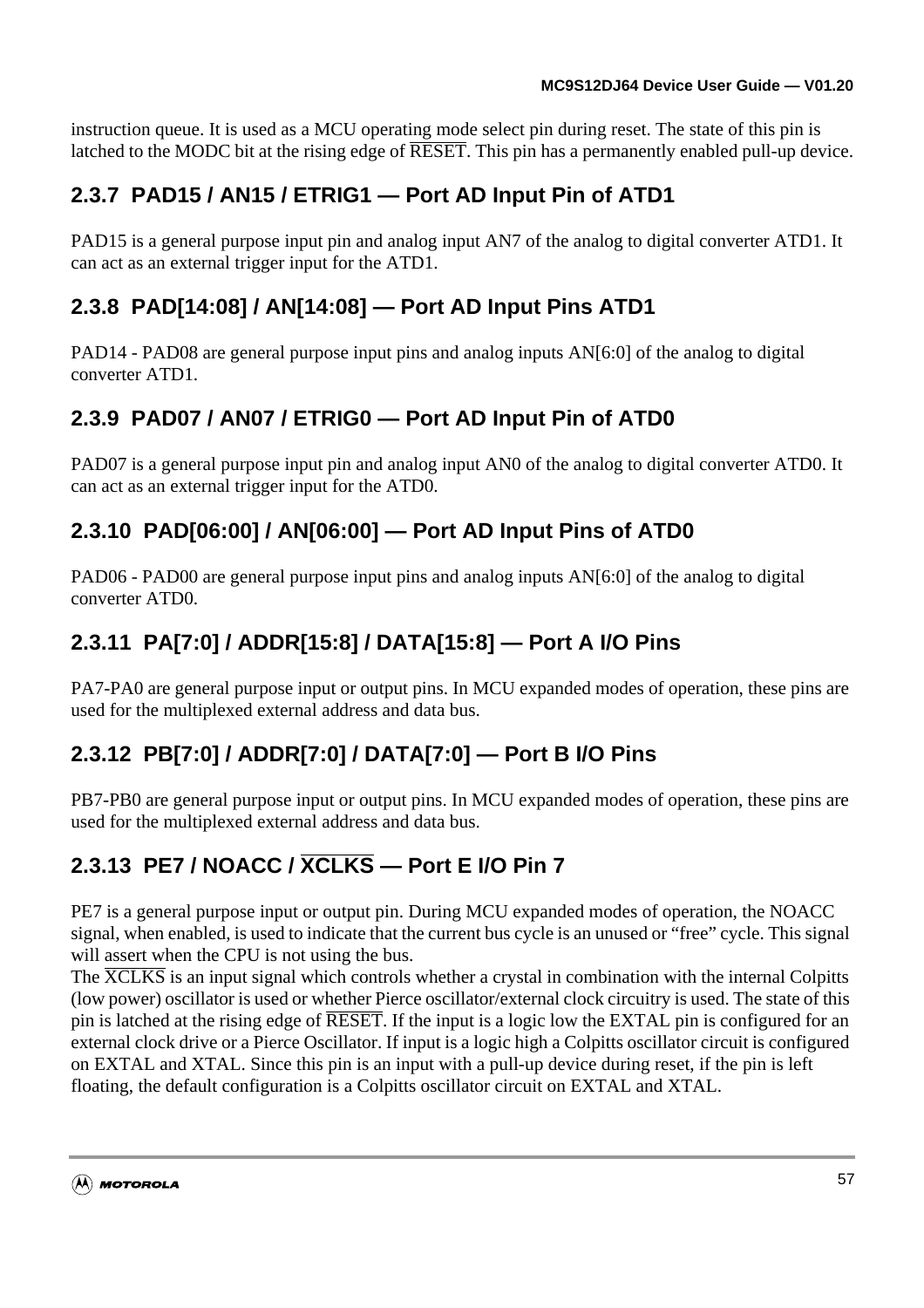

\* Due to the nature of a translated ground Colpitts oscillator a DC voltage bias is applied to the crystal

bias conditions and recommended capacitor value  $C_{DC}$ . Please contact the crystal manufacturer for crystal DC

#### **Figure 2-4 Colpitts Oscillator Connections (PE7=1)**



\* Rs can be zero (shorted) when used with higher frequency crystals. Refer to manufacturer's data.

**Figure 2-5 Pierce Oscillator Connections (PE7=0)**



**Figure 2-6 External Clock Connections (PE7=0)**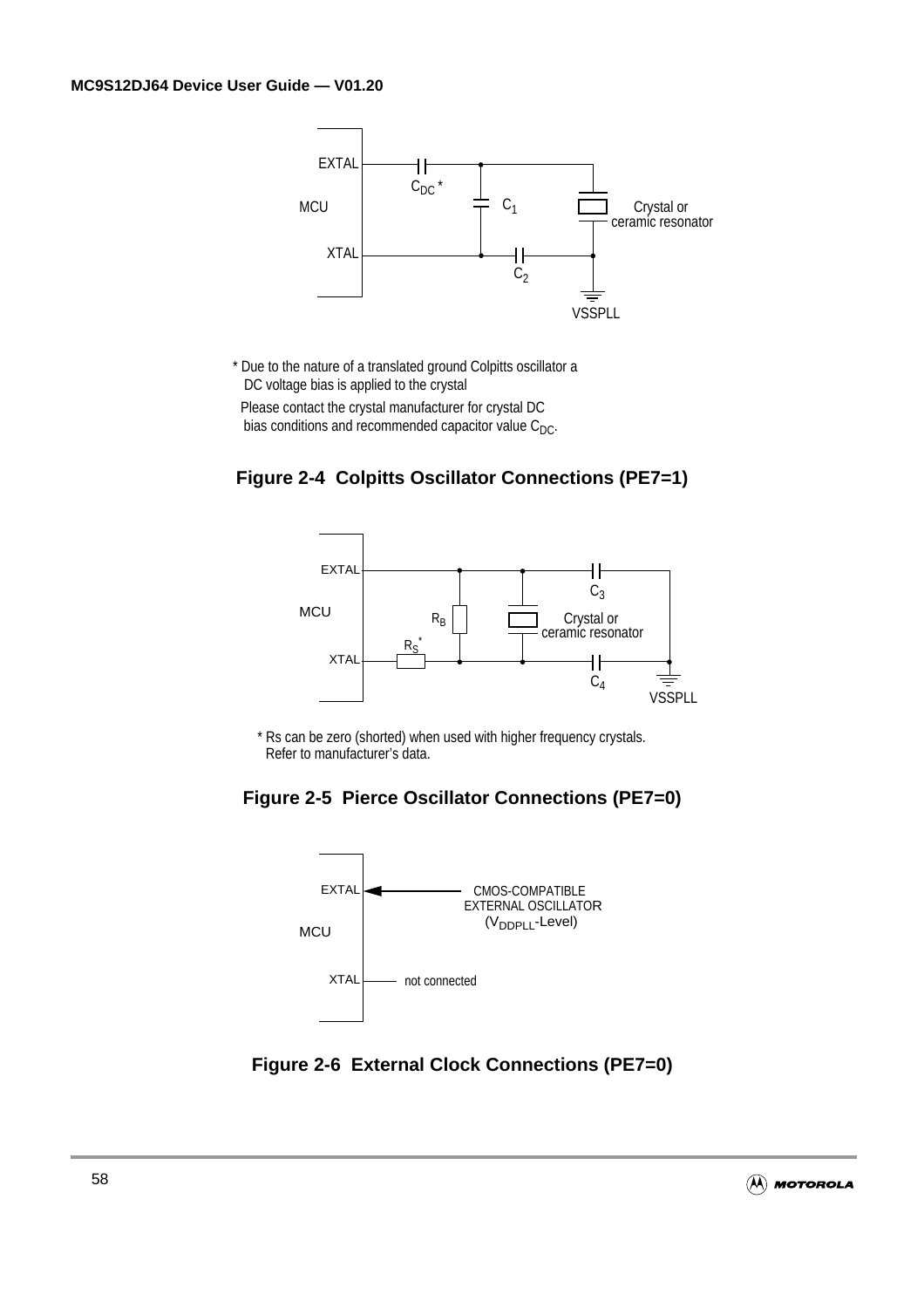## **2.3.14 PE6 / MODB / IPIPE1 — Port E I/O Pin 6**

PE6 is a general purpose input or output pin. It is used as a MCU operating mode select pin during reset. The state of this pin is latched to the MODB bit at the rising edge of RESET. This pin is shared with the instruction queue tracking signal IPIPE1. This pin is an input with a pull-down device which is only active when RESET is low.

#### **2.3.15 PE5 / MODA / IPIPE0 — Port E I/O Pin 5**

PE5 is a general purpose input or output pin. It is used as a MCU operating mode select pin during reset. The state of this pin is latched to the MODA bit at the rising edge of RESET. This pin is shared with the instruction queue tracking signal IPIPE0. This pin is an input with a pull-down device which is only active when **RESET** is low.

### **2.3.16 PE4 / ECLK — Port E I/O Pin 4**

PE4 is a general purpose input or output pin. It can be configured to drive the internal bus clock ECLK. ECLK can be used as a timing reference.

## **2.3.17 PE3 / LSTRB / TAGLO — Port E I/O Pin 3**

PE3 is a general purpose input or output pin. In MCU expanded modes of operation, LSTRB can be used for the low-byte strobe function to indicate the type of bus access and when instruction tagging is on, TAGLO is used to tag the low half of the instruction word being read into the instruction queue.

## **2.3.18 PE2 / R/W — Port E I/O Pin 2**

PE2 is a general purpose input or output pin. In MCU expanded modes of operations, this pin drives the read/write output signal for the external bus. It indicates the direction of data on the external bus.

## **2.3.19 PE1 / IRQ — Port E Input Pin 1**

PE1 is a general purpose input pin and the maskable interrupt request input that provides a means of applying asynchronous interrupt requests. This will wake up the MCU from STOP or WAIT mode.

### **2.3.20 PE0 / XIRQ — Port E Input Pin 0**

PE0 is a general purpose input pin and the non-maskable interrupt request input that provides a means of applying asynchronous interrupt requests. This will wake up the MCU from STOP or WAIT mode.

### **2.3.21 PH7 / KWH7 — Port H I/O Pin 7**

PH7 is a general purpose input or output pin. It can be configured to generate an interrupt causing the MCU to exit STOP or WAIT mode.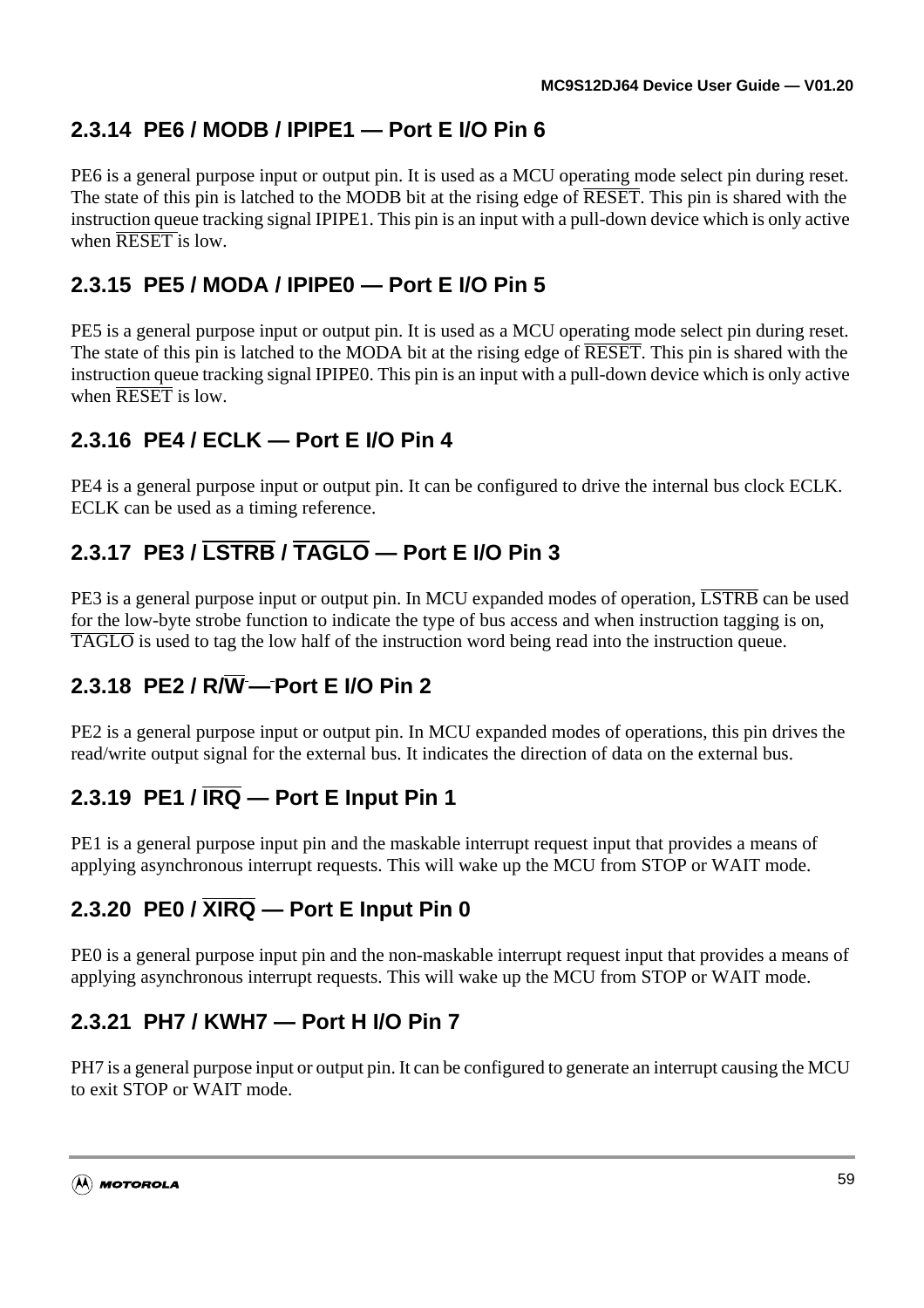## **2.3.22 PH6 / KWH6 — Port H I/O Pin 6**

PH6 is a general purpose input or output pin. It can be configured to generate an interrupt causing the MCU to exit STOP or WAIT mode.

### **2.3.23 PH5 / KWH5 — Port H I/O Pin 5**

PH5 is a general purpose input or output pin. It can be configured to generate an interrupt causing the MCU to exit STOP or WAIT mode.

#### **2.3.24 PH4 / KWH4 — Port H I/O Pin 2**

PH4 is a general purpose input or output pin. It can be configured to generate an interrupt causing the MCU to exit STOP or WAIT mode.

#### **2.3.25 PH3 / KWH3 — Port H I/O Pin 3**

PH3 is a general purpose input or output pin. It can be configured to generate an interrupt causing the MCU to exit STOP or WAIT mode.

#### **2.3.26 PH2 / KWH2 — Port H I/O Pin 2**

PH2 is a general purpose input or output pin. It can be configured to generate an interrupt causing the MCU to exit STOP or WAIT mode.

#### **2.3.27 PH1 / KWH1 — Port H I/O Pin 1**

PH1 is a general purpose input or output pin. It can be configured to generate an interrupt causing the MCU to exit STOP or WAIT mode.

### **2.3.28 PH0 / KWH0 — Port H I/O Pin 0**

PH0 is a general purpose input or output pin. It can be configured to generate an interrupt causing the MCU to exit STOP or WAIT mode.

### **2.3.29 PJ7 / KWJ7 / SCL / TXCAN0 — PORT J I/O Pin 7**

PJ7 is a general purpose input or output pin. It can be configured to generate an interrupt causing the MCU to exit STOP or WAIT mode. It can be configured as the serial clock pin SCL of the IIC module. It can be configured as the transmit pin TXCAN of the Motorola Scalable Controller Area Network controller 0 (CAN0).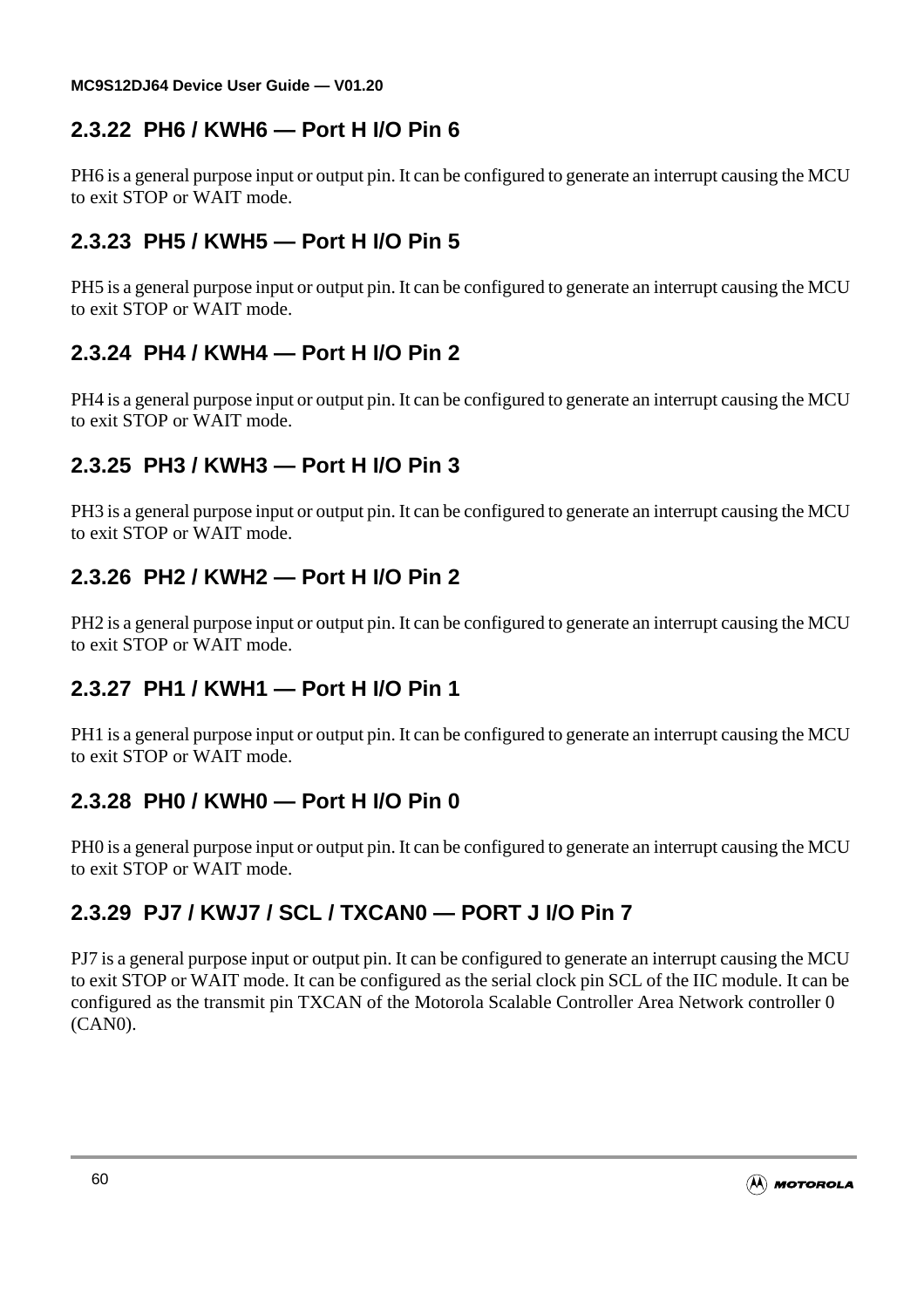## **2.3.30 PJ6 / KWJ6 / SDA / RXCAN0 — PORT J I/O Pin 6**

PJ6 is a general purpose input or output pin. It can be configured to generate an interrupt causing the MCU to exit STOP or WAIT mode. It can be configured as the serial data pin SDA of the IIC module. It can be configured as the receive pin RXCAN of the Motorola Scalable Controller Area Network controller 0 (CAN0).

## **2.3.31 PJ[1:0] / KWJ[1:0] — Port J I/O Pins [1:0]**

PJ1 and PJ0 are general purpose input or output pins. They can be configured to generate an interrupt causing the MCU to exit STOP or WAIT mode.

## **2.3.32 PK7 / ECS / ROMCTL — Port K I/O Pin 7**

PK7 is a general purpose input or output pin. During MCU expanded modes of operation, this pin is used as the emulation chip select output  $(\overline{ECS})$ . During MCU expanded modes of operation, this pin is used to enable the Flash EEPROM memory in the memory map (ROMCTL). At the rising edge of  $\overline{\text{RESET}}$ , the state of this pin is latched to the ROMON bit. For a complete list of modes refer to **[4.2 Chip Configuration](#page-68-0) [Summary](#page-68-0)**.

## **2.3.33 PK[5:0] / XADDR[19:14] — Port K I/O Pins [5:0]**

PK5-PK0 are general purpose input or output pins. In MCU expanded modes of operation, these pins provide the expanded address XADDR[19:14] for the external bus.

## **2.3.34 PM7 — Port M I/O Pin 7**

PM7 is a general purpose input or output pin.

## **2.3.35 PM6 — Port M I/O Pin 6**

PM6 is a general purpose input or output pin.

## **2.3.36 PM5 / TXCAN0 / SCK0 — Port M I/O Pin 5**

PM5 is a general purpose input or output pin. It can be configured as the transmit pin TXCAN of the Motorola Scalable Controller Area Network controller 0 (CAN0). It can be configured as the serial clock pin SCK of the Serial Peripheral Interface 0 (SPI0).

## **2.3.37 PM4 / RXCAN0 / MOSI0 — Port M I/O Pin 4**

PM4 is a general purpose input or output pin. It can be configured as the receive pin RXCAN of the Motorola Scalable Controller Area Network controller 0 (CAN0). It can be configured as the master output (during master mode) or slave input pin (during slave mode) MOSI for the Serial Peripheral Interface 0 (SPI0).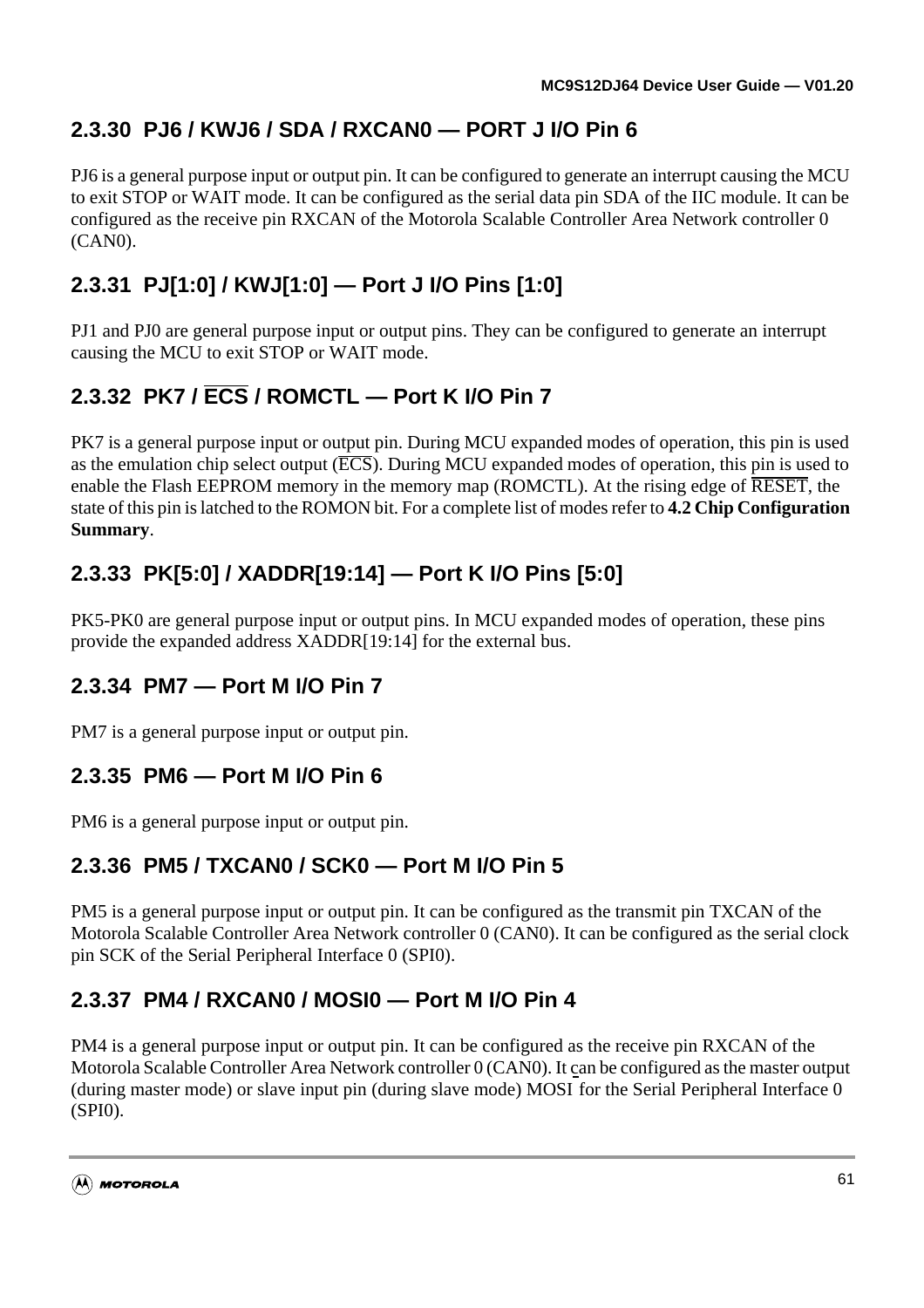## **2.3.38 PM3 / TXCAN0 / SS0 — Port M I/O Pin 3**

PM3 is a general purpose input or output pin. It can be configured as the transmit pin TXCAN of the Motorola Scalable Controller Area Network controller 0 (CAN0). It can be configured as the slave select pin  $\overline{SS}$  of the Serial Peripheral Interface 0 (SPI0).

### **2.3.39 PM2 / RXCAN0 / MISO0 — Port M I/O Pin 2**

PM2 is a general purpose input or output pin. It can be configured as the receive pin RXCAN of the Motorola Scalable Controller Area Network controller 0 (CAN0). It can be configured as the master input (during master mode) or slave output pin (during slave mode) MISO for the Serial Peripheral Interface 0 (SPI0).

### **2.3.40 PM1 / TXCAN0 / TXB — Port M I/O Pin 1**

PM1 is a general purpose input or output pin. It can be configured as the transmit pin TXCAN of the Motorola Scalable Controller Area Network controller 0 (CAN0). It can be configured as the transmit pin TXB of the BDLC.

### **2.3.41 PM0 / RXCAN0 / RXB — Port M I/O Pin 0**

PM0 is a general purpose input or output pin. It can be configured as the receive pin RXCAN of the Motorola Scalable Controller Area Network controller 0 (CAN0). It can be configured as the receive pin RXB of the BDLC.

## **2.3.42 PP7 / KWP7 / PWM7 — Port P I/O Pin 7**

PP7 is a general purpose input or output pin. It can be configured to generate an interrupt causing the MCU to exit STOP or WAIT mode. It can be configured as Pulse Width Modulator (PWM) channel 7 output.

### **2.3.43 PP6 / KWP6 / PWM6 — Port P I/O Pin 6**

PP6 is a general purpose input or output pin. It can be configured to generate an interrupt causing the MCU to exit STOP or WAIT mode. It can be configured as Pulse Width Modulator (PWM) channel 6 output.

### **2.3.44 PP5 / KWP5 / PWM5 — Port P I/O Pin 5**

PP5 is a general purpose input or output pin. It can be configured to generate an interrupt causing the MCU to exit STOP or WAIT mode. It can be configured as Pulse Width Modulator (PWM) channel 5 output.

### **2.3.45 PP4 / KWP4 / PWM4 — Port P I/O Pin 4**

PP4 is a general purpose input or output pin. It can be configured to generate an interrupt causing the MCU to exit STOP or WAIT mode. It can be configured as Pulse Width Modulator (PWM) channel 4 output.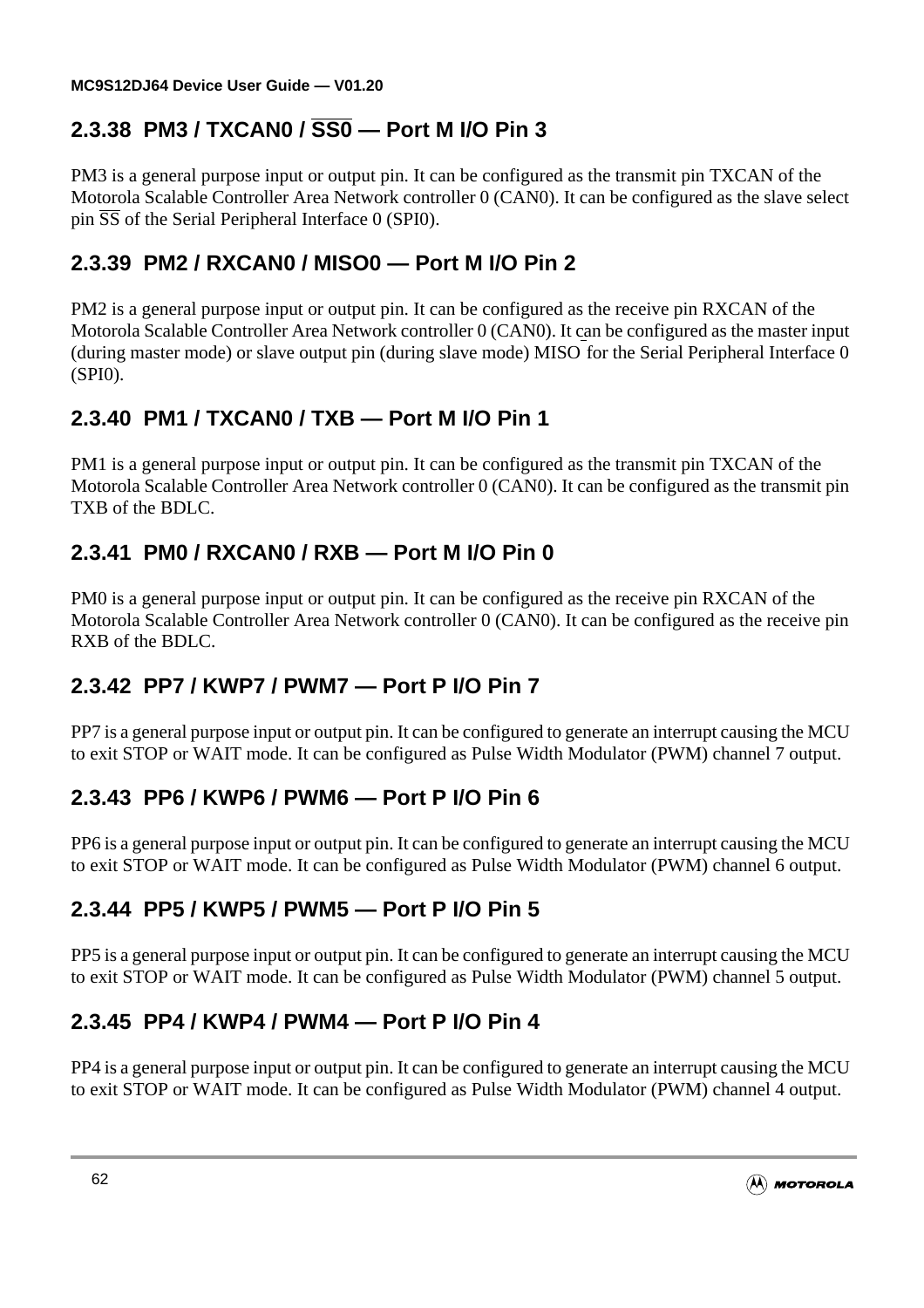### **2.3.46 PP3 / KWP3 / PWM3 — Port P I/O Pin 3**

PP3 is a general purpose input or output pin. It can be configured to generate an interrupt causing the MCU to exit STOP or WAIT mode. It can be configured as Pulse Width Modulator (PWM) channel 3 output.

### **2.3.47 PP2 / KWP2 / PWM2 — Port P I/O Pin 2**

PP2 is a general purpose input or output pin. It can be configured to generate an interrupt causing the MCU to exit STOP or WAIT mode. It can be configured as Pulse Width Modulator (PWM) channel 2 output.

#### **2.3.48 PP1 / KWP1 / PWM1 — Port P I/O Pin 1**

PP1 is a general purpose input or output pin. It can be configured to generate an interrupt causing the MCU to exit STOP or WAIT mode. It can be configured as Pulse Width Modulator (PWM) channel 1 output.

#### **2.3.49 PP0 / KWP0 / PWM0 — Port P I/O Pin 0**

PP0 is a general purpose input or output pin. It can be configured to generate an interrupt causing the MCU to exit STOP or WAIT mode. It can be configured as Pulse Width Modulator (PWM) channel 0 output.

### **2.3.50 PS7 / SS0 — Port S I/O Pin 7**

PS6 is a general purpose input or output pin. It can be configured as the slave select pin  $\overline{SS}$  of the Serial Peripheral Interface 0 (SPI0).

#### **2.3.51 PS6 / SCK0 — Port S I/O Pin 6**

PS6 is a general purpose input or output pin. It can be configured as the serial clock pin SCK of the Serial Peripheral Interface 0 (SPI0).

#### **2.3.52 PS5 / MOSI0 — Port S I/O Pin 5**

PS5 is a general purpose input or output pin. It can be configured as master output (during master mode) or slave input pin (during slave mode) MOSI of the Serial Peripheral Interface 0 (SPI0).

#### **2.3.53 PS4 / MISO0 — Port S I/O Pin 4**

PS4 is a general purpose input or output pin. It can be configured as master input (during master mode) or slave output pin (during slave mode) MOSI of the Serial Peripheral Interface 0 (SPI0).

#### **2.3.54 PS3 / TXD1 — Port S I/O Pin 3**

PS3 is a general purpose input or output pin. It can be configured as the transmit pin TXD of Serial Communication Interface 1 (SCI1).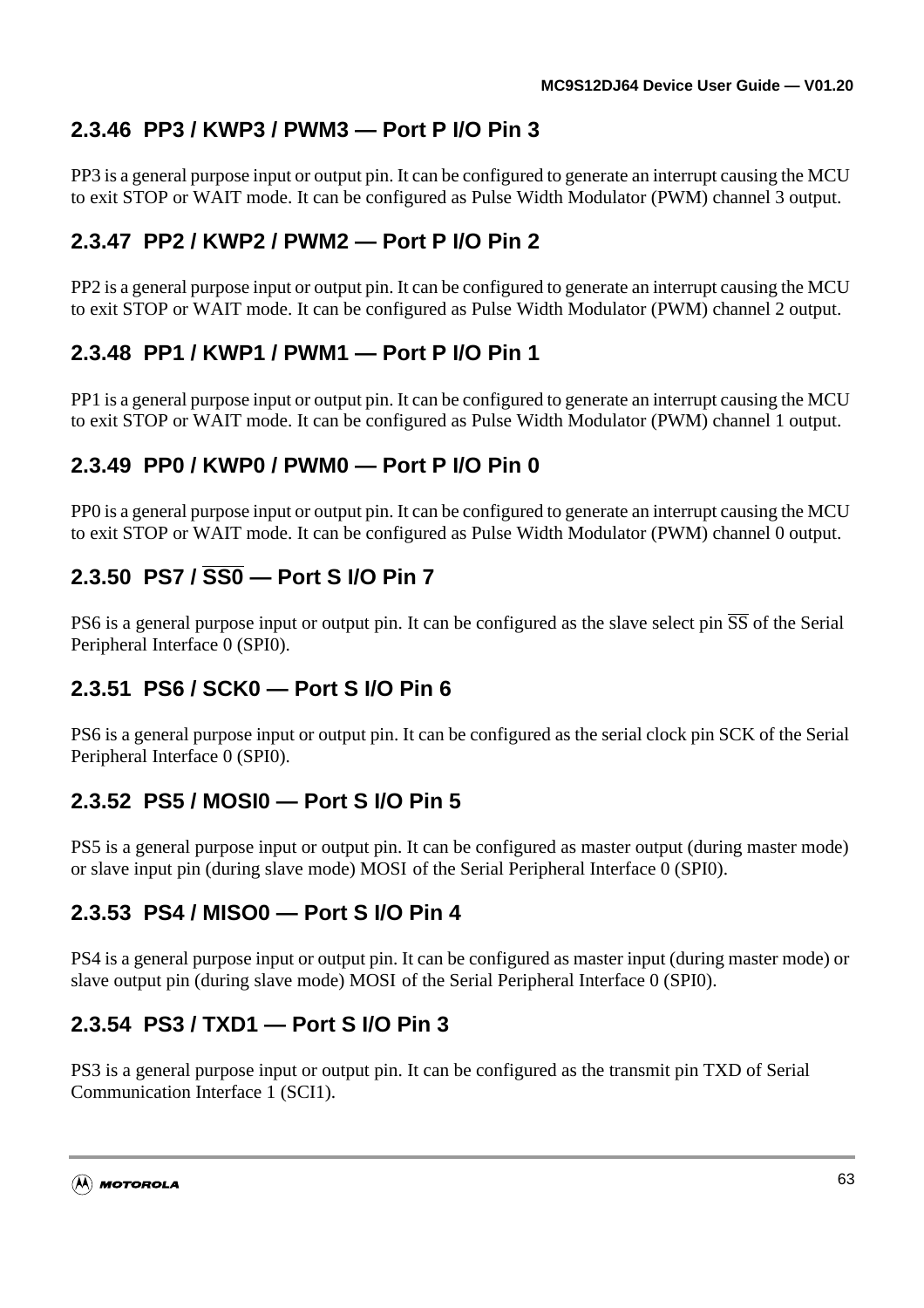## **2.3.55 PS2 / RXD1 — Port S I/O Pin 2**

PS2 is a general purpose input or output pin. It can be configured as the receive pin RXD of Serial Communication Interface 1 (SCI1).

### **2.3.56 PS1 / TXD0 — Port S I/O Pin 1**

PS1 is a general purpose input or output pin. It can be configured as the transmit pin TXD of Serial Communication Interface 0 (SCI0).

#### **2.3.57 PS0 / RXD0 — Port S I/O Pin 0**

PS0 is a general purpose input or output pin. It can be configured as the receive pin RXD of Serial Communication Interface 0 (SCI0).

### **2.3.58 PT[7:0] / IOC[7:0] — Port T I/O Pins [7:0]**

PT7-PT0 are general purpose input or output pins. They can be configured as input capture or output compare pins IOC7-IOC0 of the Enhanced Capture Timer (ECT).

# **2.4 Power Supply Pins**

MC9S12DJ64 power and ground pins are described below.

**NOTE:** *All VSS pins must be connected together in the application.*

| <b>Mnemonic</b> | <b>Pin Number</b> | <b>Nominal</b> | <b>Description</b>                                                                                                                        |  |  |  |
|-----------------|-------------------|----------------|-------------------------------------------------------------------------------------------------------------------------------------------|--|--|--|
|                 | 112-pin QFP       | Voltage        |                                                                                                                                           |  |  |  |
| <b>VDD1, 2</b>  | 13, 65            | 2.5V           | Internal power and ground generated by internal regulator                                                                                 |  |  |  |
| <b>VSS1, 2</b>  | 14,66             | 0V             |                                                                                                                                           |  |  |  |
| <b>VDDR</b>     | 41                | 5.0V           | External power and ground, supply to pin drivers and internal                                                                             |  |  |  |
| <b>VSSR</b>     | 40                | 0 <sup>V</sup> | voltage regulator.                                                                                                                        |  |  |  |
| <b>VDDX</b>     | 107               | 5.0V           | External power and ground, supply to pin drivers.                                                                                         |  |  |  |
| <b>VSSX</b>     | 106               | 0V             |                                                                                                                                           |  |  |  |
| <b>VDDA</b>     | 83                | 5.0V           | Operating voltage and ground for the analog-to-digital                                                                                    |  |  |  |
| <b>VSSA</b>     | 86                | 0V             | converters and the reference for the internal voltage regulator,<br>allows the supply voltage to the A/D to be bypassed<br>independently. |  |  |  |
| <b>VRL</b>      | 85                | 0V             | Reference voltages for the analog-to-digital converter.                                                                                   |  |  |  |
| <b>VRH</b>      | 84                | 5.0V           |                                                                                                                                           |  |  |  |

**Table 2-2 MC9S12DJ64 Power and Ground Connection Summary**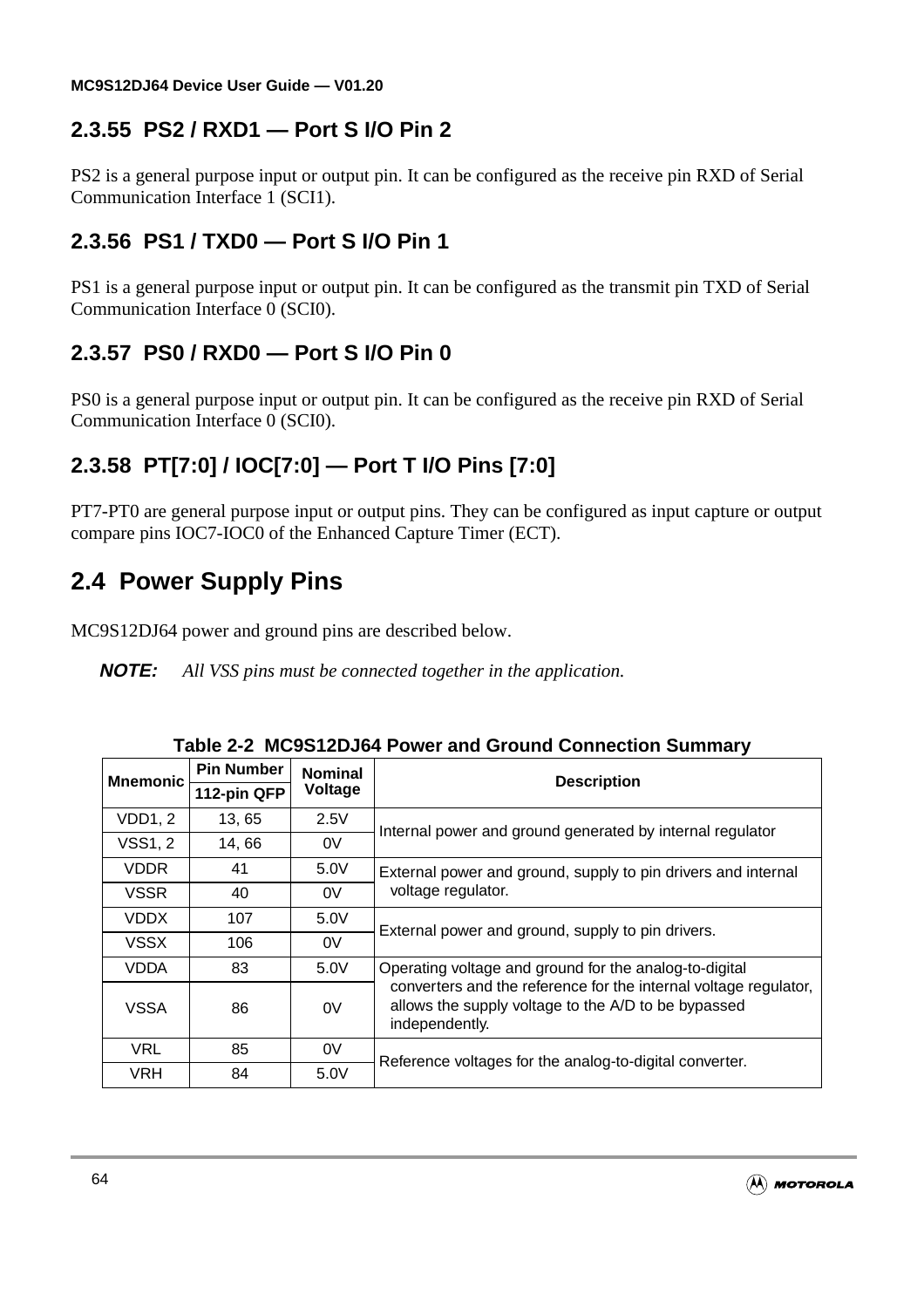| <b>Mnemonic</b> | Pin Number<br><b>Nominal</b> |         | <b>Description</b>                                                                                                                             |  |  |  |
|-----------------|------------------------------|---------|------------------------------------------------------------------------------------------------------------------------------------------------|--|--|--|
|                 | 112-pin QFP                  | Voltage |                                                                                                                                                |  |  |  |
| VDDPLL          | 43                           | 2.5V    | Provides operating voltage and ground for the Phased-Locked                                                                                    |  |  |  |
| <b>VSSPLL</b>   | 45                           | 0V      | Loop. This allows the supply voltage to the PLL to be<br>bypassed independently. Internal power and ground<br>generated by internal regulator. |  |  |  |
| VREGEN          | 97                           | 5.0V    | Internal Voltage Regulator enable/disable                                                                                                      |  |  |  |

### **2.4.1 VDDX, VSSX — Power & Ground Pins for I/O Drivers**

External power and ground for I/O drivers. Because fast signal transitions place high, short-duration current demands on the power supply, use bypass capacitors with high-frequency characteristics and place them as close to the MCU as possible. Bypass requirements depend on how heavily the MCU pins are loaded.

VDDX and VSSX are the supplies for Ports J, K, M, P, T and S.

### **2.4.2 VDDR, VSSR — Power & Ground Pins for I/O Drivers & for Internal Voltage Regulator**

External power and ground for I/O drivers and input to the internal voltage regulator. Because fast signal transitions place high, short-duration current demands on the power supply, use bypass capacitors with high-frequency characteristics and place them as close to the MCU as possible. Bypass requirements depend on how heavily the MCU pins are loaded.

VDDR and VSSR are the supplies for Ports A, B, E and H.

### **2.4.3 VDD1, VDD2, VSS1, VSS2 — Internal Logic Power Supply Pins**

Power is supplied to the MCU through VDD and VSS. Because fast signal transitions place high, short-duration current demands on the power supply, use bypass capacitors with high-frequency characteristics and place them as close to the MCU as possible. This 2.5V supply is derived from the internal voltage regulator. There is no static load on those pins allowed. The internal voltage regulator is turned off, if VREGEN is tied to ground.

**NOTE:** *No load allowed except for bypass capacitors.*

### **2.4.4 VDDA, VSSA — Power Supply Pins for ATD0/ATD1 and VREG**

VDDA, VSSA are the power supply and ground input pins for the voltage regulator and the two analog to digital converters. It also provides the reference for the internal voltage regulator. This allows the supply voltage to ATD0/ATD1 and the reference voltage to be bypassed independently.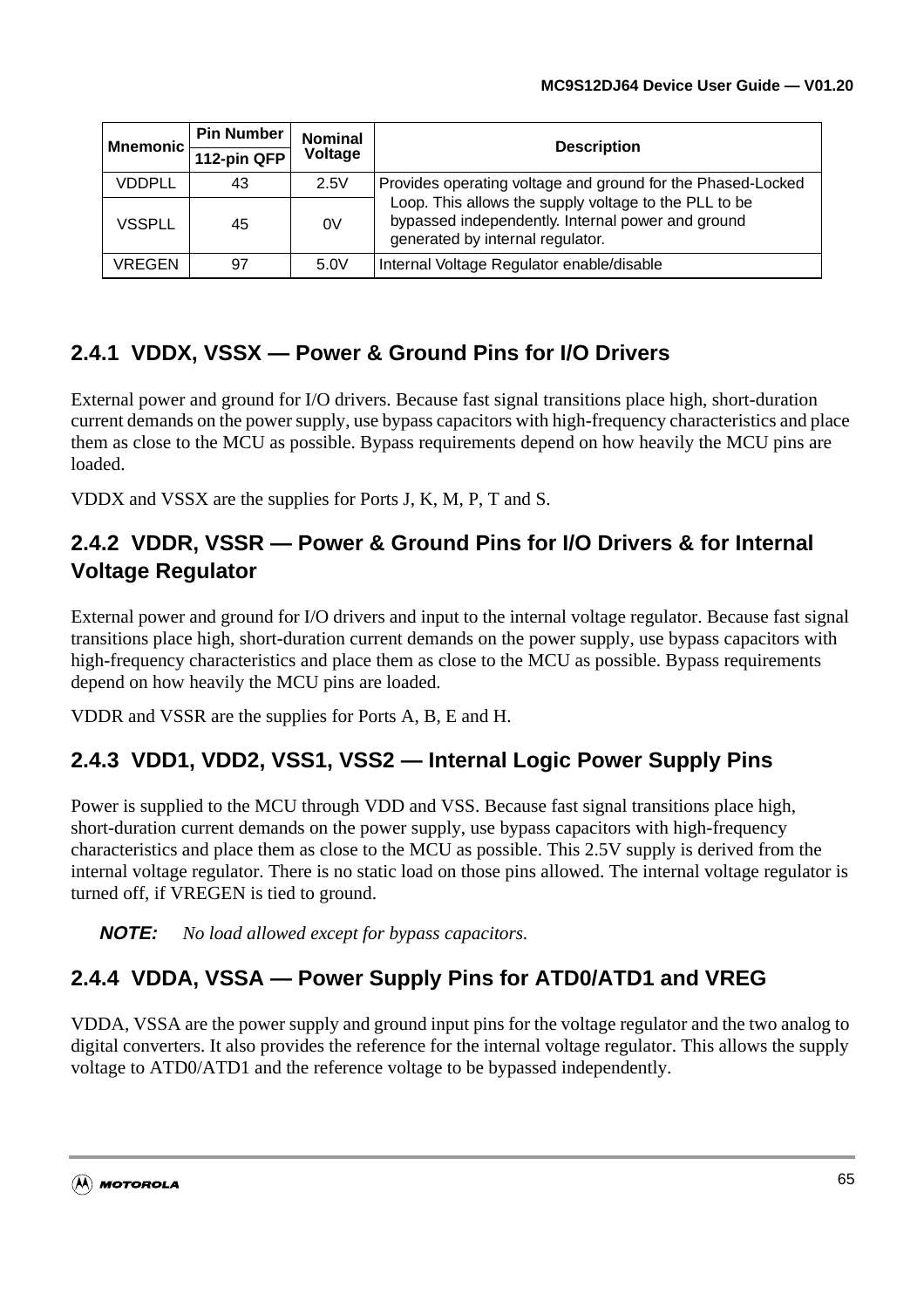### **2.4.5 VRH, VRL — ATD Reference Voltage Input Pins**

VRH and VRL are the reference voltage input pins for the analog to digital converter.

### **2.4.6 VDDPLL, VSSPLL — Power Supply Pins for PLL**

Provides operating voltage and ground for the Oscillator and the Phased-Locked Loop. This allows the supply voltage to the Oscillator and PLL to be bypassed independently.This 2.5V voltage is generated by the internal voltage regulator.

**NOTE:** *No load allowed except for bypass capacitors.*

### **2.4.7 VREGEN — On Chip Voltage Regulator Enable**

Enables the internal 5V to 2.5V voltage regulator. If this pin is tied low, VDD1,2 and VDDPLL must be supplied externally.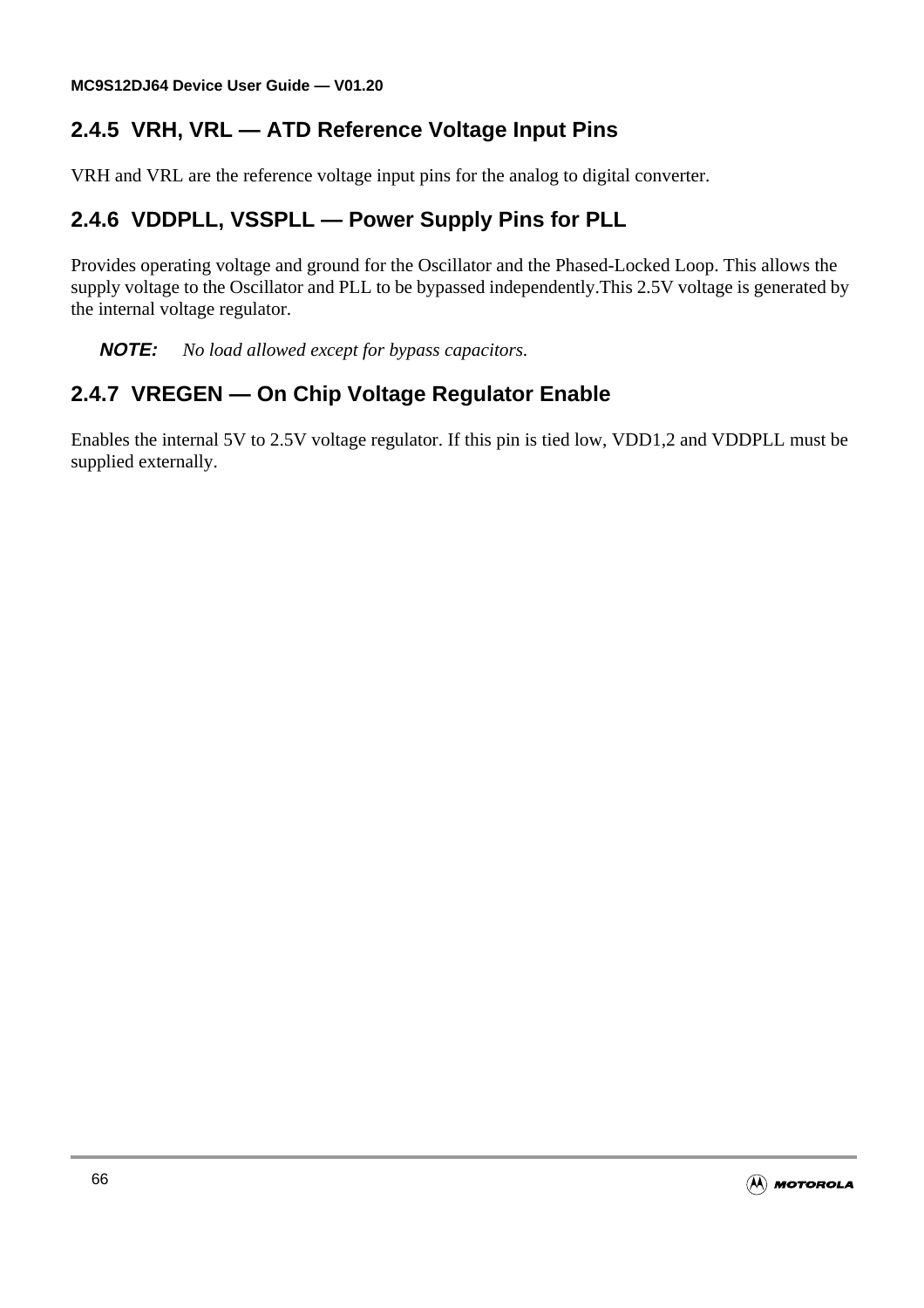# **Section 3 System Clock Description**

# **3.1 Overview**

The Clock and Reset Generator provides the internal clock signals for the HCS12 Core and all peripheral modules. **[Figure 3-1](#page-66-0)** shows the clock connections from the CRG to all modules.

Consult the CRG Block User Guide and OSC Block User Guide for details on clock generation.



<span id="page-66-0"></span>**Figure 3-1 Clock Connections**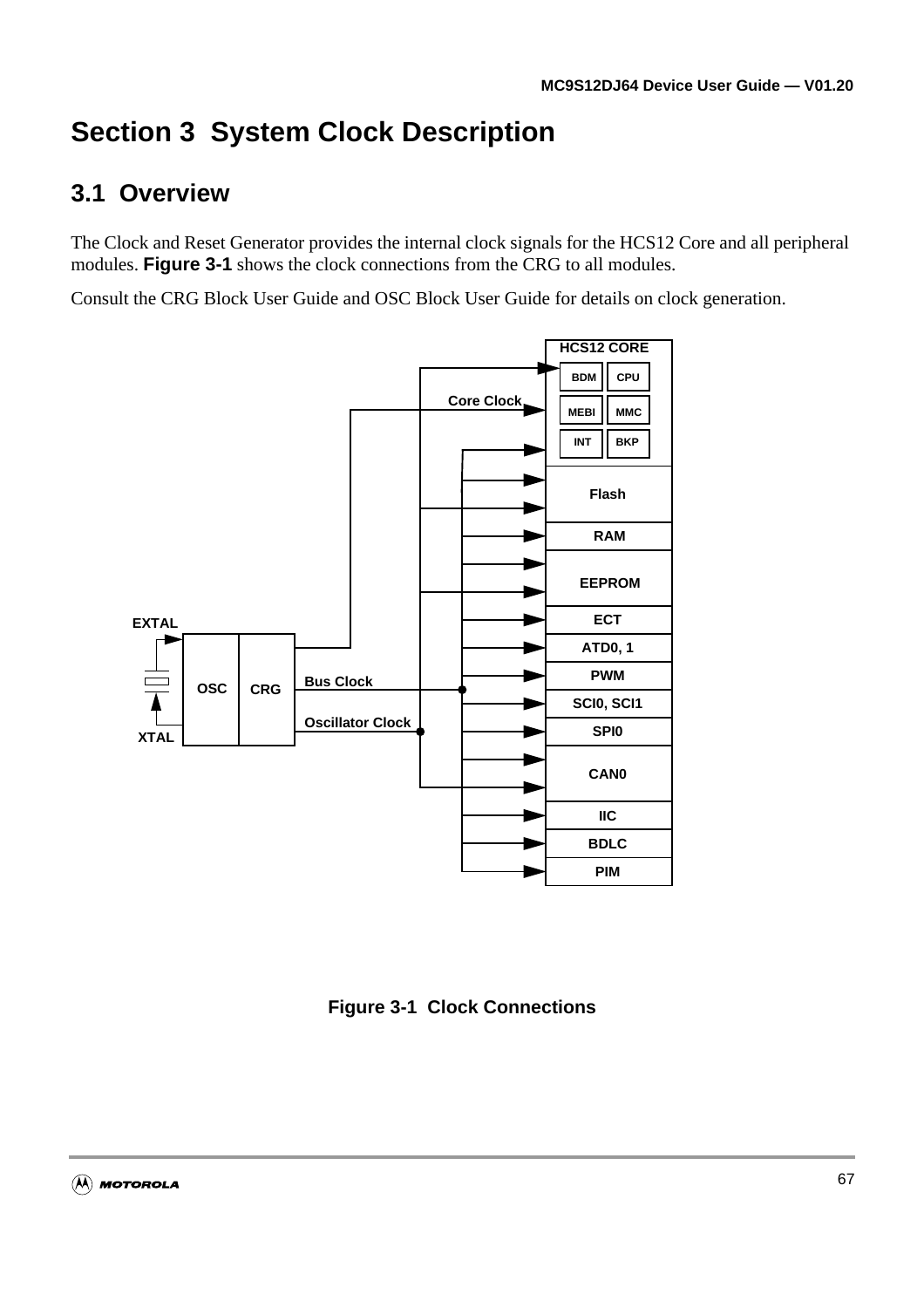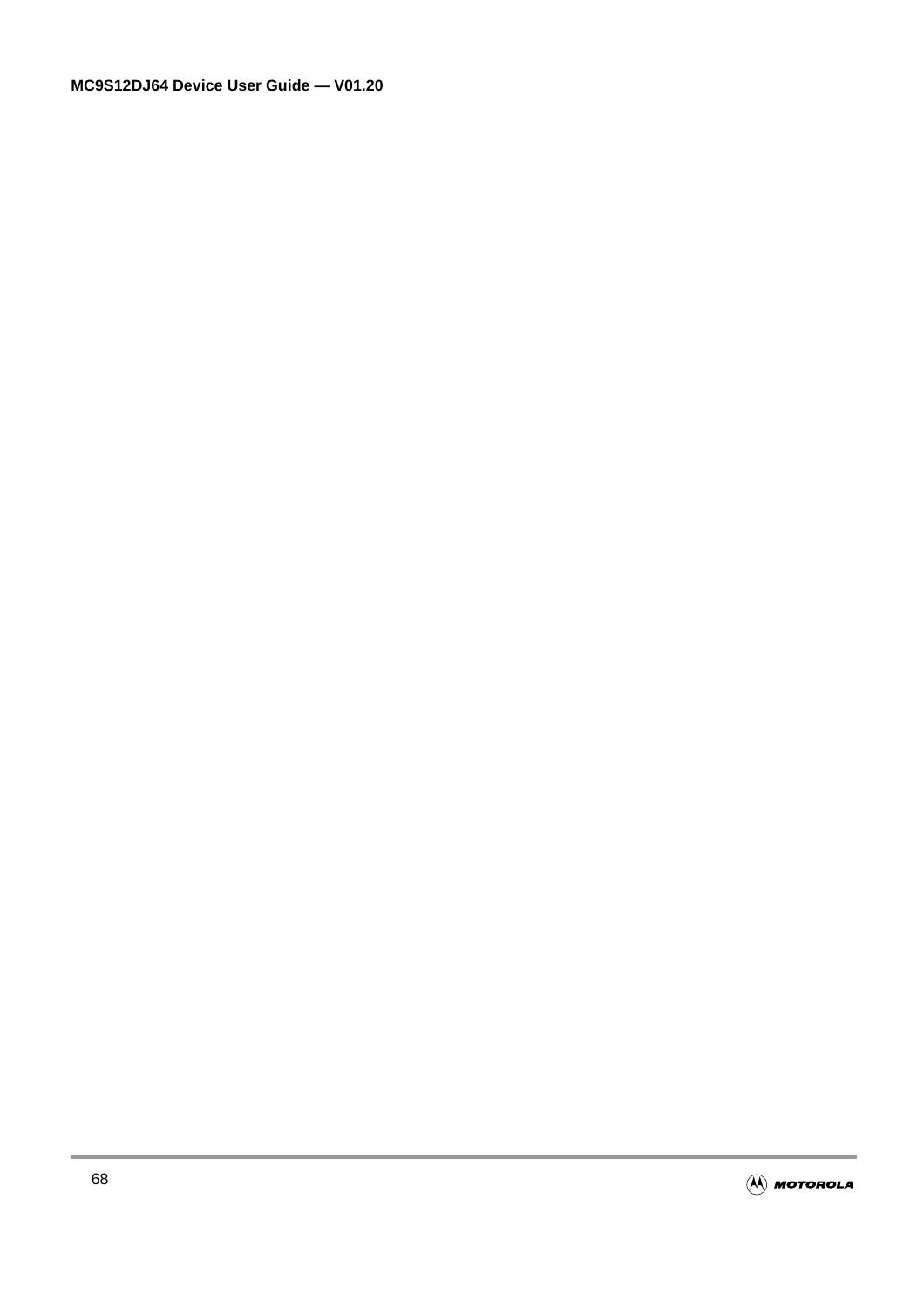# <span id="page-68-0"></span>**Section 4 Modes of Operation**

# **4.1 Overview**

Eight possible modes determine the operating configuration of the MC9S12DJ64 and MC9S12D32. Each mode has an associated default memory map and external bus configuration.

Three low power modes exist for the device.

# **4.2 Chip Configuration Summary**

The operating mode out of reset is determined by the states of the MODC, MODB, and MODA pins during reset (**[Table 4-1](#page-68-1)**). The MODC, MODB, and MODA bits in the MODE register show the current operating mode and provide limited mode switching during operation. The states of the MODC, MODB, and MODA pins are latched into these bits on the rising edge of the reset signal. The ROMCTL signal allows the setting of the ROMON bit in the MISC register thus controlling whether the internal Flash is visible in the memory map.  $ROMON = 1$  mean the Flash is visible in the memory map. The state of the ROMCTL pin is latched into the ROMON bit in the MISC register on the rising edge of the reset signal.

<span id="page-68-1"></span>

| $BKGD =$<br><b>MODC</b> | $PE6 =$<br><b>MODB</b> | $PE5 =$<br><b>MODA</b> | $PK7 =$<br><b>ROMCTL</b> | <b>ROMON</b><br><b>Bit</b> | <b>Mode Description</b>                                                                                                                   |
|-------------------------|------------------------|------------------------|--------------------------|----------------------------|-------------------------------------------------------------------------------------------------------------------------------------------|
| 0                       | 0                      | <sup>0</sup>           | X                        |                            | Special Single Chip, BDM allowed and ACTIVE. BDM is<br>allowed in all other modes but a serial command is<br>required to make BDM active. |
| 0                       | 0                      |                        | 0                        |                            | Emulation Expanded Narrow, BDM allowed                                                                                                    |
|                         |                        |                        |                          | 0                          |                                                                                                                                           |
| 0                       |                        | 0                      | X                        | 0                          | Special Test (Expanded Wide), BDM allowed                                                                                                 |
| 0                       |                        |                        | 0                        |                            |                                                                                                                                           |
|                         |                        |                        |                          | $\Omega$                   | Emulation Expanded Wide, BDM allowed                                                                                                      |
|                         | 0                      | 0                      | X                        |                            | Normal Single Chip, BDM allowed                                                                                                           |
|                         | 0                      |                        | 0                        | 0                          |                                                                                                                                           |
|                         |                        |                        |                          |                            | Normal Expanded Narrow, BDM allowed                                                                                                       |
|                         |                        | 0                      | X                        |                            | Peripheral; BDM allowed but bus operations would cause<br>bus conflicts (must not be used)                                                |
|                         |                        |                        | U                        | 0                          | Normal Expanded Wide, BDM allowed                                                                                                         |
|                         |                        |                        |                          |                            |                                                                                                                                           |

#### **Table 4-1 Mode Selection**

For further explanation on the modes refer to the HCS12 Multiplexed External Bus Interface Block Guide.

| Table 4-2 Clock Selection Based on PE7 |
|----------------------------------------|
|----------------------------------------|

| $ PE7 = XCLKS $ | <b>Description</b>           |
|-----------------|------------------------------|
|                 | Colpitts Oscillator selected |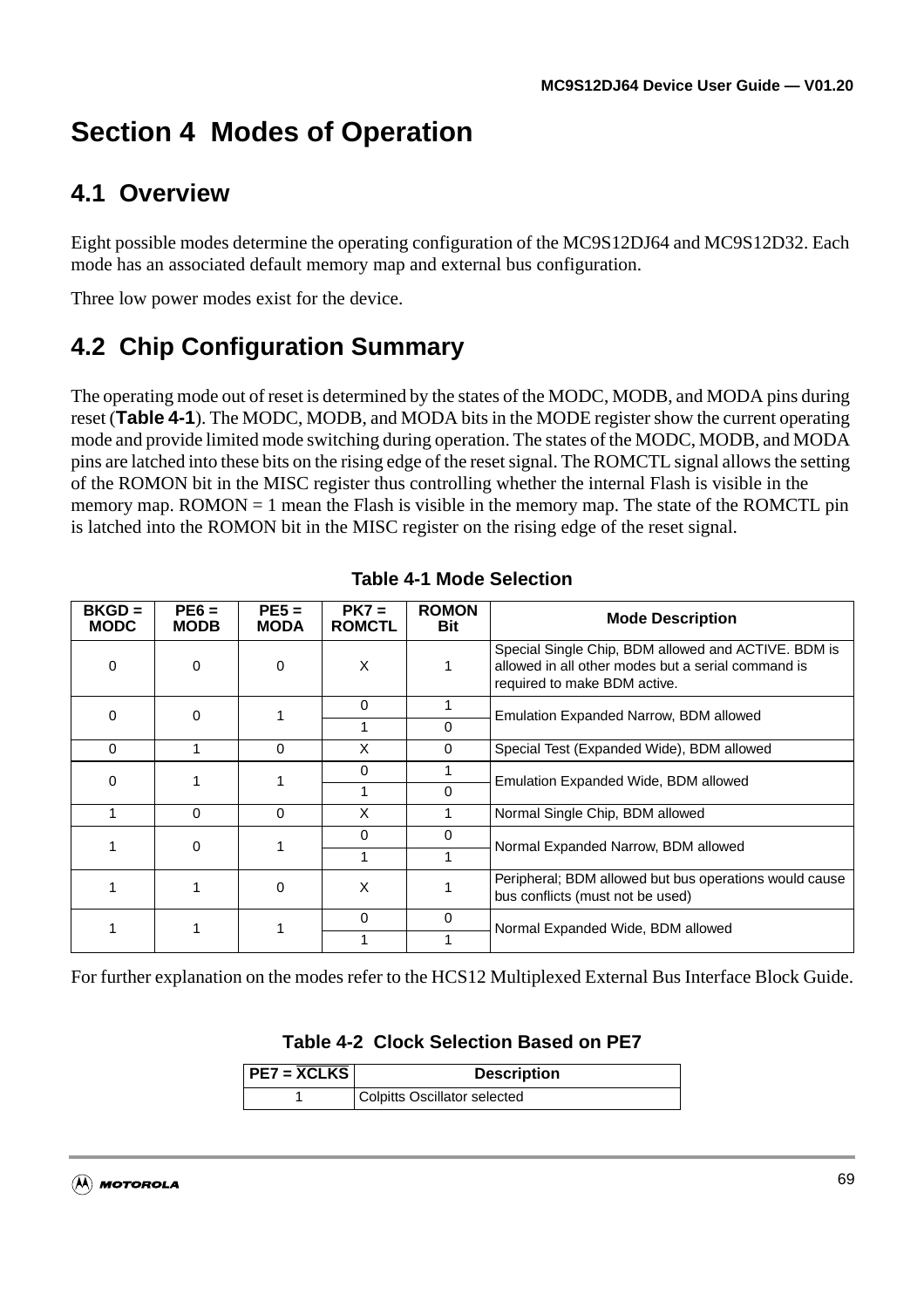#### **Table 4-2 Clock Selection Based on PE7**

| $ PE7 = XCLKS $ | <b>Description</b>                        |
|-----------------|-------------------------------------------|
|                 | Pierce Oscillator/external clock selected |

#### **Table 4-3 Voltage Regulator VREGEN**

| <b>VREGEN</b> | <b>Description</b>                                                                              |  |  |  |  |
|---------------|-------------------------------------------------------------------------------------------------|--|--|--|--|
|               | Internal Voltage Regulator enabled                                                              |  |  |  |  |
| 0             | Internal Voltage Regulator disabled, VDD1,2 and<br>VDDPLL must be supplied externally with 2.5V |  |  |  |  |

## **4.3 Security**

The device will make available a security feature preventing the unauthorized read and write of the memory contents. This feature allows:

- Protection of the contents of FLASH,
- Protection of the contents of EEPROM,
- Operation in single-chip mode,
- Operation from external memory with internal FLASH and EEPROM disabled.

The user must be reminded that part of the security must lie with the user's code. An extreme example would be user's code that dumps the contents of the internal program. This code would defeat the purpose of security. At the same time the user may also wish to put a back door in the user's program. An example of this is the user downloads a key through the SCI which allows access to a programming routine that updates parameters stored in EEPROM.

### **4.3.1 Securing the Microcontroller**

Once the user has programmed the FLASH and EEPROM (if desired), the part can be secured by programming the security bits located in the FLASH module. These non-volatile bits will keep the part secured through resetting the part and through powering down the part.

The security byte resides in a portion of the Flash array.

Check the Flash Block User Guide for more details on the security configuration.

### **4.3.2 Operation of the Secured Microcontroller**

#### **4.3.2.1 Normal Single Chip Mode**

This will be the most common usage of the secured part. Everything will appear the same as if the part was not secured with the exception of BDM operation. The BDM operation will be blocked.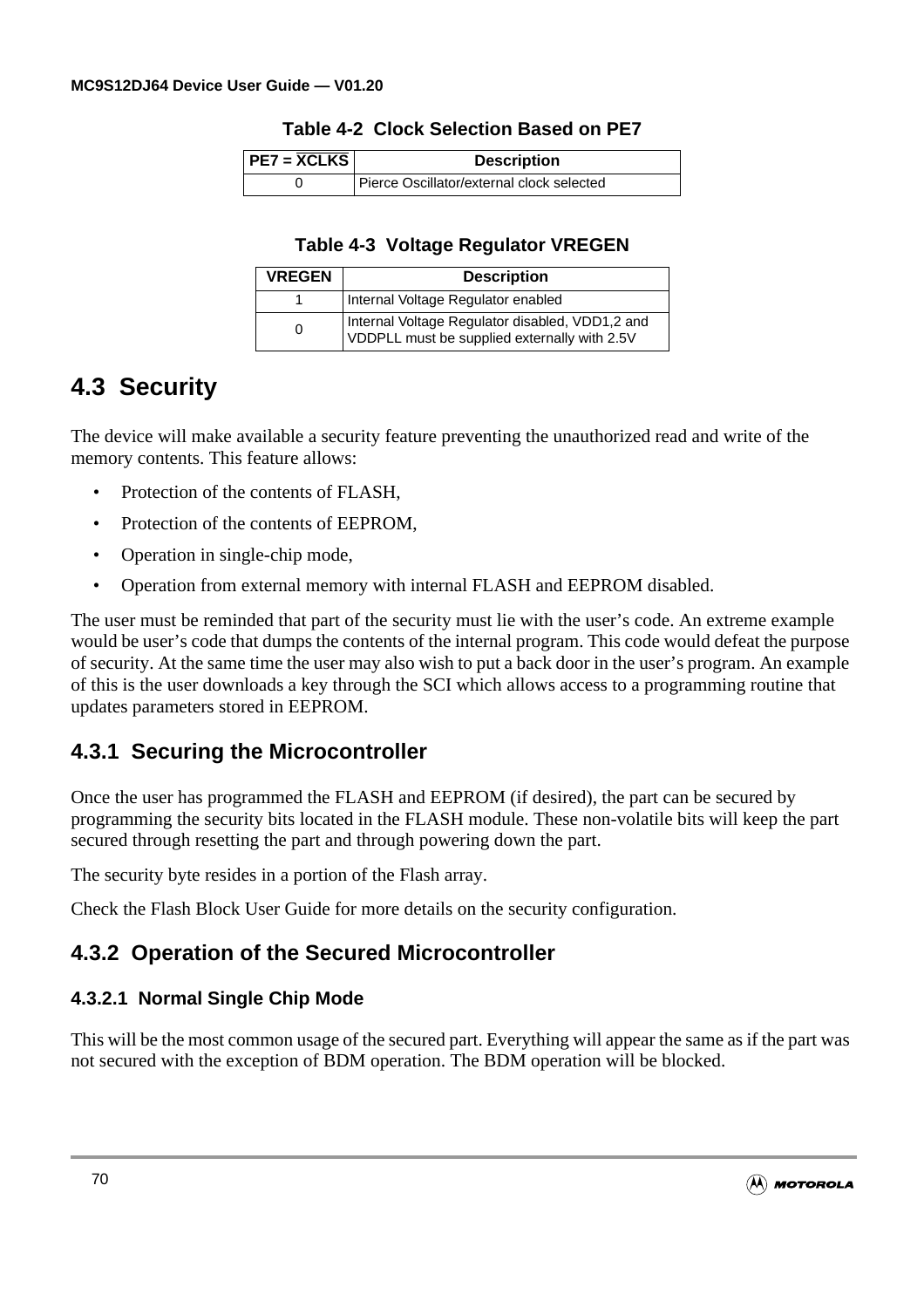#### **4.3.2.2 Executing from External Memory**

The user may wish to execute from external space with a secured microcontroller. This is accomplished by resetting directly into expanded mode. The internal FLASH and EEPROM will be disabled. BDM operations will be blocked.

#### **4.3.3 Unsecuring the Microcontroller**

In order to unsecure the microcontroller, the internal FLASH and EEPROM must be erased. This can be done through an external program in expanded mode or via a sequence of BDM commands. Unsecuring is also possible via the Backdoor Key Access. Refer to Flash Block Guide for details.

Once the user has erased the FLASH and EEPROM, the part can be reset into special single chip mode. This invokes a program that verifies the erasure of the internal FLASH and EEPROM. Once this program completes, the user can erase and program the FLASH security bits to the unsecured state. This is generally done through the BDM, but the user could also change to expanded mode (by writing the mode bits through the BDM) and jumping to an external program (again through BDM commands). Note that if the part goes through a reset before the security bits are reprogrammed to the unsecure state, the part will be secured again.

## **4.4 Low Power Modes**

The microcontroller features three main low power modes. Consult the respective Block User Guide for information on the module behavior in Stop, Pseudo Stop, and Wait Mode. An important source of information about the clock system is the Clock and Reset Generator User Guide (CRG).

#### **4.4.1 Stop**

Executing the CPU STOP instruction stops all clocks and the oscillator thus putting the chip in fully static mode. Wake up from this mode can be done via reset or external interrupts.

### **4.4.2 Pseudo Stop**

This mode is entered by executing the CPU STOP instruction. In this mode the oscillator is still running and the Real Time Interrupt (RTI) or Watchdog (COP) sub module can stay active. Other peripherals are turned off. This mode consumes more current than the full STOP mode, but the wake up time from this mode is significantly shorter.

#### **4.4.3 Wait**

This mode is entered by executing the CPU WAI instruction. In this mode the CPU will not execute instructions. The internal CPU signals (address and data bus) will be fully static. All peripherals stay active. For further power consumption the peripherals can individually turn off their local clocks.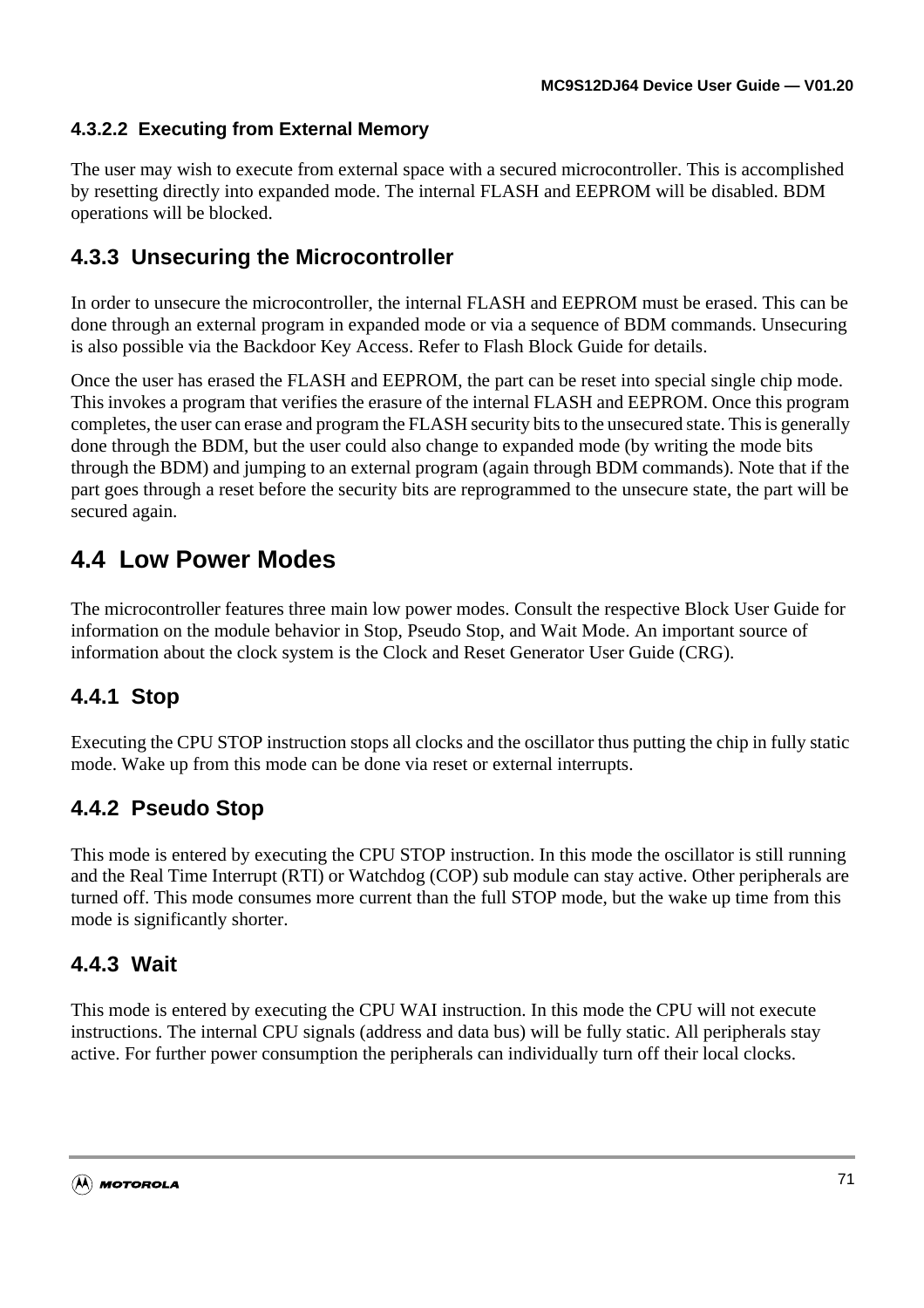### **4.4.4 Run**

Although this is not a low power mode, unused peripheral modules should not be enabled in order to save power.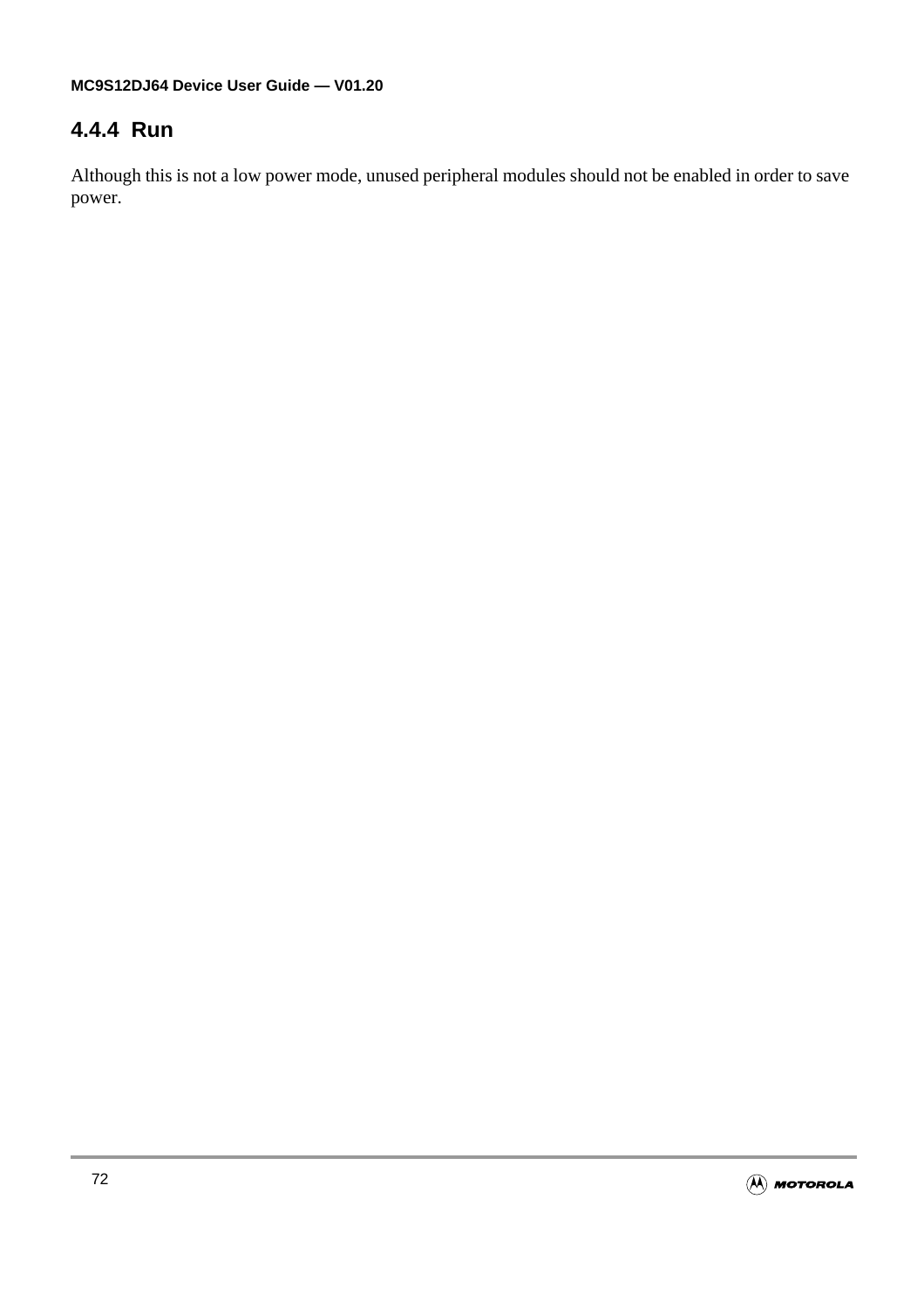## **Section 5 Resets and Interrupts**

## **5.1 Overview**

Consult the Exception Processing section of the CPU12 Reference Manual for information on resets and interrupts.

## **5.2 Vectors**

### **5.2.1 Vector Table**

<span id="page-72-0"></span>**[Table 5-1](#page-72-0)** lists interrupt sources and vectors in default order of priority.

| <b>Vector Address</b>      | <b>Interrupt Source</b>                | <b>CCR</b><br><b>Mask</b> | <b>Local Enable</b>                          | <b>HPRIO Value</b><br>to Elevate |
|----------------------------|----------------------------------------|---------------------------|----------------------------------------------|----------------------------------|
| <b>\$FFFE, \$FFFF</b>      | Reset                                  | None                      | None                                         |                                  |
| <b>\$FFFC, \$FFFD</b>      | Clock Monitor fail reset               | None                      | PLLCTL (CME, SCME)                           |                                  |
| <b><i>SFFFA, SFFFB</i></b> | COP failure reset                      | None                      | COP rate select                              | $\overline{\phantom{0}}$         |
| <b>\$FFF8, \$FFF9</b>      | Unimplemented instruction trap         | None                      | None                                         |                                  |
| <b>SFFF6, SFFF7</b>        | SWI                                    | None                      | None                                         | $\qquad \qquad -$                |
| \$FFF4, \$FFF5             | <b>XIRQ</b>                            | X-Bit                     | None                                         |                                  |
| <b>\$FFF2, \$FFF3</b>      | <b>IRQ</b>                             | I-Bit                     | <b>IRQCR (IRQEN)</b>                         | <b>\$F2</b>                      |
| \$FFF0, \$FFF1             | Real Time Interrupt                    | I-Bit                     | <b>CRGINT (RTIE)</b>                         | \$F <sub>0</sub>                 |
| <b>SFFEE, SFFEF</b>        | Enhanced Capture Timer channel 0       | I-Bit                     | TIE (C0I)                                    | \$EE                             |
| <b>\$FFEC, \$FFED</b>      | Enhanced Capture Timer channel 1       | I-Bit                     | <b>TIE (C1I)</b>                             | E <sub>C</sub>                   |
| <b><i>SFFEA, SFFEB</i></b> | Enhanced Capture Timer channel 2       | I-Bit                     | <b>TIE (C2I)</b>                             | \$EA                             |
| <b>\$FFE8, \$FFE9</b>      | Enhanced Capture Timer channel 3       | I-Bit                     | <b>TIE (C3I)</b>                             | <b>\$E8</b>                      |
| \$FFE6, \$FFE7             | Enhanced Capture Timer channel 4       | I-Bit                     | TIE $(C4I)$                                  | \$E6                             |
| \$FFE4, \$FFE5             | Enhanced Capture Timer channel 5       | I-Bit                     | <b>TIE (C5I)</b>                             | <b>\$E4</b>                      |
| \$FFE2, \$FFE3             | Enhanced Capture Timer channel 6       | I-Bit                     | <b>TIE (C6I)</b>                             | <b>\$E2</b>                      |
| \$FFE0, \$FFE1             | Enhanced Capture Timer channel 7       | I-Bit                     | <b>TIE (C7I)</b>                             | \$E0                             |
| <b>\$FFDE, \$FFDF</b>      | <b>Enhanced Capture Timer overflow</b> | I-Bit                     | TSRC2 (TOI)                                  | \$DE                             |
| <b><i>SFFDC, SFFDD</i></b> | Pulse accumulator A overflow           | I-Bit                     | PACTL (PAOVI)                                | \$DC                             |
| <b><i>SFFDA, SFFDB</i></b> | Pulse accumulator input edge           | I-Bit                     | PACTL (PAI)                                  | \$DA                             |
| \$FFD8, \$FFD9             | SPI <sub>0</sub>                       | I-Bit                     | SPICR1 (SPIE, SPTIE)                         | \$D8                             |
| \$FFD6, \$FFD7             | <b>SCI0</b>                            | I-Bit                     | SCICR <sub>2</sub><br>(TIE, TCIE, RIE, ILIE) | \$D6                             |
| \$FFD4, \$FFD5             | SCI <sub>1</sub>                       | I-Bit                     | SCICR <sub>2</sub><br>(TIE, TCIE, RIE, ILIE) | \$D4                             |
| <b>\$FFD2, \$FFD3</b>      | ATD <sub>0</sub>                       | I-Bit                     | ATDCTL2 (ASCIE)                              | <b>\$D2</b>                      |
| \$FFD0, \$FFD1             | ATD1                                   | I-Bit                     | ATDCTL2 (ASCIE)                              | \$D0                             |
| <b>\$FFCE, \$FFCF</b>      | Port J                                 | I-Bit                     | PIEJ<br>(PIEJ7, PIEJ6, PIEJ1, PIEJ0)         | \$CE                             |
| <b>\$FFCC, \$FFCD</b>      | Port H                                 | I-Bit                     | PIEH (PIEH7-0)                               | \$CC                             |

#### **Table 5-1 Interrupt Vector Locations**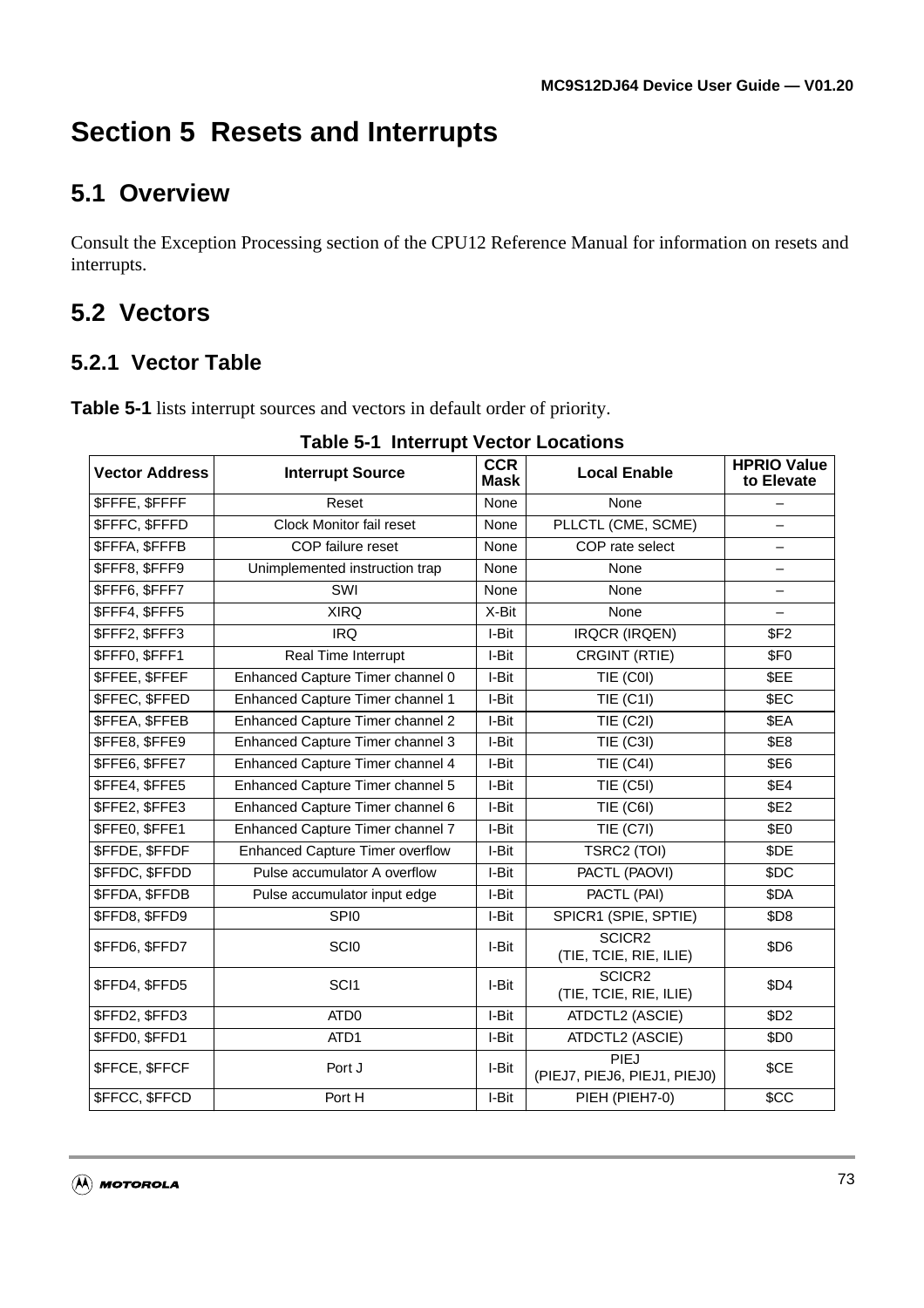| <b>\$FFCA, \$FFCB</b>      | Modulus Down Counter underflow      | I-Bit    | MCCTL (MCZI)            | \$CA        |
|----------------------------|-------------------------------------|----------|-------------------------|-------------|
| <b>\$FFC8, \$FFC9</b>      | <b>Pulse Accumulator B Overflow</b> | I-Bit    | PBCTL (PBOVI)           | \$C8        |
| \$FFC6, \$FFC7             | CRG PLL lock                        | I-Bit    | CRGINT (LOCKIE)         | \$C6        |
| \$FFC4, \$FFC5             | <b>CRG Self Clock Mode</b>          | I-Bit    | CRGINT (SCMIE)          | \$C4        |
| \$FFC2, \$FFC3             | <b>BDLC</b>                         | I-Bit    | DLCBCR1 (IE)            | \$C2        |
| \$FFC0, \$FFC1             | <b>IIC Bus</b>                      | I-Bit    | <b>IBCR (IBIE)</b>      | \$CO        |
| <b>\$FFBE, \$FFBF</b>      | Reserved                            | I-Bit    | Reserved                | \$BE        |
| <b>\$FFBC, \$FFBD</b>      |                                     | I-Bit    |                         | \$BC        |
| <b>\$FFBA, \$FFBB</b>      | <b>EEPROM</b>                       | I-Bit    | ECNFG (CCIE, CBEIE)     | \$BA        |
| \$FFB8, \$FFB9             | <b>FLASH</b>                        | I-Bit    | FCNFG (CCIE, CBEIE)     | \$B8        |
| \$FFB6, \$FFB7             | CAN0 wake-up                        | I-Bit    | CANRIER (WUPIE)         | \$B6        |
| \$FFB4, \$FFB5             | CAN0 errors                         | I-Bit    | CANRIER (CSCIE, OVRIE)  | \$B4        |
| \$FFB2, \$FFB3             | CAN0 receive                        | I-Bit    | CANRIER (RXFIE)         | \$B2        |
| \$FFB0, \$FFB1             | CAN0 transmit                       | I-Bit    | CANTIER (TXEIE2-TXEIE0) | \$B0        |
| <b>\$FFAE, \$FFAF</b>      |                                     | I-Bit    |                         | \$AE        |
| <b>\$FFAC, \$FFAD</b>      |                                     | I-Bit    |                         | \$AC        |
| <b><i>SFFAA, SFFAB</i></b> |                                     | I-Bit    |                         | \$AA        |
| <b>\$FFA8, \$FFA9</b>      |                                     | I-Bit    |                         | <b>\$A8</b> |
| \$FFA6, \$FFA7             |                                     | I-Bit    |                         | \$A6        |
| <b>\$FFA4, \$FFA5</b>      |                                     | I-Bit    |                         | \$AA        |
| <b>\$FFA2, \$FFA3</b>      |                                     | I-Bit    |                         | \$A2        |
| \$FFA0, \$FFA1             | Reserved                            | I-Bit    | Reserved                | <b>\$A0</b> |
| \$FF9E, \$FF9F             |                                     | I-Bit    |                         | \$9E        |
| \$FF9C, \$FF9D             |                                     | I-Bit    |                         | \$9C        |
| \$FF9A, \$FF9B             |                                     | I-Bit    |                         | \$9A        |
| <b>\$FF98, \$FF99</b>      |                                     | I-Bit    |                         | \$98        |
| <b>\$FF96, \$FF97</b>      |                                     | I-Bit    |                         | \$96        |
| <b>\$FF94, \$FF95</b>      |                                     | I-Bit    |                         | \$94        |
| <b>\$FF92, \$FF93</b>      |                                     | I-Bit    |                         | \$92        |
| <b>\$FF90, \$FF91</b>      |                                     | I-Bit    |                         | \$90        |
| <b>\$FF8E, \$FF8F</b>      | Port P                              | I-Bit    | PIEP (PIEP7-0)          | \$8E        |
| <b>\$FF8C, \$FF8D</b>      | PWM Emergency Shutdown              | I-Bit    | <b>PWMSDN (PWMIE)</b>   | \$8C        |
| \$FF80 to<br>\$FF8B        |                                     | Reserved |                         |             |

## **5.3 Effects of Reset**

When a reset occurs, MCU registers and control bits are changed to known start-up states. Refer to the respective module Block User Guides for register reset states.

## **5.3.1 I/O pins**

Refer to the HCS12 Multiplexed External Bus Interface (MEBI) Block Guide for mode dependent pin configuration of port A, B, E and K out of reset.

Refer to the PIM Block User Guide for reset configurations of all peripheral module ports.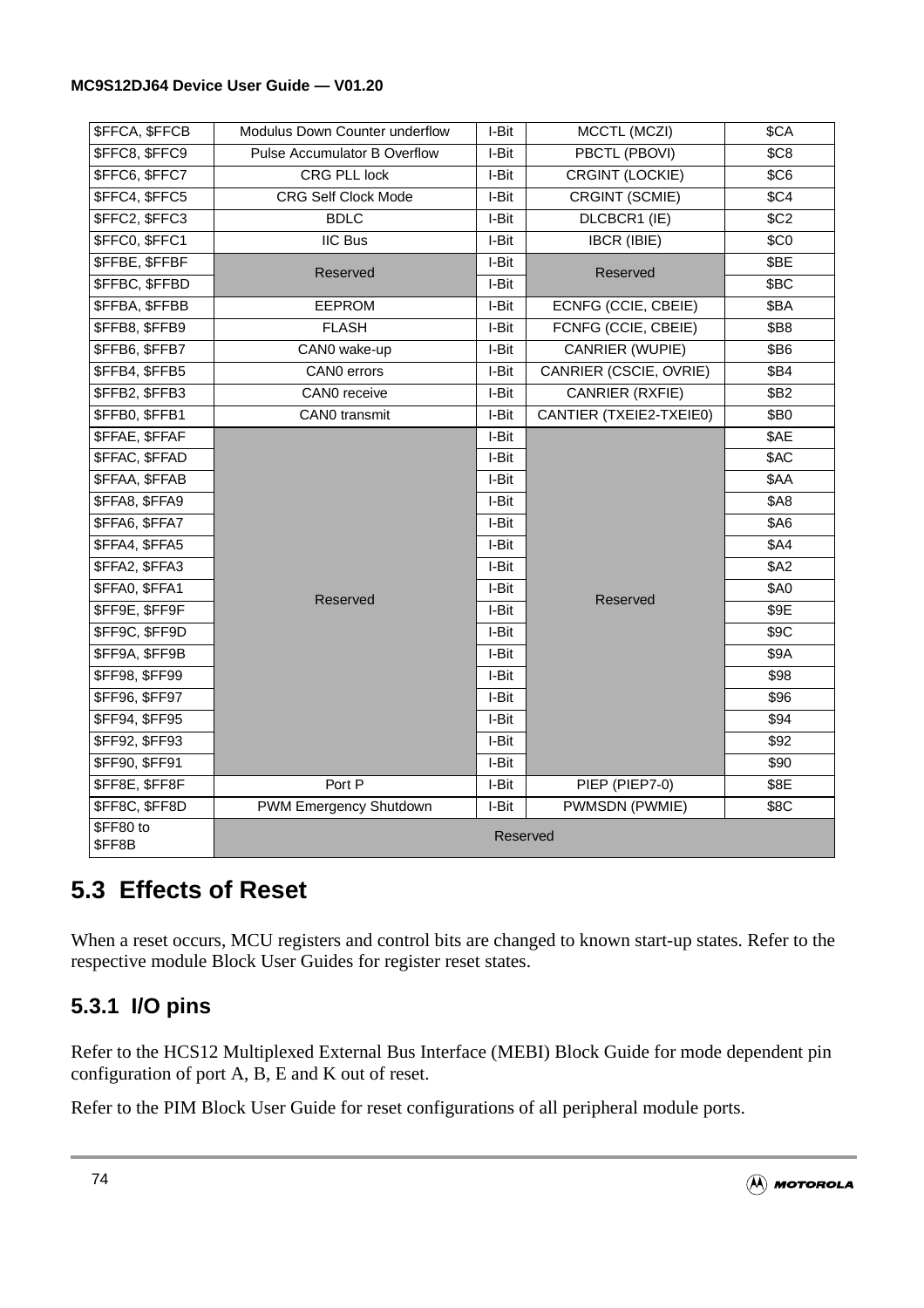**NOTE:** *For devices assembled in 80-pin QFP packages all non-bonded out pins should be configured as outputs after reset in order to avoid current drawn from floating inputs. Refer to* **[Table 2-1](#page-53-0)** *for affected pins.*

### **5.3.2 Memory**

Refer to **[Table 1-1](#page-24-0)** for locations of the memories depending on the operating mode after reset.

The RAM array is not automatically initialized out of reset.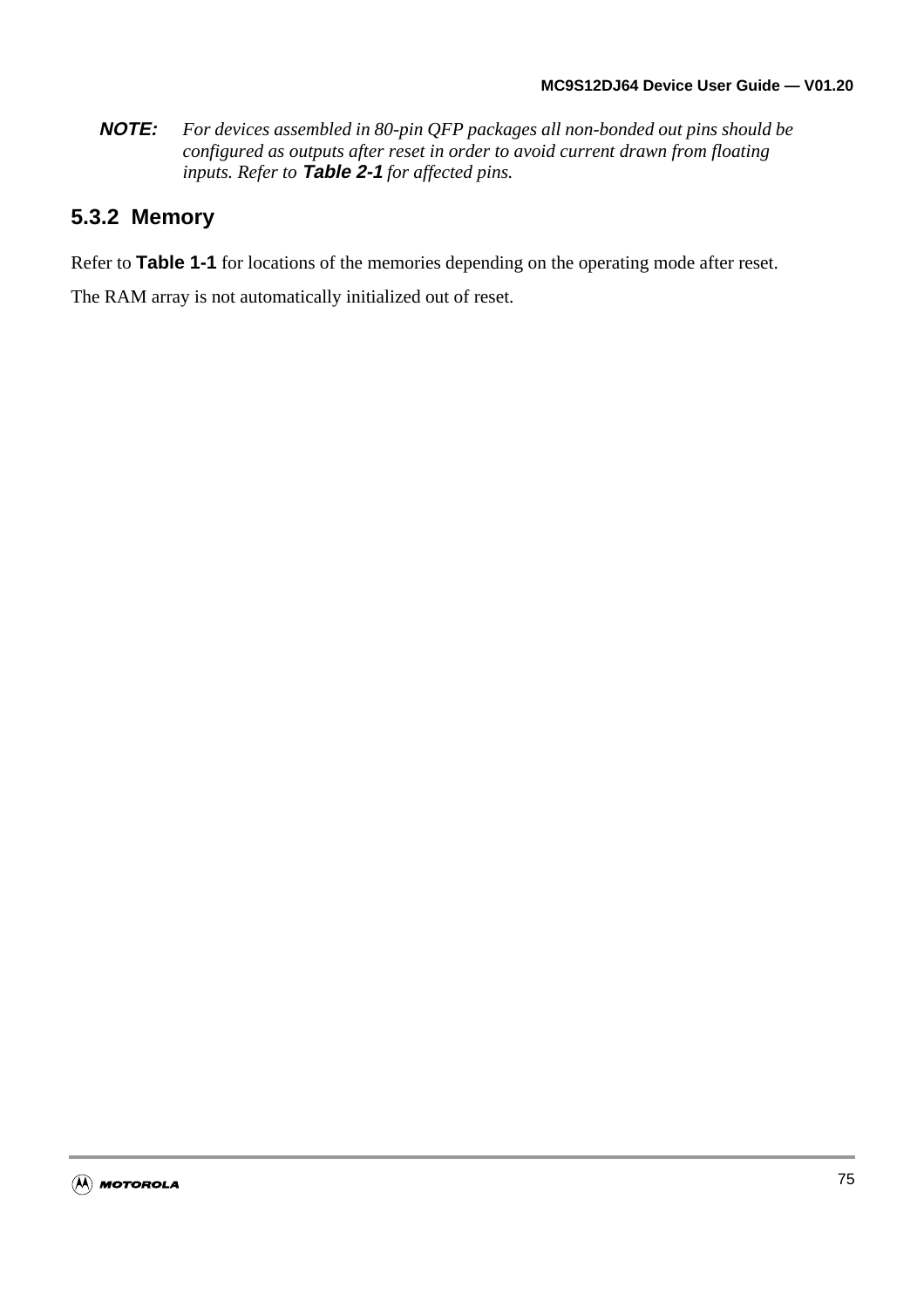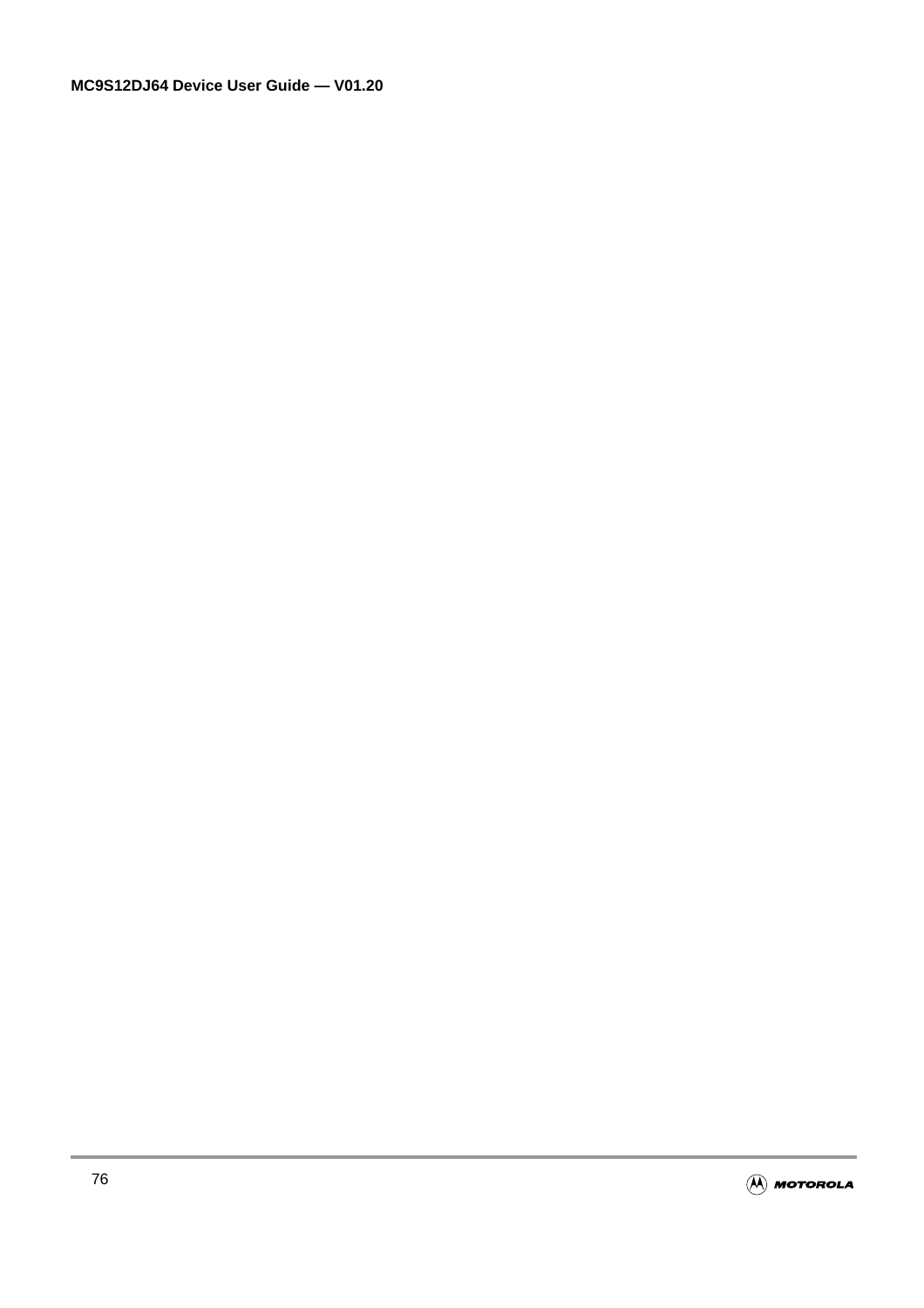# **Section 6 HCS12 Core Block Description**

## **6.1 CPU12 Block Description**

Consult the CPU12 Reference Manual for information on the CPU.

### **6.1.1 Device-specific information**

When the CPU12 Reference Manual refers to *cycles* this is equivalent to *Bus Clock periods*. So *1 cycle* is equivalent to *1 Bus Clock period*.

## **6.2 HCS12 Module Mapping Control (MMC) Block Description**

Consult the MMC Block Guide for information on the HCS12 Module Mapping Control module.

### **6.2.1 Device-specific information**

- INITEE
	- Reset state: \$01
	- Bits EE11-EE15 are "Write once in Normal and Emulation modes and write anytime in Special modes".
- PPAGE
	- Reset state: \$00
	- Register is "Write anytime in all modes"
- MEMSIZ0
	- Reset state: \$11
- MEMSIZ1
	- Reset state: \$80

## **6.3 HCS12 Multiplexed External Bus Interface (MEBI) Block Description**

Consult the MEBI Block Guide for information on HCS12 Multiplexed External Bus Interface module.

### **6.3.1 Device-specific information**

- PUCR
	- Reset state: \$90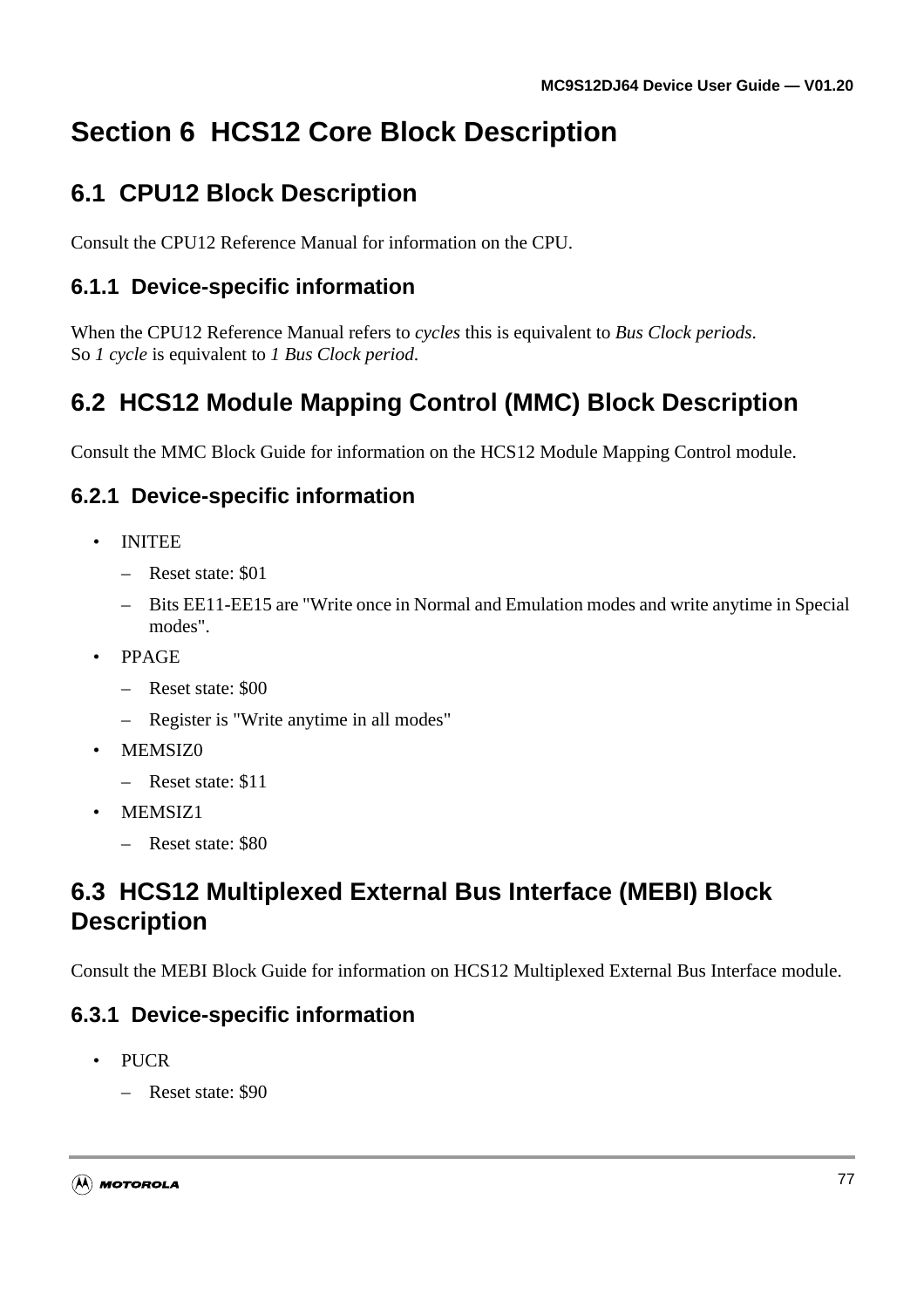# **6.4 HCS12 Interrupt (INT) Block Description**

Consult the INT Block Guide for information on the HCS12 Interrupt module.

## **6.5 HCS12 Background Debug (BDM) Block Description**

Consult the BDM Block Guide for information on the HCS12 Background Debug module.

## **6.5.1 Device-specific information**

When the BDM Block Guide refers to *alternate clock* this is equivalent to *Oscillator Clock*.

## **6.6 HCS12 Breakpoint (BKP) Block Description**

Consult the BKP Block Guide for information on the HCS12 Breakpoint module.

# **Section 7 Clock and Reset Generator (CRG) Block Description**

Consult the CRG Block User Guide for information about the Clock and Reset Generator module.

## **7.1 Device-specific information**

The Low Voltage Reset feature of the CRG is not available on this device.

# **Section 8 Oscillator (OSC) Block Description**

Consult the OSC Block User Guide for information about the Oscillator module.

## **8.1 Device-specific information**

The XCLKS input signal is active low (see **[2.3.13 PE7 / NOACC / XCLKS — Port E I/O Pin 7](#page-56-0)**).

# **Section 9 Enhanced Capture Timer (ECT) Block Description**

Consult the ECT\_16B8C Block User Guide for information about the Enhanced Capture Timer module. When the ECT\_16B8C Block User Guide refers to *freeze mode* this is equivalent to *active BDM mode*.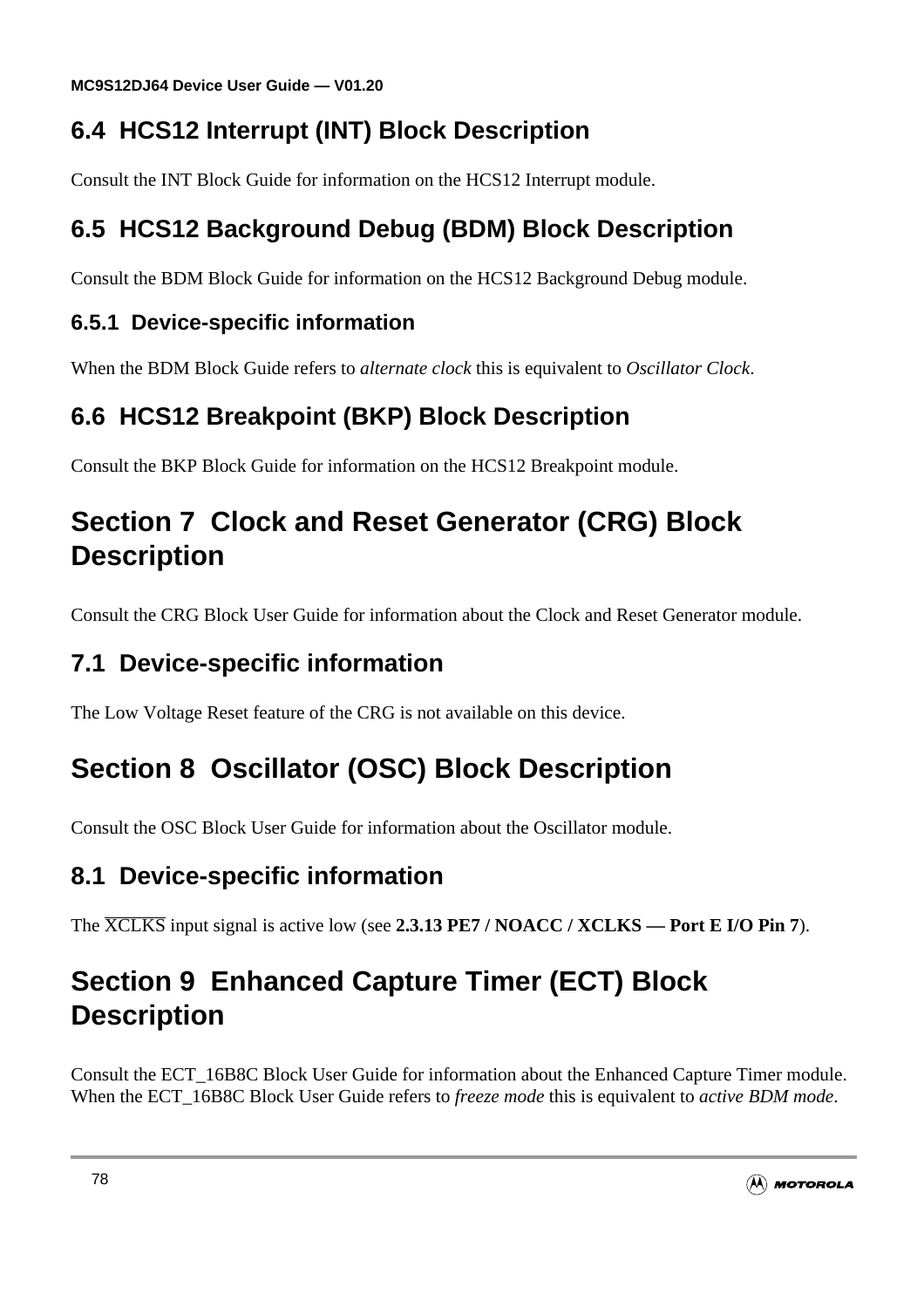# **Section 10 Analog to Digital Converter (ATD) Block Description**

There are two Analog to Digital Converters (ATD1 and ATD0) implemented on the MC9S12DJ64. Consult the ATD\_10B8C Block User Guide for information about each Analog to Digital Converter module. When the ATD\_10B8C Block User Guide refers to *freeze mode* this is equivalent to *active BDM mode*.

# **Section 11 Inter-IC Bus (IIC) Block Description**

Consult the IIC Block User Guide for information about the Inter-IC Bus module.

# **Section 12 Serial Communications Interface (SCI) Block Description**

There are two Serial Communications Interfaces (SCI1 and SCI0) implemented on the MC9S12DJ64 device. Consult the SCI Block User Guide for information about each Serial Communications Interface module.

# **Section 13 Serial Peripheral Interface (SPI) Block Description**

Consult the SPI Block User Guide for information about each Serial Peripheral Interface module.

# **Section 14 J1850 (BDLC) Block Description**

Consult the BDLC Block User Guide for information about the J1850 module.

# **Section 15 Pulse Width Modulator (PWM) Block Description**

Consult the PWM\_8B8C Block User Guide for information about the Pulse Width Modulator module. When the PWM\_8B8C Block User Guide refers to *freeze mode* this is equivalent to *active BDM mode*.

# **Section 16 Flash EEPROM 64K Block Description**

 $(\overline{\mathsf{A}})$  MOTOROLA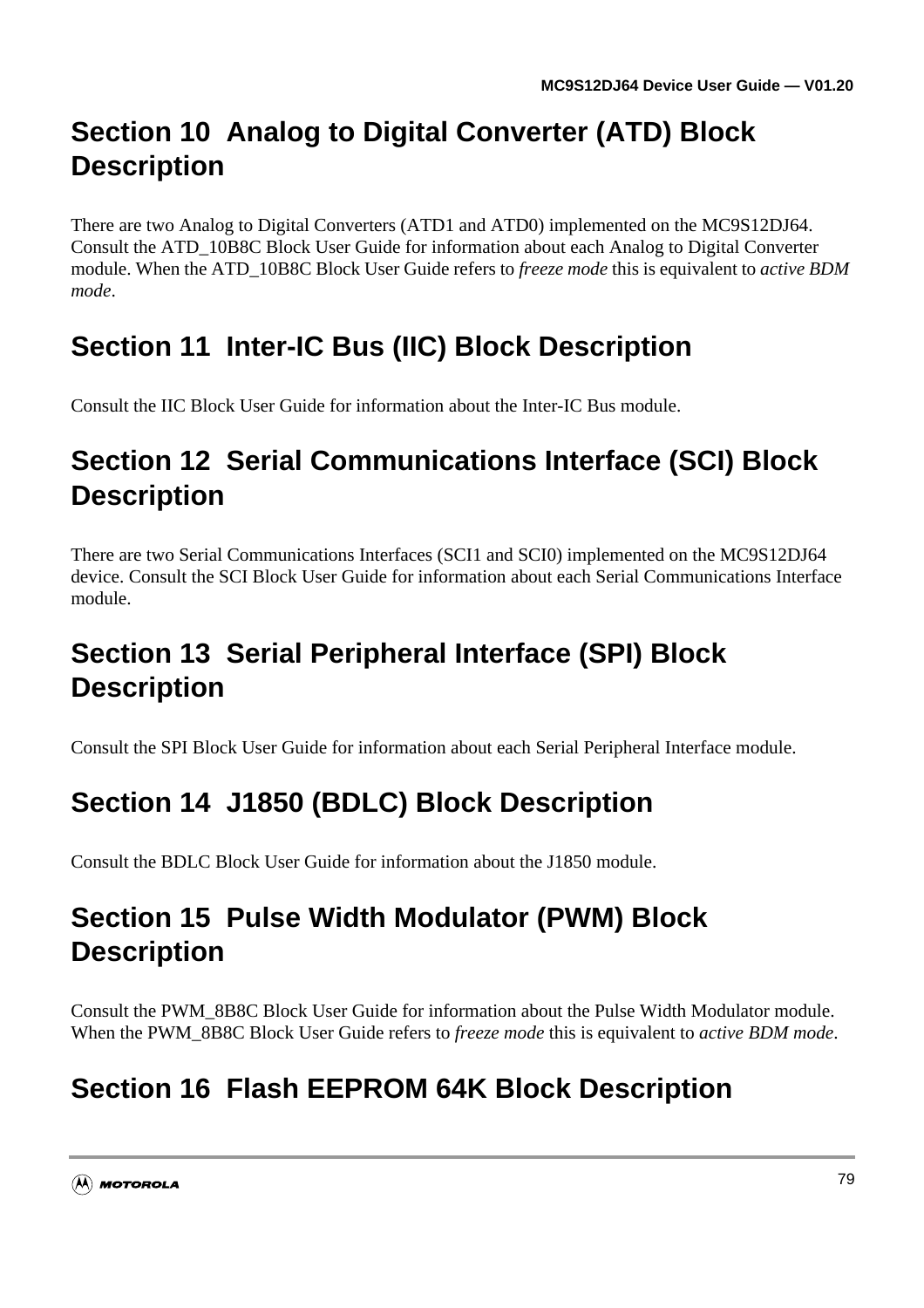#### **MC9S12DJ64 Device User Guide — V01.20**

Consult the FTS64K Block User Guide for information about the flash module.

The "S12 LRAE" is a generic Load RAM and Execute (LRAE) program which will be programmed into the flash memory of this device during manufacture. This LRAE program will provide greater programming flexibility to the end users by allowing the device to be programmed directly using CAN or SCI after it is assembled on the PCB. Use of the LRAE program is at the discretion of the end user and, if not required, it must simply be erased prior to flash programming. For more details of the S12 LRAE and its implementation, please see the S12 LREA Application Note (AN2546/D).

It is planned that most HC9S12 devices manufactured after Q1 of 2004 will be shipped with the S12 LRAE programmed in the Flash . Exact details of the changeover (ie blank to programmed) for each product will be communicated in advance via GPCN and will be traceable by the customer via datecode marking on the device.

Please contact Motorola SPS Sales if you have any additional questions.

# **Section 17 EEPROM 1K Block Description**

Consult the EETS1K Block User Guide for information about the EEPROM module.

# **Section 18 RAM Block Description**

This module supports single-cycle misaligned word accesses.

## **Section 19 MSCAN Block Description**

Consult the MSCAN Block User Guide for information about the Motorola Scalable CAN Module.

# **Section 20 Port Integration Module (PIM) Block Description**

Consult the PIM\_9DJ64 Block User Guide for information about the Port Integration Module.

# **Section 21 Voltage Regulator (VREG) Block Description**

Consult the VREG Block User Guide for information about the dual output linear voltage regulator.

# **Section 22 Printed Circuit Board Layout Proposals**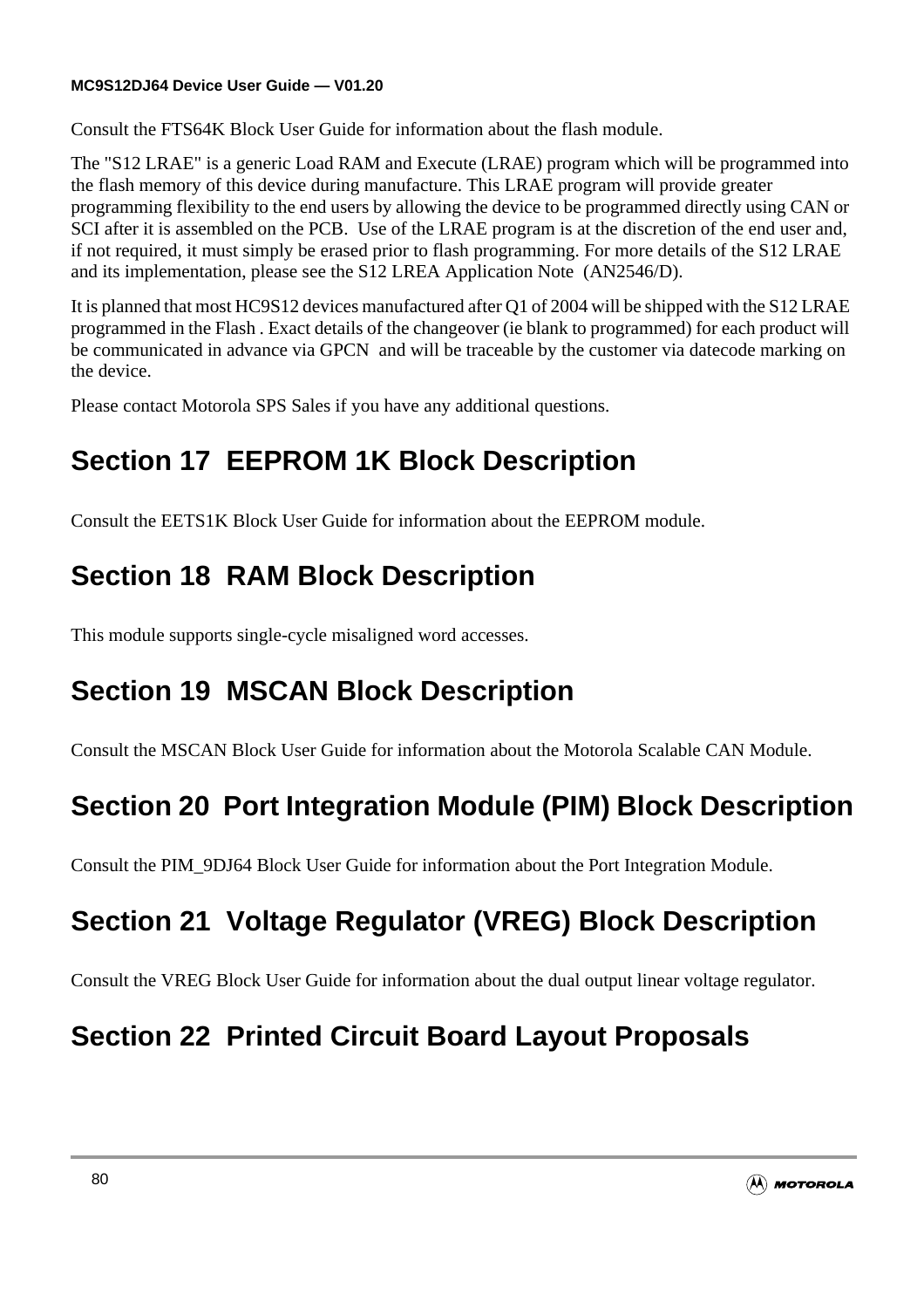| <b>Component</b>   | <b>Purpose</b>      | <b>Type</b>      | Value                                                        |  |
|--------------------|---------------------|------------------|--------------------------------------------------------------|--|
| C <sub>1</sub>     | VDD1 filter cap     | ceramic X7R      | 100  220nF                                                   |  |
| C <sub>2</sub>     | VDD2 filter cap     | ceramic X7R      | 100  220nF                                                   |  |
| C <sub>3</sub>     | VDDA filter cap     | ceramic X7R      | 100 <sub>n</sub> F                                           |  |
| C <sub>4</sub>     | VDDR filter cap     | X7R/tantalum     | $>=100nF$                                                    |  |
| C <sub>5</sub>     | VDDPLL filter cap   | ceramic X7R      | 100 <sub>n</sub> F                                           |  |
| C <sub>6</sub>     | VDDX filter cap     | X7R/tantalum     | $>=100nF$                                                    |  |
| C7                 | OSC load cap        |                  |                                                              |  |
| C <sub>8</sub>     | OSC load cap        |                  |                                                              |  |
| $C9/C_S$           | PLL loop filter cap |                  | See PLL specification chapter                                |  |
| C10/C <sub>p</sub> | PLL loop filter cap |                  |                                                              |  |
| $C11/C_{DC}$       | DC cutoff cap       |                  | Colpitts mode only, if recommended by<br>quartz manufacturer |  |
| R1                 | PLL loop filter res |                  | See PLL specification chapter                                |  |
| $R2/R_B$           | PLL loop filter res |                  |                                                              |  |
| R3/R <sub>S</sub>  | PLL loop filter res | Pierce mode only |                                                              |  |
| Q1                 | Quartz              |                  |                                                              |  |

**Table 22-1 Suggested External Component Values**

The PCB must be carefully laid out to ensure proper operation of the voltage regulator as well as of the MCU itself. The following rules must be observed:

- Every supply pair must be decoupled by a ceramic capacitor connected as near as possible to the corresponding pins(C1 - C6).
- Central point of the ground star should be the VSSR pin.
- Use low ohmic low inductance connections between VSS1, VSS2 and VSSR.
- VSSPLL must be directly connected to VSSR.
- Keep traces of VSSPLL, EXTAL and XTAL as short as possible and occupied board area for C7, C8, C11 and Q1 as small as possible.
- Do not place other signals or supplies underneath area occupied by C7, C8, C10 and Q1 and the connection area to the MCU.
- Central power input should be fed in at the VDDA/VSSA pins.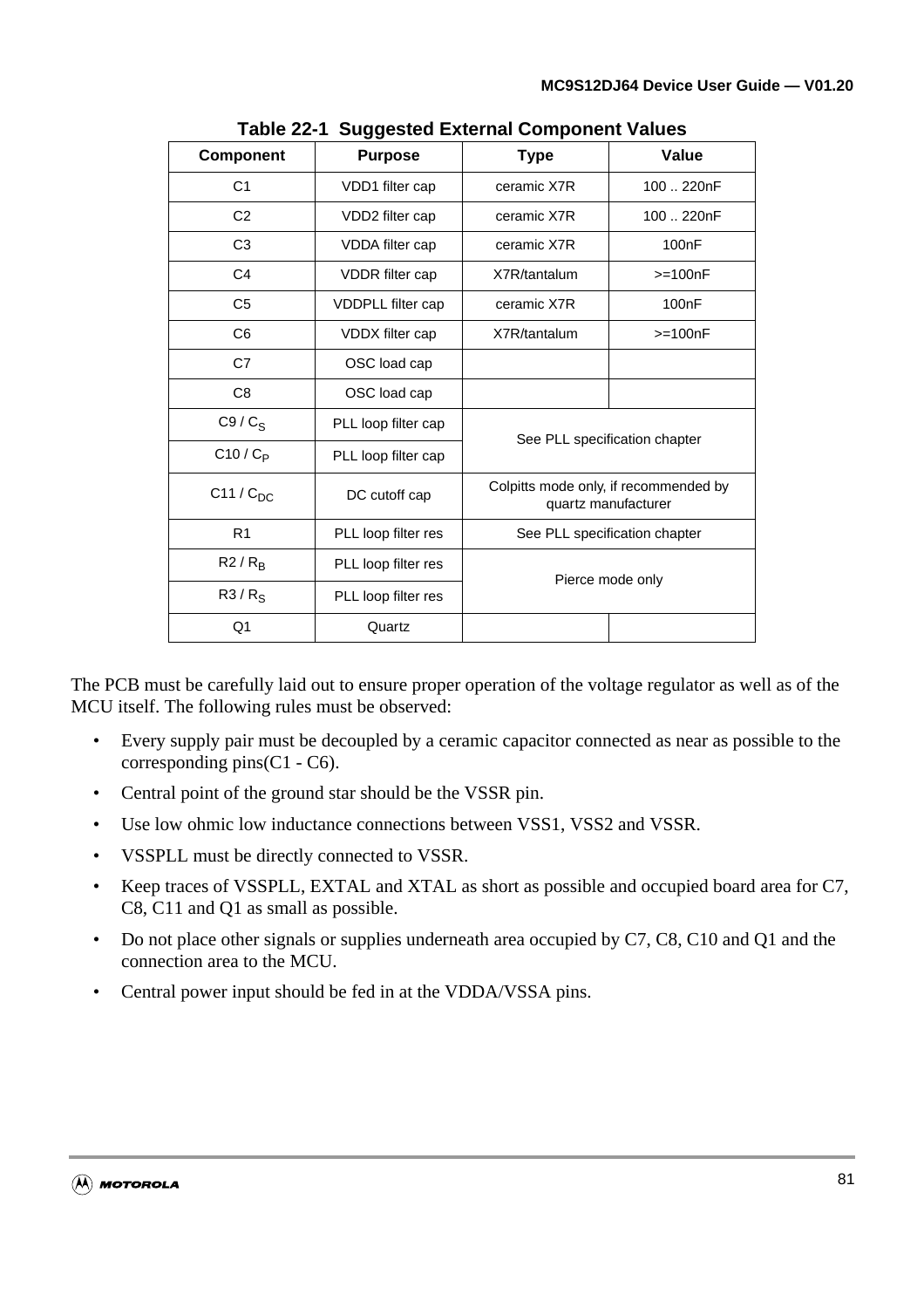



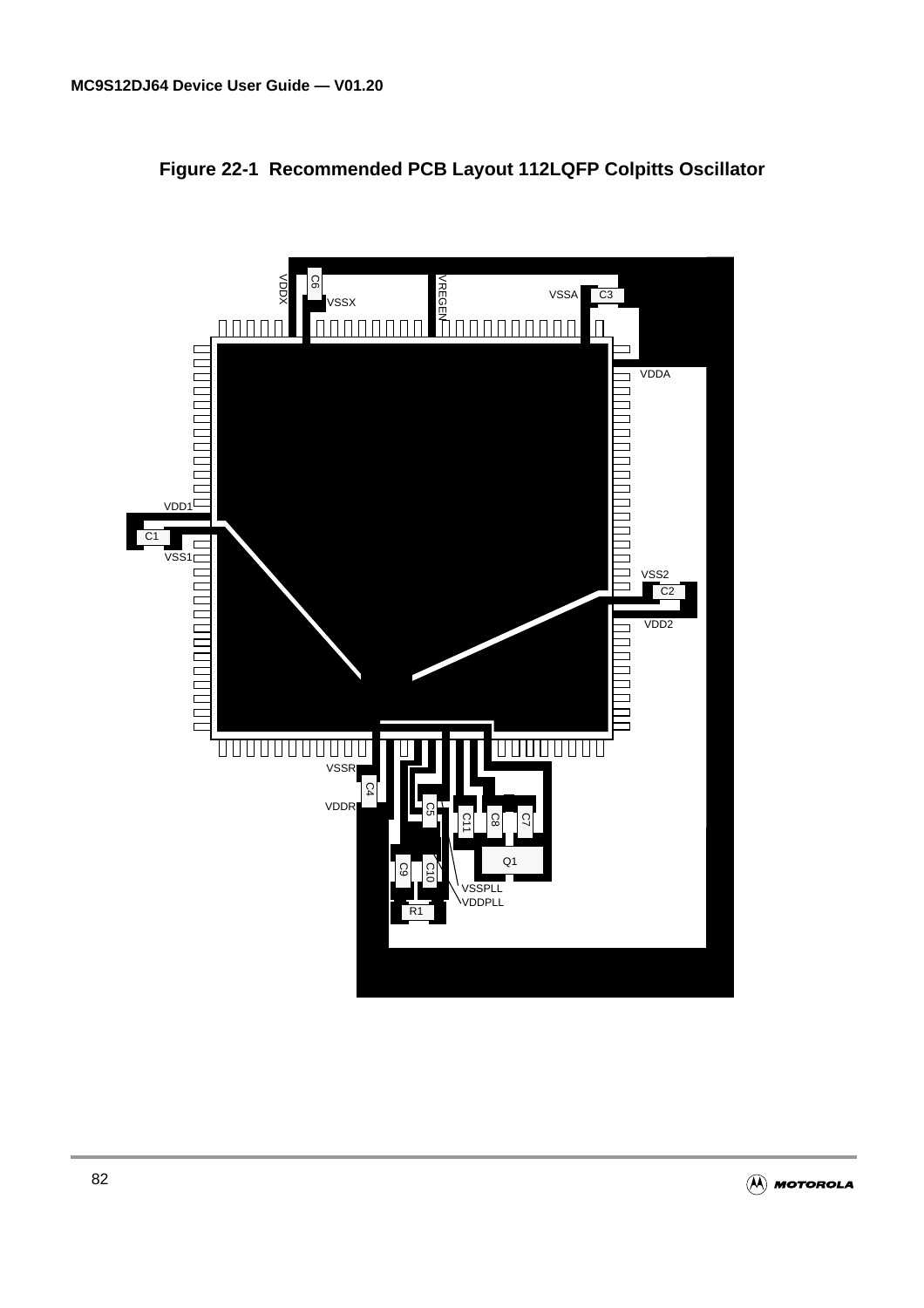

**Figure 22-2 Recommended PCB Layout for 80QFP Colpitts Oscillator**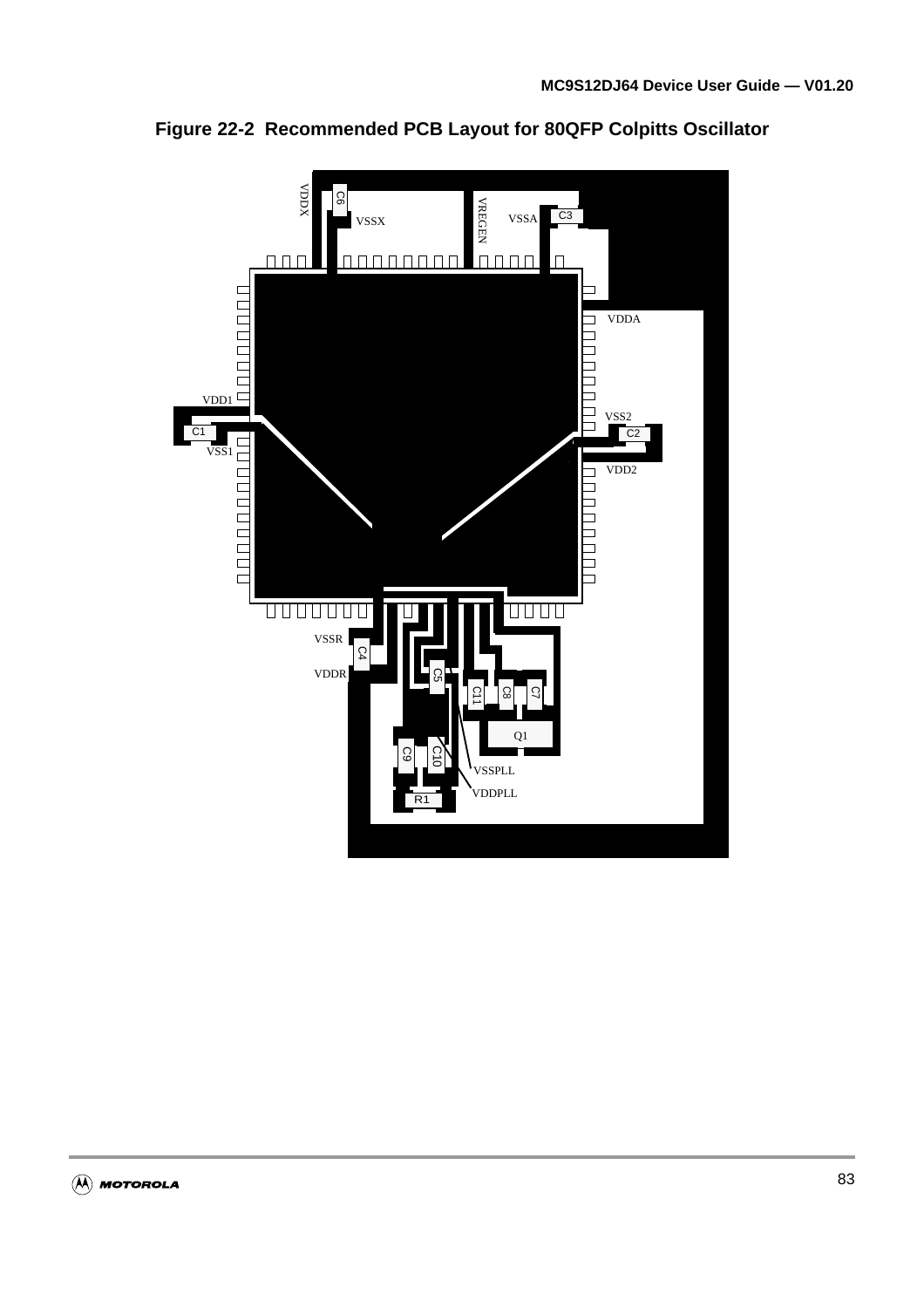

**Figure 22-3 Recommended PCB Layout for 112LQFP Pierce Oscillator**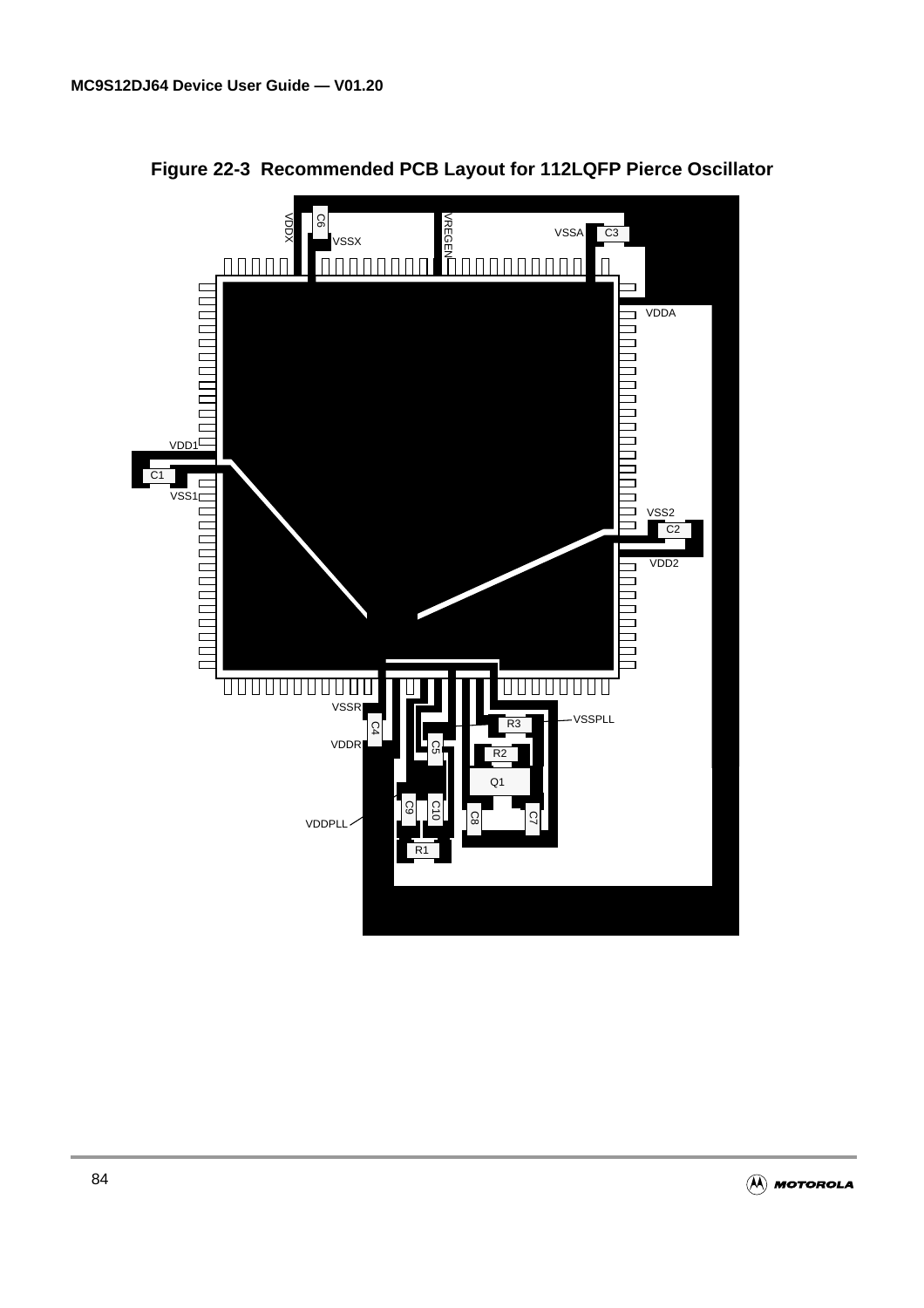

**Figure 22-4 Recommended PCB Layout for 80QFP Pierce Oscillator**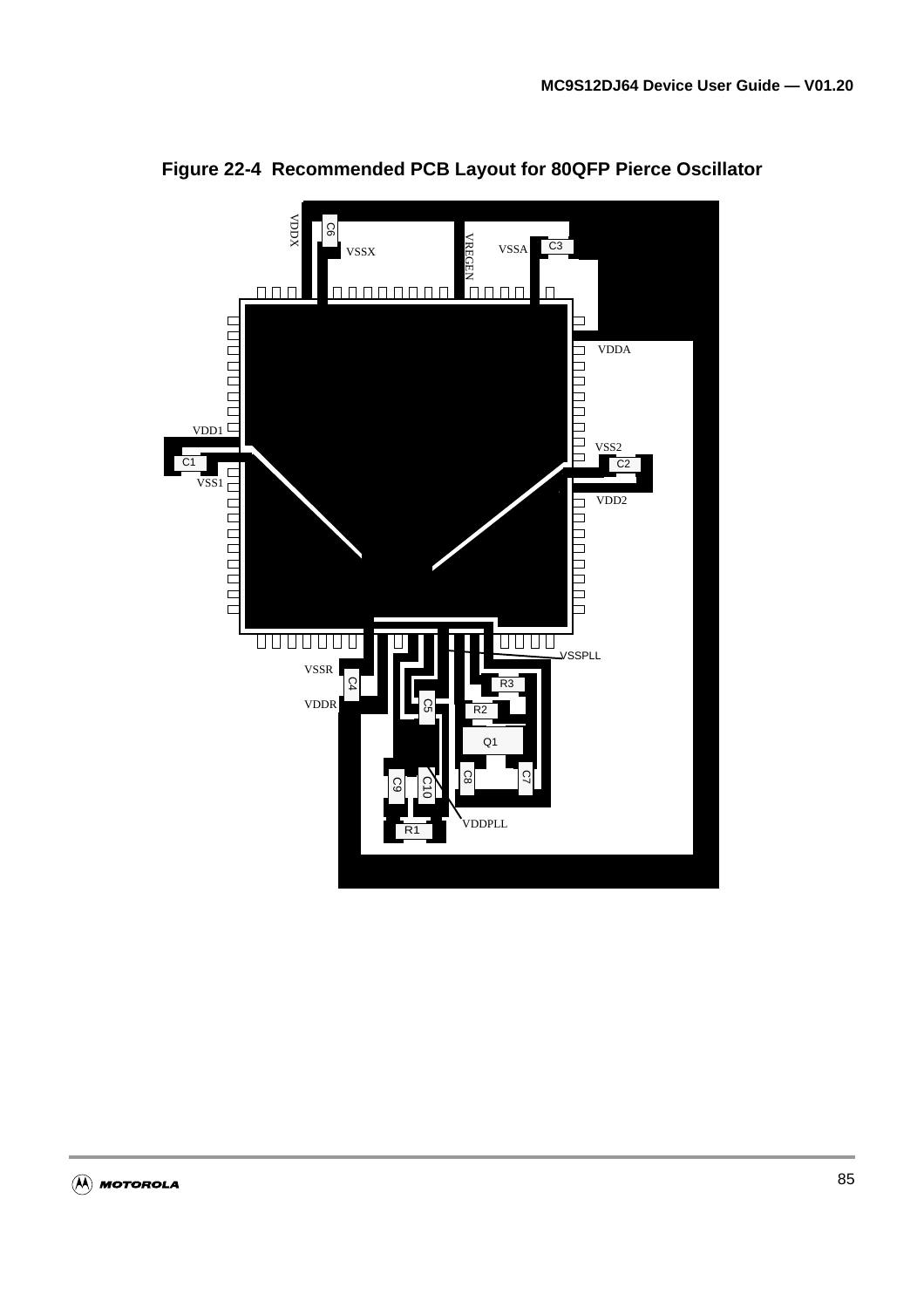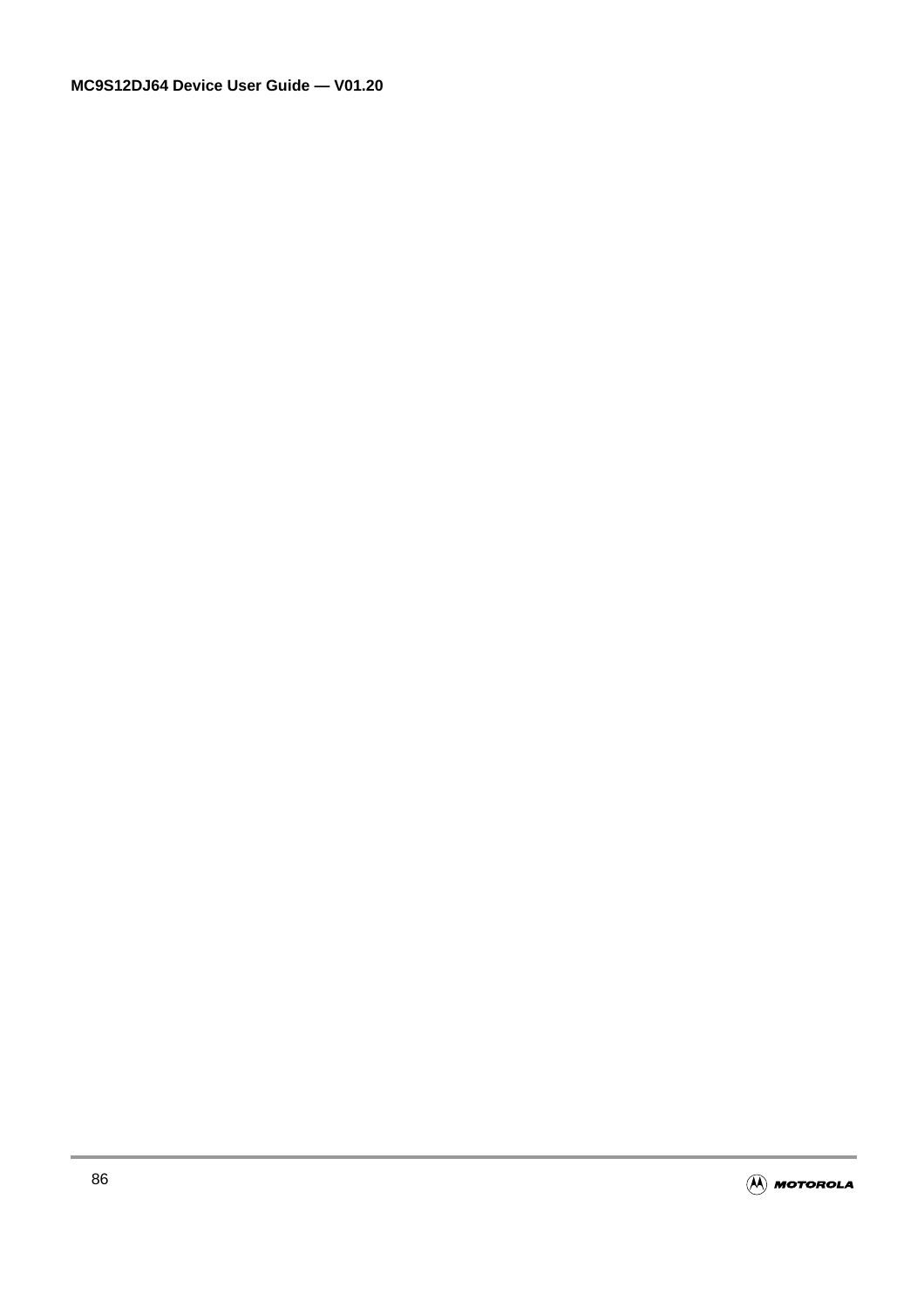# **Appendix A Electrical Characteristics**

## **A.1 General**

This introduction is intended to give an overview on several common topics like power supply, current injection etc.

## **A.1.1 Parameter Classification**

The electrical parameters shown in this supplement are guaranteed by various methods. To give the customer a better understanding the following classification is used and the parameters are tagged accordingly in the tables where appropriate.

P:

Those parameters are guaranteed during production testing on each individual device.

 $C:$ 

Those parameters are achieved by the design characterization by measuring a statistically relevant sample size across process variations.

T:

Those parameters are achieved by design characterization on a small sample size from typical devices under typical conditions unless otherwise noted. All values shown in the typical column are within this category.

D:

Those parameters are derived mainly from simulations.

## **A.1.2 Power Supply**

The MC9S12DJ64 and MC9S12D32 utilize several pins to supply power to the I/O ports, A/D converter, oscillator, PLL and internal logic.

The VDDA, VSSA pair supplies the A/D converter and the resistor ladder of the internal voltage regulator.

The VDDX, VSSX, VDDR and VSSR pairs supply the I/O pins, VDDR supplies also the internal voltage regulator.

VDD1, VSS1, VDD2 and VSS2 are the supply pins for the digital logic, VDDPLL, VSSPLL supply the oscillator and the PLL.

VSS1 and VSS2 are internally connected by metal.

**NOTE:** *This classification is shown in the column labeled "C" in the parameter tables where appropriate.*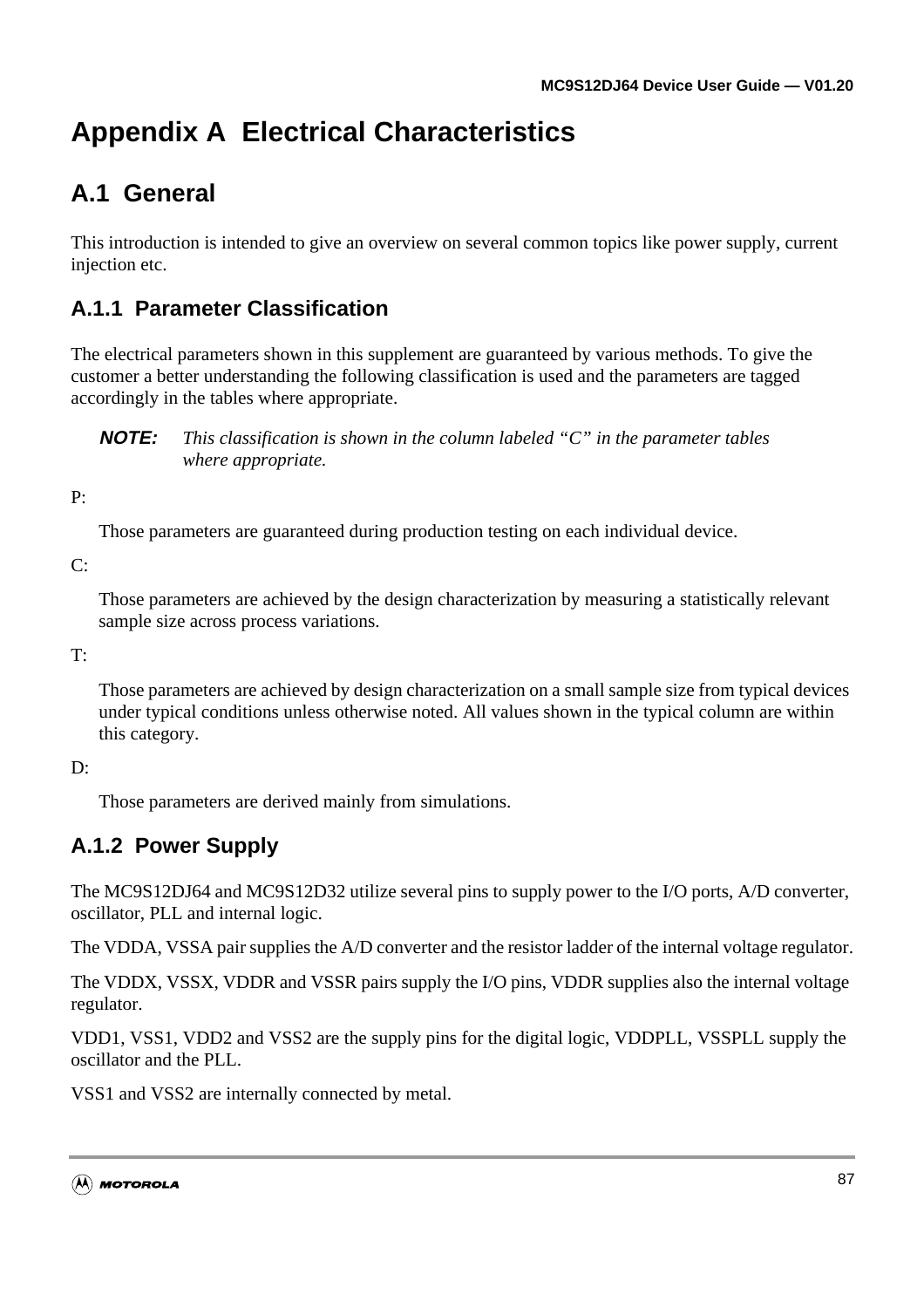#### **MC9S12DJ64 Device User Guide — V01.20**

VDDA, VDDX, VDDR as well as VSSA, VSSX, VSSR are connected by anti-parallel diodes for ESD protection.

**NOTE:** *In the following context VDD5 is used for either VDDA, VDDR and VDDX; VSS5 is used for either VSSA, VSSR and VSSX unless otherwise noted. IDD5 denotes the sum of the currents flowing into the VDDA, VDDX and VDDR pins. VDD is used for VDD1, VDD2 and VDDPLL, VSS is used for VSS1, VSS2 and VSSPLL. IDD is used for the sum of the currents flowing into VDD1 and VDD2.*

### **A.1.3 Pins**

There are four groups of functional pins.

### **A.1.3.1 5V I/O pins**

Those I/O pins have a nominal level of 5V. This class of pins is comprised of all port I/O pins, the analog inputs, BKGD and the RESET pins.The internal structure of all those pins is identical, however some of the functionality may be disabled. E.g. for the analog inputs the output drivers, pull-up and pull-down resistors are disabled permanently.

### **A.1.3.2 Analog Reference**

This group is made up by the VRH and VRL pins.

#### **A.1.3.3 Oscillator**

The pins XFC, EXTAL, XTAL dedicated to the oscillator have a nominal 2.5V level. They are supplied by VDDPLL.

### **A.1.3.4 TEST**

This pin is used for production testing only.

### **A.1.3.5 VREGEN**

This pin is used to enable the on chip voltage regulator.

### <span id="page-87-0"></span>**A.1.4 Current Injection**

Power supply must maintain regulation within operating  $V_{DD5}$  or  $V_{DD}$  range during instantaneous and operating maximum current conditions. If positive injection current ( $V_{in} > V_{DD5}$ ) is greater than I<sub>DD5</sub>, the injection current may flow out of VDD5 and could result in external power supply going out of regulation. Ensure external VDD5 load will shunt current greater than maximum injection current. This will be the greatest risk when the MCU is not consuming power; e.g. if no system clock is present, or if clock rate is very low which would reduce overall power consumption.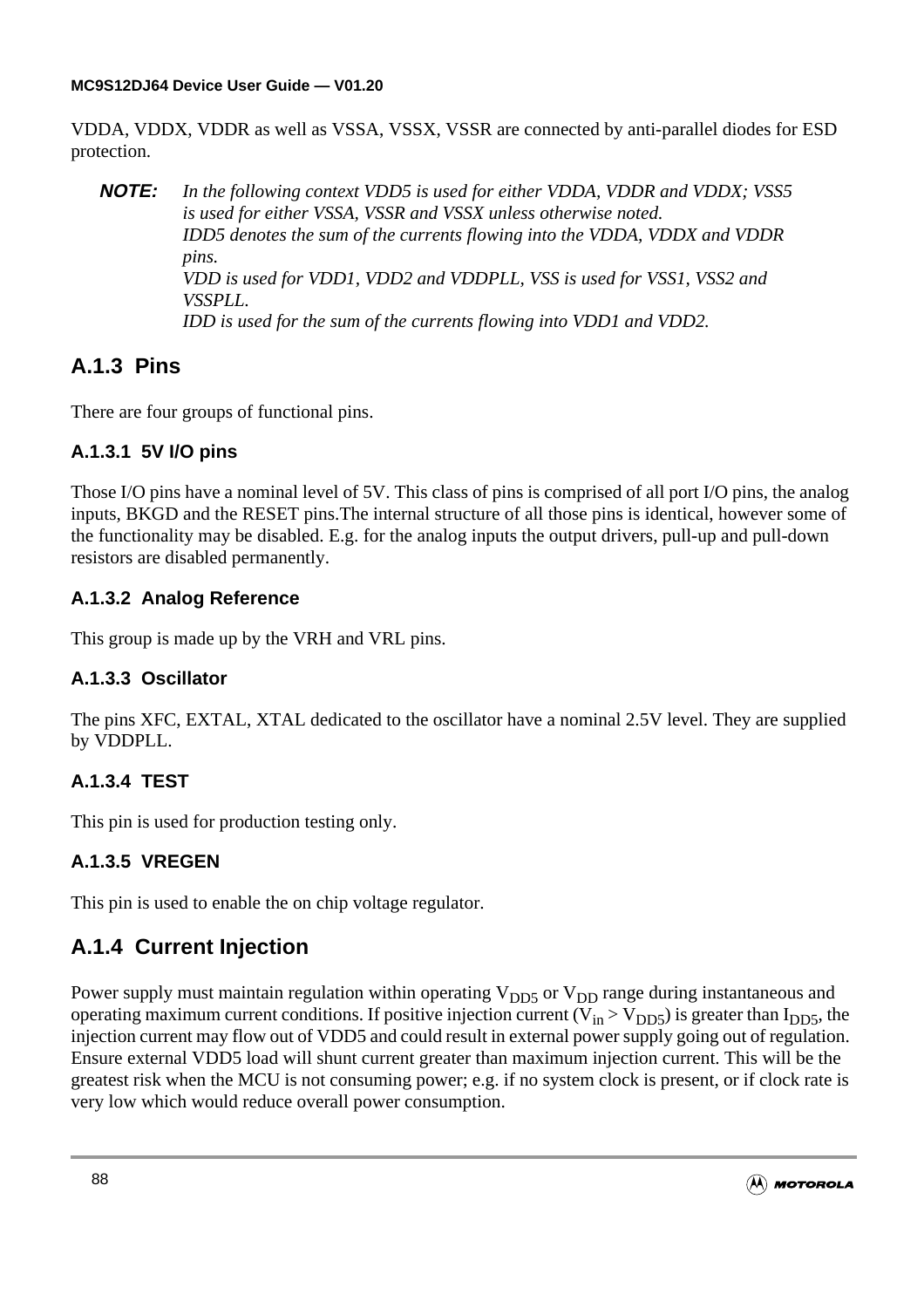## **A.1.5 Absolute Maximum Ratings**

Absolute maximum ratings are stress ratings only. A functional operation under or outside those maxima is not guaranteed. Stress beyond those limits may affect the reliability or cause permanent damage of the device.

This device contains circuitry protecting against damage due to high static voltage or electrical fields; however, it is advised that normal precautions be taken to avoid application of any voltages higher than maximum-rated voltages to this high-impedance circuit. Reliability of operation is enhanced if unused inputs are tied to an appropriate logic voltage level (e.g., either  $V_{SS5}$  or  $V_{DD5}$ ).

| <b>Num</b>      | Rating                                                                              | Symbol                    | Min     | <b>Max</b> | Unit        |
|-----------------|-------------------------------------------------------------------------------------|---------------------------|---------|------------|-------------|
| 1               | I/O, Regulator and Analog Supply Voltage                                            | V <sub>DD5</sub>          | $-0.3$  | 6.0        | $\vee$      |
| 2               | Digital Logic Supply Voltage <sup>2</sup>                                           | V <sub>DD</sub>           | $-0.3$  | 3.0        | $\vee$      |
| 3               | PLL Supply Voltage <sup>2</sup>                                                     | V <sub>DDPLL</sub>        | $-0.3$  | 3.0        | $\vee$      |
| 4               | Voltage difference VDDX to VDDR and VDDA                                            | $\Delta$ <sub>VDDX</sub>  | $-0.3$  | 0.3        | $\vee$      |
| 5               | Voltage difference VSSX to VSSR and VSSA                                            | $\Delta$ <sub>VSSX</sub>  | $-0.3$  | 0.3        | V           |
| 6               | Digital I/O Input Voltage                                                           | $V_{IN}$<br>$-0.3$        |         | 6.0        | $\vee$      |
| $\overline{7}$  | Analog Reference                                                                    | V <sub>RH, VRL</sub>      | $-0.3$  | 6.0        | $\vee$      |
| 8               | XFC, EXTAL, XTAL inputs                                                             | $V_{\text{ILV}}$          | $-0.3$  | 3.0        | $\vee$      |
| 9               | <b>TEST</b> input                                                                   | V <sub>TEST</sub>         | $-0.3$  | 10.0       | $\vee$      |
| 10 <sup>1</sup> | Instantaneous Maximum Current<br>Single pin limit for all digital I/O pins 3        | l <sub>D</sub>            | $-25$   | $+25$      | mA          |
| 11              | Instantaneous Maximum Current<br>Single pin limit for XFC, EXTAL, XTAL <sup>4</sup> | יט <sup>ן</sup>           | $-25$   | +25        | mA          |
| 12 <sup>°</sup> | Instantaneous Maximum Current<br>Single pin limit for TEST <sup>5</sup>             | I <sub>DT</sub>           | $-0.25$ | 0          | mA          |
| 13              | Storage Temperature Range                                                           | $\mathsf{T}_{\text{stg}}$ | $-65$   | 155        | $^{\circ}C$ |

| Table A-1 Absolute Maximum Ratings <sup>1</sup> |  |  |  |  |
|-------------------------------------------------|--|--|--|--|
|-------------------------------------------------|--|--|--|--|

NOTES:

1. Beyond absolute maximum ratings device might be damaged.

<span id="page-88-0"></span>2. The device contains an internal voltage regulator to generate the logic and PLL supply out of the I/O supply. The absolute maximum ratings apply when the device is powered from an external source.

3. All digital I/O pins are internally clamped to  $V_{SSX}$  and  $V_{DDX}$ ,  $V_{SSR}$  and  $V_{DDR}$  or  $V_{SSA}$  and  $V_{DDA}$ .

4. Those pins are internally clamped to V<sub>SSPLL</sub> and V<sub>DDPLL</sub>.

5. This pin is clamped low to  $V_{SSR}$ , but not clamped high. This pin must be tied low in applications.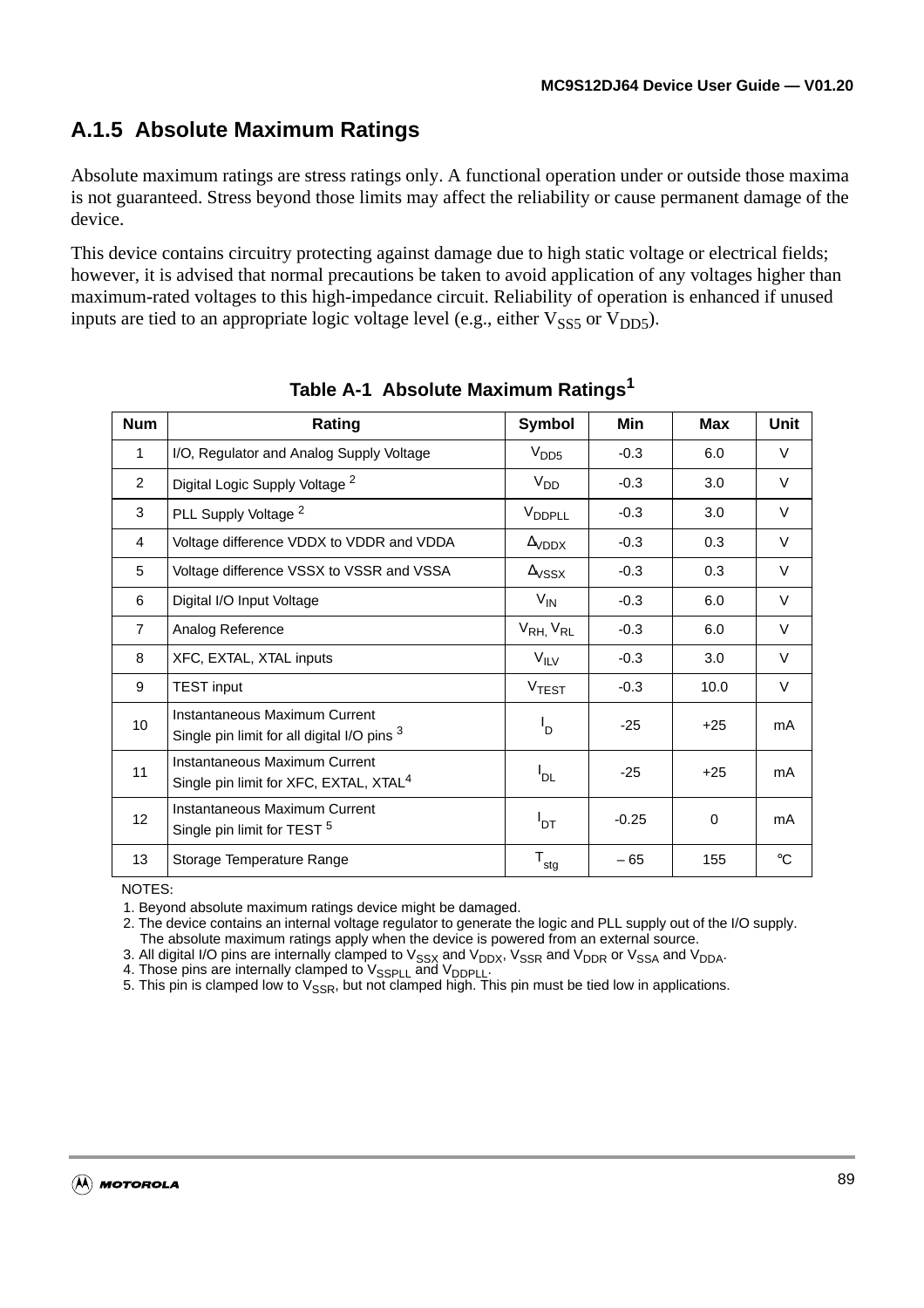## **A.1.6 ESD Protection and Latch-up Immunity**

All ESD testing is in conformity with CDF-AEC-Q100 Stress test qualification for Automotive Grade Integrated Circuits. During the device qualification ESD stresses were performed for the Human Body Model (HBM), the Machine Model (MM) and the Charge Device Model.

A device will be defined as a failure if after exposure to ESD pulses the device no longer meets the device specification. Complete DC parametric and functional testing is performed per the applicable device specification at room temperature followed by hot temperature, unless specified otherwise in the device specification.

| <b>Model</b> | <b>Description</b>                              | Symbol                   | Value    | <b>Unit</b> |
|--------------|-------------------------------------------------|--------------------------|----------|-------------|
|              | Series Resistance                               | R <sub>1</sub>           | 1500     | <b>Ohm</b>  |
|              | Storage Capacitance                             | C                        | 100      | pF          |
| Human Body   | Number of Pulse per pin<br>positive<br>negative | $\overline{\phantom{a}}$ |          |             |
|              | Series Resistance                               | R <sub>1</sub>           | $\Omega$ | Ohm         |
|              | Storage Capacitance                             | C                        | 200      | pF          |
| Machine      | Number of Pulse per pin<br>positive<br>negative | $\overline{\phantom{a}}$ | 3<br>3   |             |
| Latch-up     | Minimum input voltage limit                     |                          | $-2.5$   | $\vee$      |
|              | Maximum input voltage limit                     |                          | 7.5      | V           |

**Table A-2 ESD and Latch-up Test Conditions**

**Table A-3 ESD and Latch-Up Protection Characteristics**

| Num l          | C | Rating                                                          | Symbol           | Min              | Max                      | Unit   |
|----------------|---|-----------------------------------------------------------------|------------------|------------------|--------------------------|--------|
| 1              | Т | Human Body Model (HBM)                                          | $V_{HBM}$        | 2000             | $\overline{\phantom{a}}$ | V      |
| 2              | т | Machine Model (MM)                                              | $V_{MM}$         | 200              |                          | V      |
| 3              | т | Charge Device Model (CDM)                                       | V <sub>CDM</sub> | 500              |                          | $\vee$ |
| $\overline{4}$ | ᠇ | Latch-up Current at $T_A = 125$ °C<br>positive<br>negative      | $I_{LAT}$        | $+100$<br>$-100$ | $\overline{\phantom{a}}$ | mA     |
| 5              |   | Latch-up Current at $T_A = 27^{\circ}C$<br>positive<br>negative | $I_{LAT}$        | $+200$<br>$-200$ | $\blacksquare$           | mA     |

## **A.1.7 Operating Conditions**

This chapter describes the operating conditions of the device. Unless otherwise noted those conditions apply to all the following data.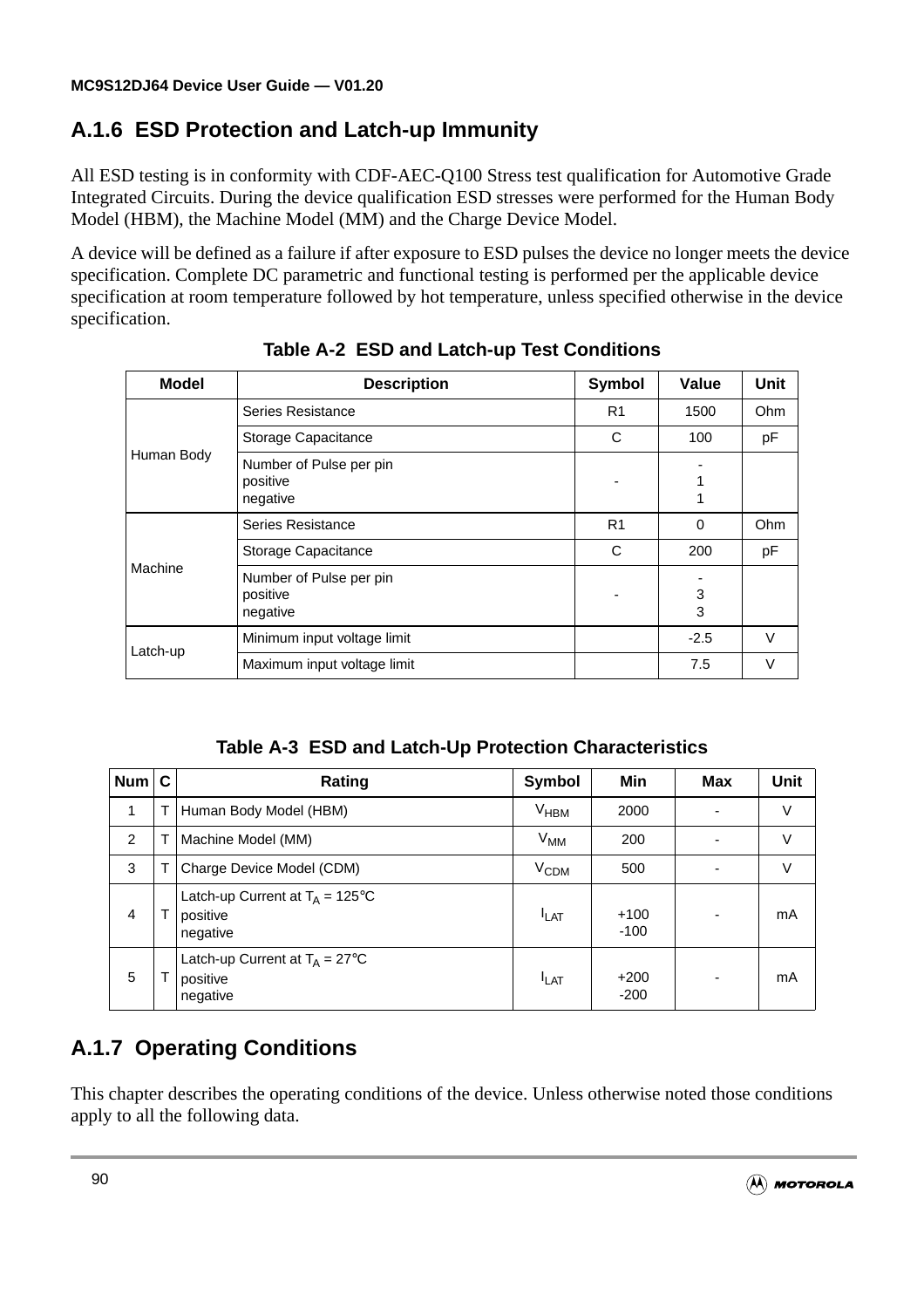**NOTE:** *Please refer to the temperature rating of the device (C, V, M) with regards to the* ambient temperature  $T_A$  and the junction temperature  $T_I$ . For power dissipation *calculations refer to [Section A.1.8 Power Dissipation and Thermal](#page-90-0) [Characteristics](#page-90-0).*

<span id="page-90-3"></span>

| Rating                                           | <b>Symbol</b>            | Min      | <b>Typ</b> | <b>Max</b> | <b>Unit</b>     |
|--------------------------------------------------|--------------------------|----------|------------|------------|-----------------|
| I/O, Regulator and Analog Supply Voltage         | V <sub>DD5</sub>         | 4.5      | 5          | 5.25       | $\vee$          |
| Digital Logic Supply Voltage <sup>1</sup>        | $V_{DD}$                 | 2.35     | 2.5        | 2.75       | V               |
| PLL Supply Voltage <sup>1</sup>                  | <b>VDDPLL</b>            | 2.35     | 2.5        | 2.75       | $\vee$          |
| Voltage Difference VDDX to VDDR and VDDA         | $\Delta$ <sub>VDDX</sub> | $-0.1$   | $\Omega$   | 0.1        | $\vee$          |
| Voltage Difference VSSX to VSSR and VSSA         | $\Delta$ <sub>VSSX</sub> | $-0.1$   | 0          | 0.1        | V               |
| Oscillator                                       | $t_{\rm osc}$            | 0.5      |            | 16         | <b>MHz</b>      |
| <b>Bus Frequency</b>                             | $f_{bus}$                | $0.25^2$ |            | 25         | <b>MHz</b>      |
| MC9S12DJ64C                                      |                          |          |            |            |                 |
| <b>Operating Junction Temperature Range</b>      | $T_{\rm J}$              | $-40$    |            | 100        | $^{\circ}C$     |
| Operating Ambient Temperature Range <sup>3</sup> | $T_{A}$                  | -40      | 27         | 85         | $\rm ^{\circ}C$ |
| MC9S12DJ64V                                      |                          |          |            |            |                 |
| <b>Operating Junction Temperature Range</b>      | $T_{\rm J}$              | $-40$    |            | 120        | $^{\circ}C$     |
| Operating Ambient Temperature Range <sup>3</sup> | $T_{A}$                  | $-40$    | 27         | 105        | $^{\circ}C$     |
| MC9S12DJ64M                                      |                          |          |            |            |                 |
| <b>Operating Junction Temperature Range</b>      | $T_{\sf J}$              | $-40$    |            | 140        | $^{\circ}C$     |
| Operating Ambient Temperature Range <sup>3</sup> | $T_{A}$                  | $-40$    | 27         | 125        | $^{\circ}C$     |

#### <span id="page-90-4"></span>**Table A-4 Operating Conditions**

NOTES:

<span id="page-90-1"></span>1. The device contains an internal voltage regulator to generate the logic and PLL supply out of the I/O supply. The given operating range applies when this regulator is disabled and the device is powered from an external source.

2. Some blocks e.g. ATD (conversion) and NVMs (program/erase) require higher bus frequencies for proper operation.

<span id="page-90-2"></span>3. Please refer to **[Section A.1.8 Power Dissipation and Thermal Characteristics](#page-90-0)** for more details about the relation between ambient temperature  $T_A$  and device junction temperature  $T_J$ .

## <span id="page-90-0"></span>**A.1.8 Power Dissipation and Thermal Characteristics**

Power dissipation and thermal characteristics are closely related. The user must assure that the maximum operating junction temperature is not exceeded. The average chip-junction temperature  $(T<sub>J</sub>)$  in  $^{\circ}C$  can be obtained from:

$$
T_J = T_A + (P_D \bullet \Theta_{JA})
$$

 $T_{\rm J}$  = Junction Temperature, [°C]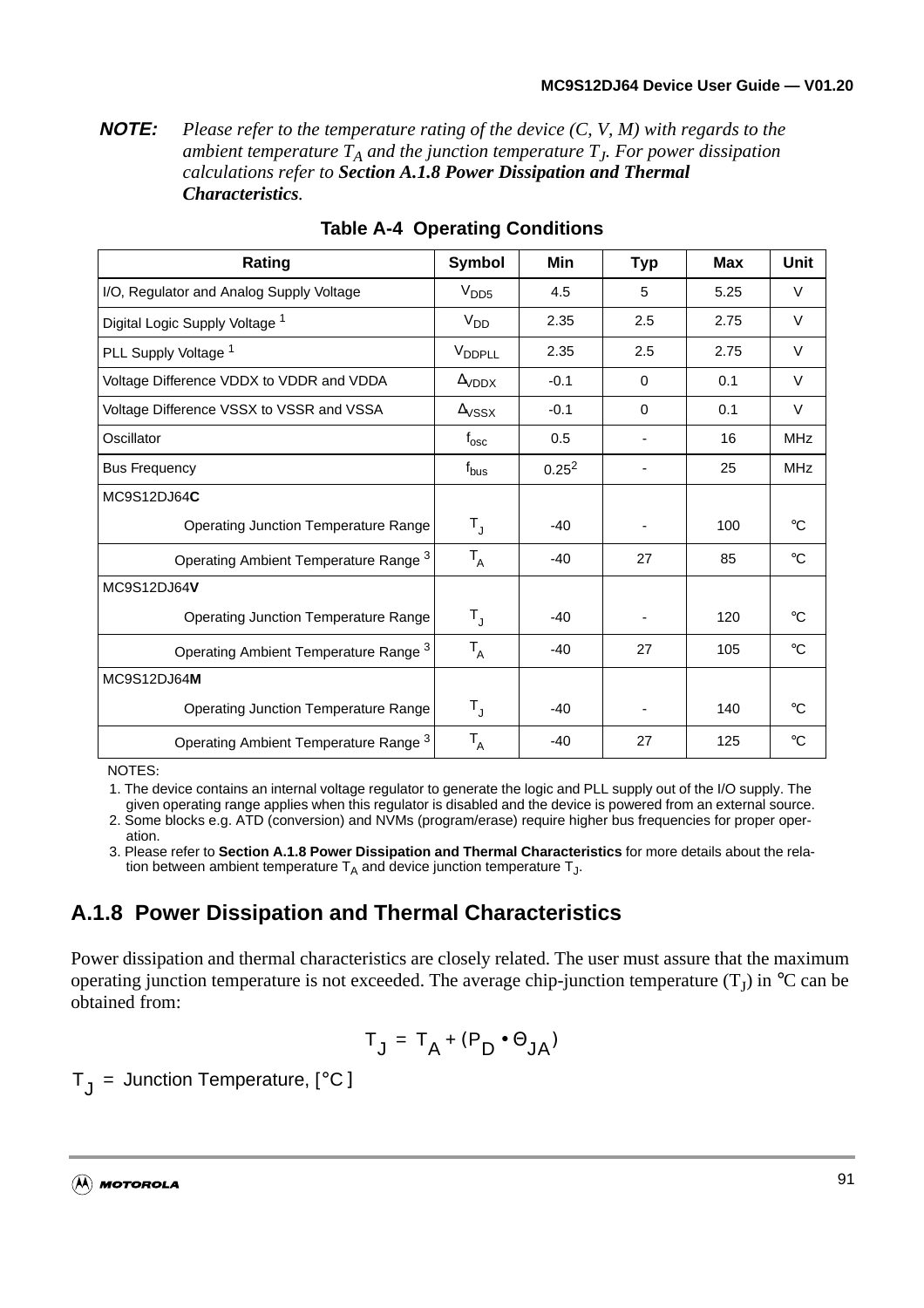$T_A$  = Ambient Temperature, [°C]

 $P_D$  = Total Chip Power Dissipation, [W]

$$
\Theta_{JA} = \text{Package Thermal Resistance}, [\text{°C/W}]
$$

The total power dissipation can be calculated from:

$$
P_D = P_{INT} + P_{IO}
$$

 $P_{INT}$  = Chip Internal Power Dissipation, [W]

Two cases with internal voltage regulator enabled and disabled must be considered:

1. Internal Voltage Regulator disabled

$$
P_{INT} = I_{DD} \cdot V_{DD} + I_{DDPLL} \cdot V_{DDPLL} + I_{DDA} \cdot V_{DDA}
$$

$$
P_{IO} = \sum_{i} R_{DSON} \cdot I_{IO_{i}}^{2}
$$

 $P_{IO}$  is the sum of all output currents on I/O ports associated with VDDX and VDDR. For  $R_{DSON}$  is valid:

$$
R_{DSON} = \frac{V_{OL}}{I_{OL}}
$$
; for outputs driven low

respectively

$$
R_{DSON} = \frac{V_{DD5} - V_{OH}}{I_{OH}}
$$
; for outputs driven high

2. Internal voltage regulator enabled

$$
P_{INT} = I_{DDR} \cdot V_{DDR} + I_{DDA} \cdot V_{DDA}
$$

I<sub>DDR</sub> is the current shown in **[Table A-7](#page-94-0)** and not the overall current flowing into VDDR, which additionally contains the current flowing into the external loads with output high.

$$
P_{IO} = \sum_{i} R_{DSON} \cdot I_{IO}^2
$$

 $P_{IO}$  is the sum of all output currents on I/O ports associated with VDDX and VDDR.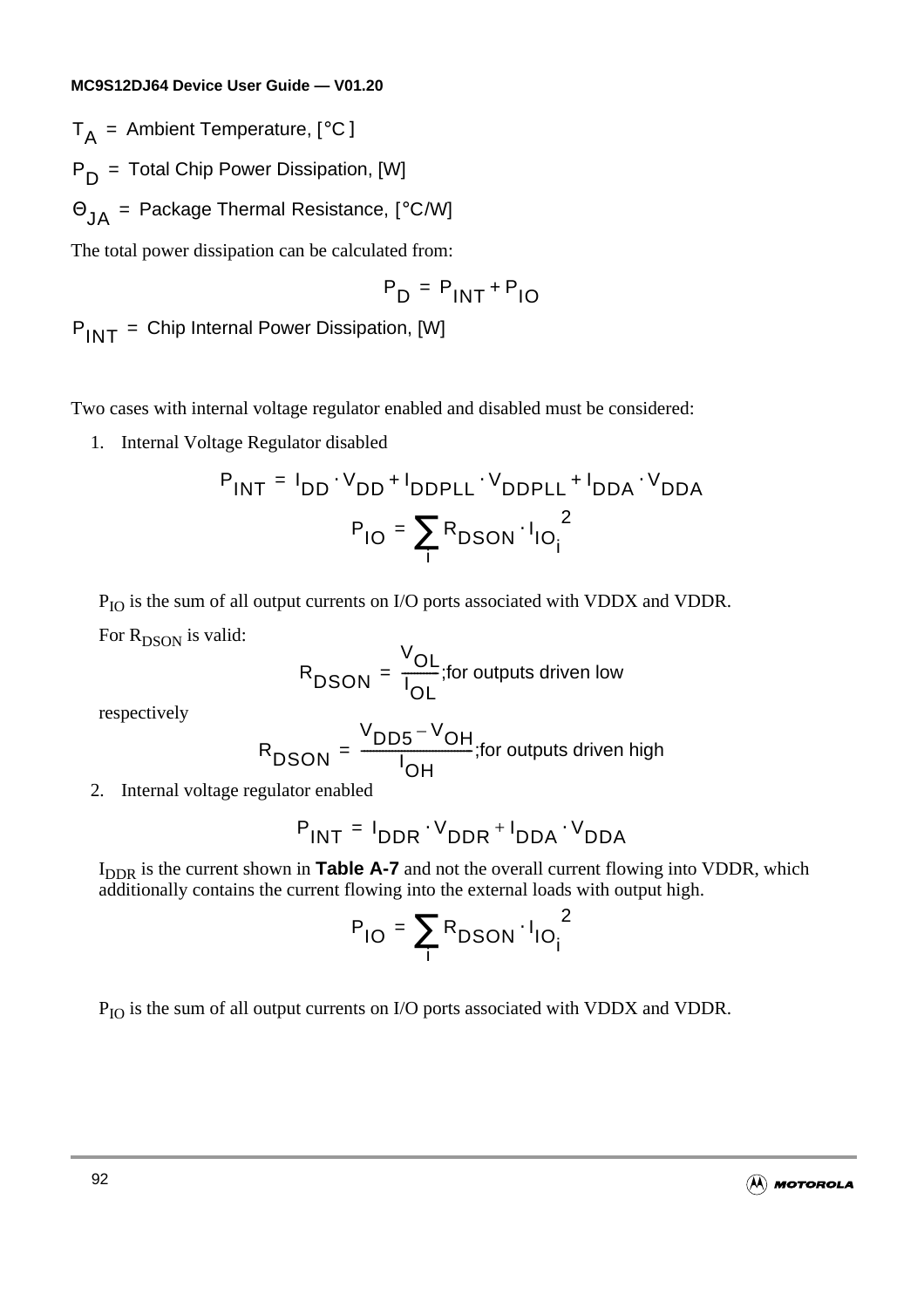| <b>Num</b>     | C | Rating                                                                              | Symbol               | Min | <b>Typ</b> | <b>Max</b>     | Unit |
|----------------|---|-------------------------------------------------------------------------------------|----------------------|-----|------------|----------------|------|
| 1              | т | Thermal Resistance LQFP112, single sided PCB <sup>2</sup>                           | $\theta_{JA}$        |     |            | 54             | °C/W |
| $\overline{2}$ | T | Thermal Resistance LQFP112, double sided PCB<br>with 2 internal planes <sup>3</sup> | $\theta_{JA}$        |     |            | 41             | °C/W |
| 3              | т | Junction to Board LQFP112                                                           | $\theta_{JB}$        |     |            | 31             | °C/W |
| 4              |   | Junction to Case LQFP112                                                            | $\theta_{\text{JC}}$ |     |            | 11             | °C/W |
| 5              | т | Junction to Package Top LQFP112                                                     | $\Psi_{\text{JT}}$   |     |            | $\overline{c}$ | °C/W |
| 6              |   | Thermal Resistance QFP 80, single sided PCB                                         | $\theta_{JA}$        |     |            | 51             | °C/W |
| $\overline{7}$ |   | Thermal Resistance QFP 80, double sided PCB with<br>2 internal planes               | $\theta_{JA}$        |     |            | 41             | °C/W |
| 8              |   | Junction to Board QFP80                                                             | $\theta_{JB}$        |     |            | 27             | °C/W |
| 9              |   | Junction to Case QFP80                                                              | $\theta_{\text{JC}}$ |     |            | 14             | °C/W |
| 10             |   | Junction to Package Top QFP80                                                       | $\Psi_{\text{JT}}$   |     |            | 3              | °C/W |

|  | Table A-5 Thermal Package Characteristics <sup>1</sup> |
|--|--------------------------------------------------------|
|  |                                                        |

NOTES:

1. The values for thermal resistance are achieved by package simulations

2. PC Board according to EIA/JEDEC Standard 51-3

3. PC Board according to EIA/JEDEC Standard 51-7

## **A.1.9 I/O Characteristics**

This section describes the characteristics of all 5V I/O pins. All parameters are not always applicable, e.g. not all pins feature pull up/down resistances.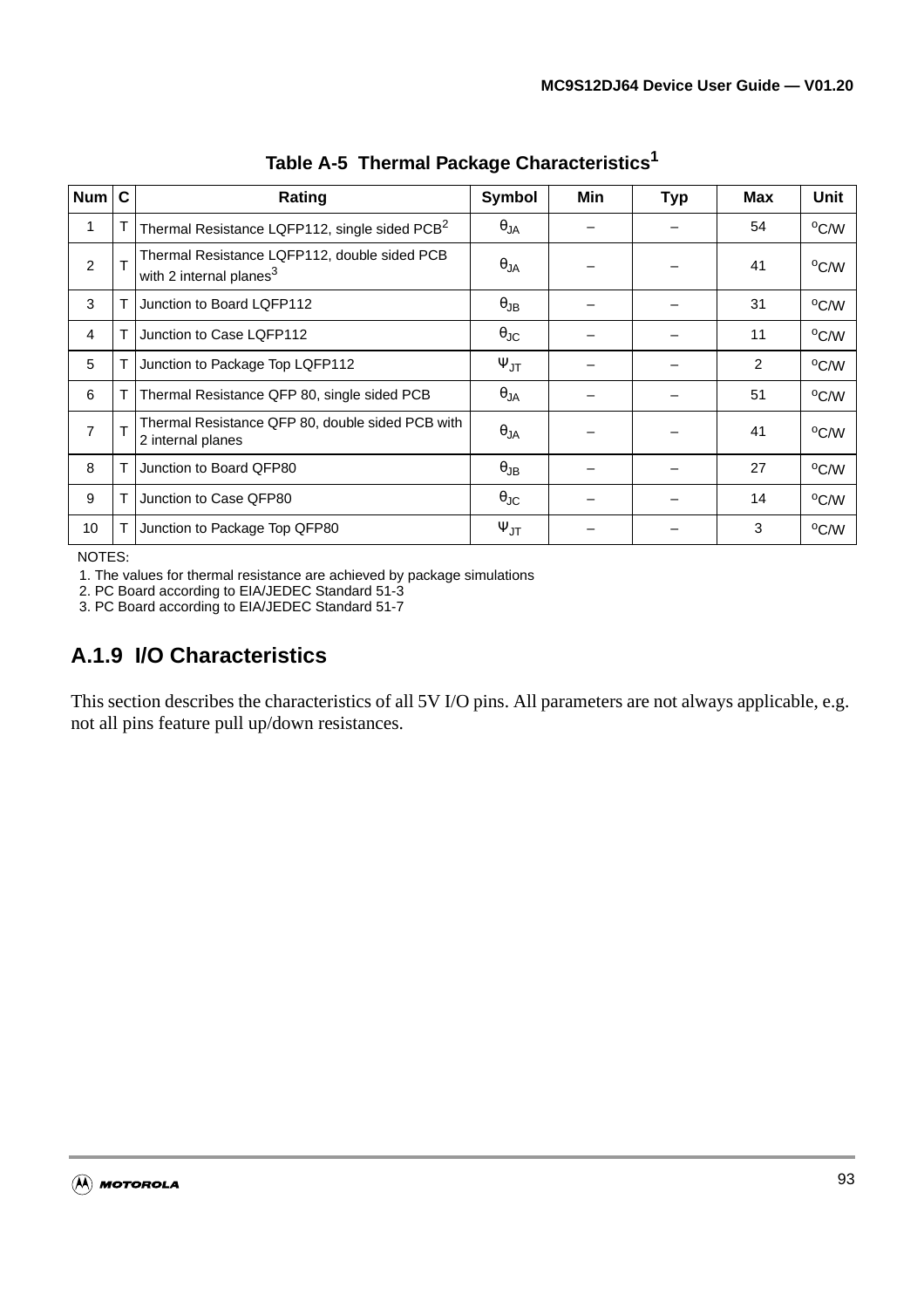|                | Conditions are shown in Table A-4 unless otherwise noted |                                                                                                           |                               |                          |                          |                          |        |  |
|----------------|----------------------------------------------------------|-----------------------------------------------------------------------------------------------------------|-------------------------------|--------------------------|--------------------------|--------------------------|--------|--|
| Num            | $\mathbf c$                                              | Rating                                                                                                    | <b>Symbol</b>                 | Min                      | <b>Typ</b>               | <b>Max</b>               | Unit   |  |
| $\mathbf{1}$   | P                                                        | Input High Voltage                                                                                        | $V_{\text{IH}}$               | $0.65^*V_{DD5}$          | $\overline{\phantom{a}}$ | $V_{DD5}$ + 0.3          | $\vee$ |  |
| $\overline{c}$ | P                                                        | Input Low Voltage                                                                                         | $V_{IL}$                      | $V_{SS5} - 0.3$          | ä,                       | $0.35*V_{DD5}$           | $\vee$ |  |
| 3              |                                                          | C   Input Hysteresis                                                                                      | $\rm V_{HYS}$                 |                          | 250                      |                          | mV     |  |
| 4              | P                                                        | Input Leakage Current (pins in high impedance input<br>mode)<br>$V_{in} = V_{DD5}$ or $V_{SS5}$           | $\mathsf{I}_{\mathsf{in}}$    | $-1$                     |                          | $\mathbf{1}$             | μA     |  |
| 5              | P                                                        | Output High Voltage (pins in output mode)<br>Partial Drive $I_{OH} = -2mA$<br>Full Drive $I_{OH} = -10mA$ | $V_{OH}$                      | $V_{DD5} - 0.8$          |                          |                          | $\vee$ |  |
| 6              | P                                                        | Output Low Voltage (pins in output mode)<br>Partial Drive $I_{OL}$ = +2mA<br>Full Drive $I_{OL}$ = +10mA  | $V_{OL}$                      |                          |                          | 0.8                      | $\vee$ |  |
| $\overline{7}$ | P                                                        | Internal Pull Up Device Current,<br>tested at $V_{\parallel}$ Max.                                        | $I_{PUL}$                     | $\overline{\phantom{0}}$ |                          | $-130$                   | μA     |  |
| 8              | C                                                        | Internal Pull Up Device Current,<br>tested at $V_{\mu}$ Min.                                              | <b>I</b> <sub>PUH</sub>       | $-10$                    |                          | $\overline{\phantom{a}}$ | μA     |  |
| 9              | P                                                        | Internal Pull Down Device Current,<br>tested at $V_{\vert H}$ Min.                                        | <b>I</b> PDH                  | L,                       |                          | 130                      | μA     |  |
| 10             | C                                                        | Internal Pull Down Device Current,<br>tested at $V_{\parallel}$ Max.                                      | <b>I</b> PDL                  | 10                       |                          | $\overline{\phantom{a}}$ | μA     |  |
| 11             | D                                                        | Input Capacitance                                                                                         | $C_{in}$                      |                          | 6                        | ÷.                       | pF     |  |
| 12             | Τ                                                        | Injection current <sup>1</sup><br>Single Pin limit<br>Total Device Limit. Sum of all injected currents    | $I_{\text{ICS}}$<br>$I_{ICP}$ | $-2.5$<br>$-25$          |                          | 2.5<br>25                | mA     |  |
| 13             | P                                                        | Port H, J, P Interrupt Input Pulse filtered <sup>2</sup>                                                  | t <sub>pign</sub>             |                          |                          | 3                        | μs     |  |
| 14             | P                                                        | Port H, J, P Interrupt Input Pulse passed <sup>2</sup>                                                    | t <sub>pval</sub>             | 10                       |                          |                          | μs     |  |

#### <span id="page-93-1"></span>**Table A-6 5V I/O Characteristics**

NOTES:

1. Refer to **[Section A.1.4 Current Injection](#page-87-0)**, for more details

<span id="page-93-0"></span>2. Parameter only applies in STOP or Pseudo STOP mode.

## **A.1.10 Supply Currents**

This section describes the current consumption characteristics of the device as well as the conditions for the measurements.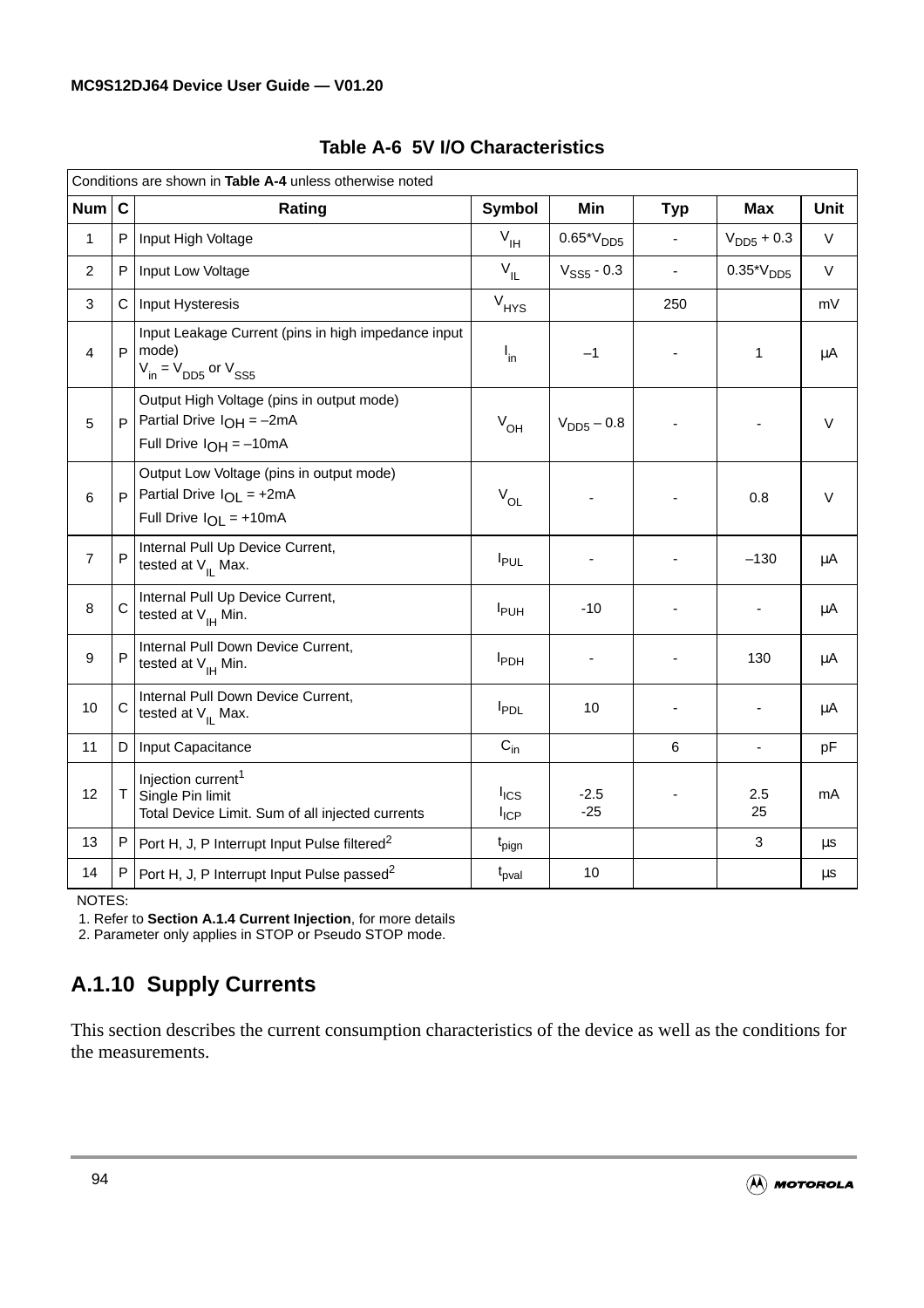### **A.1.10.1 Measurement Conditions**

All measurements are without output loads. Unless otherwise noted the currents are measured in single chip mode, internal voltage regulator enabled and at 25MHz bus frequency using a 4MHz oscillator in Colpitts mode. Production testing is performed using a square wave signal at the EXTAL input.

#### **A.1.10.2 Additional Remarks**

In expanded modes the currents flowing in the system are highly dependent on the load at the address, data and control signals as well as on the duty cycle of those signals. No generally applicable numbers can be given. A very good estimate is to take the single chip currents and add the currents due to the external loads.

<span id="page-94-0"></span>

|                | Conditions are shown in Table A-4 unless otherwise noted                                                              |                                                                                                                                                                                                   |                          |     |                                                              |                             |         |
|----------------|-----------------------------------------------------------------------------------------------------------------------|---------------------------------------------------------------------------------------------------------------------------------------------------------------------------------------------------|--------------------------|-----|--------------------------------------------------------------|-----------------------------|---------|
| <b>Num</b>     | $\mathbf C$                                                                                                           | Rating                                                                                                                                                                                            | <b>Symbol</b>            | Min | <b>Typ</b>                                                   | <b>Max</b>                  | Unit    |
| $\mathbf{1}$   | P                                                                                                                     | Run supply currents<br>Single Chip, Internal regulator enabled                                                                                                                                    | $I_{DD5}$                |     |                                                              | 50                          | mA      |
| $\overline{c}$ | $\mathsf{P}$<br>$\mathsf{P}$                                                                                          | Wait Supply current<br>All modules enabled, PLL on<br>only RTI enabled 1                                                                                                                          | $I_{DDW}$                |     |                                                              | 30<br>5                     | mA      |
| 3              | $\mathsf{C}$<br>$\mathsf{P}$<br>$\mathsf C$<br>$\mathsf{C}$<br>P<br>C<br>$\mathsf{P}$<br>$\mathsf{C}$<br>$\mathsf{P}$ | Pseudo Stop Current (RTI and COP disabled) 1, 2<br>$-40^{\circ}$ C<br>$27^{\circ}$ C<br>70°C<br>85°C<br>"C" Temp Option 100°C<br>105°C<br>"V" Temp Option 120°C<br>125°C<br>"M" Temp Option 140°C | <b>I</b> <sub>DDPS</sub> |     | 370<br>400<br>450<br>550<br>600<br>650<br>800<br>850<br>1200 | 500<br>1600<br>2100<br>5000 | $\mu A$ |
| $\overline{4}$ | $\mathsf C$<br>$\mathbf C$<br>$\mathsf{C}$<br>C<br>C<br>C<br>$\mathsf{C}$                                             | Pseudo Stop Current (RTI and COP enabled) 1, 2<br>-40 $^{\circ}$ C<br>$27^{\circ}$ C<br>70°C<br>85°C<br>105°C<br>125°C<br>140°C                                                                   | <b>I</b> <sub>DDPS</sub> |     | 570<br>600<br>650<br>750<br>850<br>1200<br>1500              |                             | μA      |
| 5              | $\mathsf C$<br>$\mathsf{P}$<br>$\mathsf C$<br>$\mathsf{C}$<br>$\mathsf{P}$<br>C<br>$\sf P$<br>$\mathsf{C}$<br>P       | Stop Current <sup>2</sup><br>$-40^{\circ}$ C<br>$27^{\circ}$ C<br>70°C<br>85°C<br>"C" Temp Option 100°C<br>105°C<br>"V" Temp Option 120°C<br>125°C<br>"M" Temp Option 140°C                       | $I_{\text{DDS}}$         |     | 12<br>25<br>100<br>130<br>160<br>200<br>350<br>400<br>600    | 100<br>1200<br>1700<br>5000 | μA      |

### **Table A-7 Supply Current Characteristics**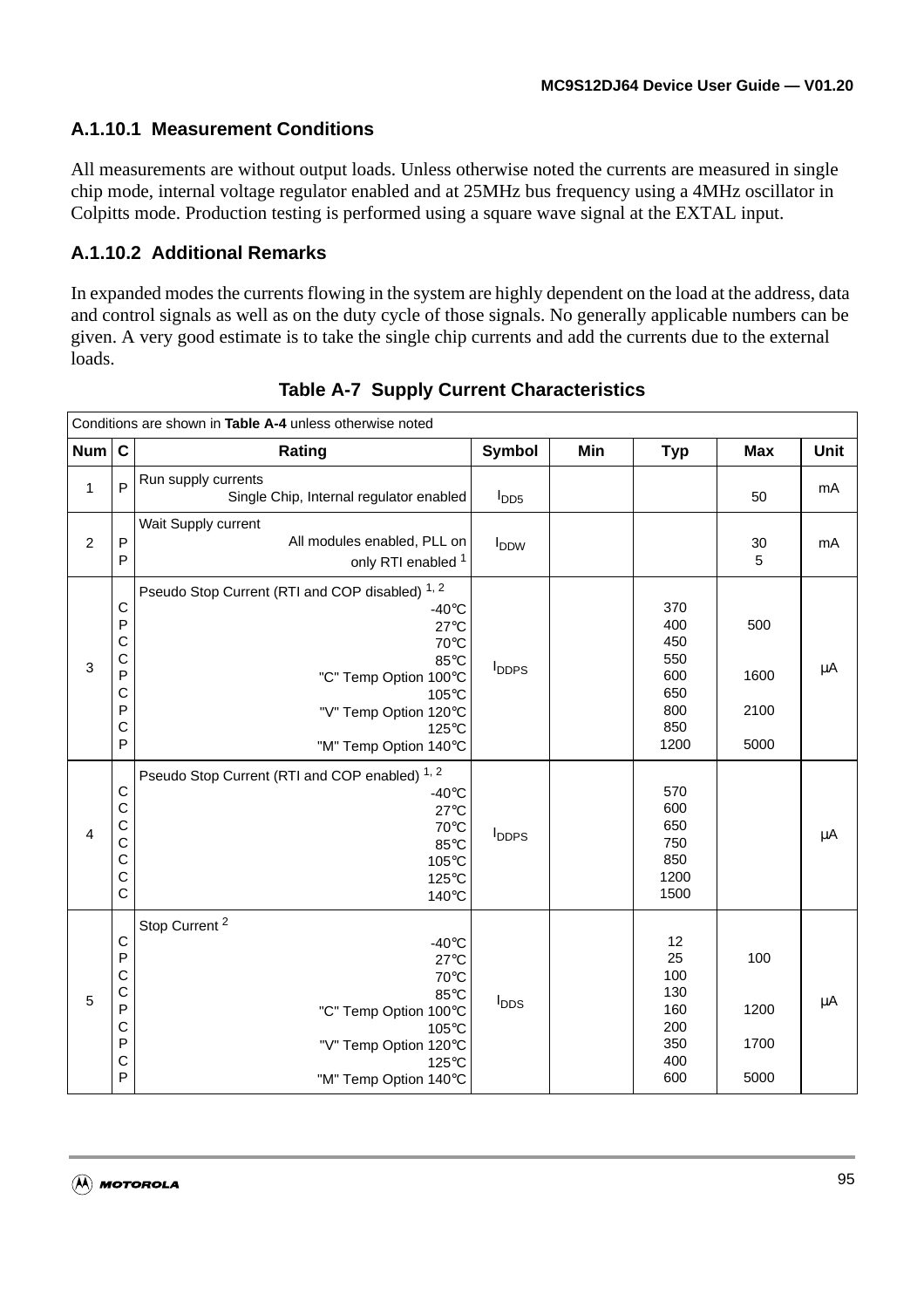NOTES:

- <span id="page-95-0"></span>1. PLL off
- <span id="page-95-1"></span>2. At those low power dissipation levels  $T_\mathsf{J}$  =  $T_\mathsf{A}$  can be assumed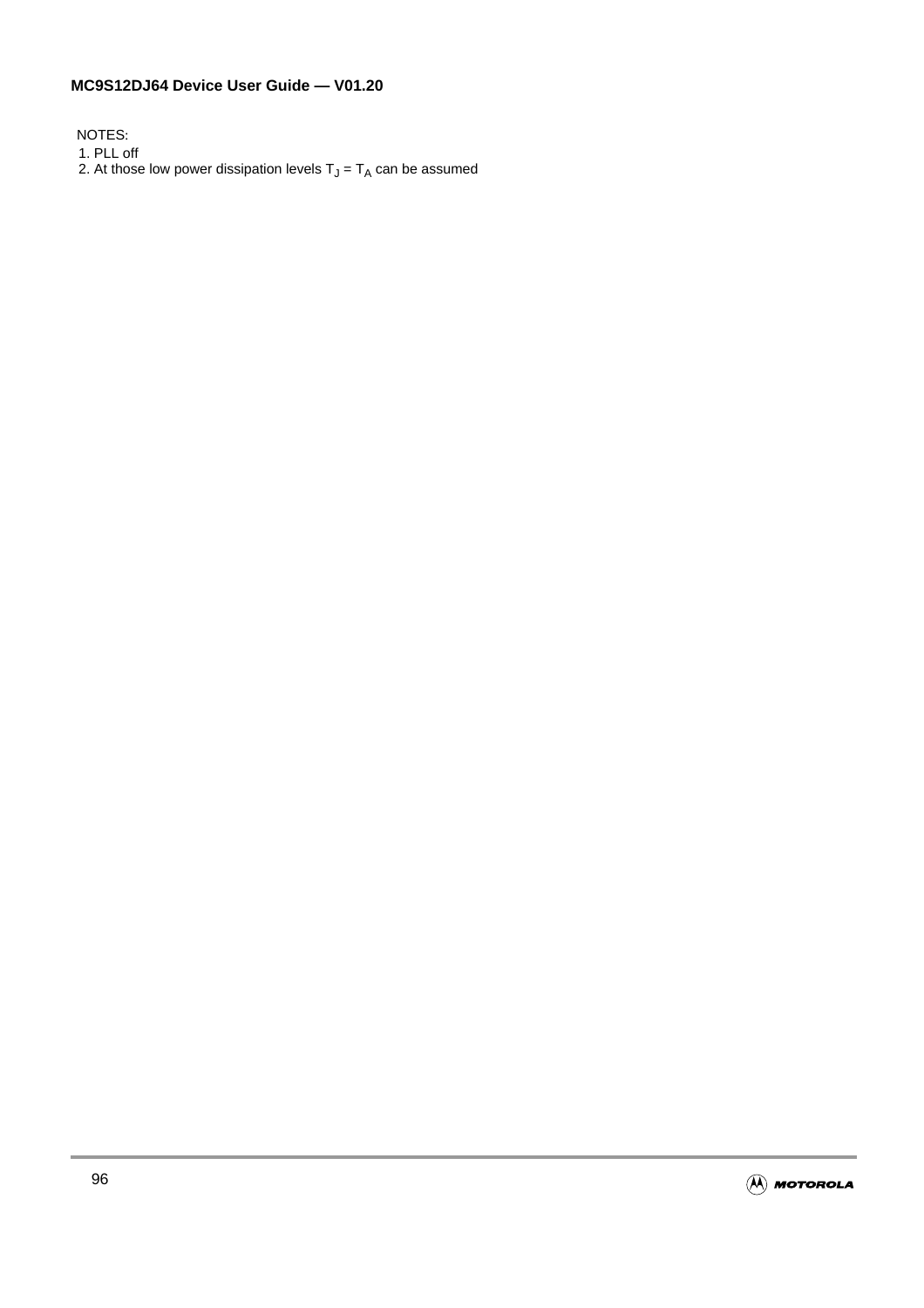## **A.2 ATD Characteristics**

This section describes the characteristics of the analog to digital converter.

## **A.2.1 ATD Operating Characteristics**

The **[Table A-8](#page-96-0)** shows conditions under which the ATD operates.

The following constraints exist to obtain full-scale, full range results:

 $V_{SSA} \leq V_{RL} \leq V_{IN} \leq V_{RH} \leq V_{DDA}$ . This constraint exists since the sample buffer amplifier can not drive beyond the power supply levels that it ties to. If the input level goes outside of this range it will effectively be clipped.

<span id="page-96-0"></span>

| Conditions are shown in Table A-4 unless otherwise noted |   |                                                                                                     |                                            |                                         |            |                                       |              |  |
|----------------------------------------------------------|---|-----------------------------------------------------------------------------------------------------|--------------------------------------------|-----------------------------------------|------------|---------------------------------------|--------------|--|
| Num                                                      | C | Rating                                                                                              | Symbol                                     | Min                                     | <b>Typ</b> | Max                                   | Unit         |  |
| 1                                                        | D | Reference Potential<br>Low<br>High                                                                  | $V_{RL}$<br>V <sub>RH</sub>                | V <sub>SSA</sub><br>V <sub>DDA</sub> /2 |            | $V_{DDA}/2$<br><b>V<sub>DDA</sub></b> | v            |  |
| 2                                                        | С | Differential Reference Voltage <sup>1</sup>                                                         | $VRH - VRL$                                | 4.50                                    | 5.00       | 5.25                                  | $\vee$       |  |
| 3                                                        | D | <b>ATD Clock Frequency</b>                                                                          | <sup>T</sup> ATDCLK                        | 0.5                                     |            | 2.0                                   | <b>MHz</b>   |  |
| 4                                                        | D | ATD 10-Bit Conversion Period<br>Clock Cycles <sup>2</sup><br>Conv, Time at 2.0MHz ATD Clock fATDCLK | N <sub>CONV10</sub><br>T <sub>CONV10</sub> | 14<br>7                                 |            | 28<br>14                              | Cycles<br>μs |  |
| 5                                                        | D | ATD 8-Bit Conversion Period<br>Clock Cycles <sup>2</sup><br>Conv, Time at 2.0MHz ATD Clock fATDCLK  | N <sub>CONV8</sub><br>T <sub>CONV8</sub>   | 12<br>6                                 |            | 26<br>13                              | Cycles<br>μs |  |
| 6                                                        | D | Recovery Time (V <sub>DDA</sub> =5.0 Volts)                                                         | <sup>t</sup> REC                           |                                         |            | 20                                    | μs           |  |
| $\overline{7}$                                           | P | Reference Supply current 2 ATD blocks on                                                            | <b>REF</b>                                 |                                         |            | 0.750                                 | mA           |  |
| 8                                                        | P | Reference Supply current 1 ATD block on                                                             | <sup>I</sup> REF                           |                                         |            | 0.375                                 | mA           |  |

**Table A-8 ATD Operating Characteristics**

NOTES:

1. Full accuracy is not guaranteed when differential voltage is less than 4.50V

<span id="page-96-1"></span>2. The minimum time assumes a final sample period of 2 ATD clocks cycles while the maximum time assumes a final sample period of 16 ATD clocks.

## **A.2.2 Factors influencing accuracy**

Three factors - source resistance, source capacitance and current injection - have an influence on the accuracy of the ATD.

### **A.2.2.1 Source Resistance:**

Due to the input pin leakage current as specified in **[Table A-6](#page-93-1)** in conjunction with the source resistance there will be a voltage drop from the signal source to the ATD input. The maximum source resistance  $R<sub>S</sub>$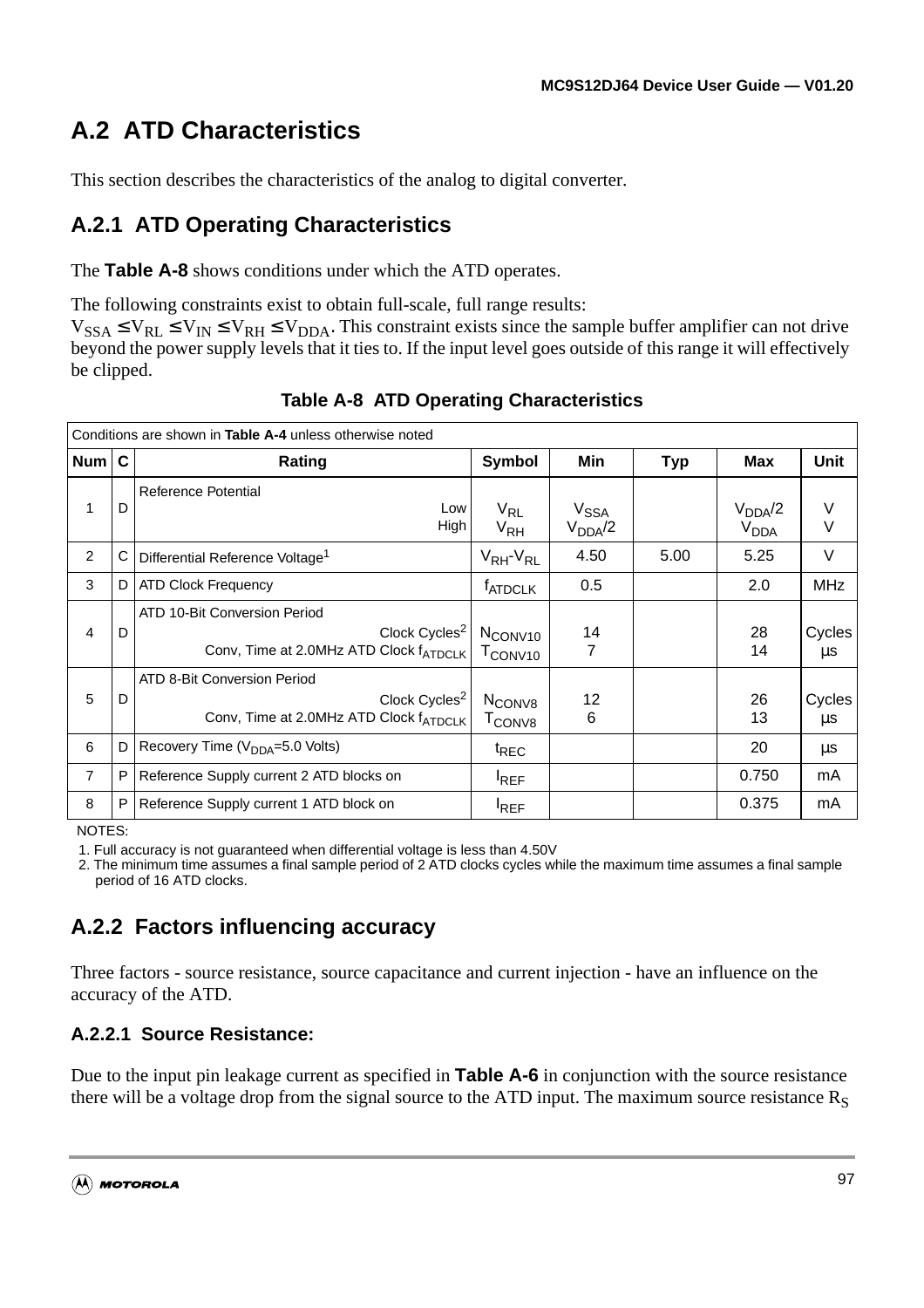#### **MC9S12DJ64 Device User Guide — V01.20**

specifies results in an error of less than 1/2 LSB (2.5mV) at the maximum leakage current. If device or operating conditions are less than worst case or leakage-induced error is acceptable, larger values of source resistance is allowed.

### **A.2.2.2 Source Capacitance**

When sampling an additional internal capacitor is switched to the input. This can cause a voltage drop due to charge sharing with the external and the pin capacitance. For a maximum sampling error of the input voltage  $\leq$  1LSB, then the external filter capacitor,  $C_f \geq 1024$  \* ( $C_{INS}$ -  $C_{INN}$ ).

### **A.2.2.3 Current Injection**

There are two cases to consider.

- 1. A current is injected into the channel being converted. The channel being stressed has conversion values of \$3FF (\$FF in 8-bit mode) for analog inputs greater than  $V_{RH}$  and \$000 for values less than  $V_{RL}$  unless the current is higher than specified as disruptive condition.
- 2. Current is injected into pins in the neighborhood of the channel being converted. A portion of this current is picked up by the channel (coupling ratio K), This additional current impacts the accuracy of the conversion depending on the source resistance.

The additional input voltage error on the converted channel can be calculated as  $V_{ERR} = K * R_S *$  $I_{INJ}$ , with  $I_{INJ}$  being the sum of the currents injected into the two pins adjacent to the converted channel.

|                |    | Conditions are shown in Table A-4 unless otherwise noted   |                                      |        |                          |            |      |
|----------------|----|------------------------------------------------------------|--------------------------------------|--------|--------------------------|------------|------|
| <b>Num</b>     | C  | Rating                                                     | Symbol                               | Min    | Typ                      | <b>Max</b> | Unit |
|                | C. | Max input Source Resistance                                | $R_{\rm S}$                          | ۰      | $\overline{\phantom{0}}$ |            | KΩ   |
| $\mathfrak{p}$ |    | <b>Total Input Capacitance</b><br>Non Sampling<br>Sampling | C <sub>INN</sub><br>C <sub>INS</sub> |        |                          | 10<br>22   | рF   |
| 3              | C  | Disruptive Analog Input Current                            | <sup>I</sup> NA                      | $-2.5$ |                          | 2.5        | mA   |
| 4              | СI | Coupling Ratio positive current injection                  | $K_{p}$                              |        |                          | $10^{-4}$  | A/A  |
| 5              | C. | Coupling Ratio negative current injection                  | $K_n$                                |        |                          | $10^{-2}$  | A/A  |

#### **Table A-9 ATD Electrical Characteristics**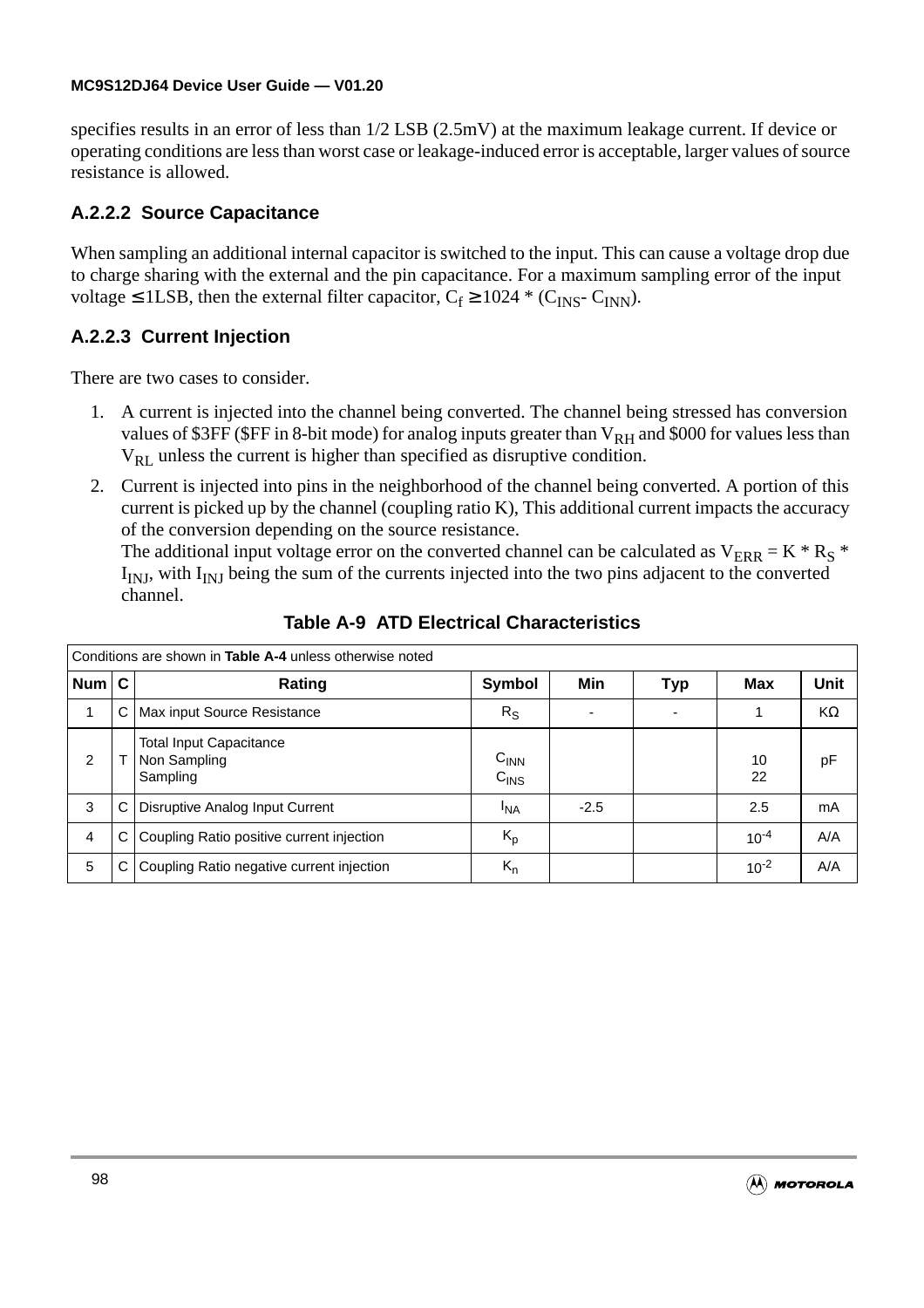## **A.2.3 ATD accuracy**

**[Table A-10](#page-98-0)** specifies the ATD conversion performance excluding any errors due to current injection, input capacitance and source resistance.

<span id="page-98-0"></span>

| Conditions are shown in Table A-4 unless otherwise noted<br>$V_{RFF} = V_{RH} - V_{RI} = 5.12V$ . Resulting to one 8 bit count = 20mV and one 10 bit count = 5mV<br>$f_{\text{ATDCLK}} = 2.0 \text{MHz}$ |    |                                    |               |        |            |            |        |  |
|----------------------------------------------------------------------------------------------------------------------------------------------------------------------------------------------------------|----|------------------------------------|---------------|--------|------------|------------|--------|--|
| Num C                                                                                                                                                                                                    |    | Rating                             | <b>Symbol</b> | Min    | <b>Typ</b> | <b>Max</b> | Unit   |  |
| 1                                                                                                                                                                                                        | P  | 10-Bit Resolution                  | <b>LSB</b>    |        | 5          |            | mV     |  |
| 2                                                                                                                                                                                                        | P. | 10-Bit Differential Nonlinearity   | <b>DNL</b>    | $-1$   |            | 1          | Counts |  |
| 3                                                                                                                                                                                                        | P. | 10-Bit Integral Nonlinearity       | <b>INL</b>    | $-2.5$ | ±1.5       | 2.5        | Counts |  |
| 4                                                                                                                                                                                                        | P  | 10-Bit Absolute Error <sup>1</sup> | AE.           | $-3$   | $\pm 2.0$  | 3          | Counts |  |
| 5                                                                                                                                                                                                        | P  | 8-Bit Resolution                   | <b>LSB</b>    |        | 20         |            | mV     |  |
| 6                                                                                                                                                                                                        | P  | 8-Bit Differential Nonlinearity    | <b>DNL</b>    | $-0.5$ |            | 0.5        | Counts |  |
| $\overline{7}$                                                                                                                                                                                           |    | $P$   8-Bit Integral Nonlinearity  | <b>INL</b>    | $-1.0$ | $\pm 0.5$  | 1.0        | Counts |  |
| 8                                                                                                                                                                                                        | P  | 8-Bit Absolute Error <sup>1</sup>  | AE            | $-1.5$ | ±1.0       | 1.5        | Counts |  |

### **Table A-10 ATD Conversion Performance**

NOTES:

<span id="page-98-1"></span>1. These values include the quantization error which is inherently 1/2 count for any A/D converter.

For the following definitions see also **[Figure A-1](#page-99-0)**.

Differential Non-Linearity (DNL) is defined as the difference between two adjacent switching steps.

$$
DNL(i) = \frac{V_i - V_{i-1}}{1LSB} - 1
$$

The Integral Non-Linearity (INL) is defined as the sum of all DNLs:

$$
INL(n) = \sum_{i=1}^{n} DNL(i) = \frac{V_{n} - V_{0}}{1LSB} - n
$$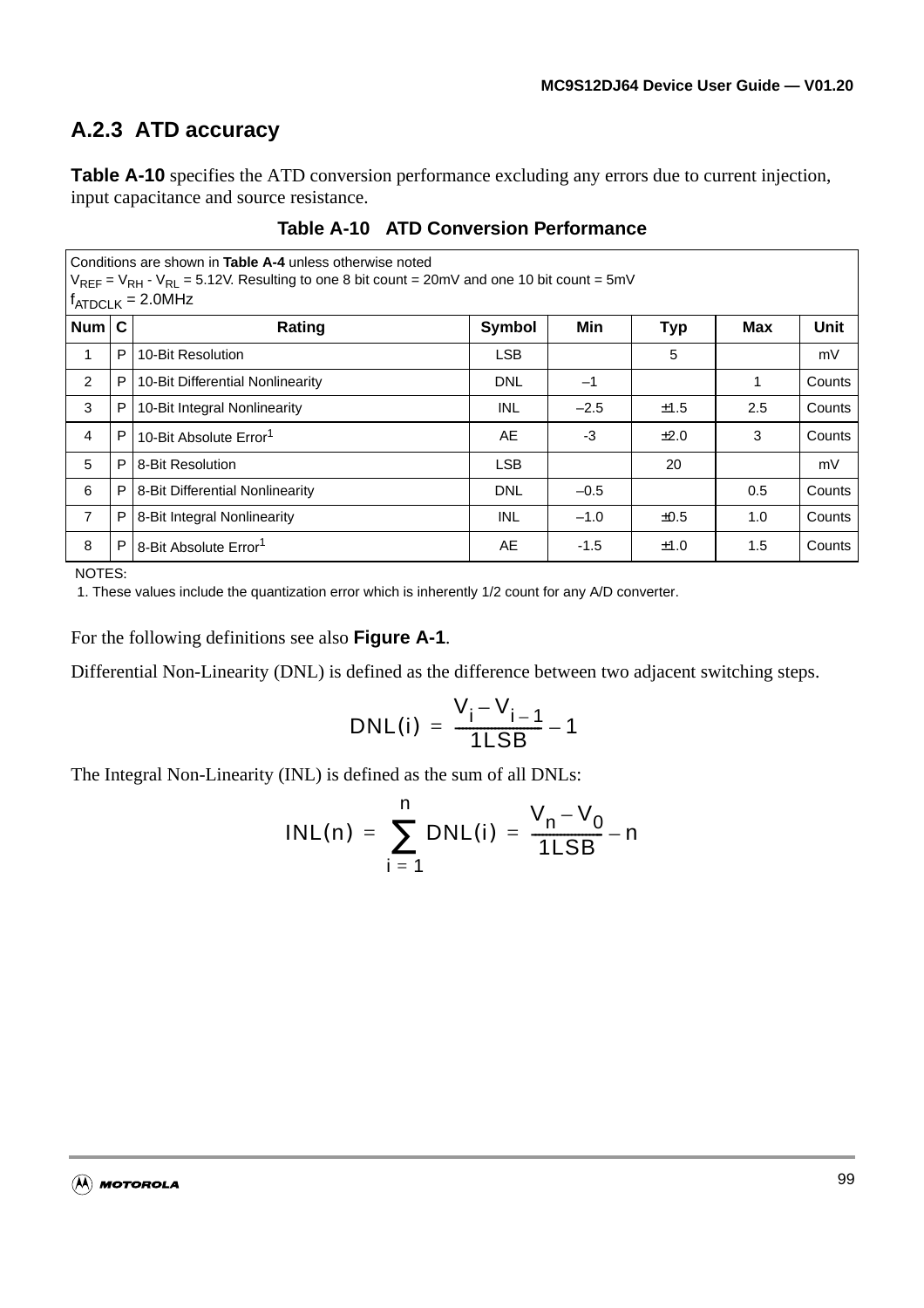

**Figure A-1 ATD Accuracy Definitions**

<span id="page-99-0"></span>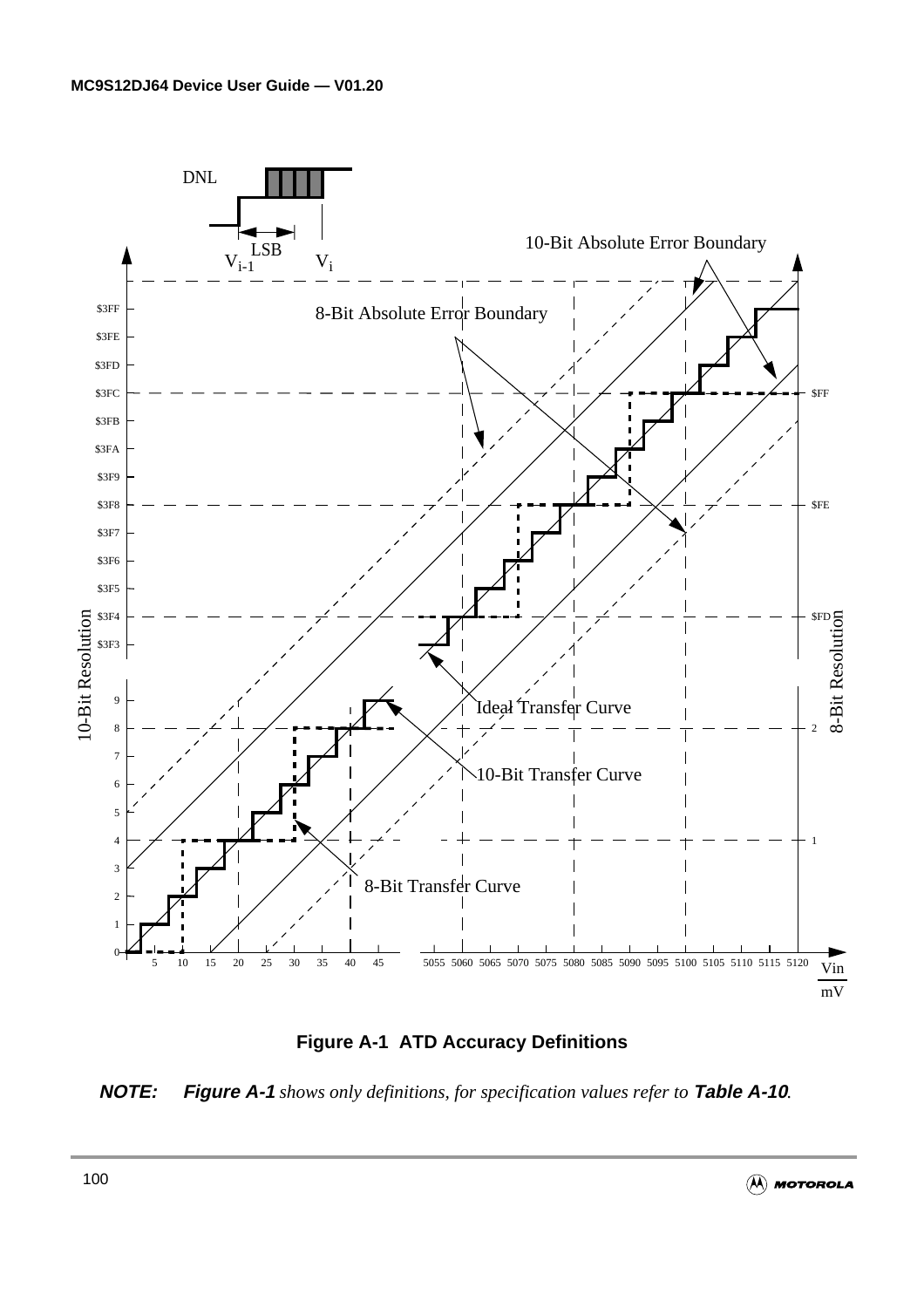## **A.3 NVM, Flash and EEPROM**

**NOTE:** *Unless otherwise noted the abbreviation NVM (Non Volatile Memory) is used for both Flash and EEPROM.*

### **A.3.1 NVM timing**

The time base for all NVM program or erase operations is derived from the oscillator. A minimum oscillator frequency  $f_{\text{NVMOSC}}$  is required for performing program or erase operations. The NVM modules do not have any means to monitor the frequency and will not prevent program or erase operation at frequencies above or below the specified minimum. Attempting to program or erase the NVM modules at a lower frequency a full program or erase transition is not assured.

The Flash and EEPROM program and erase operations are timed using a clock derived from the oscillator using the FCLKDIV and ECLKDIV registers respectively. The frequency of this clock must be set within the limits specified as  $f_{\text{NVMOP}}$ .

The minimum program and erase times shown in **[Table A-11](#page-101-0)** are calculated for maximum  $f_{\text{NVMOP}}$  and maximum  $f_{bus}$ . The maximum times are calculated for minimum  $f_{NVMOP}$  and a  $f_{bus}$  of 2MHz.

### <span id="page-100-0"></span>**A.3.1.1 Single Word Programming**

The programming time for single word programming is dependant on the bus frequency as a well as on the frequency  $f_{\text{NVMOP}}$  and can be calculated according to the following formula.

$$
t_{\text{swpgm}} = 9 \cdot \frac{1}{f_{\text{NVMOP}}} + 25 \cdot \frac{1}{f_{\text{bus}}}
$$

#### **A.3.1.2 Row Programming**

This applies only to the Flash where up to 32 words in a row can be programmed consecutively by keeping the command pipeline filled. The time to program a consecutive word can be calculated as:

$$
t_{bwpgm} = 4 \cdot \frac{1}{f_{NVMOP}} + 9 \cdot \frac{1}{f_{bus}}
$$

The time to program a whole row is:

$$
t_{brgm} = t_{swpgm} + 31 \cdot t_{bwpgm}
$$

Row programming is more than 2 times faster than single word programming.

#### **A.3.1.3 Sector Erase**

Erasing a 512 byte Flash sector or a 4 byte EEPROM sector takes: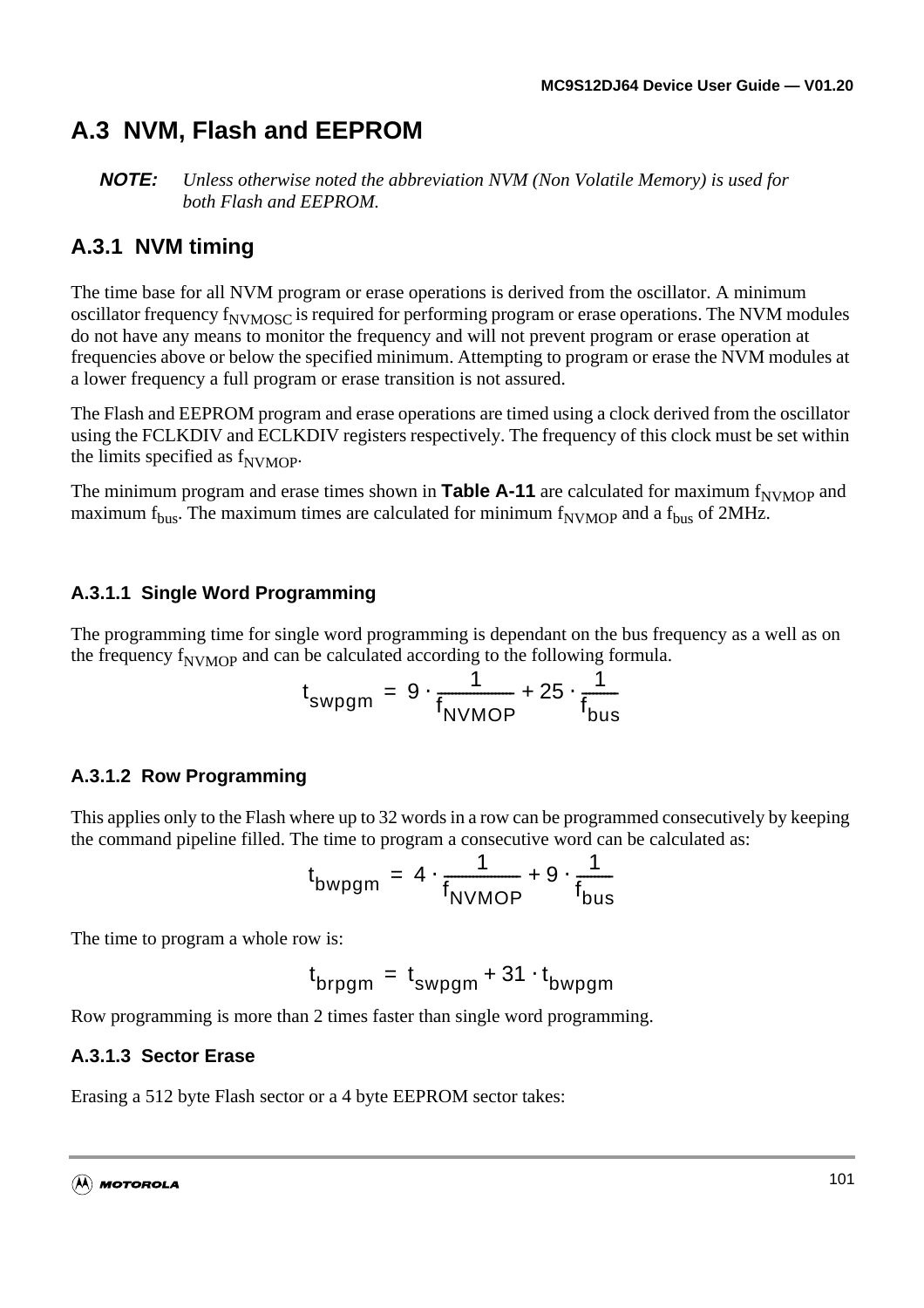$$
t_{era} \approx 4000 \cdot \frac{1}{f_{\text{NVMOP}}}
$$

The setup time can be ignored for this operation.

### <span id="page-101-3"></span>**A.3.1.4 Mass Erase**

Erasing a NVM block takes:

$$
t_{\text{mass}} \approx 20000 \cdot \frac{1}{f_{\text{NVMOP}}}
$$

The setup time can be ignored for this operation.

### **A.3.1.5 Blank Check**

The time it takes to perform a blank check on the Flash or EEPROM is dependant on the location of the first non-blank word starting at relative address zero. It takes one bus cycle per word to verify plus a setup of the command.

$$
t_{\text{check}} \approx \text{location} \cdot t_{\text{cyc}} + 10 \cdot t_{\text{cyc}}
$$

<span id="page-101-0"></span>

| Conditions are shown in Table A-4 unless otherwise noted |   |                                                        |                     |                    |            |                     |               |  |
|----------------------------------------------------------|---|--------------------------------------------------------|---------------------|--------------------|------------|---------------------|---------------|--|
| <b>Num</b>                                               | C | Rating                                                 | Symbol              | Min                | <b>Typ</b> | Max                 | Unit          |  |
| 1                                                        | D | <b>External Oscillator Clock</b>                       | <sup>T</sup> NVMOSC | 0.5                |            | 50 <sup>1</sup>     | <b>MHz</b>    |  |
| 2                                                        | D | Bus frequency for Programming or Erase Operations      | <sup>†</sup> NVMBUS | 1                  |            |                     | <b>MHz</b>    |  |
| 3                                                        | D | <b>Operating Frequency</b>                             | <sup>T</sup> NVMOP  | 150                |            | 200                 | kHz           |  |
| $\overline{4}$                                           | P | Single Word Programming Time                           | <sup>L</sup> swpgm  | $46^{2}$           |            | 74.5 <sup>3</sup>   | μs            |  |
| 5                                                        | D | Flash Burst Programming consecutive word 4             | t <sub>bwpgm</sub>  | $20.4^2$           |            | 31 <sup>3</sup>     | μs            |  |
| 6                                                        | D | Flash Burst Programming Time for 32 Words <sup>4</sup> | t <sub>brpgm</sub>  | 678.4 <sup>2</sup> |            | 1035.5 <sup>3</sup> | μs            |  |
| $\overline{7}$                                           | P | Sector Erase Time                                      | t <sub>era</sub>    | 20 <sup>5</sup>    |            | 26.7 <sup>3</sup>   | ms            |  |
| 8                                                        | P | Mass Erase Time                                        | <sup>I</sup> mass   | $100^{5}$          |            | 133 <sup>3</sup>    | ms            |  |
| 9                                                        | D | Blank Check Time Flash per block                       | t <sub>check</sub>  | $11^{6}$           |            | 327787              | $t_{\rm cyc}$ |  |
| 10                                                       | D | Blank Check Time EEPROM per block                      | t <sub>check</sub>  | $11^{6}$           |            | $2058^7$            | $t_{\rm cyc}$ |  |

#### **Table A-11 NVM Timing Characteristics**

NOTES:

1. Restrictions for oscillator in crystal mode apply!

<span id="page-101-1"></span>2. Minimum Programming times are achieved under maximum NVM operating frequency f<sub>NVMOP</sub> and maximum bus frequency f<sub>bus</sub>.

<span id="page-101-4"></span>3. Maximum Erase and Programming times are achieved under particular combinations of  $f_{\text{NVMOP}}$  and bus frequency  $f_{\text{bus}}$ . Refer to formulae in Sections **[A.3.1.1](#page-100-0) - [A.3.1.4](#page-101-3)** for guidance.

<span id="page-101-5"></span>4. Burst Programming operations are not applicable to EEPROM

<span id="page-101-2"></span>5. Minimum Erase times are achieved under maximum NVM operating frequency  $f_{\text{NVMOP}}$ .

<span id="page-101-6"></span>6. Minimum time, if first word in the array is not blank

<span id="page-101-7"></span>7. Maximum time to complete check on an erased block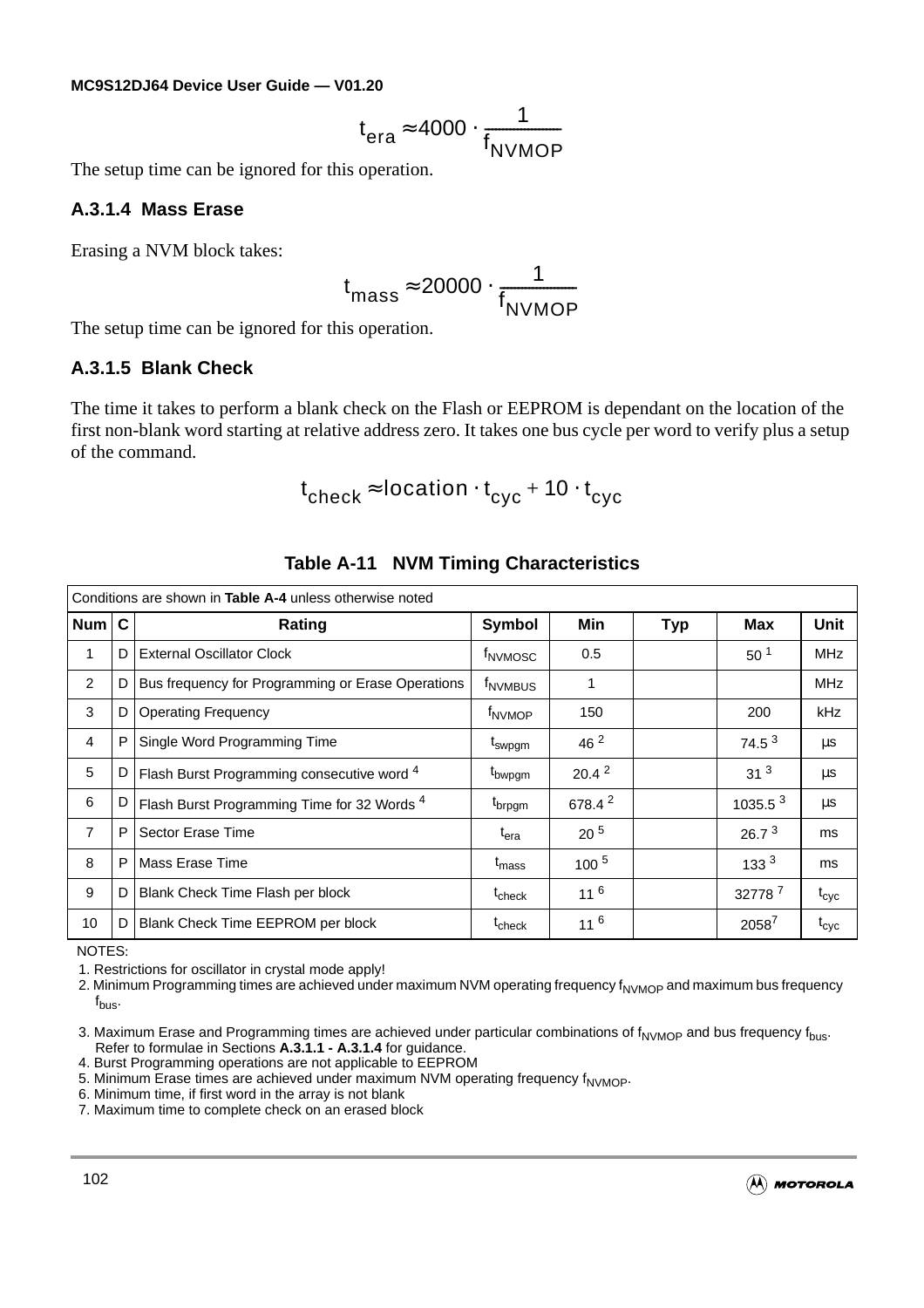## **A.3.2 NVM Reliability**

The reliability of the NVM blocks is guaranteed by stress test during qualification, constant process monitors and burn-in to screen early life failures.

The failure rates for data retention and program/erase cycling are specified at the operating conditions noted.

The program/erase cycle count on the sector is incremented every time a sector or mass erase event is executed.

| Conditions are shown in Table A-4 unless otherwise noted |     |                                                                                           |                   |         |     |     |        |  |  |
|----------------------------------------------------------|-----|-------------------------------------------------------------------------------------------|-------------------|---------|-----|-----|--------|--|--|
| <b>Num</b>                                               | C   | Rating                                                                                    | Symbol            | Min     | Typ | Max | Unit   |  |  |
|                                                          |     | Data Retention at an average junction temperature of<br>$T_{\text{Java}} = 85^{\circ}C^1$ | <b>INVMRET</b>    | 15      |     |     | Years  |  |  |
| $\overline{2}$                                           | C I | Flash number of Program/Erase cycles                                                      | $n_{\text{FLPE}}$ | 10,000  |     |     | Cycles |  |  |
| 3                                                        |     | EEPROM number of Program/Erase cycles<br>$(-40^{\circ}C \leq T_1 \leq 0^{\circ}C)$        | $n_{EEPE}$        | 10,000  |     |     | Cycles |  |  |
| 4                                                        |     | EEPROM number of Program/Erase cycles<br>$(0^{\circ}C < T_1 \leq 140^{\circ}C)$           | $n_{EEPE}$        | 100,000 |     |     | Cycles |  |  |

**Table A-12 NVM Reliability Characteristics**

NOTES:

1. Total time at the maximum guaranteed device operating temperature <= 1 year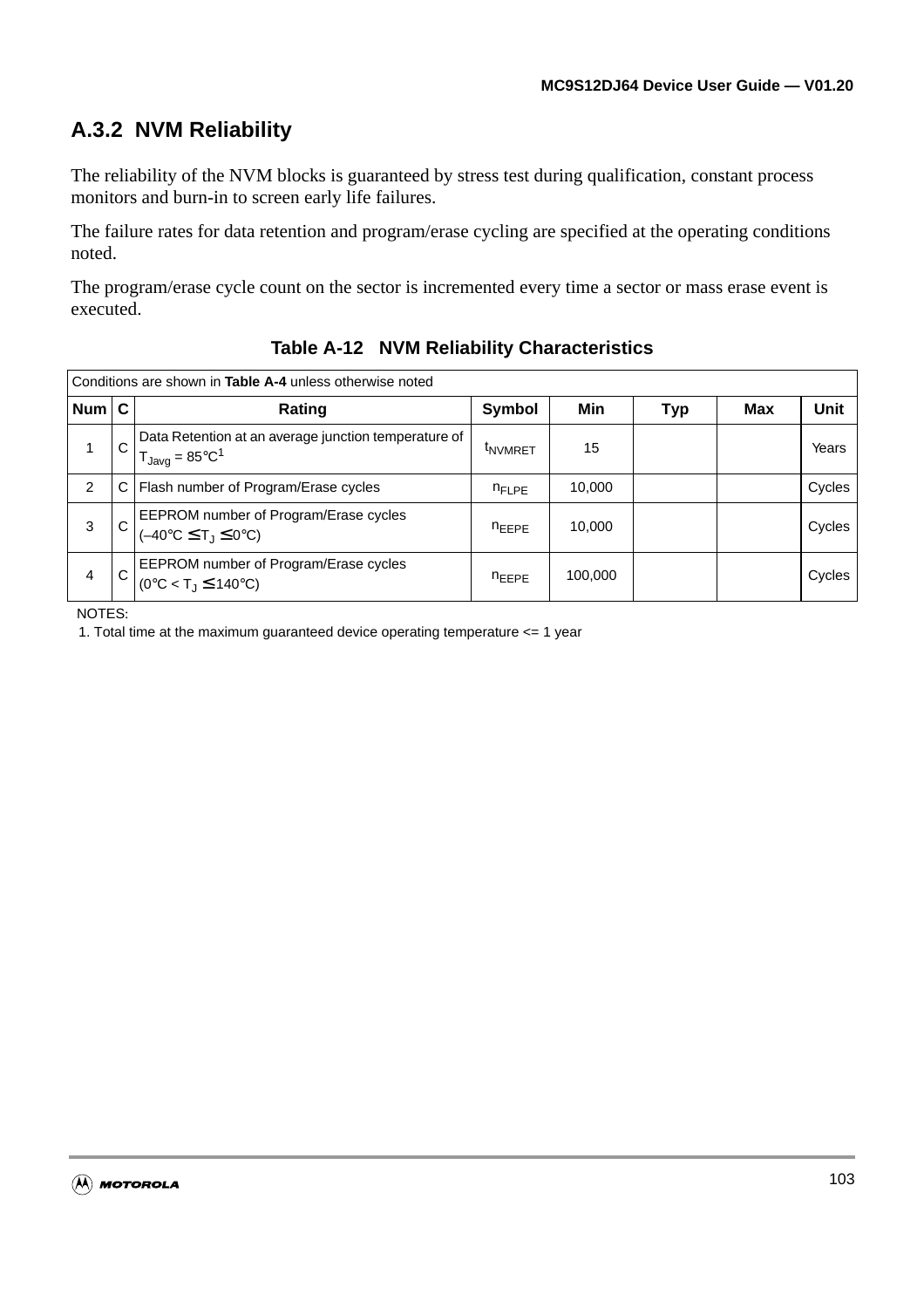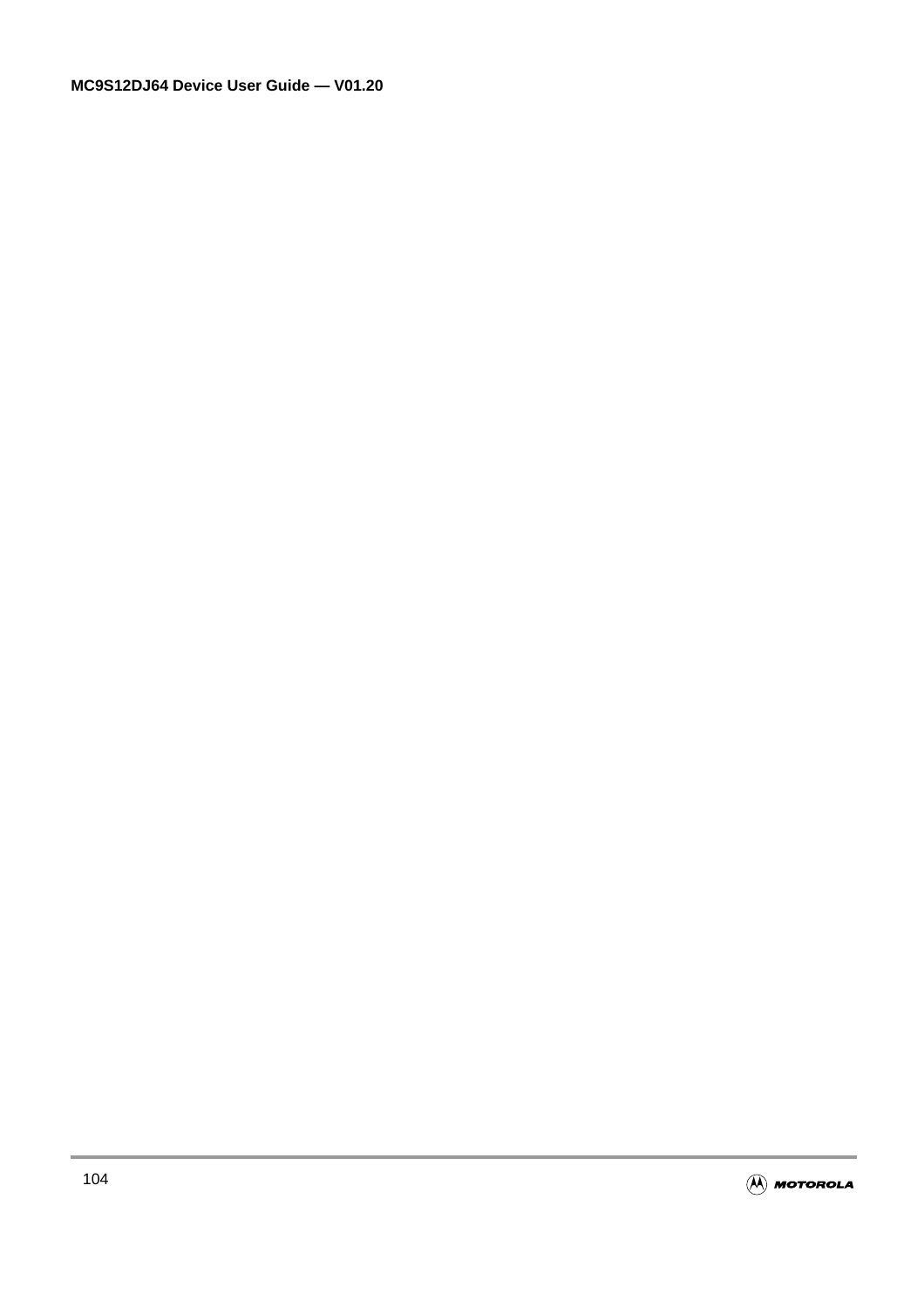# **A.4 Voltage Regulator**

The on-chip voltage regulator is intended to supply the internal logic and oscillator circuits. No external DC load is allowed.

**Table A-13 Voltage Regulator Recommended Load Capacitances**

| Rating                      | Symbol            | Min | Typ | Max | Unit |
|-----------------------------|-------------------|-----|-----|-----|------|
| Load Capacitance on VDD1, 2 | ∪LVDD             |     | 220 |     | nF   |
| Load Capacitance on VDDPLL  | <b>ULVDDfcPLL</b> |     | 220 |     | nF   |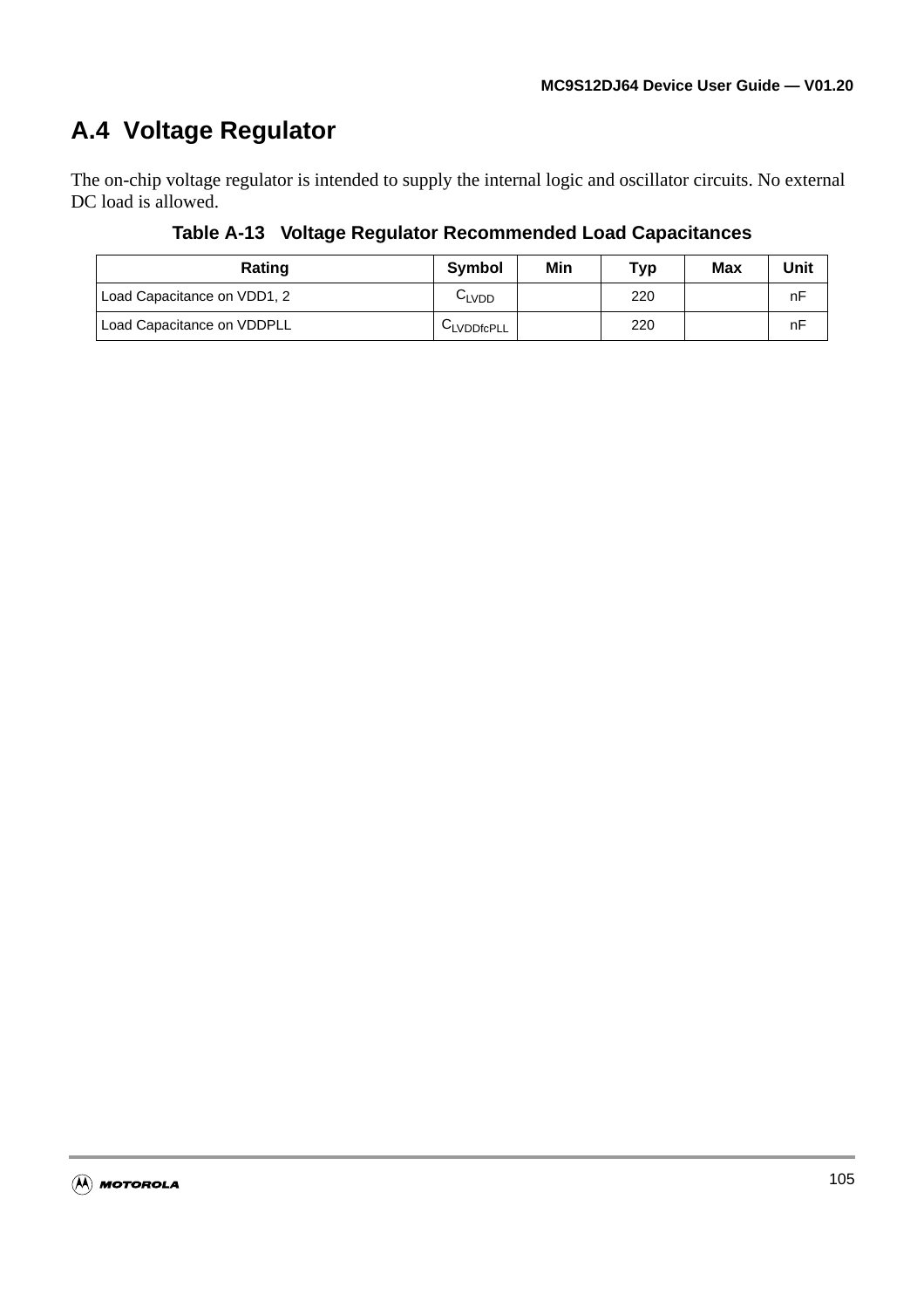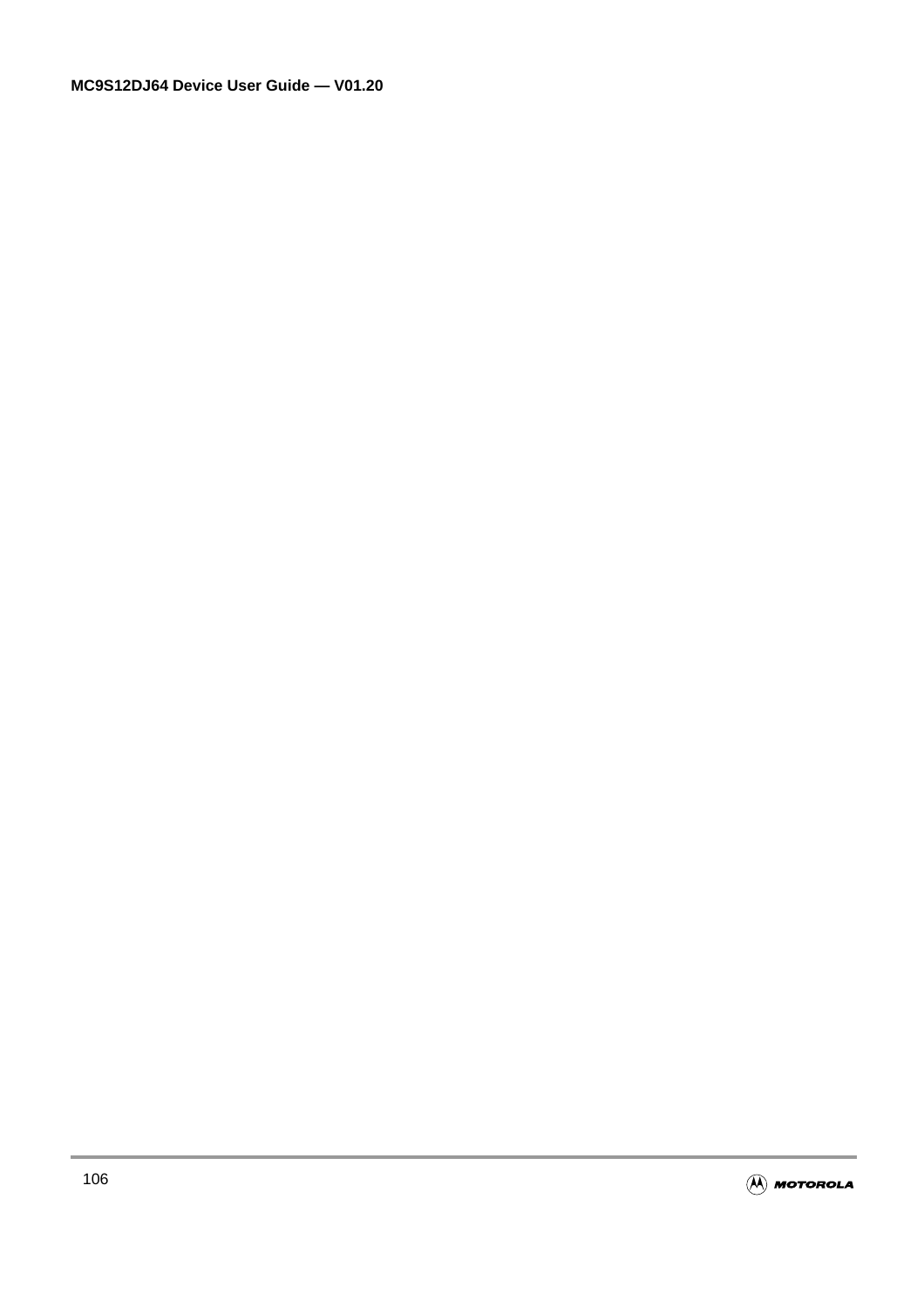## **A.5 Reset, Oscillator and PLL**

This section summarizes the electrical characteristics of the various startup scenarios for Oscillator and Phase-Locked-Loop (PLL).

## **A.5.1 Startup**

**[Table A-14](#page-106-0)** summarizes several startup characteristics explained in this section. Detailed description of the startup behavior can be found in the Clock and Reset Generator (CRG) Block User Guide.

<span id="page-106-0"></span>

|               | Conditions are shown in Table A-4 unless otherwise noted |                                                                    |                      |               |     |            |                             |  |  |
|---------------|----------------------------------------------------------|--------------------------------------------------------------------|----------------------|---------------|-----|------------|-----------------------------|--|--|
| Num           | C                                                        | Rating                                                             | Symbol               | Min           | Typ | <b>Max</b> | <b>Unit</b>                 |  |  |
|               |                                                          | POR release level                                                  | V <sub>PORR</sub>    |               |     | 2.07       | V                           |  |  |
| $\mathcal{P}$ |                                                          | POR assert level                                                   | V <sub>PORA</sub>    | 0.97          |     |            | V                           |  |  |
| 3             | D                                                        | Reset input pulse width, minimum input time                        | $PW_{\mathsf{RSTL}}$ | $\mathcal{P}$ |     |            | $\mathfrak{t}_{\text{osc}}$ |  |  |
| 4             | D                                                        | <b>Startup from Reset</b>                                          | $n_{RST}$            | 192           |     | 196        | $n_{\rm osc}$               |  |  |
| 5             | D                                                        | Interrupt pulse width, $\overline{\text{IRQ}}$ edge-sensitive mode | $PW_{\text{IRO}}$    | 20            |     |            | ns                          |  |  |
| 6             | D                                                        | Wait recovery startup time                                         | t <sub>WRS</sub>     |               |     | 14         | <sup>L</sup> cyc            |  |  |

|  |  |  | <b>Table A-14 Startup Characteristics</b> |
|--|--|--|-------------------------------------------|
|--|--|--|-------------------------------------------|

### **A.5.1.1 POR**

The release level  $V_{PORR}$  and the assert level  $V_{PORA}$  are derived from the  $V_{DD}$  Supply. They are also valid if the device is powered externally. After releasing the POR reset the oscillator and the clock quality check are started. If after a time  $t_{\text{COOUT}}$  no valid oscillation is detected, the MCU will start using the internal self clock. The fastest startup time possible is given by  $n_{\text{uposc}}$ .

### **A.5.1.2 SRAM Data Retention**

Provided an appropriate external reset signal is applied to the MCU, preventing the CPU from executing code when VDD5 is out of specification limits, the SRAM contents integrity is guaranteed if after the reset the PORF bit in the CRG Flags Register has not been set.

### **A.5.1.3 External Reset**

When external reset is asserted for a time greater than  $PW_{RSTL}$  the CRG module generates an internal reset, and the CPU starts fetching the reset vector without doing a clock quality check, if there was an oscillation before reset.

### **A.5.1.4 Stop Recovery**

Out of STOP the controller can be woken up by an external interrupt. A clock quality check as after POR is performed before releasing the clocks to the system.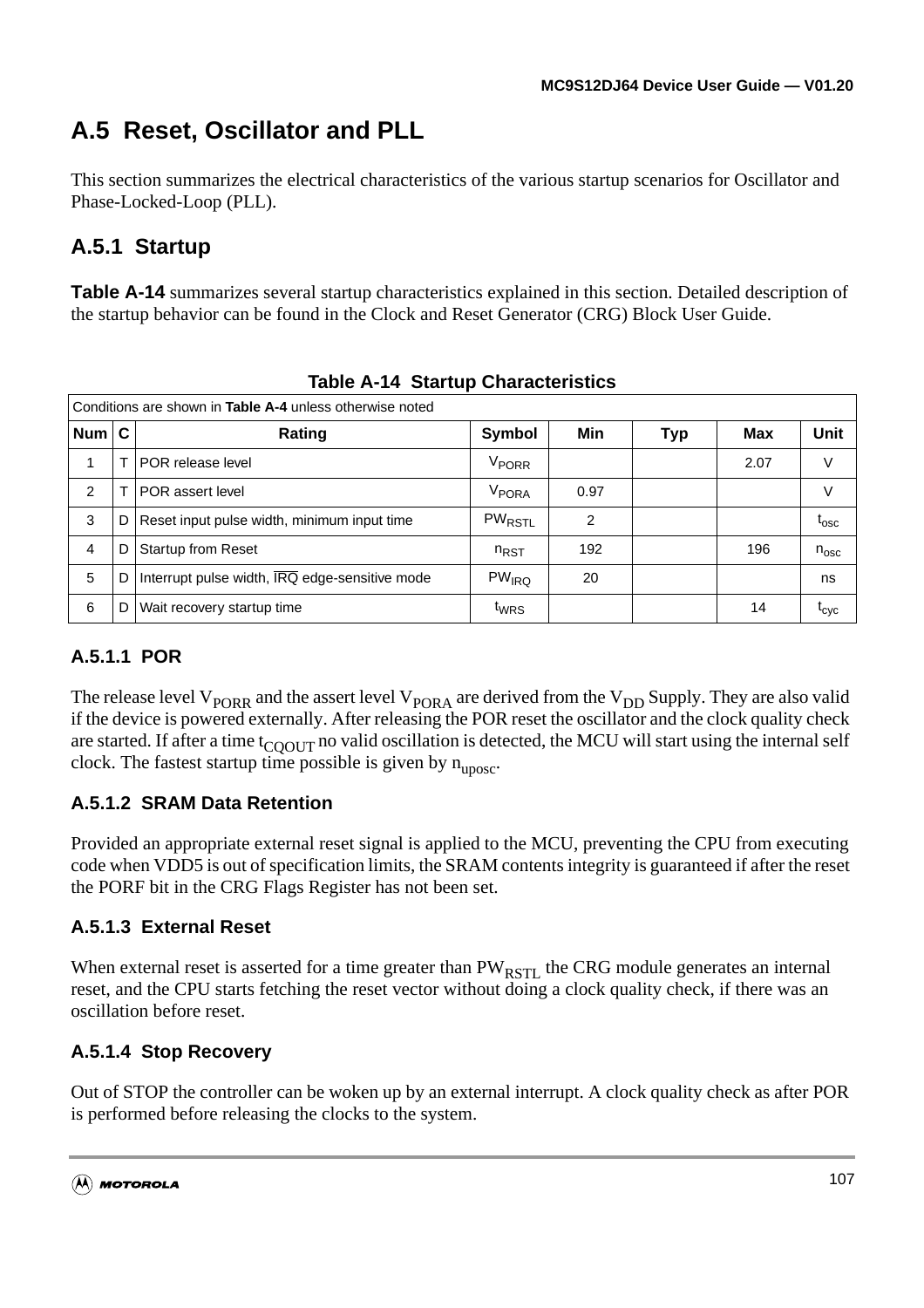### **A.5.1.5 Pseudo Stop and Wait Recovery**

The recovery from Pseudo STOP and Wait are essentially the same since the oscillator was not stopped in both modes. The controller can be woken up by internal or external interrupts. After  $t_{wrs}$  the CPU starts fetching the interrupt vector.

### **A.5.2 Oscillator**

The device features an internal Colpitts and Pierce oscillator. The selection of Colpitts oscillator or Pierce oscillator/external clock depends on the  $\overline{XCLKS}$  signal which is sampled during reset. Pierce oscillator/external clock mode allows the input of a square wave. Before asserting the oscillator to the internal system clocks the quality of the oscillation is checked for each start from either power-on, STOP or oscillator fail.  $t_{\text{COOUT}}$  specifies the maximum time before switching to the internal self clock mode after POR or STOP if a proper oscillation is not detected. The quality check also determines the minimum oscillator start-up time t<sub>UPOSC</sub>. The device also features a clock monitor. A Clock Monitor Failure is asserted if the frequency of the incoming clock signal is below the Assert Frequency  $f_{CMFA}$ .

| Conditions are shown in Table A-4 unless otherwise noted |              |                                                                    |                           |                          |                |                   |             |  |  |
|----------------------------------------------------------|--------------|--------------------------------------------------------------------|---------------------------|--------------------------|----------------|-------------------|-------------|--|--|
| <b>Num</b>                                               | C            | Rating                                                             | <b>Symbol</b>             | Min                      | <b>Typ</b>     | <b>Max</b>        | <b>Unit</b> |  |  |
| 1a                                                       | C            | Crystal oscillator range (Colpitts)                                | $f_{\rm OSC}$             | 0.5                      |                | 16                | <b>MHz</b>  |  |  |
| 1 <sub>b</sub>                                           | C            | Crystal oscillator range (Pierce) <sup>1</sup>                     | $f_{\rm OSC}$             | 0.5                      |                | 40                | <b>MHz</b>  |  |  |
| $\overline{2}$                                           | P            | <b>Startup Current</b>                                             | <sup>l</sup> osc          | 100                      |                |                   | μA          |  |  |
| 3                                                        | C            | Oscillator start-up time (Colpitts)                                | t <sub>UPOSC</sub>        |                          | 8 <sup>2</sup> | $100^{3}$         | ms          |  |  |
| $\overline{4}$                                           | D            | Clock Quality check time-out                                       | t <sub>CQOUT</sub>        | 0.45                     |                | 2.5               | s           |  |  |
| 5                                                        | P            | <b>Clock Monitor Failure Assert Frequency</b>                      | $f_{\text{CMFA}}$         | 50                       | 100            | 200               | KHz         |  |  |
| 6                                                        | $\sf P$      | External square wave input frequency 4                             | $f_{EXT}$                 | 0.5                      |                | 50                | <b>MHz</b>  |  |  |
| $\overline{7}$                                           | D            | External square wave pulse width low                               | $t_{\text{EXT}L}$         | 9.5                      |                |                   | ns          |  |  |
| 8                                                        | D            | External square wave pulse width high                              | $t_{EXTH}$                | 9.5                      |                |                   | ns          |  |  |
| 9                                                        | D            | External square wave rise time                                     | $t_{\text{EXTR}}$         |                          |                | $\mathbf{1}$      | ns          |  |  |
| 10                                                       | D            | External square wave fall time                                     | <sup>t</sup> EXTF         |                          |                | 1                 | ns          |  |  |
| 11                                                       | D            | Input Capacitance (EXTAL, XTAL pins)                               | $C_{IN}$                  |                          | $\overline{7}$ |                   | pF          |  |  |
| 12                                                       | C            | DC Operating Bias in Colpitts Configuration on<br><b>EXTAL Pin</b> | <b>V<sub>DCBIAS</sub></b> |                          | 1.1            |                   | $\vee$      |  |  |
| 13                                                       | $\mathsf{P}$ | EXTAL Pin Input High Voltage <sup>4</sup>                          | $V_{IH,EXTAL}$            | $0.75^*V_{DDPLL}$        |                |                   | $\vee$      |  |  |
|                                                          | $\mathsf T$  | EXTAL Pin Input High Voltage <sup>4</sup>                          | $V_{IH,EXTAL}$            |                          |                | $V_{DDPLL}$ + 0.3 | $\vee$      |  |  |
| 14                                                       | P            | EXTAL Pin Input Low Voltage <sup>4</sup>                           | $V_{IL,EXTAL}$            |                          |                | $0.25*V_{DDPLL}$  | $\vee$      |  |  |
|                                                          | $\mathsf T$  | EXTAL Pin Input Low Voltage <sup>4</sup>                           | VIL, EXTAL                | $V_{\text{DDPLL}}$ - 0.3 |                |                   | $\vee$      |  |  |
| 15                                                       | С            | EXTAL Pin Input Hysteresis <sup>4</sup>                            | V <sub>HYS,EXTAL</sub>    |                          | 250            |                   | mV          |  |  |

#### **Table A-15 Oscillator Characteristics**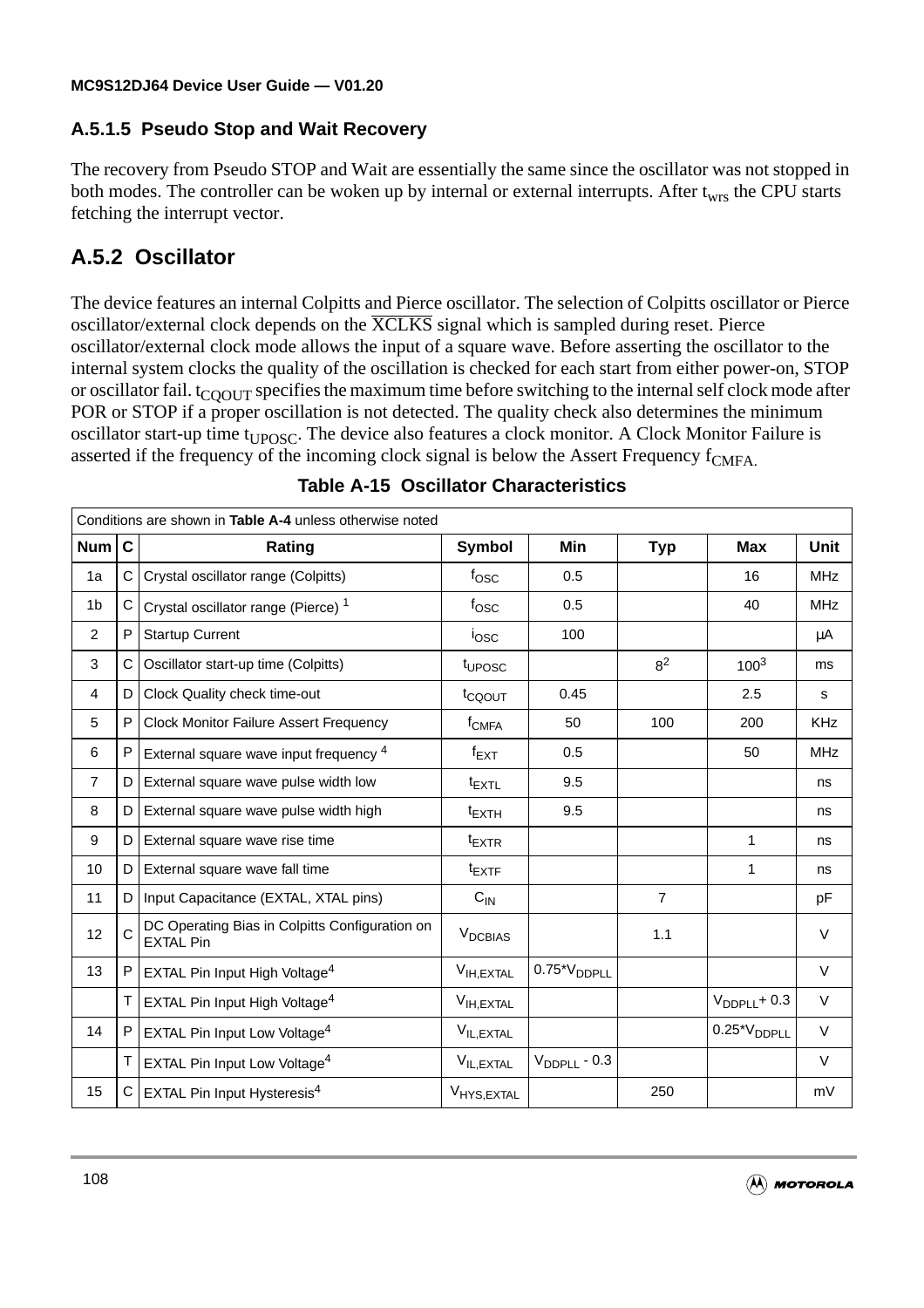NOTES:

- 1. Depending on the crystal a damping series resistor might be necessary
- 2.  $f_{\text{osc}} = 4$ MHz, C = 22pF.
- 3. Maximum value is for extreme cases using high Q, low frequency crystals
- 4. Only valid if Pierce oscillator/external clock mode is selected

### **A.5.3 Phase Locked Loop**

The oscillator provides the reference clock for the PLL. The PLL´s Voltage Controlled Oscillator (VCO) is also the system clock source in self clock mode.

#### **A.5.3.1 XFC Component Selection**

This section describes the selection of the XFC components to achieve a good filter characteristics.



**Figure A-2 Basic PLL functional diagram**

<span id="page-108-0"></span>The following procedure can be used to calculate the resistance and capacitance values using typical values for  $K_1$ ,  $f_1$  and  $i_{ch}$  from **[Table A-16](#page-111-0)**.

The grey boxes show the calculation for  $f_{VCO} = 50 MHz$  and  $f_{ref} = 1 MHz$ . E.g., these frequencies are used for  $f_{\rm OSC} = 4$ MHz and a 25MHz bus clock.

The VCO Gain at the desired VCO frequency is approximated by:

$$
K_{V} = K_{1} \cdot e^{\frac{(f_{1} - f_{vco})}{K_{1} \cdot 1V}} = -100 \cdot e^{\frac{(60 - 50)}{-100}} = -90.48 \text{MHz/V}
$$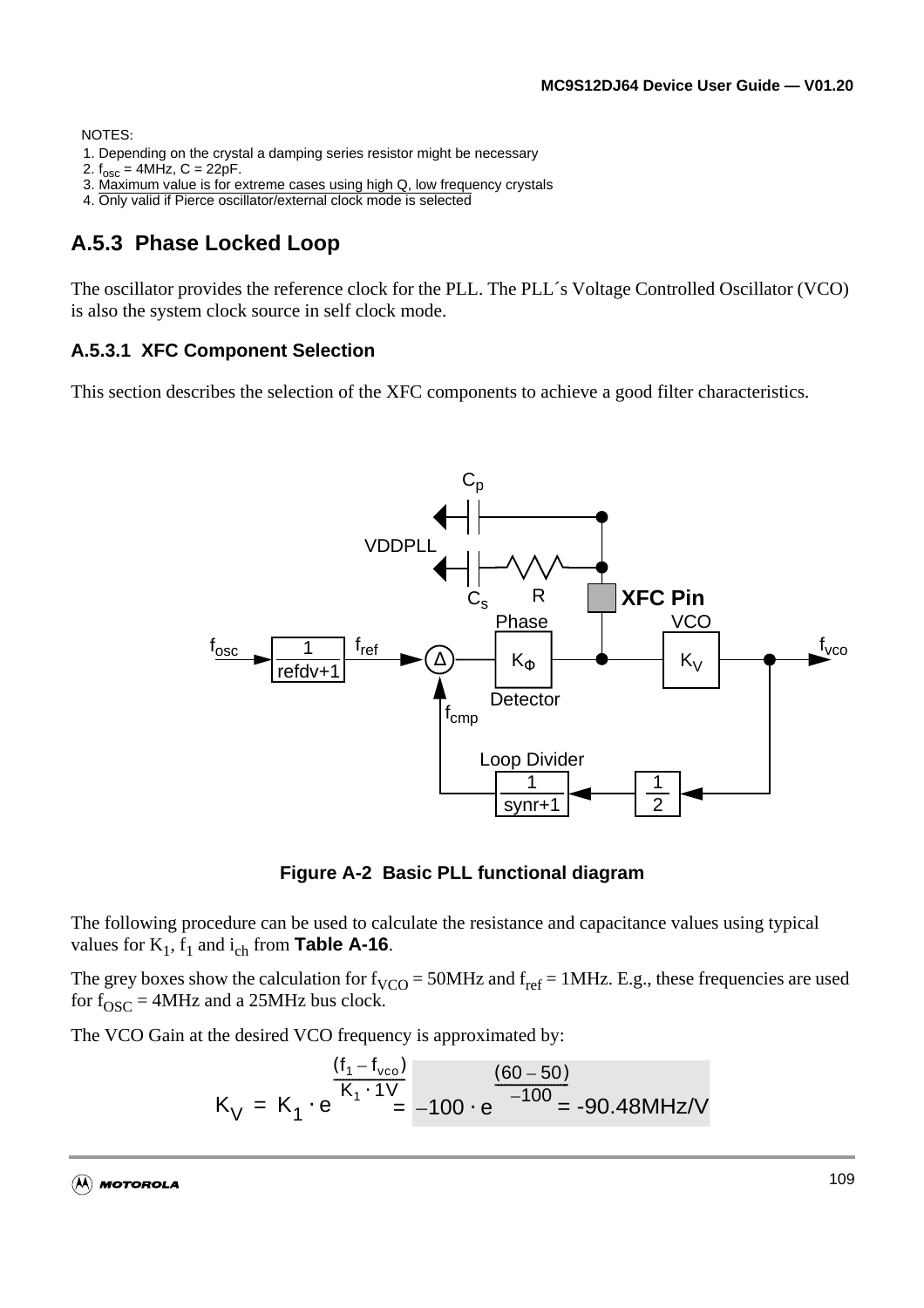#### **MC9S12DJ64 Device User Guide — V01.20**

The phase detector relationship is given by:

$$
K_{\Phi} = -|i_{\text{ch}}| \cdot K_{\text{V}} = 316.7 \text{Hz}/\Omega
$$

i<sub>ch</sub> is the current in tracking mode.

The loop bandwidth  $f_C$  should be chosen to fulfill the Gardner's stability criteria by at least a factor of 10, typical values are 50.  $\zeta = 0.9$  ensures a good transient response.

$$
f_C < \frac{2 \cdot \zeta \cdot f_{ref}}{\pi \cdot \left(\zeta + \sqrt{1 + \zeta^2}\right)} \frac{1}{10} \rightarrow f_C < \frac{f_{ref}}{4 \cdot 10}; (\zeta = 0.9)
$$
  

$$
f_C < 25kHz
$$

And finally the frequency relationship is defined as

$$
n = \frac{f_{VCO}}{f_{ref}} = 2 \cdot (synr + 1) = 50
$$

With the above values the resistance can be calculated. The example is shown for a loop bandwidth  $f_C = 10kHz$ :

$$
R = \frac{2 \cdot \pi \cdot n \cdot f_C}{K_{\Phi}} = 2 \cdot \pi \cdot 50 \cdot 10kHz/(316.7Hz/\Omega) = 9.9k\Omega = -10k\Omega
$$

The capacitance  $C_s$  can now be calculated as:

$$
C_{s} = \frac{2 \cdot \zeta^{2}}{\pi \cdot f_{C} \cdot R} \approx \frac{0.516}{f_{C} \cdot R}; (\zeta = 0.9) = 5.19nF = ~4.7nF
$$

The capacitance  $C_p$  should be chosen in the range of:

$$
C_s/20 \leq C_p \leq C_s/10 \qquad C_p = 470pF
$$

#### **A.5.3.2 Jitter Information**

The basic functionality of the PLL is shown in **[Figure A-2](#page-108-0)**. With each transition of the clock  $f_{\text{cmp}}$ , the deviation from the reference clock  $f_{ref}$  is measured and input voltage to the VCO is adjusted accordingly.The adjustment is done continuously with no abrupt changes in the clock output frequency. Noise, voltage, temperature and other factors cause slight variations in the control loop resulting in a clock jitter. This jitter affects the real minimum and maximum clock periods as illustrated in **[Figure A-3](#page-110-0)**.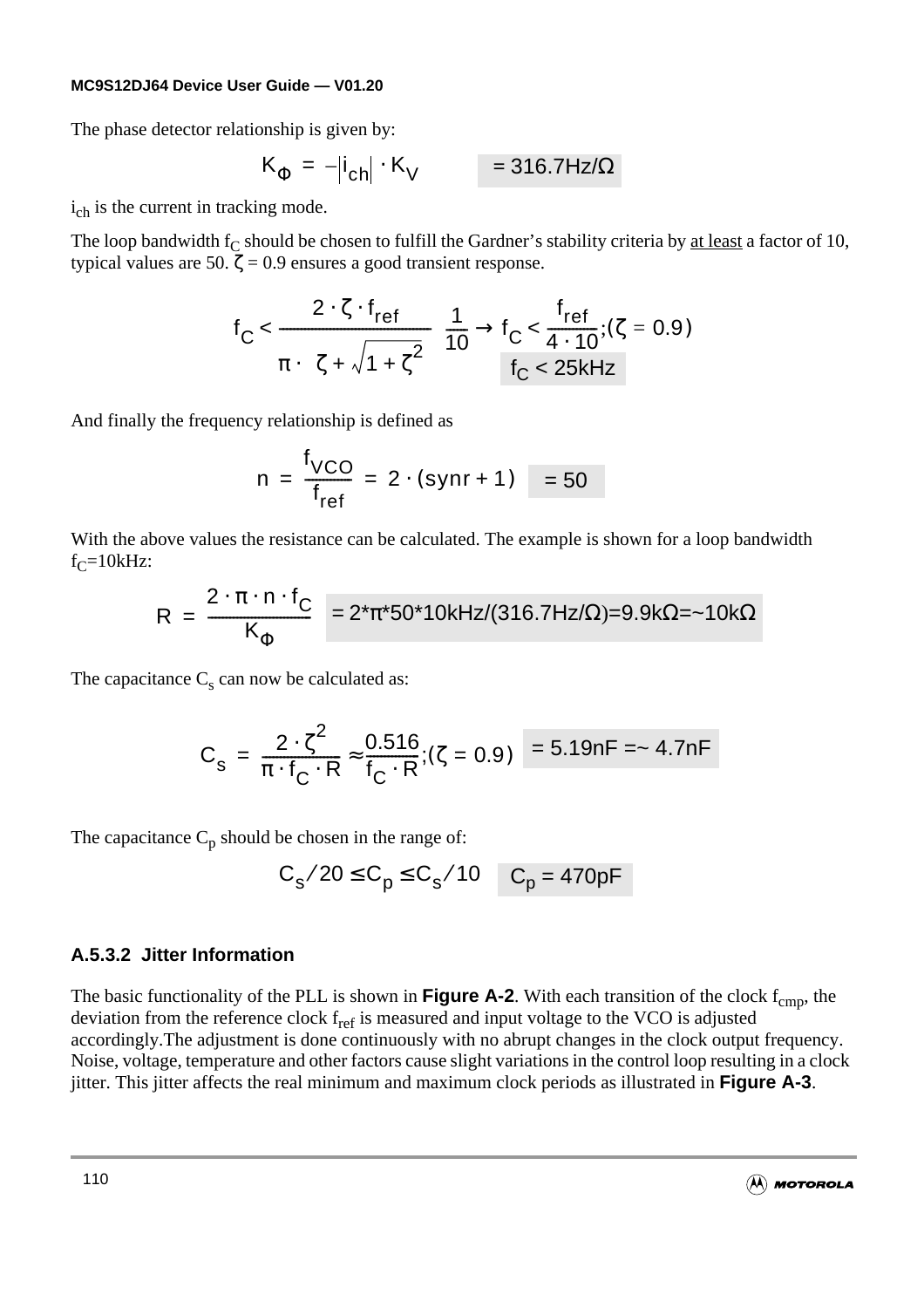

**Figure A-3 Jitter Definitions**

<span id="page-110-0"></span>The relative deviation of t<sub>nom</sub> is at its maximum for one clock period, and decreases towards zero for larger number of clock periods (N).

Defining the jitter as:

$$
J(N) = max \left( \left| 1 - \frac{t_{max}(N)}{N \cdot t_{nom}} \right|, \left| 1 - \frac{t_{min}(N)}{N \cdot t_{nom}} \right| \right)
$$

For  $N < 100$ , the following equation is a good fit for the maximum jitter:

$$
J(N) = \frac{j_1}{\sqrt{N}} + j_2
$$



**Figure A-4 Maximum bus clock jitter approximation**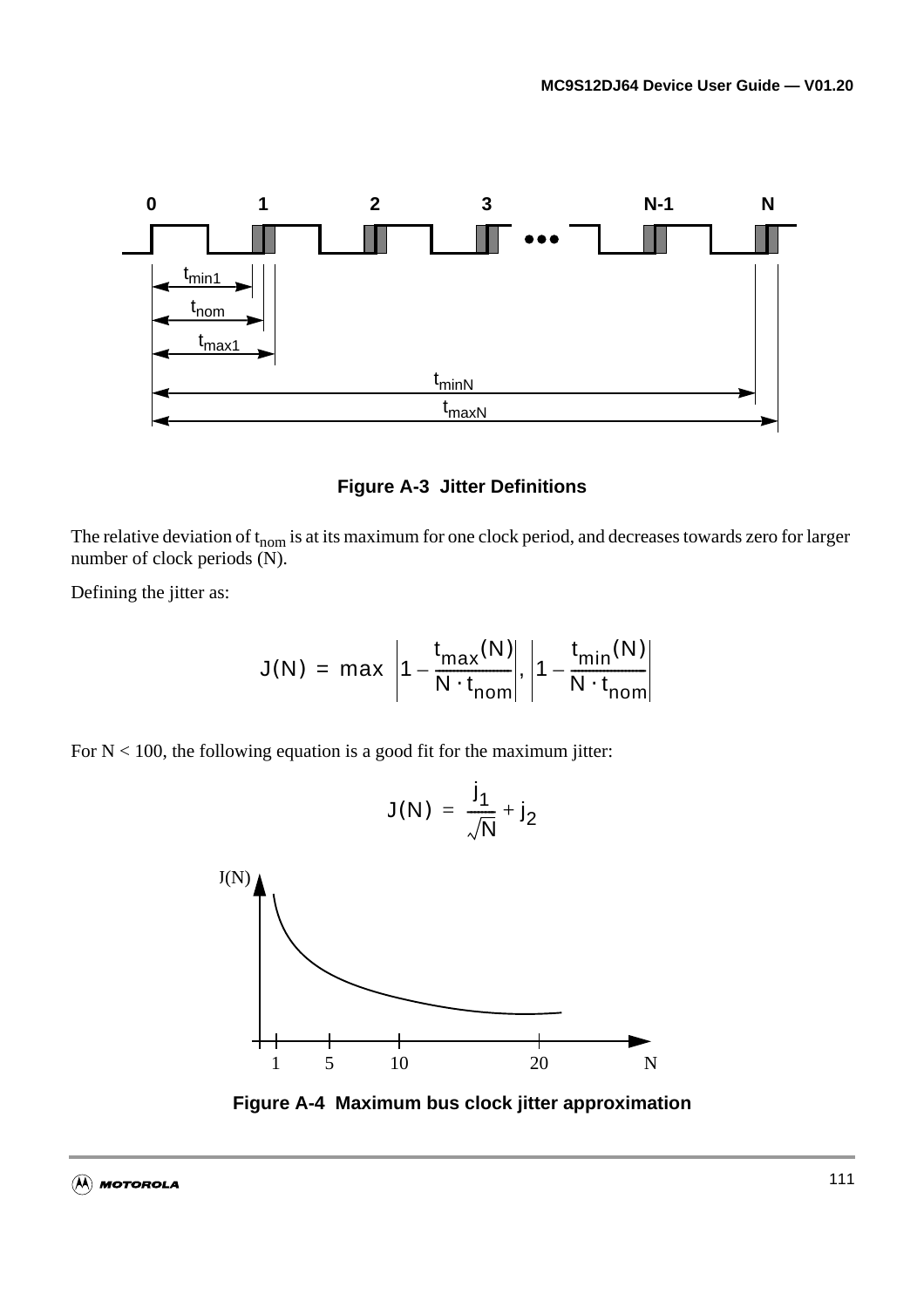#### **MC9S12DJ64 Device User Guide — V01.20**

This is very important to notice with respect to timers, serial modules where a pre-scaler will eliminate the effect of the jitter to a large extent.

<span id="page-111-0"></span>

|                | Conditions are shown in Table A-4 unless otherwise noted |                                                                     |                         |             |            |            |                            |  |  |
|----------------|----------------------------------------------------------|---------------------------------------------------------------------|-------------------------|-------------|------------|------------|----------------------------|--|--|
| Num            | $\mathbf{C}$                                             | Rating                                                              | Symbol                  | Min         | <b>Typ</b> | <b>Max</b> | <b>Unit</b>                |  |  |
| 1              | P                                                        | Self Clock Mode frequency                                           | $f_{SCM}$               | 1           |            | 5.5        | <b>MHz</b>                 |  |  |
| 2              | D                                                        | VCO locking range                                                   | f <sub>VCO</sub>        | 8           |            | 50         | <b>MHz</b>                 |  |  |
| 3              | D                                                        | Lock Detector transition from Acquisition to Tracking<br>mode       | $ \Delta_{\text{trk}} $ | 3           |            | 4          | %1                         |  |  |
| 4              | D                                                        | <b>Lock Detection</b>                                               | $ \Delta_{\sf Lock} $   | $\mathbf 0$ |            | 1.5        | $\frac{9}{6}$ <sup>1</sup> |  |  |
| 5              | D                                                        | <b>Un-Lock Detection</b>                                            | $ \Delta_{unl} $        | 0.5         |            | 2.5        | $\frac{9}{6}$ <sup>1</sup> |  |  |
| 6              | D                                                        | Lock Detector transition from Tracking to Acquisition<br>mode       | $ \Delta_{unt} $        | 6           |            | 8          | %1                         |  |  |
| $\overline{7}$ |                                                          | $\text{C}$ PLLON Total Stabilization delay (Auto Mode) <sup>2</sup> | t <sub>stab</sub>       |             | 0.5        |            | ms                         |  |  |
| 8              |                                                          | $D$ PLLON Acquisition mode stabilization delay $^2$                 | $t_{\rm acq}$           |             | 0.3        |            | ms                         |  |  |
| 9              | D                                                        | PLLON Tracking mode stabilization delay <sup>2</sup>                | $t_{al}$                |             | 0.2        |            | ms                         |  |  |
| 10             | D                                                        | Fitting parameter VCO loop gain                                     | $K_1$                   |             | $-100$     |            | MHz/V                      |  |  |
| 11             | D                                                        | Fitting parameter VCO loop frequency                                | $f_1$                   |             | 60         |            | <b>MHz</b>                 |  |  |
| 12             | D                                                        | Charge pump current acquisition mode                                | $ i_{ch} $              |             | 38.5       |            | μA                         |  |  |
| 13             | D                                                        | Charge pump current tracking mode                                   | $ i_{ch} $              |             | 3.5        |            | μA                         |  |  |
| 14             | C                                                        | Jitter fit parameter 1 <sup>2</sup>                                 | j <sub>1</sub>          |             |            | 1.1        | $\%$                       |  |  |
| 15             | C                                                        | Jitter fit parameter $2^2$                                          | $j_2$                   |             |            | 0.13       | $\%$                       |  |  |

|  |  | <b>Table A-16 PLL Characteristics</b> |
|--|--|---------------------------------------|
|--|--|---------------------------------------|

NOTES:

<span id="page-111-1"></span>1. % deviation from target frequency

<span id="page-111-2"></span>2. f<sub>OSC</sub> = 4MHz, f<sub>BUS</sub> = 25MHz equivalent f<sub>VCO</sub> = 50MHz: REFDV = #\$03, SYNR = #\$018, Cs = 4.7nF, Cp = 470pF, Rs = 10KΩ.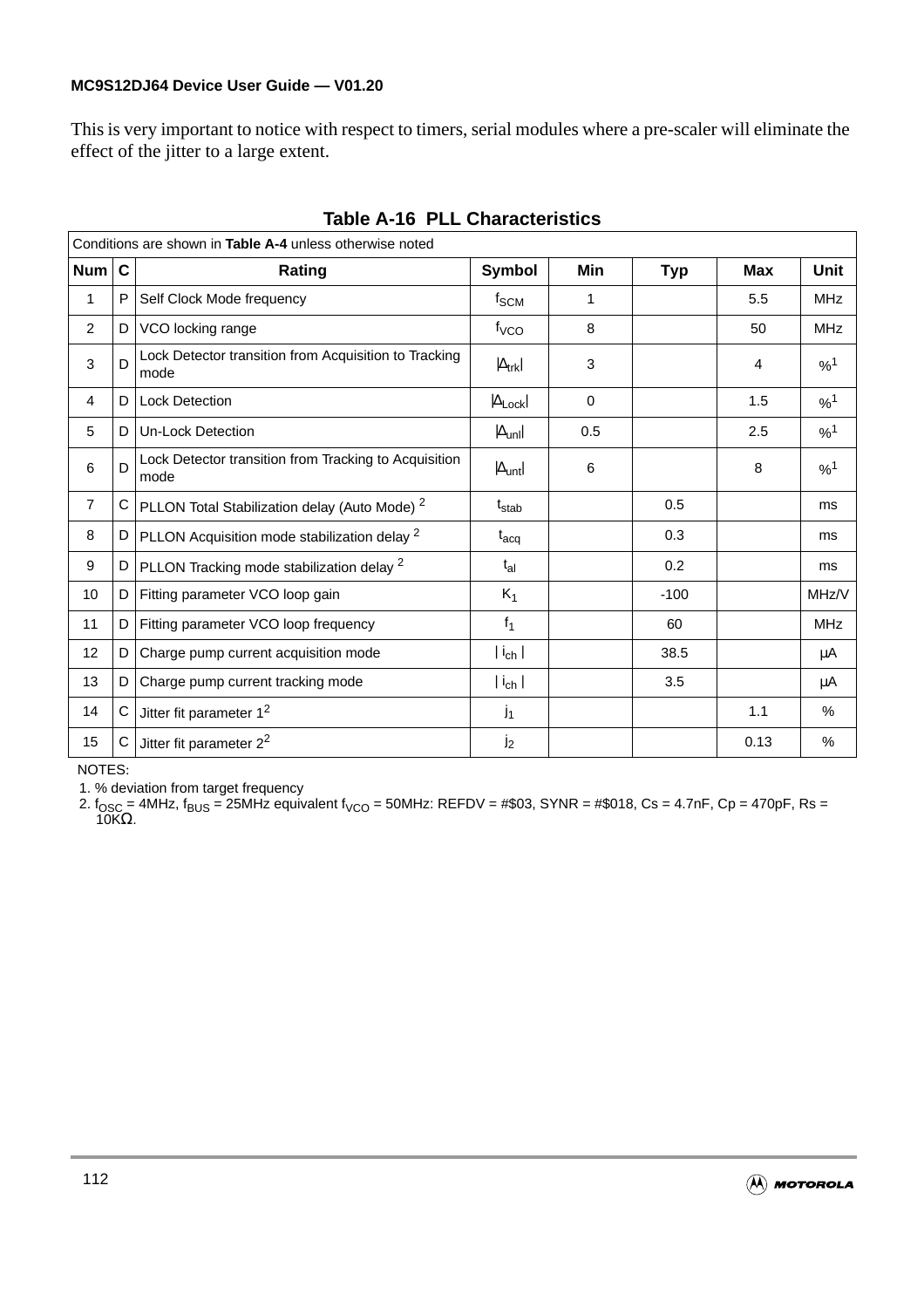# **A.6 MSCAN**

| Conditions are shown in Table A-4 unless otherwise noted |  |                                           |                  |     |     |     |             |  |
|----------------------------------------------------------|--|-------------------------------------------|------------------|-----|-----|-----|-------------|--|
| Num C                                                    |  | Rating                                    | Symbol           | Min | Tvp | Max | <b>Unit</b> |  |
|                                                          |  | P   MSCAN Wake-up dominant pulse filtered | <sup>I</sup> WUP |     |     |     | μs          |  |
|                                                          |  | P   MSCAN Wake-up dominant pulse pass     | <sup>I</sup> WUP |     |     |     | μs          |  |

#### **Table A-17 MSCAN Wake-up Pulse Characteristics**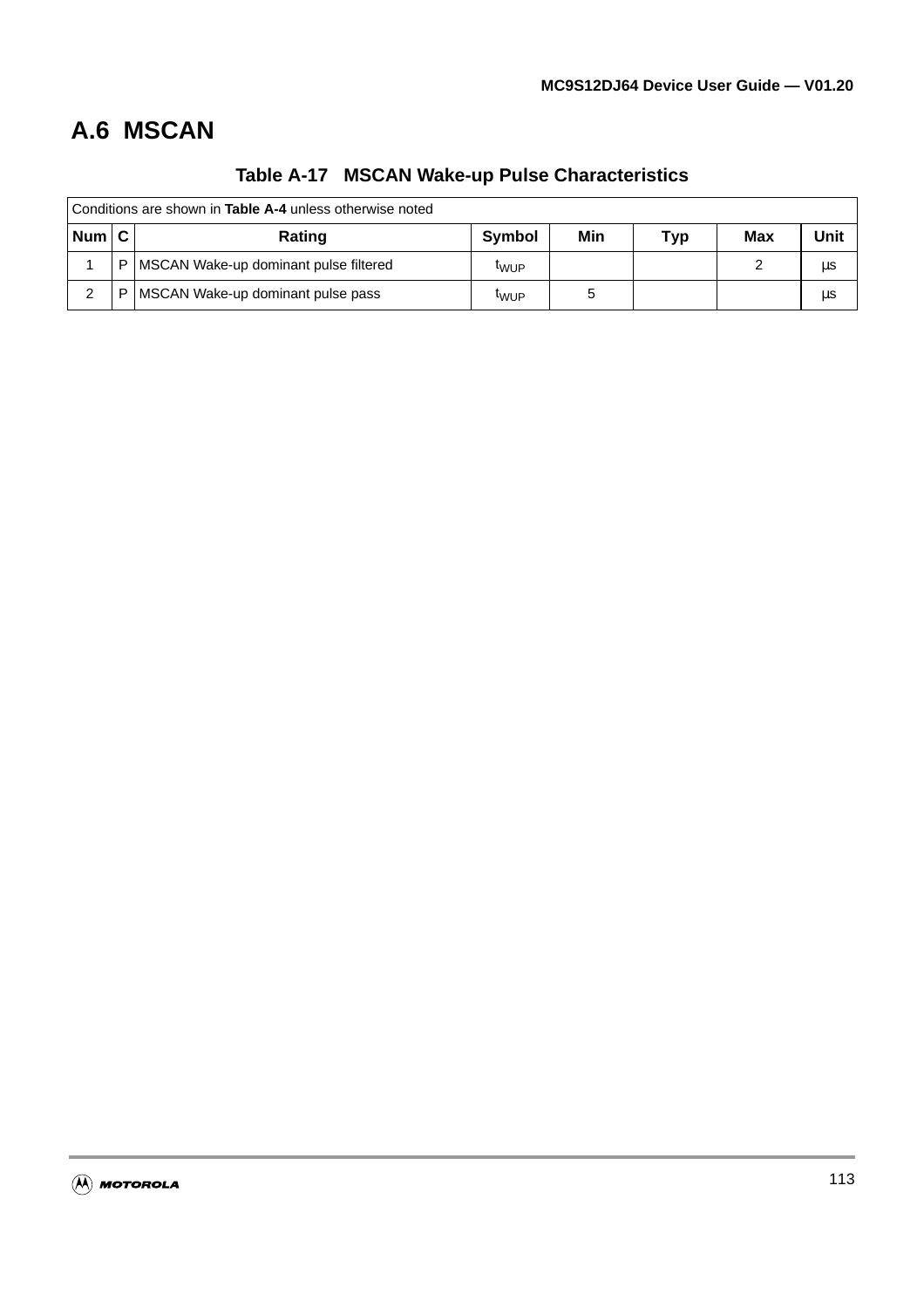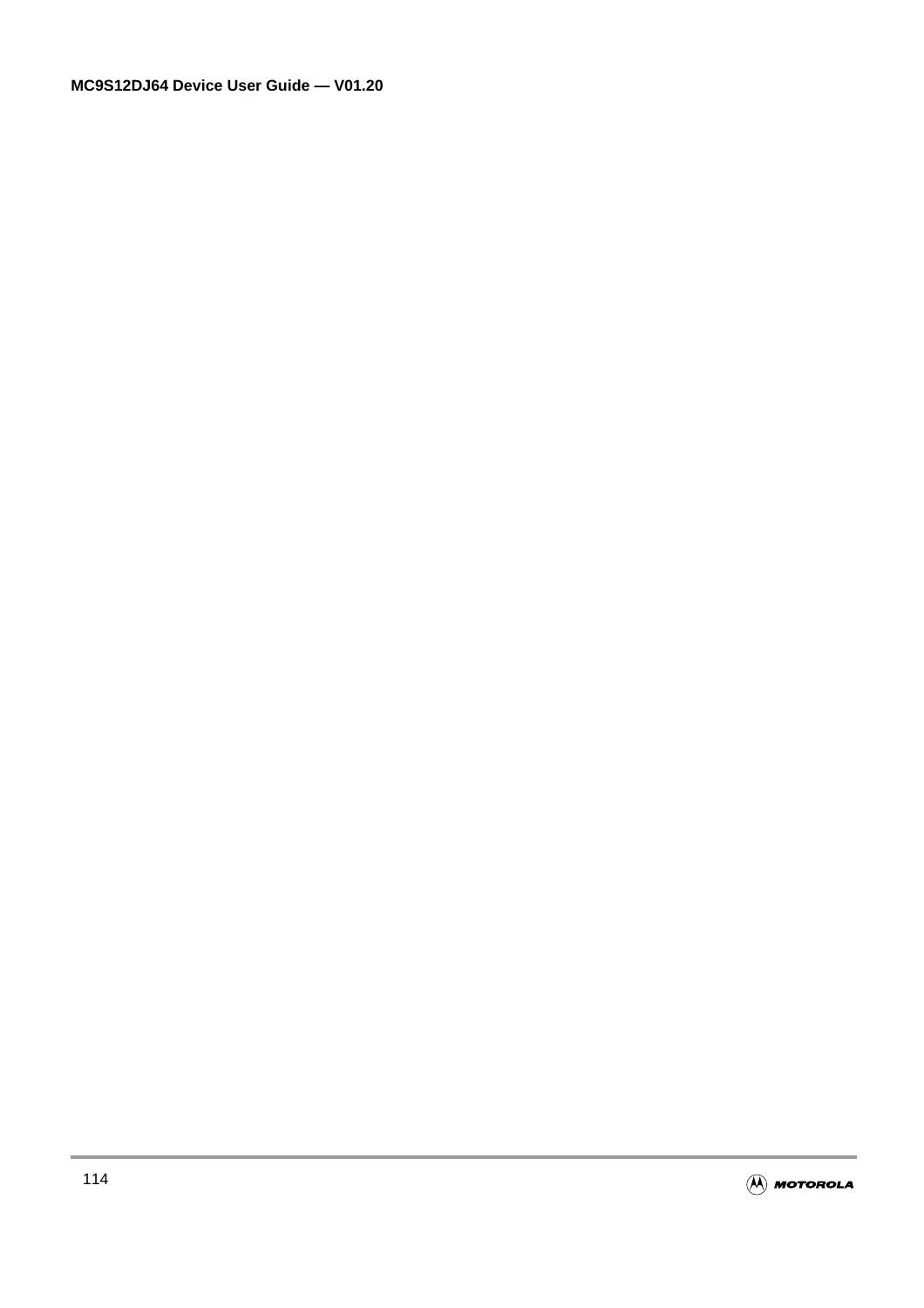## **A.7 SPI**

#### **A.7.1 Master Mode**



**[Figure A-5](#page-114-0)** and **[Figure A-6](#page-115-0)** illustrate the master mode timing. Timing values are shown in **[Table A-18](#page-115-1)**.

<span id="page-114-0"></span>2. LSBF =  $0.$  For LSBF =  $1$ , bit order is LSB, bit  $1, ...,$  bit  $6,$  MSB.

**Figure A-5 SPI Master Timing (CPHA = 0)**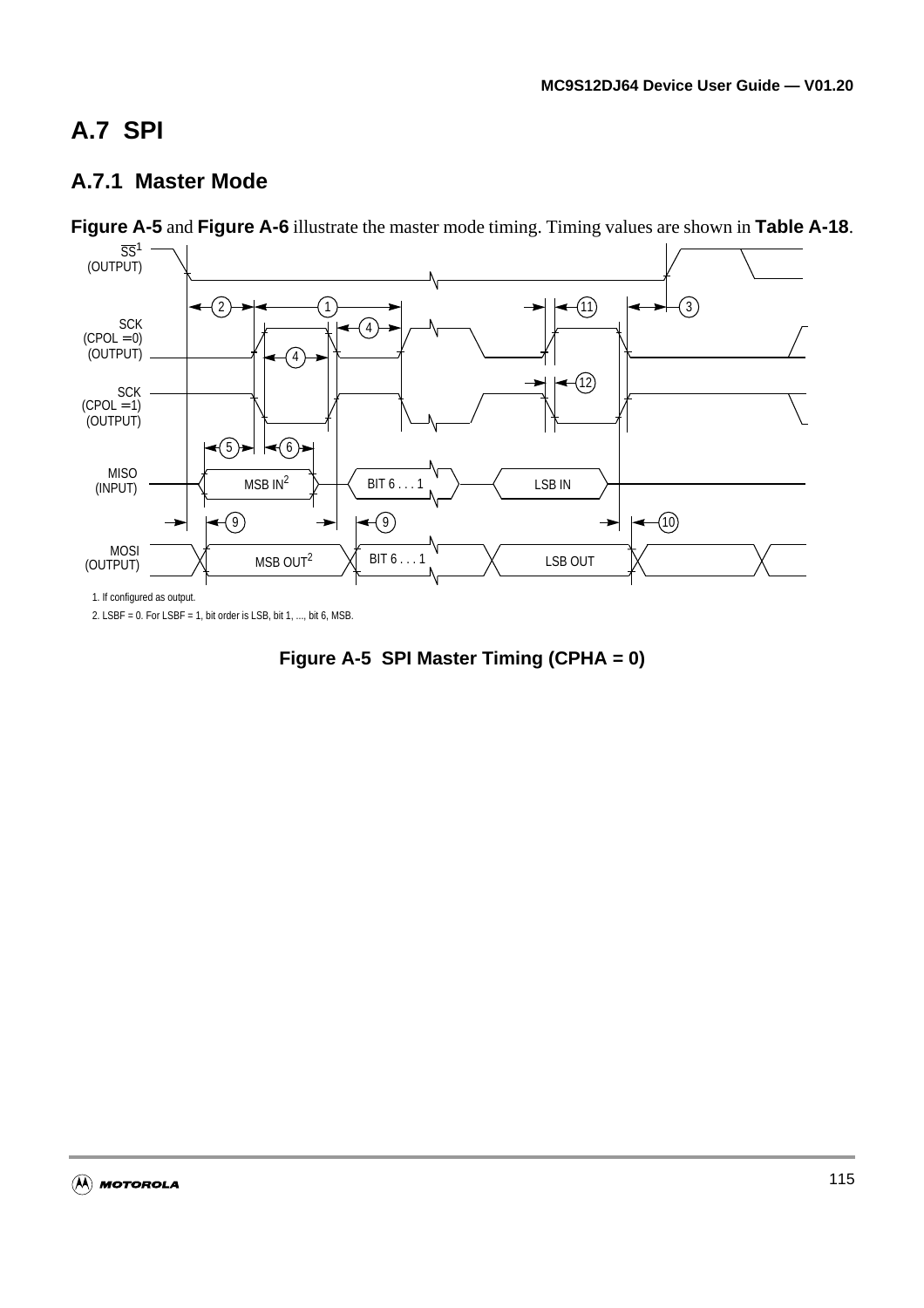

1. If configured as output

<span id="page-115-0"></span>2. LSBF =  $0.$  For LSBF =  $1$ , bit order is LSB, bit  $1, ...,$  bit  $6,$  MSB.

#### **Figure A-6 SPI Master Timing (CPHA =1)**

#### **Table A-18 SPI Master Mode Timing Characteristics1**

<span id="page-115-1"></span>

| Conditions are shown in Table A-4 unless otherwise noted, $C_{\text{LOAD}} = 200pF$ on all outputs |   |                                      |                   |                |            |                |                  |  |
|----------------------------------------------------------------------------------------------------|---|--------------------------------------|-------------------|----------------|------------|----------------|------------------|--|
| <b>Num</b>                                                                                         | C | Rating                               | Symbol            | Min            | <b>Typ</b> | <b>Max</b>     | Unit             |  |
| 1                                                                                                  | P | <b>Operating Frequency</b>           | $f_{op}$          | DC             |            | 1/2            | f <sub>bus</sub> |  |
| 1                                                                                                  | P | SCK Period $t_{sck} = 1$ ./ $t_{op}$ | t <sub>sck</sub>  | 4              |            | 2048           | t <sub>bus</sub> |  |
| $\overline{2}$                                                                                     | D | Enable Lead Time                     | t <sub>lead</sub> | 1/2            |            |                | $t_{\sf sck}$    |  |
| 3                                                                                                  | D | Enable Lag Time                      | t <sub>lag</sub>  | 1/2            |            |                | $t_{\sf sck}$    |  |
| $\overline{4}$                                                                                     | D | Clock (SCK) High or Low Time         | t <sub>wsck</sub> | $t_{bus} - 30$ |            | 1024 $t_{bus}$ | ns               |  |
| 5                                                                                                  | D | Data Setup Time (Inputs)             | $t_{\rm su}$      | 25             |            |                | ns               |  |
| 6                                                                                                  | D | Data Hold Time (Inputs)              | t <sub>hi</sub>   | 0              |            |                | ns               |  |
| 9                                                                                                  | D | Data Valid (after SCK Edge)          | $t_v$             |                |            | 25             | ns               |  |
| 10                                                                                                 | D | Data Hold Time (Outputs)             | $t_{ho}$          | $\Omega$       |            |                | ns               |  |
| 11                                                                                                 | D | Rise Time Inputs and Outputs         | $t_{r}$           |                |            | 25             | ns               |  |
| 12 <sub>2</sub>                                                                                    | D | Fall Time Inputs and Outputs         | $t_f$             |                |            | 25             | ns               |  |

NOTES:

1. The numbers 7, 8 in the column labeled "Num" are missing. This has been done on purpose to be consistent between the Master and the Slave timing shown in **[Table A-19](#page-117-0)**.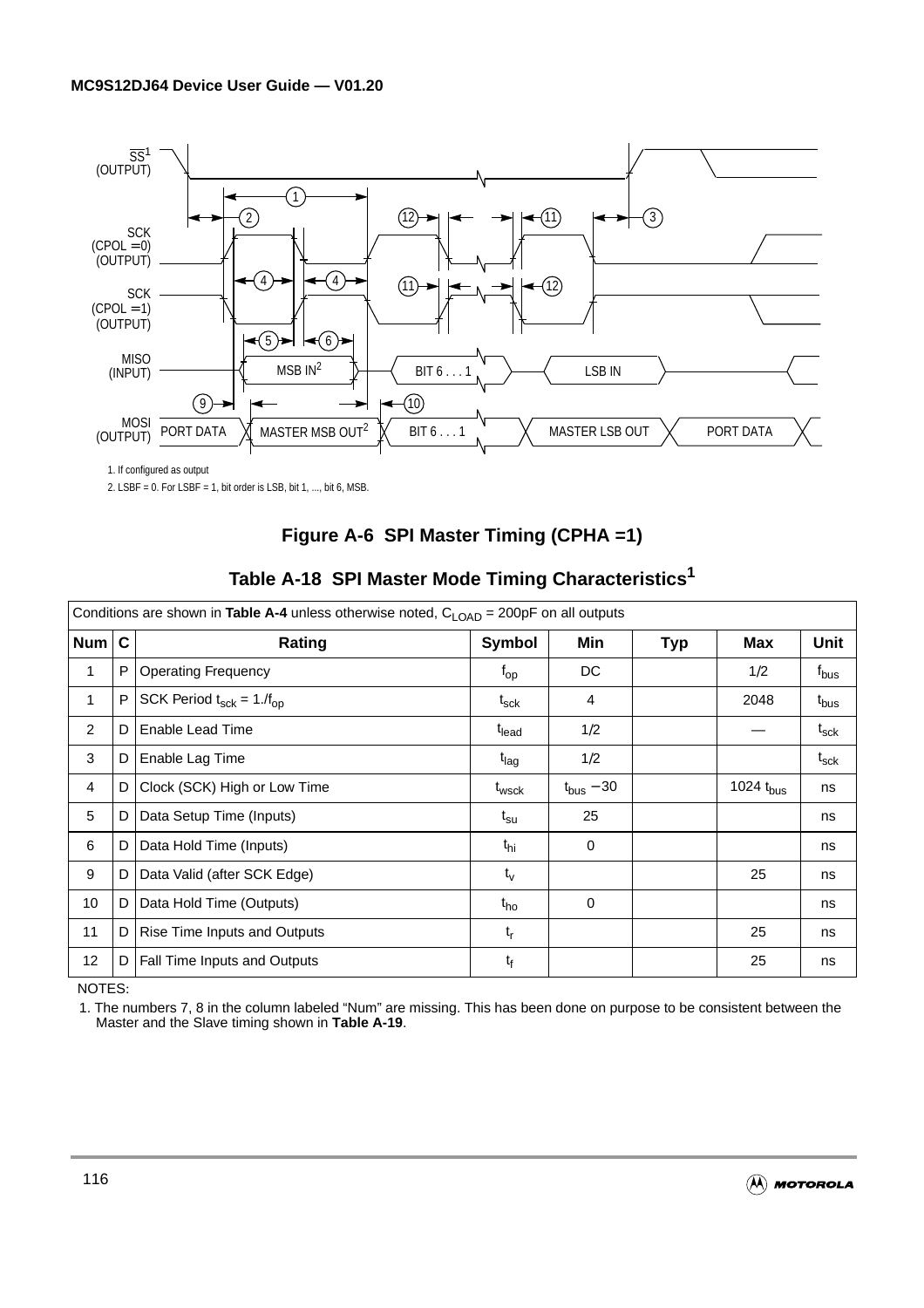### **A.7.2 Slave Mode**



**[Figure A-7](#page-116-0)** and **[Figure A-8](#page-116-1)** illustrate the slave mode timing. Timing values are shown in **[Table A-19](#page-117-0)**.

**Figure A-7 SPI Slave Timing (CPHA = 0)**

<span id="page-116-0"></span>

<span id="page-116-1"></span>**Figure A-8 SPI Slave Timing (CPHA =1)**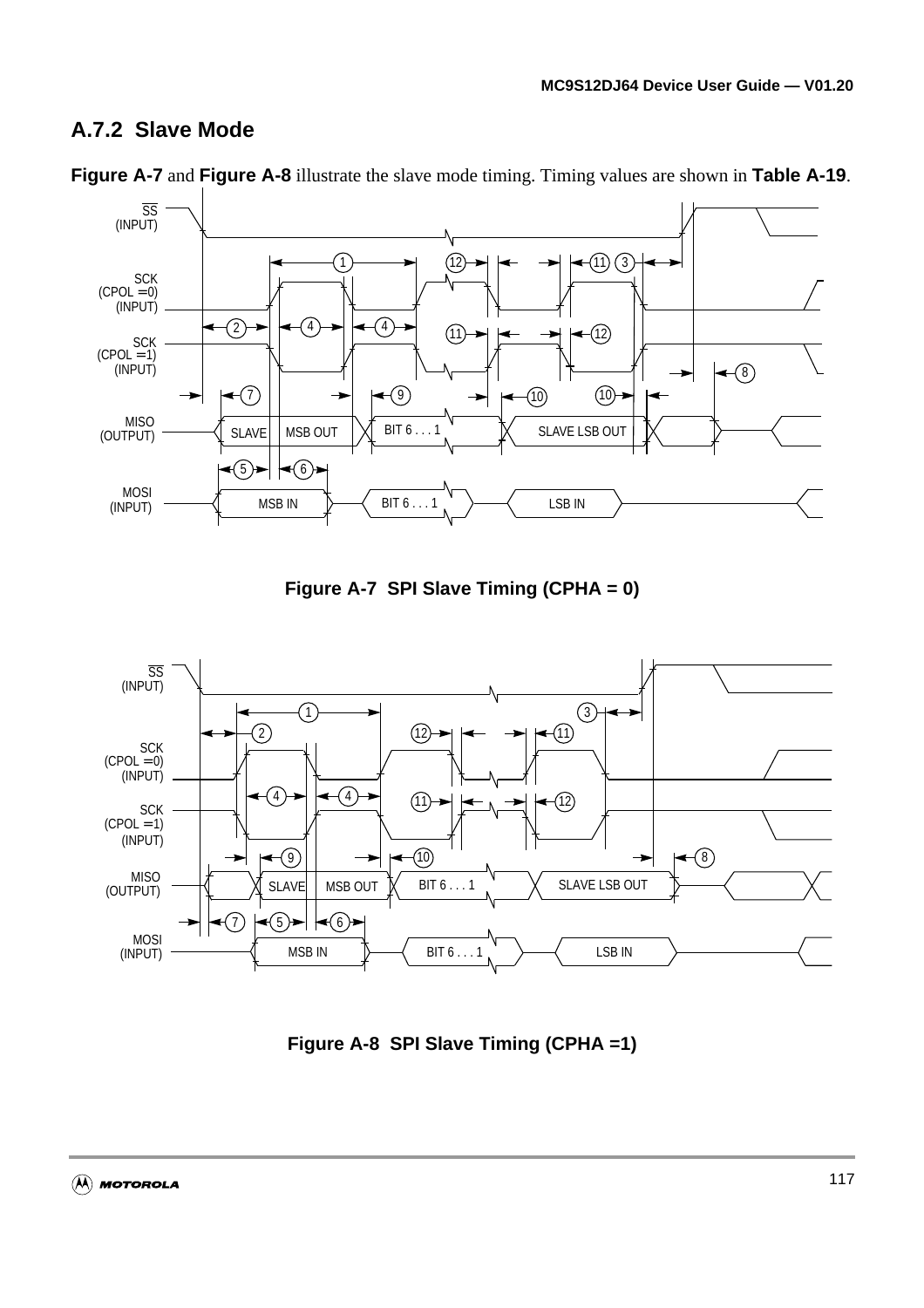<span id="page-117-0"></span>

| Conditions are shown in Table A-4 unless otherwise noted, CLOAD = 200pF on all outputs |             |                                    |                              |                       |            |            |                  |  |
|----------------------------------------------------------------------------------------|-------------|------------------------------------|------------------------------|-----------------------|------------|------------|------------------|--|
| Num                                                                                    | $\mathbf c$ | Rating                             | Symbol                       | Min                   | <b>Typ</b> | <b>Max</b> | Unit             |  |
| 1                                                                                      | P           | <b>Operating Frequency</b>         | $f_{\rm op}$                 | DC                    |            | 1/6        | $f_{bus}$        |  |
| 1                                                                                      | P.          | SCK Period $t_{sck} = 1. / f_{op}$ | $t_{\sf sck}$                | $\overline{4}$        |            | 2048       | t <sub>bus</sub> |  |
| 2                                                                                      | D           | Enable Lead Time                   | t <sub>lead</sub>            | 1                     |            |            | $t_{\rm cyc}$    |  |
| 3                                                                                      | D           | Enable Lag Time                    | t <sub>lag</sub>             | 1                     |            |            | $t_{\rm cyc}$    |  |
| 4                                                                                      | D           | Clock (SCK) High or Low Time       | t <sub>wsck</sub>            | $t_{\text{cyc}} - 30$ |            |            | ns               |  |
| 5                                                                                      | D           | Data Setup Time (Inputs)           | $\mathfrak{t}_{\textsf{su}}$ | 25                    |            |            | ns               |  |
| 6                                                                                      | D           | Data Hold Time (Inputs)            | $t_{hi}$                     | 25                    |            |            | ns               |  |
| $\overline{7}$                                                                         | D           | Slave Access Time                  | $t_{a}$                      |                       |            | 1          | $t_{\rm cyc}$    |  |
| 8                                                                                      | D           | Slave MISO Disable Time            | $t_{dis}$                    |                       |            | 1          | $t_{\rm cyc}$    |  |
| 9                                                                                      | D           | Data Valid (after SCK Edge)        | $t_v$                        |                       |            | 25         | ns               |  |
| 10                                                                                     | D           | Data Hold Time (Outputs)           | $t_{ho}$                     | 0                     |            |            | ns               |  |
| 11                                                                                     | D           | Rise Time Inputs and Outputs       | $t_r$                        |                       |            | 25         | ns               |  |
| 12                                                                                     | D           | Fall Time Inputs and Outputs       | $t_{\rm f}$                  |                       |            | 25         | ns               |  |

## **Table A-19 SPI Slave Mode Timing Characteristics**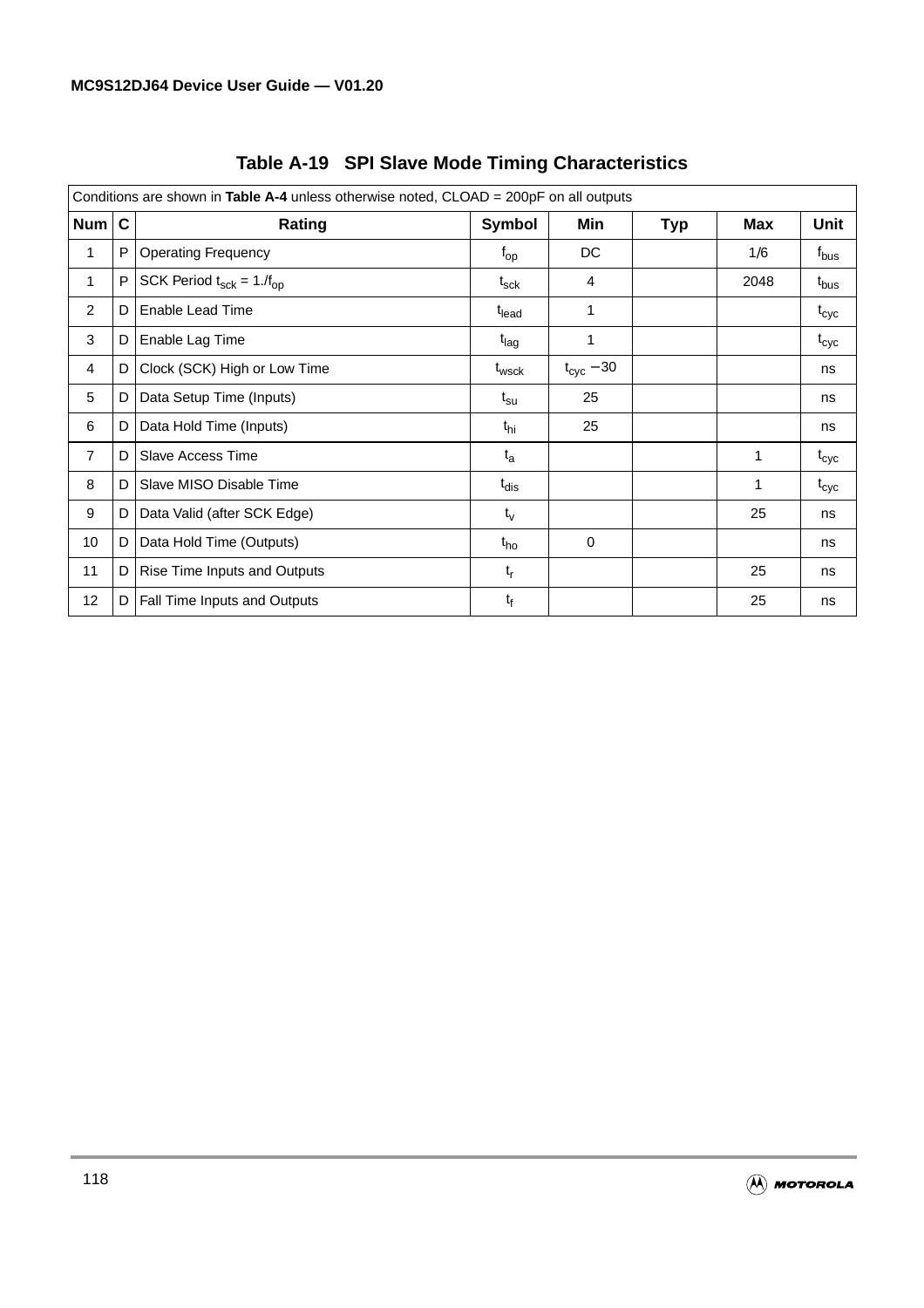## **A.8 External Bus Timing**

A timing diagram of the external multiplexed-bus is illustrated in **[Figure A-9](#page-119-0)** with the actual timing values shown on table **[Table A-20](#page-120-0)**. All major bus signals are included in the diagram. While both a data write and data read cycle are shown, only one or the other would occur on a particular bus cycle.

### **A.8.1 General Muxed Bus Timing**

The expanded bus timings are highly dependent on the load conditions. The timing parameters shown assume a balanced load across all outputs.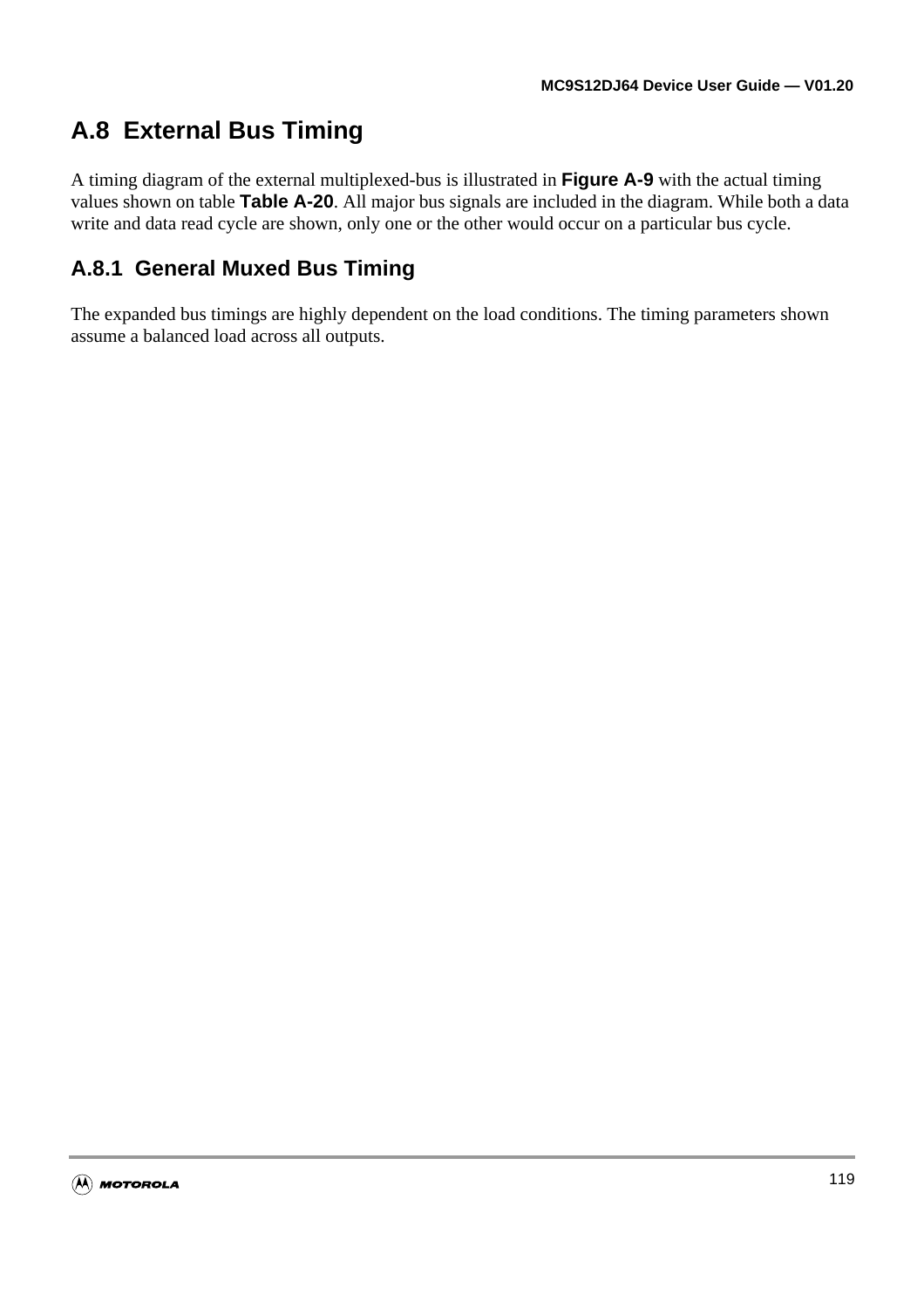

<span id="page-119-0"></span>**Figure A-9 General External Bus Timing**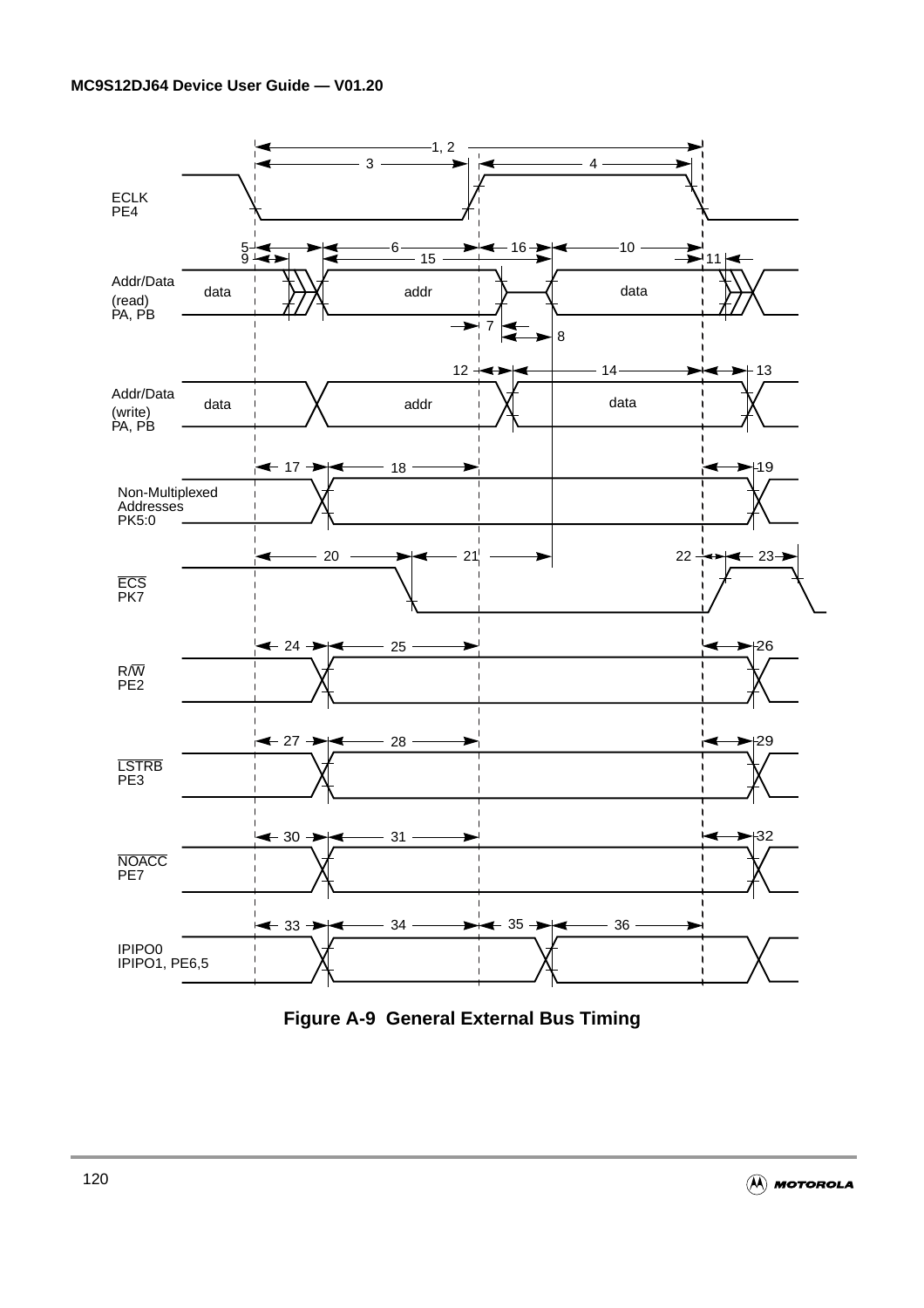<span id="page-120-0"></span>

|                | Conditions are shown in Table A-4 unless otherwise noted, C <sub>LOAD</sub> = 50pF |                                                                                              |                    |                  |            |                |            |  |  |
|----------------|------------------------------------------------------------------------------------|----------------------------------------------------------------------------------------------|--------------------|------------------|------------|----------------|------------|--|--|
| <b>Num</b>     | $\mathbf c$                                                                        | Rating                                                                                       | Symbol             | Min              | <b>Typ</b> | <b>Max</b>     | Unit       |  |  |
| 1              | P                                                                                  | Frequency of operation (E-clock)                                                             | $f_{o}$            | $\mathbf 0$      |            | 25.0           | <b>MHz</b> |  |  |
| $\overline{c}$ | P                                                                                  | Cycle time                                                                                   | $t_{\rm cyc}$      | 40               |            |                | ns         |  |  |
| 3              | D                                                                                  | Pulse width, E low                                                                           | $PW_{EL}$          | 19               |            |                | ns         |  |  |
| 4              | D                                                                                  | Pulse width, E high <sup>1</sup>                                                             | PW <sub>EH</sub>   | 19               |            |                | ns         |  |  |
| 5              | D                                                                                  | Address delay time                                                                           | $t_{AD}$           |                  |            | 8              | ns         |  |  |
| 6              | D                                                                                  | Address valid time to E rise (PW <sub>EL</sub> -t <sub>AD</sub> )                            | $t_{AV}$           | 11               |            |                | ns         |  |  |
| $\overline{7}$ | D                                                                                  | Muxed address hold time                                                                      | $t_{\mathsf{MAH}}$ | $\overline{2}$   |            |                | ns         |  |  |
| 8              | D                                                                                  | Address hold to data valid                                                                   | t <sub>AHDS</sub>  | $\overline{7}$   |            |                | ns         |  |  |
| 9              | D                                                                                  | Data hold to address                                                                         | t <sub>DHA</sub>   | $\overline{2}$   |            |                | ns         |  |  |
| 10             | D                                                                                  | Read data setup time                                                                         | $t_{DSR}$          | 13               |            |                | ns         |  |  |
| 11             | D                                                                                  | Read data hold time                                                                          | t <sub>DHR</sub>   | 0                |            |                | ns         |  |  |
| 12             | D                                                                                  | Write data delay time                                                                        | t <sub>DDW</sub>   |                  |            | $\overline{7}$ | ns         |  |  |
| 13             | D                                                                                  | Write data hold time                                                                         | t <sub>DHW</sub>   | $\overline{2}$   |            |                | ns         |  |  |
| 14             | D                                                                                  | Write data setup time <sup>1</sup> (PW <sub>EH</sub> -t <sub>DDW</sub> )                     | t <sub>DSW</sub>   | 12               |            |                | ns         |  |  |
| 15             | D                                                                                  | Address access time <sup>1</sup> $(t_{\text{cyc}} - t_{\text{AD}} - t_{\text{DSR}})$         | t <sub>ACCA</sub>  | 19               |            |                | ns         |  |  |
| 16             | D                                                                                  | E high access time <sup>1</sup> (PW <sub>EH</sub> -t <sub>DSR</sub> )                        | $t_{\text{ACCE}}$  | 6                |            |                | ns         |  |  |
| 17             | D                                                                                  | Non-multiplexed address delay time                                                           | t <sub>NAD</sub>   |                  |            | 6              | ns         |  |  |
| 18             | D                                                                                  | Non-muxed address valid to E rise (PW <sub>EL</sub> -t <sub>NAD</sub> )                      | t <sub>NAV</sub>   | 15               |            |                | ns         |  |  |
| 19             | D                                                                                  | Non-multiplexed address hold time                                                            | $t_{NAH}$          | $\overline{2}$   |            |                | ns         |  |  |
| 20             | D                                                                                  | Chip select delay time                                                                       | $t_{\text{CSD}}$   |                  |            | 16             | ns         |  |  |
| 21             | D                                                                                  | Chip select access time <sup>1</sup> (t <sub>cyc</sub> -t <sub>CSD</sub> -t <sub>DSR</sub> ) | t <sub>ACCS</sub>  | 11               |            |                | ns         |  |  |
| 22             | $\mathsf{D}$                                                                       | Chip select hold time                                                                        | $t_{\text{CSH}}$   | $\boldsymbol{2}$ |            |                | ns         |  |  |
| 23             | D                                                                                  | Chip select negated time                                                                     | $t_{\text{CSN}}$   | 8                |            |                | ns         |  |  |
| 24             | D                                                                                  | Read/write delay time                                                                        | t <sub>RWD</sub>   |                  |            | $\overline{7}$ | ns         |  |  |
| 25             | D                                                                                  | Read/write valid time to E rise (PW <sub>EL</sub> -t <sub>RWD</sub> )                        | t <sub>RWV</sub>   | 14               |            |                | ns         |  |  |
| 26             | D                                                                                  | Read/write hold time                                                                         | t <sub>RWH</sub>   | $\overline{2}$   |            |                | ns         |  |  |
| 27             | D                                                                                  | Low strobe delay time                                                                        | $t_{LSD}$          |                  |            | $\overline{7}$ | ns         |  |  |
| 28             | D                                                                                  | Low strobe valid time to E rise ( $PW_{EL}-t_{LSD}$ )                                        | $t_{LSV}$          | 14               |            |                | ns         |  |  |
| 29             | D                                                                                  | Low strobe hold time                                                                         | $t_{LSH}$          | $\overline{2}$   |            |                | ns         |  |  |
| 30             | D                                                                                  | NOACC strobe delay time                                                                      | t <sub>NOD</sub>   |                  |            | $\overline{7}$ | ns         |  |  |
| 31             | D                                                                                  | NOACC valid time to E rise (PW <sub>EL</sub> -t <sub>NOD</sub> )                             | $t_{\text{NOV}}$   | 14               |            |                | ns         |  |  |

## **Table A-20 Expanded Bus Timing Characteristics**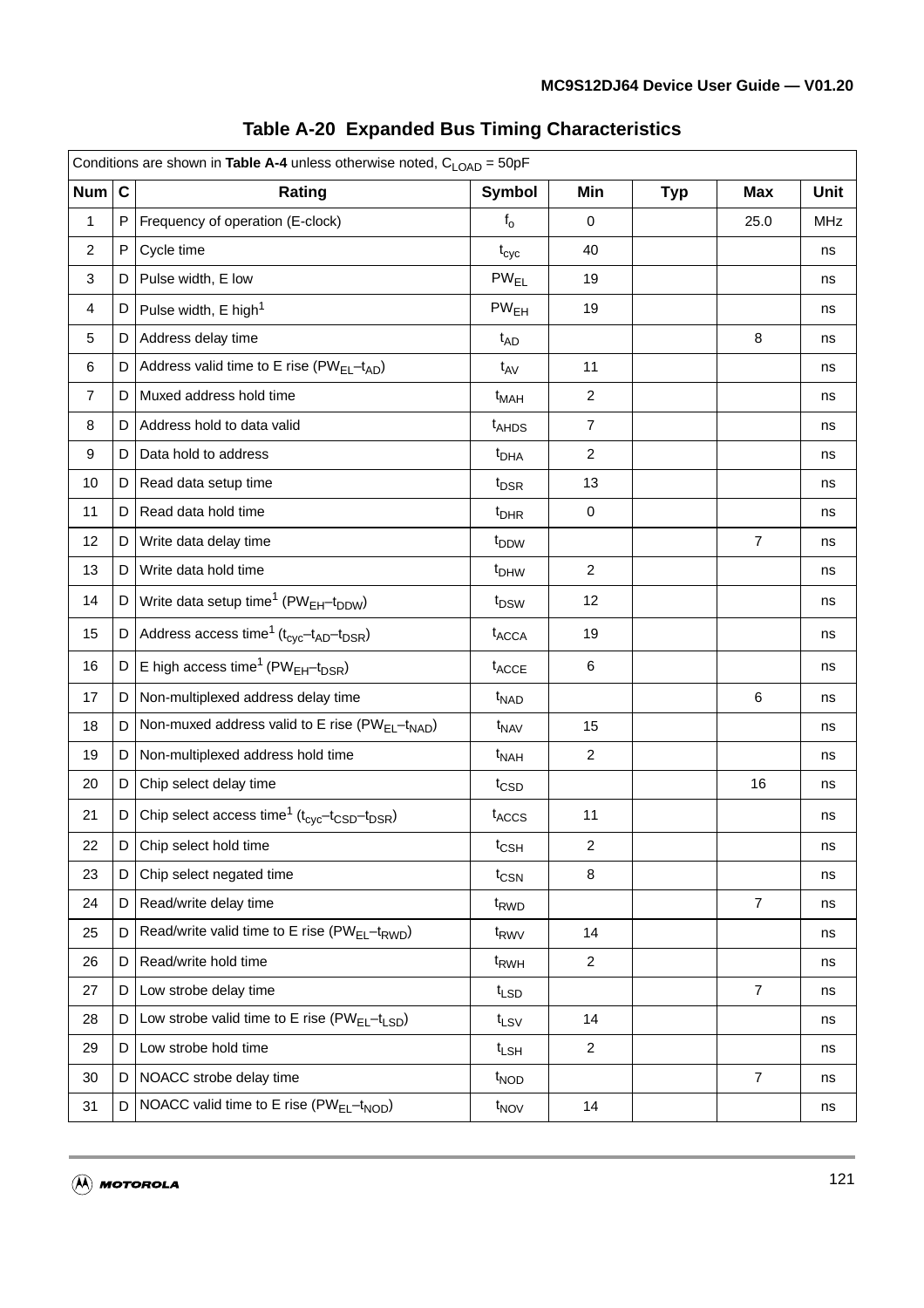|       | Conditions are shown in Table A-4 unless otherwise noted, $C_{1 \text{ OAD}} = 50pF$ |                                                                              |                  |     |     |     |      |  |  |
|-------|--------------------------------------------------------------------------------------|------------------------------------------------------------------------------|------------------|-----|-----|-----|------|--|--|
| Num C |                                                                                      | Rating                                                                       | Symbol           | Min | Typ | Max | Unit |  |  |
| 32    |                                                                                      | D   NOACC hold time                                                          | <sup>t</sup> NOH | 2   |     |     | ns   |  |  |
| 33    |                                                                                      | $D$   IPIPO[1:0] delay time                                                  | $t_{\text{POD}}$ | 2   |     |     | ns   |  |  |
| 34    |                                                                                      | D   IPIPO[1:0] valid time to E rise (PW <sub>FI</sub> -t <sub>P0D</sub> )    | $t_{POV}$        | 11  |     |     | ns   |  |  |
| 35    |                                                                                      | D   IPIPO[1:0] delay time <sup>1</sup> (PW <sub>FH</sub> -t <sub>P1V</sub> ) | t <sub>P1D</sub> | 2   |     | 25  | ns   |  |  |
| 36    | D                                                                                    | IPIPO[1:0] valid time to E fall                                              | $t_{P1V}$        | 11  |     |     | ns   |  |  |

#### **Table A-20 Expanded Bus Timing Characteristics**

NOTES:

<span id="page-121-0"></span>1. Affected by clock stretch: add N x  $t_{\text{cyc}}$  where N=0,1,2 or 3, depending on the number of clock stretches.

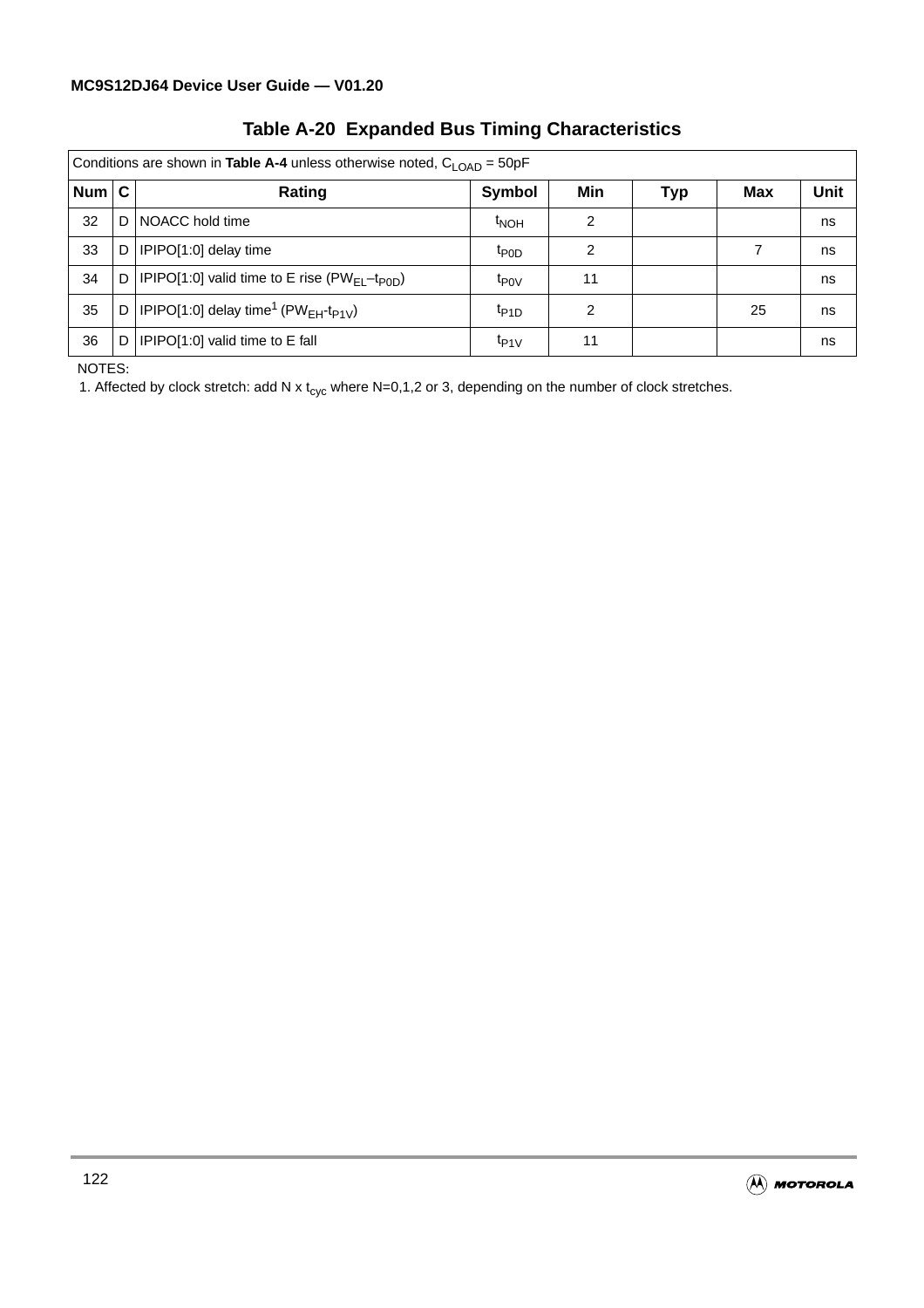# **Appendix B Package Information**

## **B.1 General**

This section provides the physical dimensions of the MC9S12DJ64 and MC9S12D32 packages.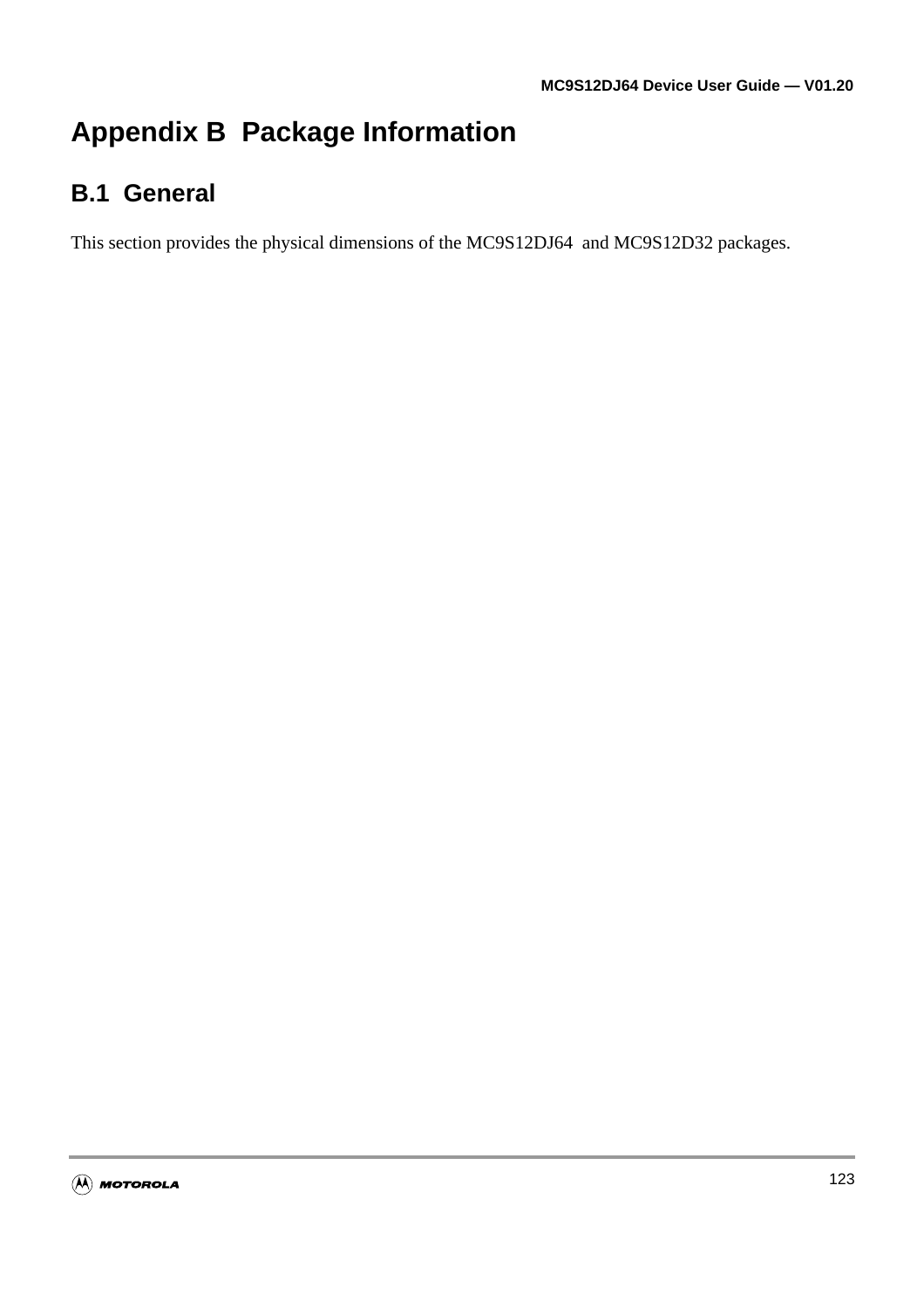## **B.2 112-pin LQFP package**



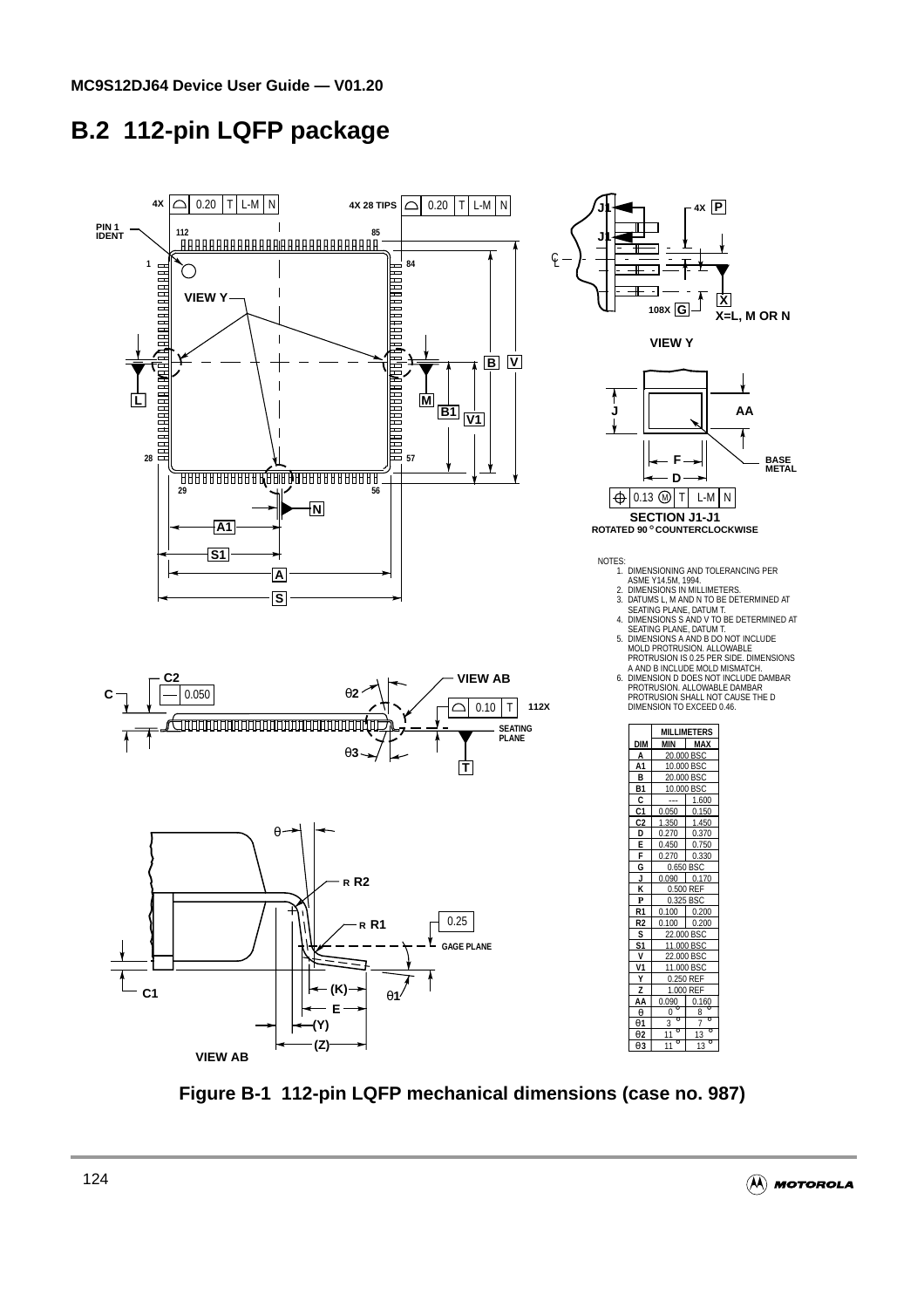## **B.3 80-pin QFP package**



**Figure B-2 80-pin QFP Mechanical Dimensions (case no. 841B)**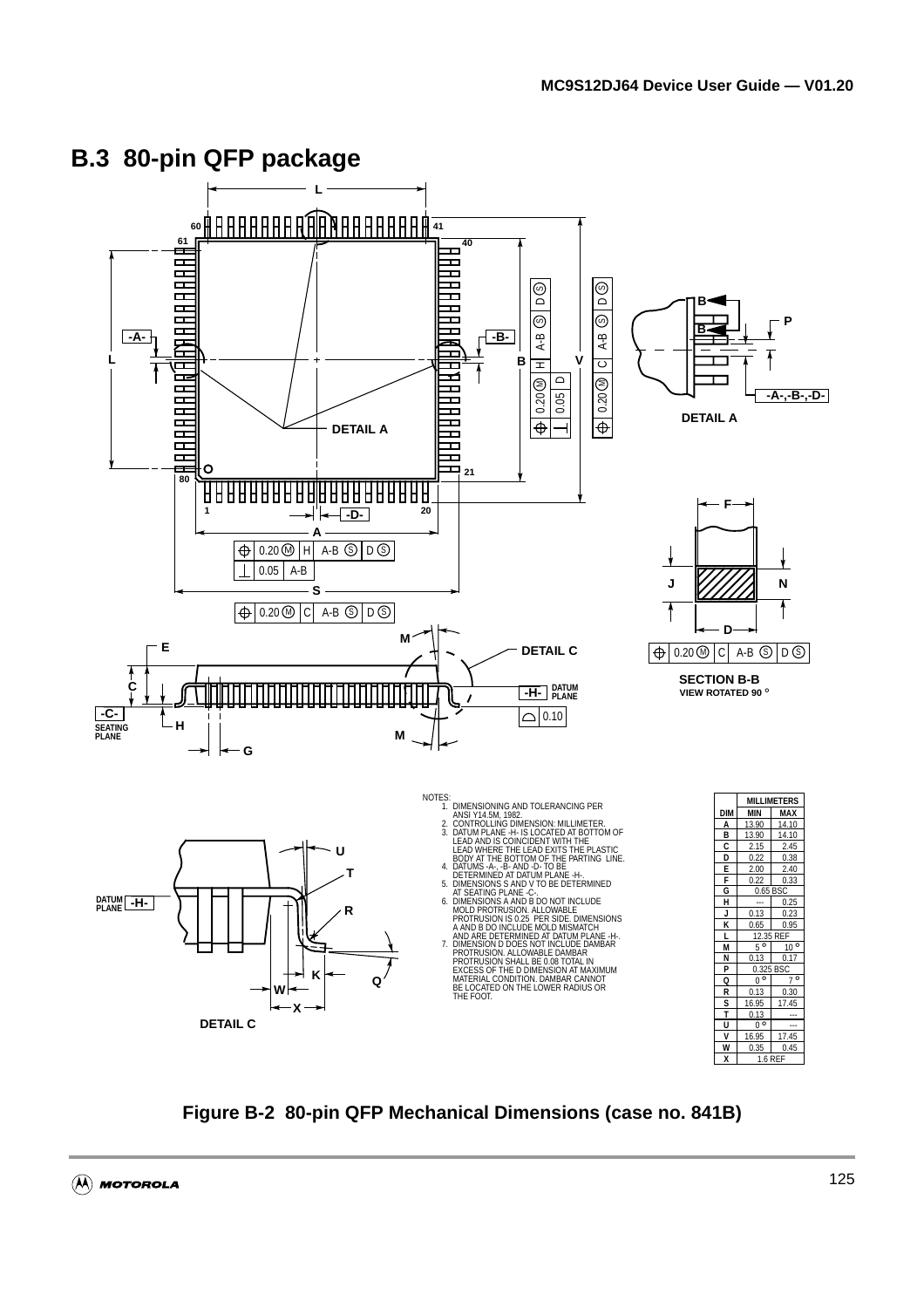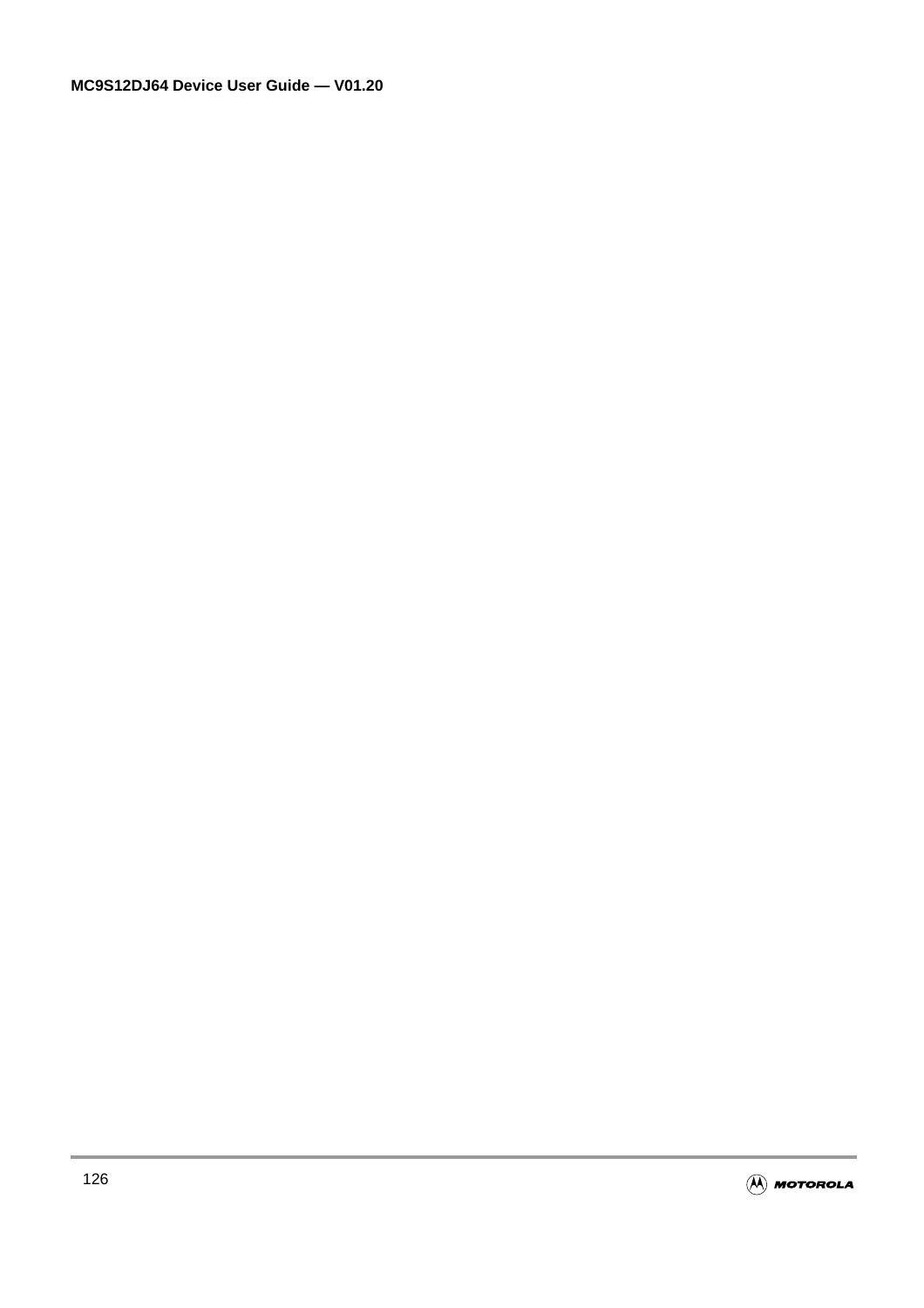# **User Guide End Sheet**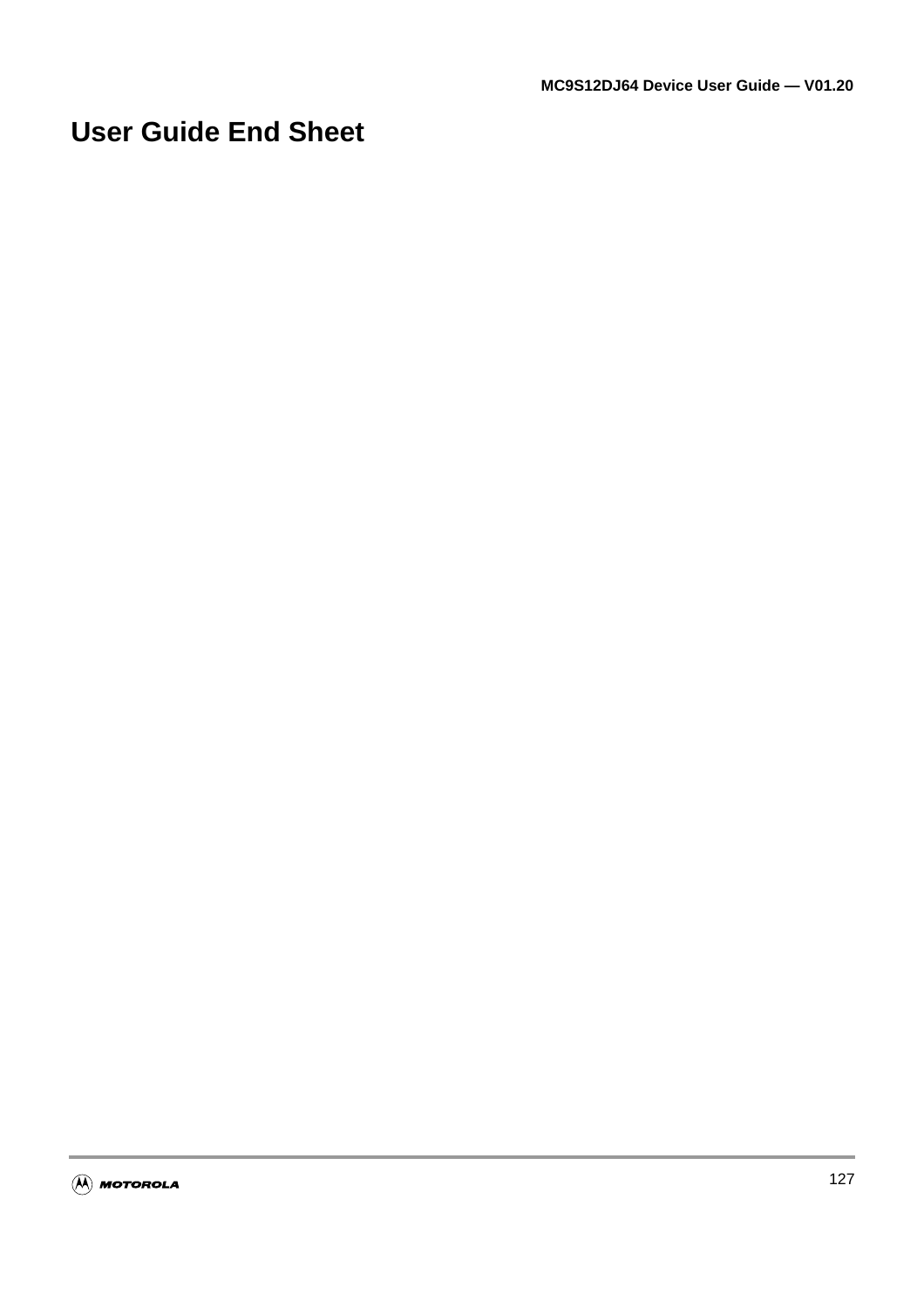## **FINAL PAGE OF 128 PAGES**